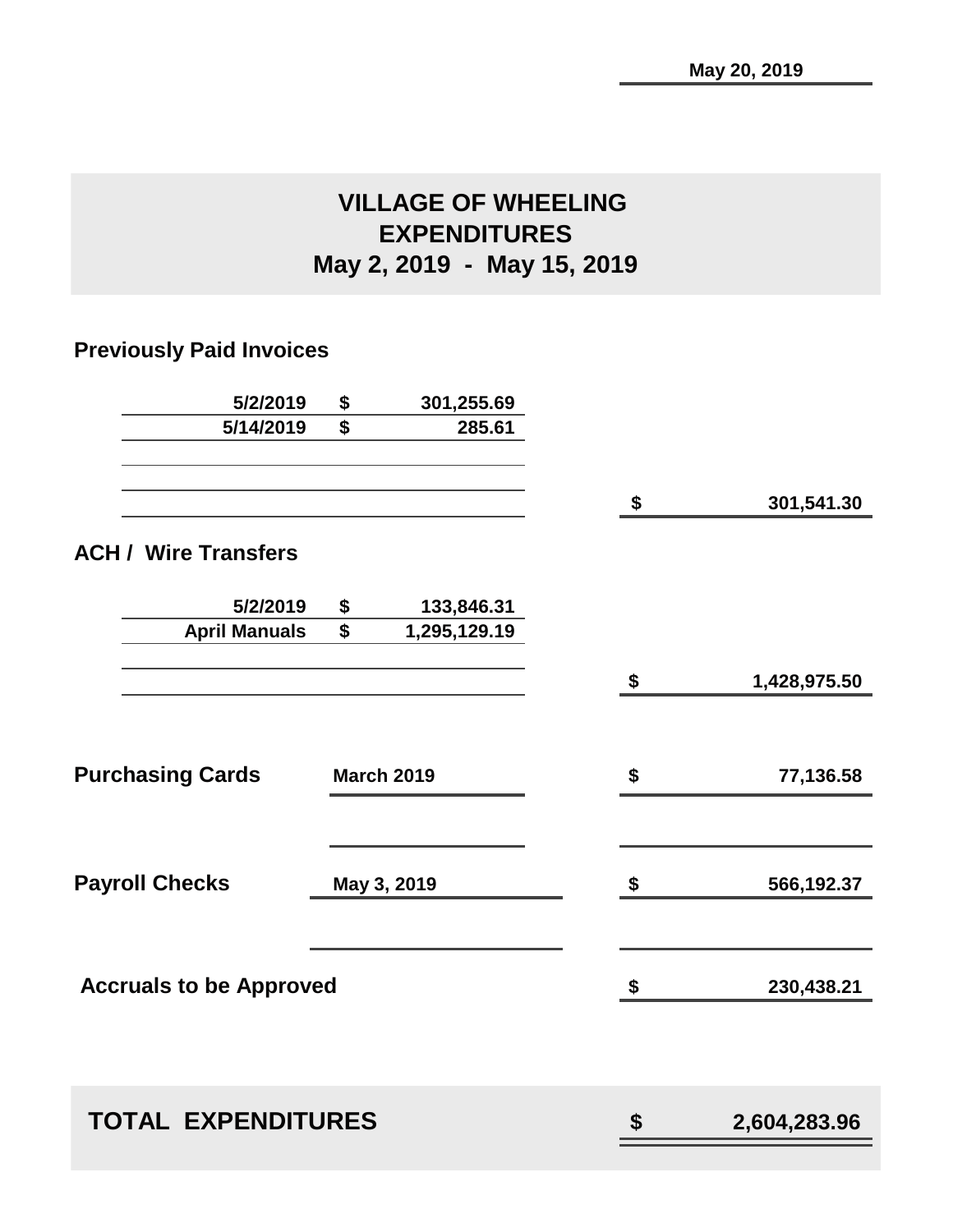SELECTION CRITERIA: ALL

SUNGARD PENTAMATION PAGE NUMBER: 1VILLAGE OF WHEELING **ACCTPA51** TIME: 09:00:17 CASH REQUIREMENTS - CHECK FORMAT - DUE DATE: 05/02/2019

ACCOUNTING PERIOD: 5/19

PAYMENT TYPE: CHECKS ONLY

| <b>VENDOR</b>                                        | <b>ORGANIZATION</b>  | <b>ACCOUNT</b>       | PURCHASE OR                      | INVOICE                    | <b>AMOUNT</b>                    | DESCRIPTION                                                    |
|------------------------------------------------------|----------------------|----------------------|----------------------------------|----------------------------|----------------------------------|----------------------------------------------------------------|
| 6060<br>AYRES ASSOCIATES INC                         | 1600<br>4100<br>4200 | 5207<br>5207<br>5207 | 19000595<br>19000595<br>19000595 | 180142<br>180142<br>180142 | 2,481.24<br>1,240.63<br>1,240.63 | AERIAL PHOTOGRAPHY<br>AERIAL PHOTOGRAPHY<br>AERIAL PHOTOGRAPHY |
| TOTAL CHECK                                          |                      |                      |                                  |                            | 4,962.50                         |                                                                |
| 8013<br>BLUE MEDICARE RX (PDP)<br>TOTAL CHECK        | 2100                 | 5242                 | 19000833                         |                            | 70.00<br>70.00                   | L DAWSON RX-MAY                                                |
| 350<br>BRANIFF COMMUNICATIONS INC                    | 2200                 | 5220                 | 19000822                         | 0032147                    | 3,540.00                         | SIREN MAINT. SERVICE                                           |
| TOTAL CHECK                                          |                      |                      |                                  |                            | 3,540.00                         |                                                                |
| 5553<br>HEATHER BRAOUDAKIS<br>TOTAL CHECK            | 1315                 | 5297                 | 19000829                         | 0519                       | 90.00<br>90.00                   | ENTERTAINMENT 5-24                                             |
| 3006                                                 | 4510                 | 5206                 | 16001160                         | 149923                     | 5,749.00                         | BUFFALO CREEK STUDY                                            |
| CHRISTOPHER B BURKE ENGINEER<br>TOTAL CHECK          |                      |                      |                                  |                            | 5,749.00                         |                                                                |
| 11166<br>CHICAGO JEWISH HISTORICAL SO<br>TOTAL CHECK | 1315                 | 5297                 | 19000831                         |                            | 100.00<br>100.00                 | ENTERTAINMENT 5-22                                             |
| 6697<br>CIVILTECH ENGINEERING INC<br>TOTAL CHECK     | 3410                 | 5223                 | 17002088                         | 47568                      | 5,783.40<br>5,783.40             | DUNDEE RD LIGHTING                                             |
| 11173<br>CORONA, ADALBERTO<br>TOTAL CHECK            | 40                   | 2207                 |                                  | 34 1ST ST                  | 24.91<br>24.91                   | WATER BILL REFUND                                              |
| 10539<br>GABRIEL ESTRADA III<br>TOTAL CHECK          | 1315                 | 5297                 | 19000830                         | 909                        | 250.00<br>250.00                 | ENTERTAINMENT 5-3                                              |
| 11171<br>HAYDEN, TEOFILA<br>TOTAL CHECK              | 40                   | 2207                 |                                  | 631 PRESTWIC               | 15.70<br>15.70                   | WATER BILL REFUND                                              |
| 8902<br>SANDRA HAYNES<br>TOTAL CHECK                 | 1315                 | 5297                 | 19000828                         | 3619                       | 165.00<br>165.00                 | ENTERTAINMENT 5-10                                             |
| 11169<br>GABRIEL GODINA LUNA<br>TOTAL CHECK          | 01                   | 2255                 | 19000849                         | 19020135                   | 1,000.00<br>1,000.00             | BOND REFUND                                                    |
| 10819<br>MACMUNNIS INC AAF COMED<br>TOTAL CHECK      | 1170                 | 5232                 | 19000844                         | 176003                     | 2,029.12<br>2,029.12             | METRA-2017 TAX                                                 |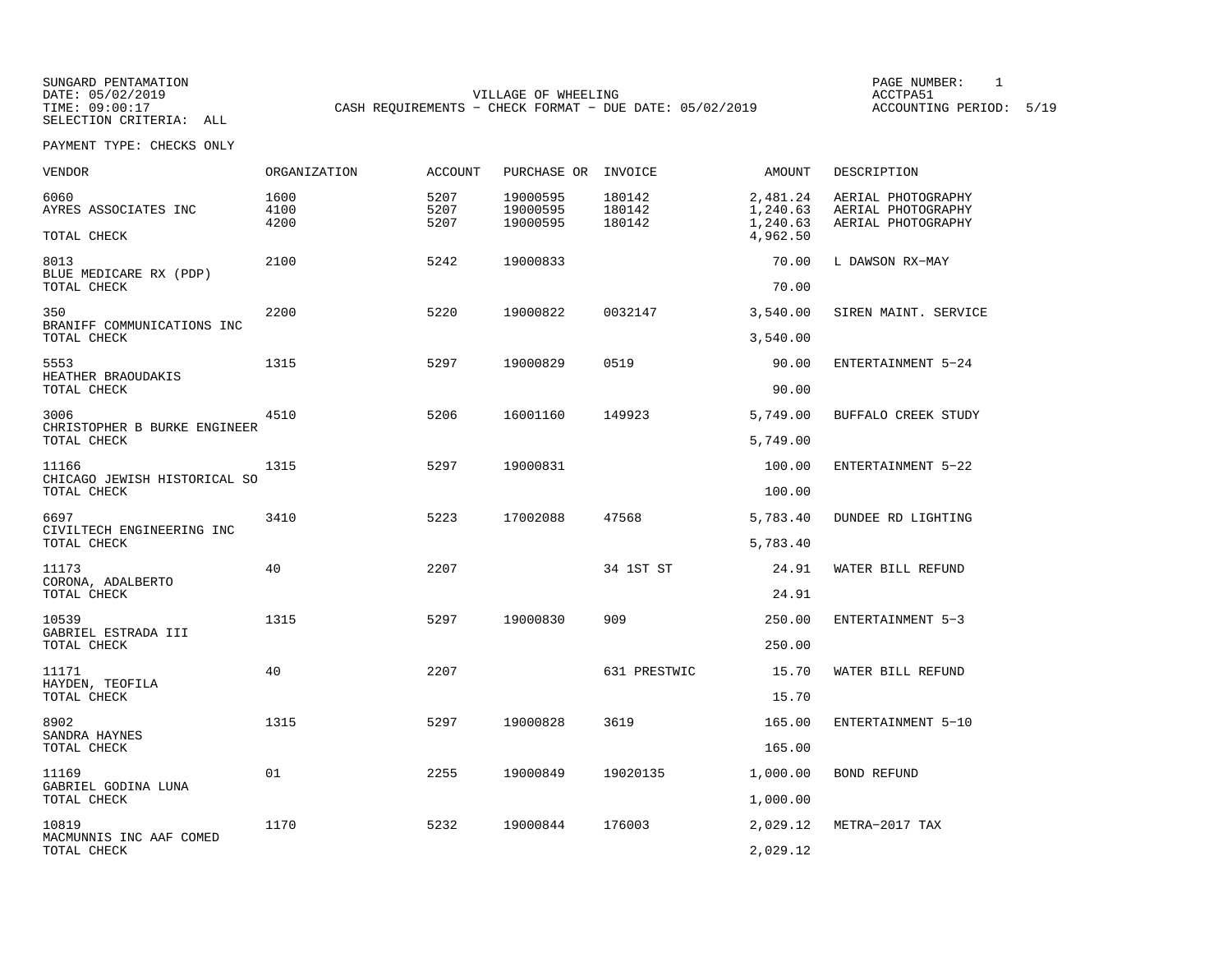SELECTION CRITERIA: ALL

SUNGARD PENTAMATION PAGE NUMBER: 2VILLAGE OF WHEELING **ACCTPA51** TIME: 09:00:17 CASH REQUIREMENTS - CHECK FORMAT - DUE DATE: 05/02/2019

ACCOUNTING PERIOD: 5/19

PAYMENT TYPE: CHECKS ONLY

| <b>VENDOR</b>                             | <b>ORGANIZATION</b>                                                  | <b>ACCOUNT</b>                                                       | PURCHASE OR                                                                                              | INVOICE                | AMOUNT                                                                                  | DESCRIPTION                                                                                                                                                             |
|-------------------------------------------|----------------------------------------------------------------------|----------------------------------------------------------------------|----------------------------------------------------------------------------------------------------------|------------------------|-----------------------------------------------------------------------------------------|-------------------------------------------------------------------------------------------------------------------------------------------------------------------------|
| 7346                                      | 3900                                                                 | 5206                                                                 | 16001469                                                                                                 | 43010                  | 7,139.20                                                                                | DIV. CHANNEL CROSSING                                                                                                                                                   |
| MANHARD CONSULTING LTD<br>TOTAL CHECK     |                                                                      |                                                                      |                                                                                                          |                        | 7,139.20                                                                                |                                                                                                                                                                         |
| 10442<br>MYS INCORPORATED                 | 3410<br>3500                                                         | 5506<br>5507                                                         | 17001409<br>17001409                                                                                     | $\mathbf{1}$<br>1      | 58,643.41<br>175,218.64                                                                 | NORTHGATE/WOLF BRIDGE<br>NORTHGATE/WOLF BRIDGE                                                                                                                          |
| TOTAL CHECK                               |                                                                      |                                                                      |                                                                                                          |                        | 233,862.05                                                                              |                                                                                                                                                                         |
| 11178<br>O'FARRELL, ANNE                  | 40                                                                   | 2207                                                                 |                                                                                                          | 492 W LODGE            | 69.94                                                                                   | WATER BILL REFUND                                                                                                                                                       |
| TOTAL CHECK                               |                                                                      |                                                                      |                                                                                                          |                        | 69.94                                                                                   |                                                                                                                                                                         |
| 183<br>ANGELA PETERS<br>TOTAL CHECK       | 1300<br>1600<br>1600<br>1600<br>1600<br>1700<br>1800<br>2100<br>2200 | 5105<br>5105<br>5205<br>5227<br>5317<br>5105<br>5323<br>5105<br>5105 | 19000836<br>19000836<br>19000836<br>19000836<br>19000836<br>19000836<br>19000836<br>19000836<br>19000836 |                        | 19.00<br>24.08<br>33.86<br>39.93<br>37.98<br>96.74<br>50.00<br>60.00<br>42.40<br>403.99 | PETTY CASH FUND<br>PETTY CASH FUND<br>PETTY CASH FUND<br>PETTY CASH FUND<br>PETTY CASH FUND<br>PETTY CASH FUND<br>PETTY CASH FUND<br>PETTY CASH FUND<br>PETTY CASH FUND |
| 183<br>ANGELA PETERS                      | 1800                                                                 | 5323                                                                 | 19000835                                                                                                 | $4 - 22$               | 68.45                                                                                   | WELLNESS PROGRAM                                                                                                                                                        |
| TOTAL CHECK                               |                                                                      |                                                                      |                                                                                                          |                        | 68.45                                                                                   |                                                                                                                                                                         |
| 6959<br>PILGRIM PRODUCTIONS INC           | 1315                                                                 | 5297                                                                 | 19000832                                                                                                 | 05202019               | 125.00                                                                                  | ENTERTAINMENT 5-20                                                                                                                                                      |
| TOTAL CHECK                               |                                                                      |                                                                      |                                                                                                          |                        | 125.00                                                                                  |                                                                                                                                                                         |
| 2185<br>RED CENTER<br>TOTAL CHECK         | 15                                                                   | 5231                                                                 | 19000193                                                                                                 | $301 - 20 - 05$        | 29, 215.00<br>29, 215.00                                                                | DISPATCH SERVICE-MAY                                                                                                                                                    |
| 11167                                     | 1600                                                                 | 5333                                                                 | 19000826                                                                                                 | 4169                   | 5,000.00                                                                                | RADIO ADS                                                                                                                                                               |
| ROCKLIN IRVING ADVERTISING<br>TOTAL CHECK |                                                                      |                                                                      |                                                                                                          |                        | 5,000.00                                                                                |                                                                                                                                                                         |
| 11179                                     | 40                                                                   | 2207                                                                 |                                                                                                          | 1017 WEEPING           | 54.88                                                                                   | WATER BILL REFUND                                                                                                                                                       |
| SOMERFIELD, KYLE & NICOLE<br>TOTAL CHECK  |                                                                      |                                                                      |                                                                                                          |                        | 54.88                                                                                   |                                                                                                                                                                         |
| 4039<br>ST JOSEPH THE WORKER CHURCH       | 1315                                                                 | 5232                                                                 | 18000006                                                                                                 |                        | 500.00                                                                                  | CONGREGATE DINING-MAY                                                                                                                                                   |
| TOTAL CHECK                               |                                                                      |                                                                      |                                                                                                          |                        | 500.00                                                                                  |                                                                                                                                                                         |
| 2666<br>UPS.<br>TOTAL CHECK               | 1600<br>1600                                                         | 5227<br>5227                                                         | 19000002<br>19000002                                                                                     | 328T1T169<br>328T1T179 | 14.66<br>26.39<br>41.05                                                                 | OVERNIGHT DELIVERY<br>OVERNIGHT DELIVERY                                                                                                                                |
| 2700<br>VERIZON WIRELESS<br>TOTAL CHECK   | 2110                                                                 | 5231                                                                 | 19000866                                                                                                 | 9827518208             | 364.14<br>364.14                                                                        | DATA SERVICE-APR                                                                                                                                                        |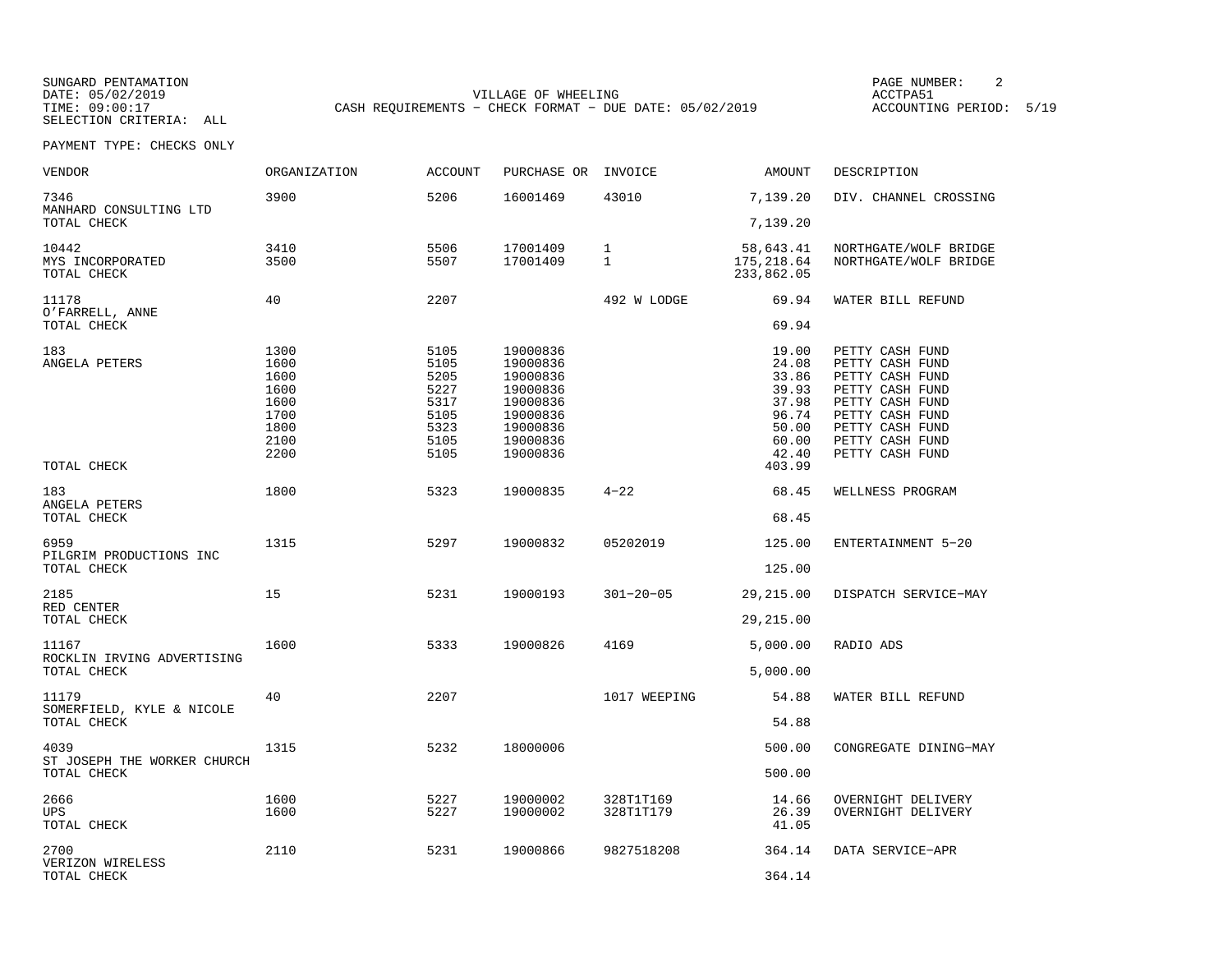SUNGARD PENTAMATION PAGE NUMBER: 3DATE: 05/02/2019 VILLAGE OF WHEELING ACCTPA51TIME: 09:00:17 CASH REQUIREMENTS - CHECK FORMAT - DUE DATE: 05/02/2019 SELECTION CRITERIA: ALL

ACCOUNTING PERIOD: 5/19

PAYMENT TYPE: CHECKS ONLY

| <b>ORGANIZATION</b>                      | <b>ACCOUNT</b>                                | PURCHASE OR | INVOICE     | AMOUNT     | DESCRIPTION          |
|------------------------------------------|-----------------------------------------------|-------------|-------------|------------|----------------------|
| 40                                       | 2207                                          |             | 118 DEBORAH | 32.36      | WATER BILL REFUND    |
|                                          |                                               |             |             |            |                      |
| 1170                                     | 5232                                          | 19000001    |             | 500.00     | METRA LOT MAINT.-MAY |
|                                          |                                               |             |             | 500.00     |                      |
| 1315                                     | 5297                                          | 19000827    | 9.28.2018   | 100.00     | ENTERTAINMENT 5-1    |
|                                          |                                               |             |             | 100.00     |                      |
|                                          |                                               |             |             | 301,255.69 |                      |
|                                          |                                               |             |             |            |                      |
| TOTAL NUMBER OF CHECKS TO BE ISSUED - 28 |                                               |             |             | 301,255.69 |                      |
|                                          | TOTAL NUMBER OF EFT VOUCHERS TO BE ISSUED - 0 |             |             |            | 32.36<br>.00         |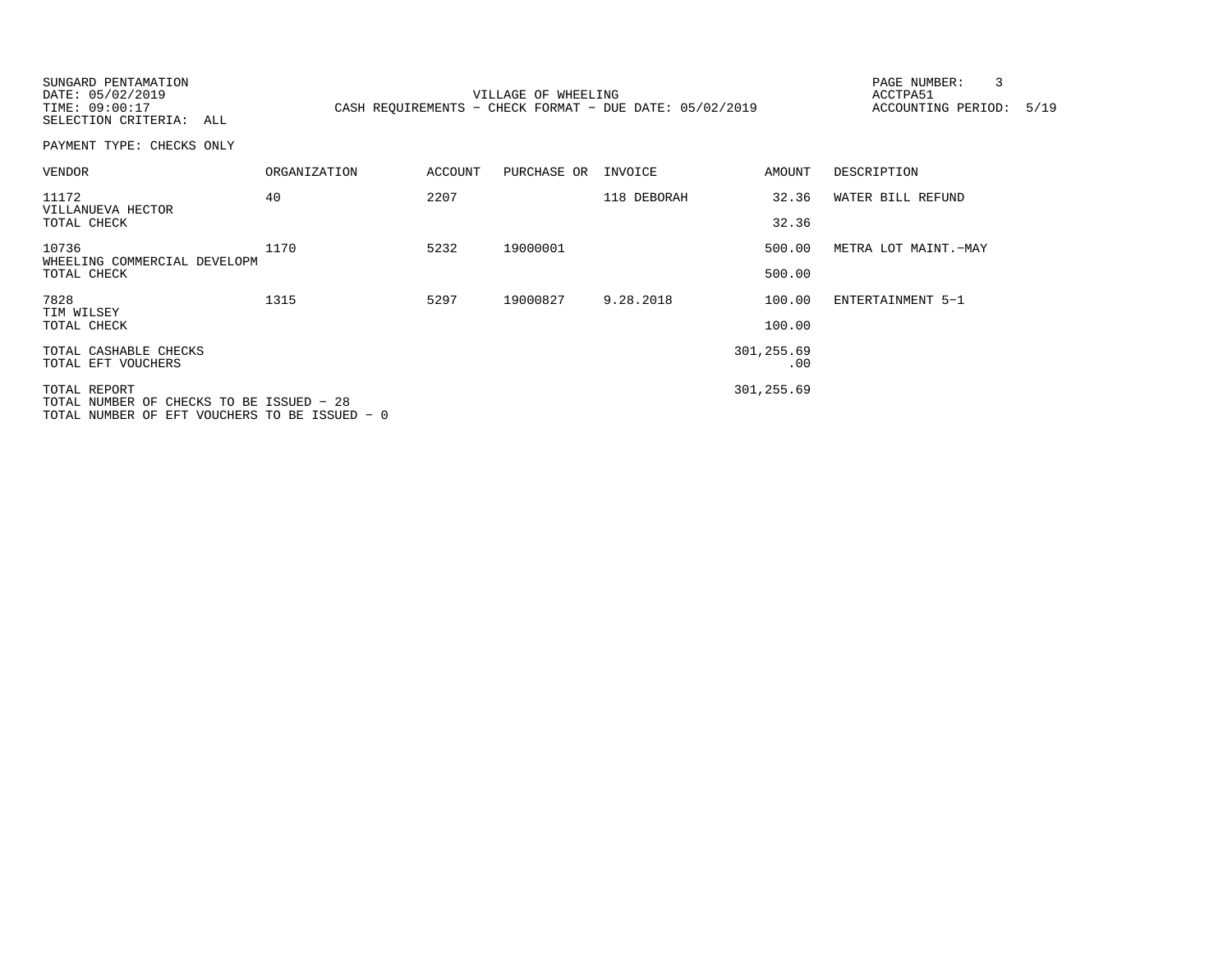| SUNGARD PENTAMATION                          |                                                           | PAGE NUMBER:            |  |
|----------------------------------------------|-----------------------------------------------------------|-------------------------|--|
| DATE: 05/14/2019                             | VILLAGE OF WHEELING                                       | ACCTPA51                |  |
| TIME: 09:07:58                               | CASH REOUIREMENTS - CHECK FORMAT - DUE DATE: $05/14/2019$ | ACCOUNTING PERIOD: 5/19 |  |
| SELECTION CRITERIA: payable.batch='AMM05/14' |                                                           |                         |  |

PAYMENT TYPE: CHECKS ONLY

| <b>VENDOR</b>                                           | ORGANIZATION         | ACCOUNT              | PURCHASE OR                      | INVOICE | AMOUNT                   | DESCRIPTION                                                          |
|---------------------------------------------------------|----------------------|----------------------|----------------------------------|---------|--------------------------|----------------------------------------------------------------------|
| 183<br>ANGELA PETERS                                    | 1300<br>1600<br>1600 | 5105<br>5105<br>5227 | 19000952<br>19000952<br>19000952 |         | 32.00<br>13.92<br>10.37  | REPLENISH PETTY CASH<br>REPLENISH PETTY CASH<br>REPLENISH PETTY CASH |
|                                                         | 1600<br>2100<br>5500 | 5317<br>5105<br>5299 | 19000952<br>19000952<br>19000952 |         | 74.34<br>117.00<br>37.98 | REPLENISH PETTY CASH<br>REPLENISH PETTY CASH<br>REPLENISH PETTY CASH |
| TOTAL CHECK                                             |                      |                      |                                  |         | 285.61                   |                                                                      |
| TOTAL CASHABLE CHECKS<br>TOTAL EFT VOUCHERS             |                      |                      |                                  |         | 285.61<br>.00.           |                                                                      |
| TOTAL REPORT<br>TOTAL NUMBER OF CHECKS TO BE ISSUED - 1 |                      |                      |                                  |         | 285.61                   |                                                                      |

TOTAL NUMBER OF EFT VOUCHERS TO BE ISSUED − 0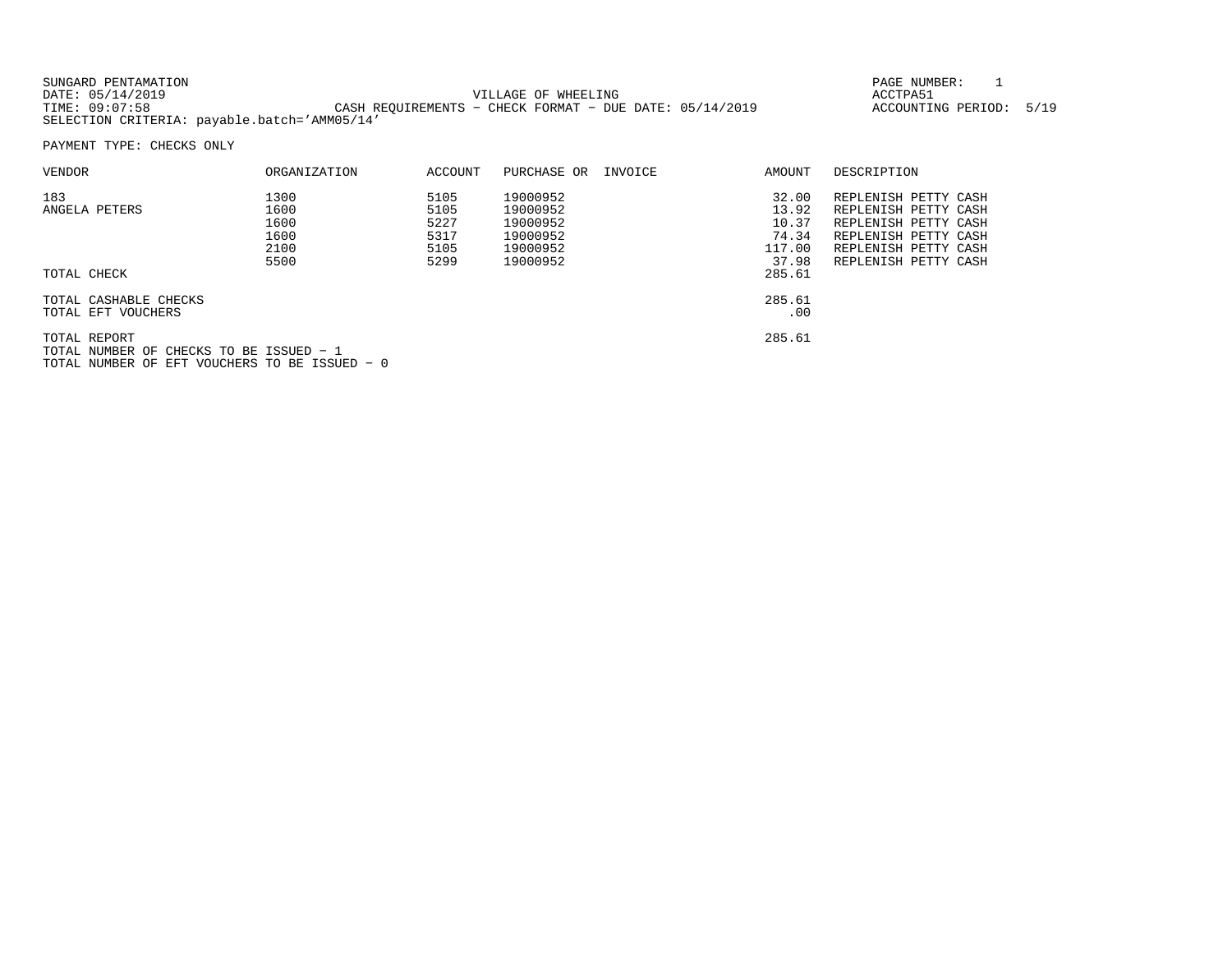SELECTION CRITERIA: ALL

SUNGARD PENTAMATION PAGE NUMBER: 1DATE: 05/02/2019 VILLAGE OF WHEELING ACCTPA51CASH REQUIREMENTS - CHECK FORMAT - DUE DATE: 05/02/2019

ACCOUNTING PERIOD: 5/19

PAYMENT TYPE: EFT ONLY

| VENDOR                                            | ORGANIZATION                 | <b>ACCOUNT</b>               | PURCHASE OR INVOICE                          |                                  | AMOUNT                                       | DESCRIPTION                                                                              |
|---------------------------------------------------|------------------------------|------------------------------|----------------------------------------------|----------------------------------|----------------------------------------------|------------------------------------------------------------------------------------------|
| 8768<br>AFSCME COUNCIL 31                         | 50                           | 2124                         |                                              |                                  | 858.70                                       | DED:094 AFSCME DUE                                                                       |
| TOTAL VOUCHER                                     |                              |                              |                                              |                                  | 858.70                                       |                                                                                          |
| 6024<br>HAEGER ENGINEERING LLC                    | 3410<br>3500<br>3410<br>3600 | 5223<br>5206<br>5223<br>5206 | 18002701<br>18002697<br>19000366<br>19000073 | 83361<br>83362<br>83363<br>83394 | 4,000.00<br>1,500.00<br>3,500.00<br>2,765.08 | DESIGN 2019 STREETS<br><b>DUNDEE WATERMAIN</b><br>2019 WATERMAIN<br>DESIGN WOLF RD SEWER |
| TOTAL VOUCHER                                     |                              |                              |                                              |                                  | 11,765.08                                    |                                                                                          |
| 1106<br>I C M A RETIREMENT TRUST-457              | 50                           | 2101                         |                                              |                                  | 33,710.14                                    | DED:030 457 ICMA                                                                         |
| TOTAL VOUCHER                                     |                              |                              |                                              |                                  | 33,710.14                                    |                                                                                          |
| 6327<br>JENNIFER WALES (KANCHES)<br>TOTAL VOUCHER | 50                           | 2138                         |                                              |                                  | 668.35<br>668.35                             | DED:199 MISC DEDUC                                                                       |
|                                                   |                              |                              |                                              |                                  |                                              |                                                                                          |
| 7521<br>MICHAEL KAZANIS                           | 1240                         | 5106                         | 19000847                                     |                                  | 650.00                                       | ANNUAL TOOL ALLOWANCE PER                                                                |
| TOTAL VOUCHER                                     |                              |                              |                                              |                                  | 650.00                                       |                                                                                          |
| 1397<br>JOSEPH LICARI                             | 2100                         | 5205                         | 19000301                                     |                                  | 118.30                                       | CONF. MEAL ADVANCE                                                                       |
| TOTAL VOUCHER                                     |                              |                              |                                              |                                  | 118.30                                       |                                                                                          |
| 4559<br>TROY MUSOLF                               | 2100                         | 5106                         | 19000859                                     |                                  | 244.83                                       | UNIFORM REIMBURSEMENT                                                                    |
| TOTAL VOUCHER                                     |                              |                              |                                              |                                  | 244.83                                       |                                                                                          |
| 1869<br>NATIONWIDE RETIREMENT SOLUTI              | 50                           | 2112                         |                                              |                                  | 14,020.87                                    | DED:040 457 NTWIDE                                                                       |
| TOTAL VOUCHER                                     |                              |                              |                                              |                                  | 14,020.87                                    |                                                                                          |
| 9092<br>POSTNET IL 140                            | 1600                         | 5227                         | 19000855                                     |                                  | 680.15                                       | MAIL WEEK 4/15-4/19                                                                      |
| TOTAL VOUCHER                                     |                              |                              |                                              |                                  | 680.15                                       |                                                                                          |
| 10925<br>HYMAN RIEBMAN                            | 1900                         | 5218                         | 18001716                                     |                                  | 1,500.00                                     | PROSECUTOR FEE-MAY                                                                       |
| TOTAL VOUCHER                                     |                              |                              |                                              |                                  | 1,500.00                                     |                                                                                          |
| 8852<br>RJN GROUP INC                             | 3500                         | 5502                         | 18002558                                     | 335602                           | 27, 225.95                                   | DUNDEE RD SEWER REHAB                                                                    |
| TOTAL VOUCHER                                     |                              |                              |                                              |                                  | 27, 225.95                                   |                                                                                          |
| 6135<br>ANDREW TEICHEN<br>TOTAL VOUCHER           | 2100<br>2100                 | 5205<br>5205                 | 19000863<br>19000864                         |                                  | 212.94<br>354.90<br>567.84                   | CONF. MEAL ADVANCE<br>CONF. MEAL ADVANCE                                                 |
| 2735                                              | 50                           | 2107                         |                                              |                                  | 18,695.79                                    | DED:012 FIRE PENS                                                                        |
| WHEELING FIRE PENSION FUND<br>TOTAL VOUCHER       |                              |                              |                                              |                                  | 18,695.79                                    |                                                                                          |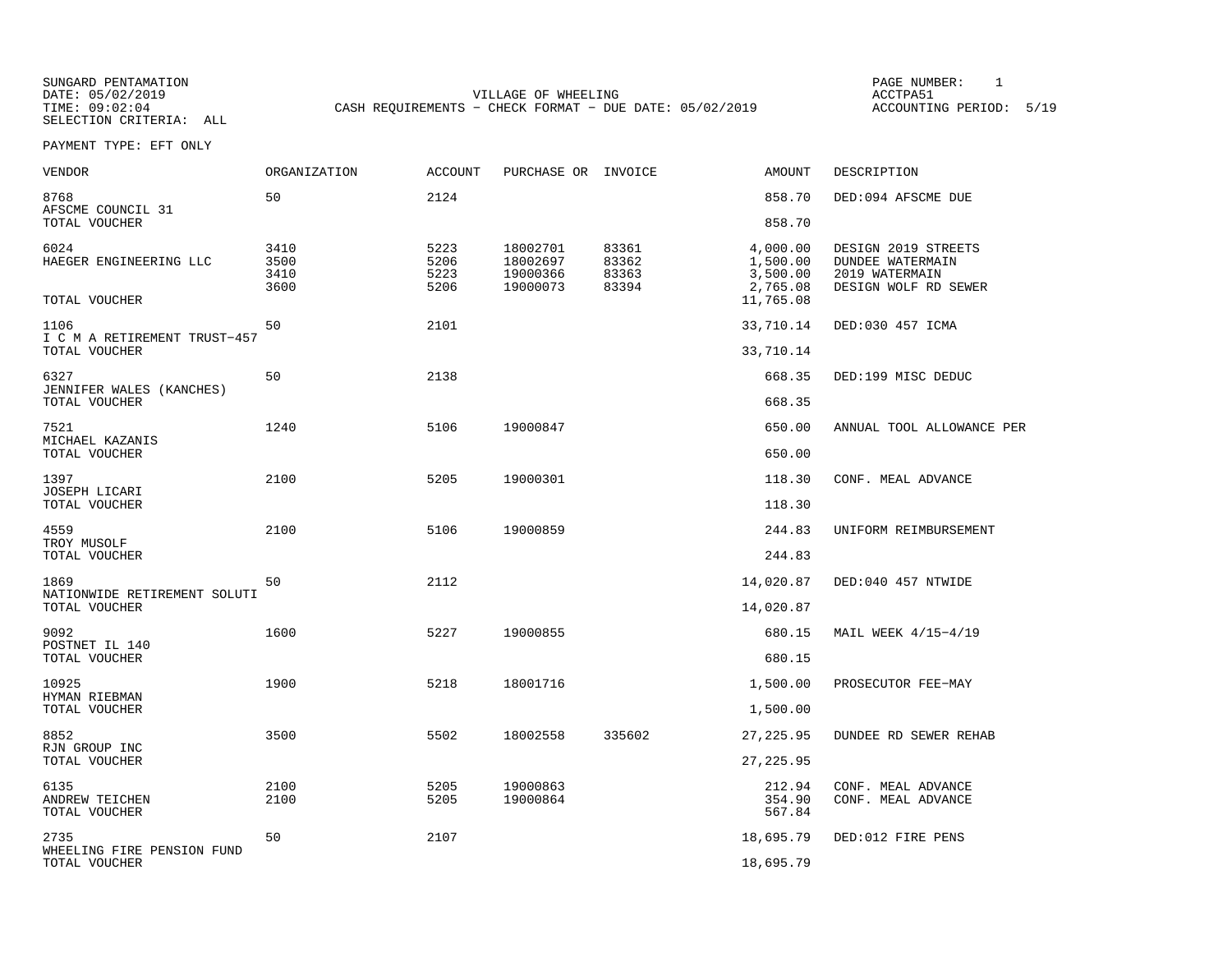| SUNGARD PENTAMATION<br>DATE: 05/02/2019<br>TIME: 09:02:04<br>SELECTION CRITERIA: ALL |                     |         | VILLAGE OF WHEELING<br>CASH REQUIREMENTS - CHECK FORMAT - DUE DATE: 05/02/2019 |                   | 2<br>PAGE NUMBER:<br>ACCTPA51<br>ACCOUNTING PERIOD: 5/19 |  |
|--------------------------------------------------------------------------------------|---------------------|---------|--------------------------------------------------------------------------------|-------------------|----------------------------------------------------------|--|
| PAYMENT TYPE: EFT ONLY                                                               |                     |         |                                                                                |                   |                                                          |  |
| VENDOR                                                                               | <b>ORGANIZATION</b> | ACCOUNT | PURCHASE OR INVOICE                                                            | AMOUNT            | DESCRIPTION                                              |  |
| 2792<br>WHEELING FIREFIGHTER'S ASSN                                                  | 50                  | 2111    |                                                                                | 1,898.10          | DED:091 FF ASC DUE                                       |  |
| TOTAL VOUCHER                                                                        |                     |         |                                                                                | 1,898.10          |                                                          |  |
| 2736<br>WHEELING POLICE PENSION FUND                                                 | 50                  | 2106    |                                                                                | 21,242.21         | DED:011 POL PENS                                         |  |
| TOTAL VOUCHER                                                                        |                     |         |                                                                                | 21,242.21         |                                                          |  |
| TOTAL CASHABLE CHECKS<br>TOTAL EFT VOUCHERS                                          |                     |         |                                                                                | .00<br>133,846.31 |                                                          |  |
|                                                                                      |                     |         |                                                                                |                   |                                                          |  |
| TOTAL REPORT<br>TOTAL NUMBER OF CHECKS TO BE ISSUED - 0                              |                     |         |                                                                                | 133,846.31        |                                                          |  |
| TOTAL NUMBER OF EFT VOUCHERS TO BE ISSUED - 15                                       |                     |         |                                                                                |                   |                                                          |  |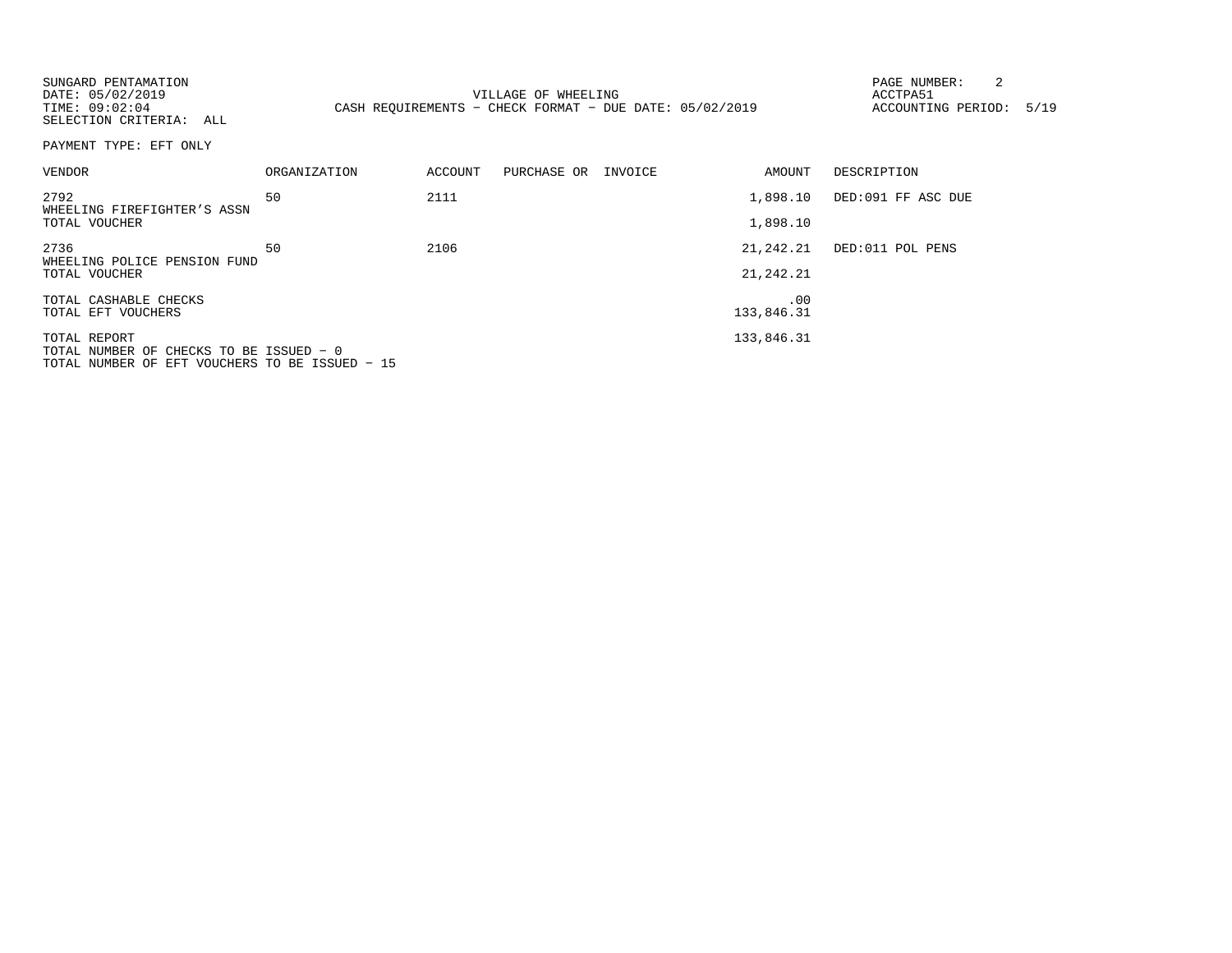## SUNGARD PENTAMATION PAGE NUMBER: 1 DATE: 05/10/2019 VILLAGE OF WHEELING DAILY51

SELECTION CRITERIA:

ACCOUNTING PERIOD: 4/19

FUND − 01 − GENERAL FUND

| ORGANIZATION                                                               | <b>ACCOUNT</b><br>CONTROL | VENDOR<br>DESCRIPTION                            | 1099 PURCHASE ORDE TRANSACT PROJ/TAS CASH ACCT<br>T/C INVOICE | CHK DATE ACCOUNT     | CHECK NO        | SALES TAX<br>USE TAX | DISC DATE<br>DISC AMT | CHECK AMT<br>NET PAYABLE |
|----------------------------------------------------------------------------|---------------------------|--------------------------------------------------|---------------------------------------------------------------|----------------------|-----------------|----------------------|-----------------------|--------------------------|
| 01                                                                         | 2011<br><b>BS0419</b>     | <b>IPBC</b><br>APRIL HEALTH PREMIUM 20           | N                                                             | 04/01/19<br>04/01/19 | 1003<br>2019060 | 0.00<br>0.00         | 0.00                  | 127265.49<br>127265.49   |
| 01                                                                         | 2011<br><b>BS0419</b>     | GUARDIAN<br>MAY DENTAL PREMIUMS 20               | N                                                             | 04/25/19<br>04/25/19 | 1003<br>2019074 | 0.00<br>0.00         | 0.00                  | 487.84<br>487.84         |
| TOTAL GENERAL FUND CHECK AMT<br>TOTAL GENERAL FUND NET PAYABLE             |                           |                                                  |                                                               |                      |                 |                      |                       | 127753.33<br>127753.33   |
| 1160                                                                       | 5227<br><b>BS0419</b>     | POSTMASTER PERMIT 3 N<br>APRIL WATER BILL POS 20 |                                                               | 04/26/19<br>04/26/19 | 1003<br>2019076 | 0.00<br>0.00         | 0.00                  | 47.74<br>47.74           |
| 1160                                                                       | 5231<br><b>BS0419</b>     | SOLID WASTE AGCY NOR N<br>MAY SWANCC FEES        | 20                                                            | 04/25/19<br>04/25/19 | 1003<br>2019072 | 0.00<br>0.00         | 0.00                  | 37921.16<br>37921.16     |
| TOTAL SOLID WASTE SYSTEM CHECK AMT<br>TOTAL SOLID WASTE SYSTEM NET PAYABLE |                           |                                                  |                                                               |                      |                 |                      |                       | 37968.90<br>37968.90     |
| 1170                                                                       | 5236<br><b>BS0419</b>     | PASSPORT PARKING INC N<br>MARCH MOBILE PAY       | 20                                                            | 04/30/19<br>04/30/19 | 1003<br>2019078 | 0.00<br>0.00         | 0.00                  | 171.31<br>171.31         |
| TOTAL COMMUTER PARKING CHECK AMT<br>TOTAL COMMUTER PARKING NET PAYABLE     |                           |                                                  |                                                               |                      |                 |                      |                       | 171.31<br>171.31         |
| 1600                                                                       | 5227<br><b>BS0419</b>     | POSTMASTER PERMIT 3 N<br>NEWSLETTER POSTAGE      | 20                                                            | 04/29/19<br>04/29/19 | 1003<br>2019077 | 0.00<br>0.00         | 0.00                  | 2770.69<br>2770.69       |
| TOTAL ADMIN & BOT CHECK AMT<br>TOTAL ADMIN & BOT NET PAYABLE               |                           |                                                  |                                                               |                      |                 |                      |                       | 2770.69<br>2770.69       |
| 1700                                                                       | 5299<br>BS0419            | DISCOVERY BENEFITS<br>MARCH PROCESSING FEE 20    | N                                                             | 04/25/19<br>04/25/19 | 1003<br>2019073 | 0.00<br>0.00         | 0.00                  | 351.00<br>351.00         |
| TOTAL FINANCE DEPARTMENT CHECK AMT<br>TOTAL FINANCE DEPARTMENT NET PAYABLE |                           |                                                  |                                                               |                      |                 |                      |                       | 351.00<br>351.00         |
| TOTAL GENERAL FUND CHECK AMT<br>TOTAL GENERAL FUND NET PAYABLE             |                           |                                                  |                                                               |                      |                 |                      |                       | 169015.23<br>169015.23   |

MANUAL CHECK ACTIVITY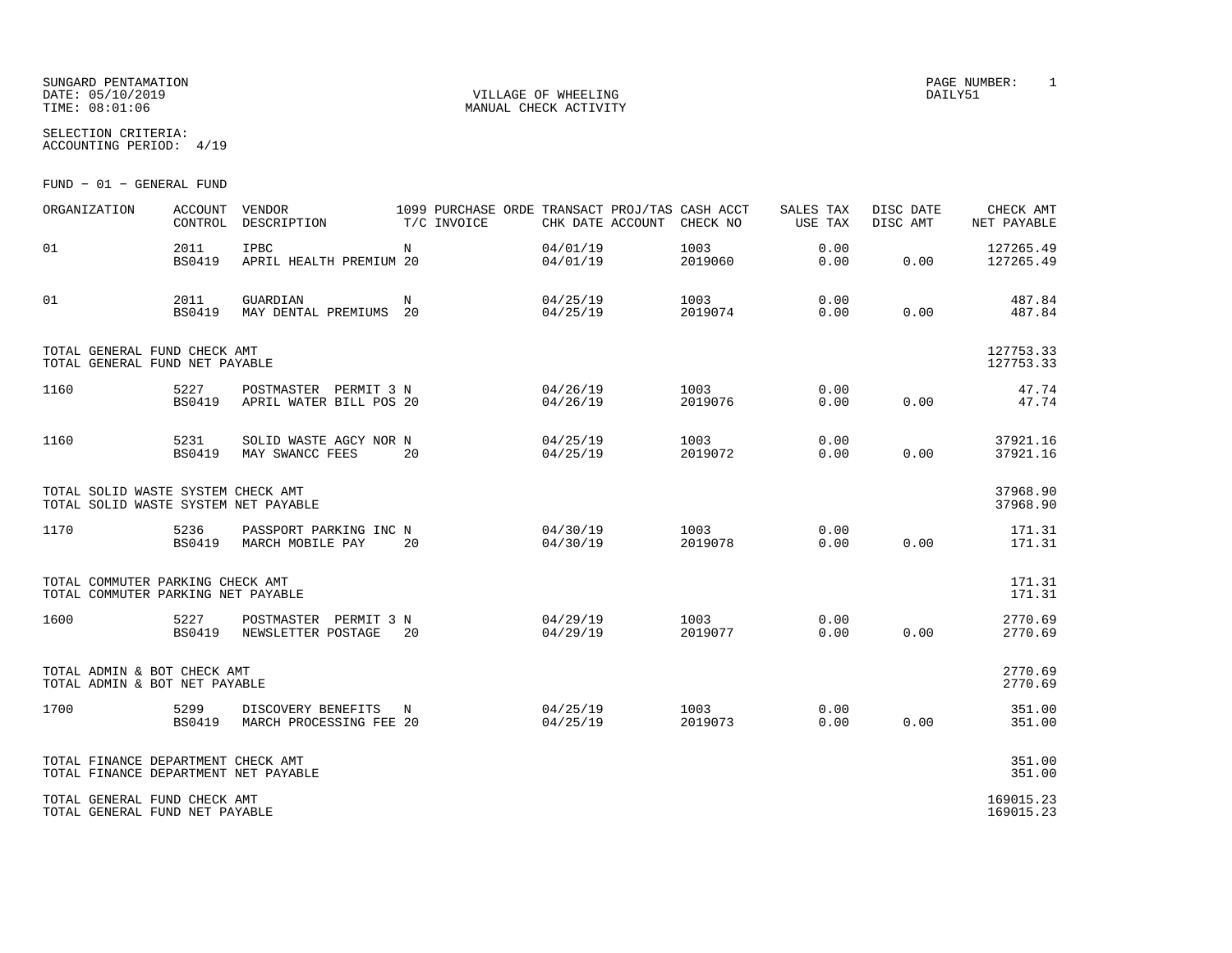DATE:  $05/10/2019$  DAILY51

TIME:  $08:01:06$  MANUAL CHECK ACTIVITY

SUNGARD PENTAMATION PAGE NUMBER: 2

SELECTION CRITERIA:ACCOUNTING PERIOD: 4/19

FUND − 23 − 2009 GEN OBLIG BOND FUND

| ORGANIZATION                             | ACCOUNT | VENDOR                                     |             |                  | 1099 PURCHASE ORDE TRANSACT PROJ/TAS CASH ACCT | SALES TAX |         | DISC DATE | CHECK AMT   |
|------------------------------------------|---------|--------------------------------------------|-------------|------------------|------------------------------------------------|-----------|---------|-----------|-------------|
|                                          | CONTROL | DESCRIPTION                                | T/C INVOICE | CHK DATE ACCOUNT | CHECK NO                                       |           | USE TAX | DISC AMT  | NET PAYABLE |
| 23                                       | 5624    | BANK OF AMERICA, CHI N                     |             | 04/01/19         | 1003                                           |           | 0.00    |           | 15454.72    |
|                                          | BS0419  | 19 04 GOBOND INTERES 20                    |             | 04/01/19         | 2019059                                        |           | 0.00    | 0.00      | 15454.72    |
|                                          |         |                                            |             |                  |                                                |           |         |           |             |
| TOTAL 2009 GEN OBLIG BOND FUND CHECK AMT |         |                                            |             |                  |                                                |           |         |           | 15454.72    |
|                                          |         | TOTAL 2009 GEN OBLIG BOND FUND NET PAYABLE |             |                  |                                                |           |         |           | 15454.72    |
| TOTAL 2009 GEN OBLIG BOND FUND CHECK AMT |         |                                            |             |                  |                                                |           |         |           | 15454.72    |
|                                          |         | TOTAL 2009 GEN OBLIG BOND FUND NET PAYABLE |             |                  |                                                |           |         |           | 15454.72    |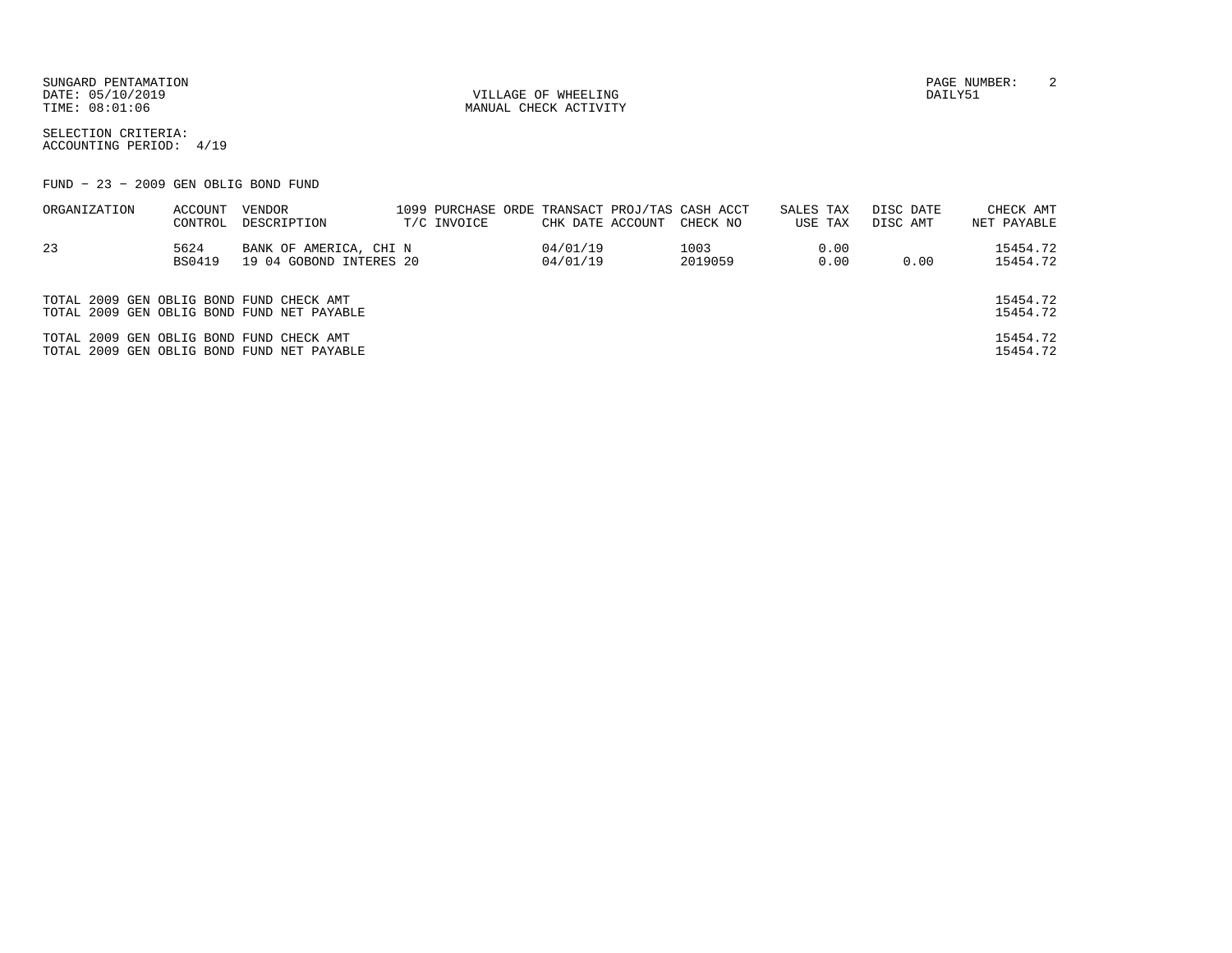SUNGARD PENTAMATION PAGE NUMBER: 3DATE: 05/10/2019 VILLAGE OF WHEELING DAILY51

MANUAL CHECK ACTIVITY

SELECTION CRITERIA:ACCOUNTING PERIOD: 4/19

FUND − 35 − TOWNCENTER TIF 2 FUND

| ORGANIZATION                            | ACCOUNT | VENDOR                  |  |             |               |                        | 1099 PURCHASE ORDE TRANSACT PROJ/TAS CASH ACCT | SALES TAX |         | DISC DATE | CHECK AMT   |
|-----------------------------------------|---------|-------------------------|--|-------------|---------------|------------------------|------------------------------------------------|-----------|---------|-----------|-------------|
|                                         | CONTROL | DESCRIPTION             |  | T/C INVOICE |               |                        | CHK DATE ACCOUNT CHECK NO                      |           | USE TAX | DISC AMT  | NET PAYABLE |
| 3500                                    | 5223    | WEST SHORE PIPE LINE N  |  |             |               | 04/25/19 2006-015 1003 |                                                |           | 0.00    |           | 191891.88   |
|                                         | BS0419  | RELOCATE PIPE - FINA 20 |  |             | 04/25/19 5223 |                        | 2019075                                        |           | 0.00    | 0.00      | 191891.88   |
|                                         |         |                         |  |             |               |                        |                                                |           |         |           |             |
| TOTAL TOWNCENTER TIF 2 FUND CHECK AMT   |         |                         |  |             |               |                        |                                                |           |         |           | 191891.88   |
| TOTAL TOWNCENTER TIF 2 FUND NET PAYABLE |         |                         |  |             |               |                        |                                                |           |         |           | 191891.88   |
| TOTAL TOWNCENTER TIF 2 FUND CHECK AMT   |         |                         |  |             |               |                        |                                                |           |         |           | 191891.88   |
| TOTAL TOWNCENTER TIF 2 FUND NET PAYABLE |         |                         |  |             |               |                        |                                                |           |         |           | 191891.88   |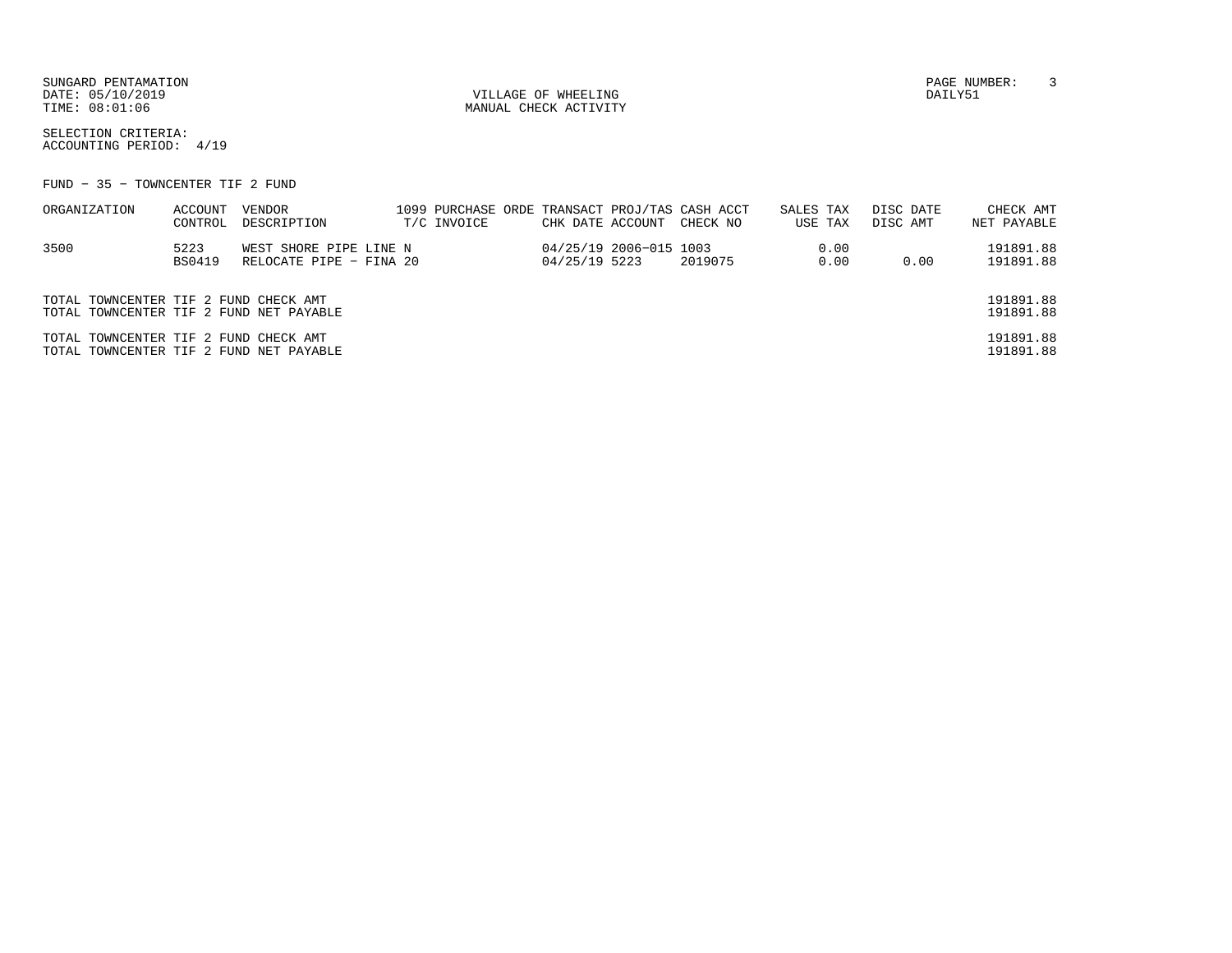SUNGARD PENTAMATION PAGE NUMBER: 4 DATE: 05/10/2019 VILLAGE OF WHEELING DAILY51

MANUAL CHECK ACTIVITY

SELECTION CRITERIA:ACCOUNTING PERIOD: 4/19

FUND − 40 − WATER AND SEWER FUND

| ORGANIZATION                                                                   | <b>ACCOUNT</b><br>CONTROL | VENDOR<br>DESCRIPTION                                |         | 1099 PURCHASE ORDE TRANSACT PROJ/TAS CASH ACCT<br>T/C INVOICE | CHK DATE ACCOUNT     | CHECK NO        |              | SALES TAX<br>USE TAX | DISC DATE<br>DISC AMT | CHECK AMT<br>NET PAYABLE |
|--------------------------------------------------------------------------------|---------------------------|------------------------------------------------------|---------|---------------------------------------------------------------|----------------------|-----------------|--------------|----------------------|-----------------------|--------------------------|
| 40                                                                             | 2207                      | ANDRII SOBKO<br>AMM12/18 WATER BILL REFUND           | N<br>20 | 18002605-01<br>38892                                          | 04/30/19<br>12/18/18 | 1003<br>40621   | $\mathbf V$  | 0.00<br>0.00         | 12/12/18<br>0.00      | $-71.89$<br>$-71.89$     |
| 40                                                                             | 2207                      | <b>GINA REED</b><br>UB180816 WATER BILL REFUND       | N<br>20 |                                                               | 04/30/19<br>08/23/18 | 1003<br>40052   | $\mathbf v$  | 0.00<br>0.00         | 0.00                  | $-5.81$<br>$-5.81$       |
| 40                                                                             | 2207                      | CRISTIAN DELIU<br>UB180822 UB REFUND                 | N<br>20 |                                                               | 04/30/19<br>09/06/18 | 1003<br>40068   | $\mathbf{V}$ | 0.00<br>0.00         | 0.00                  | $-56.10$<br>$-56.10$     |
| 40                                                                             | 2207                      | ARTURO'S MEXICAN FOO N<br>UB181219 WATER BILL REFUND | 20      |                                                               | 04/30/19<br>12/28/18 | 1003<br>40635   | V            | 0.00<br>0.00         | 0.00                  | $-92.70$<br>$-92.70$     |
| TOTAL WATER AND SEWER FUND CHECK AMT<br>TOTAL WATER AND SEWER FUND NET PAYABLE |                           |                                                      |         |                                                               |                      |                 |              |                      |                       | $-226.50$<br>$-226.50$   |
| 4100                                                                           | 5227<br><b>BS0419</b>     | POSTMASTER PERMIT 3 N<br>APRIL WATER BILL POS 20     |         |                                                               | 04/26/19<br>04/26/19 | 1003<br>2019076 |              | 0.00<br>0.00         | 0.00                  | 1273.01<br>1273.01       |
| TOTAL WATER DIVISION CHECK AMT<br>TOTAL WATER DIVISION NET PAYABLE             |                           |                                                      |         |                                                               |                      |                 |              |                      |                       | 1273.01<br>1273.01       |
| 4200                                                                           | 5227<br><b>BS0419</b>     | POSTMASTER<br>PERMIT 3 N<br>APRIL WATER BILL POS 20  |         |                                                               | 04/26/19<br>04/26/19 | 1003<br>2019076 |              | 0.00<br>0.00         | 0.00                  | 270.52<br>270.52         |
| TOTAL SEWER DIVISION CHECK AMT<br>TOTAL SEWER DIVISION NET PAYABLE             |                           |                                                      |         |                                                               |                      |                 |              |                      |                       | 270.52<br>270.52         |
| TOTAL WATER AND SEWER FUND CHECK AMT<br>TOTAL WATER AND SEWER FUND NET PAYABLE |                           |                                                      |         |                                                               |                      |                 |              |                      |                       | 1317.03<br>1317.03       |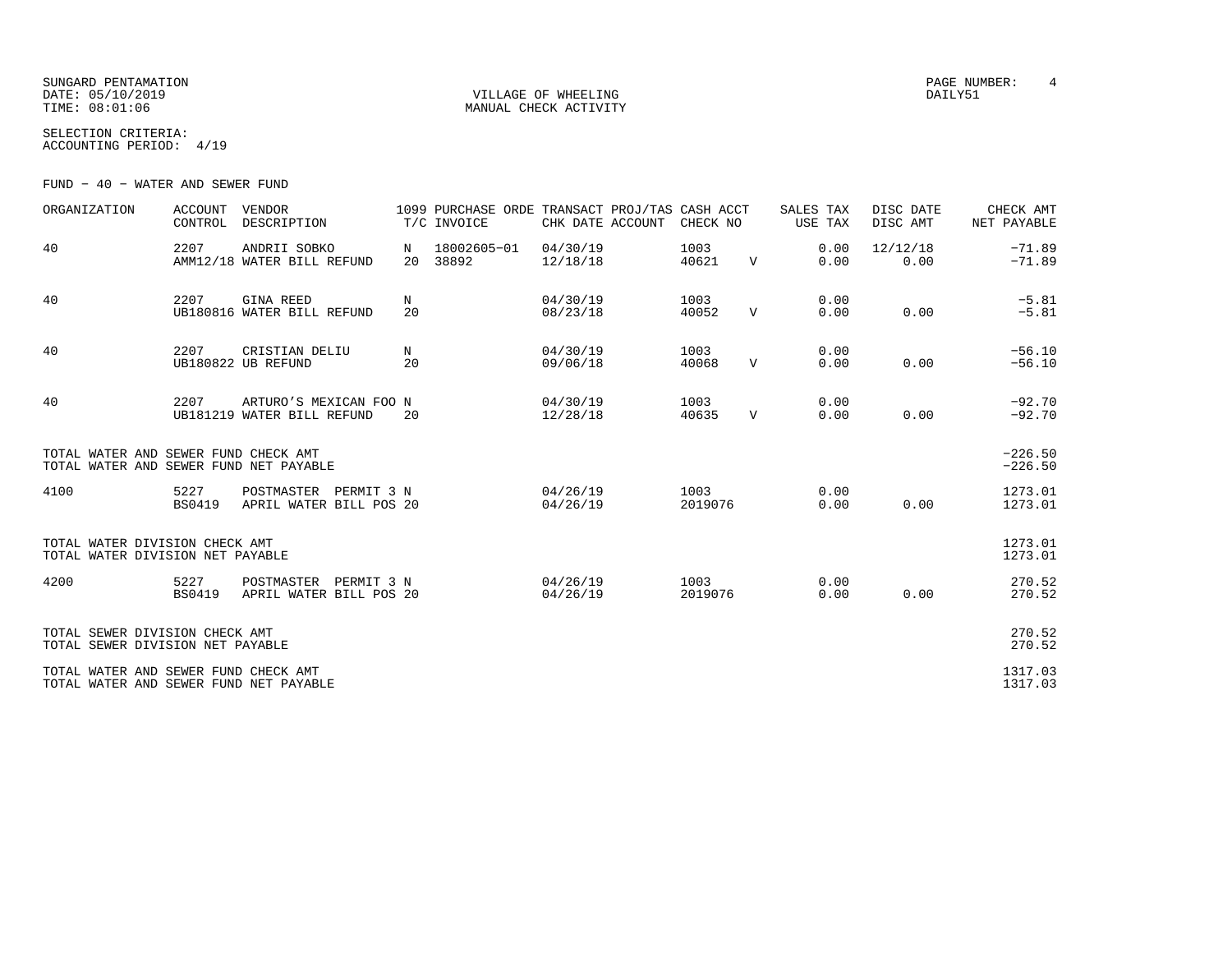## SUNGARD PENTAMATION PAGE NUMBER: 5DATE: 05/10/2019 VILLAGE OF WHEELING DAILY51

SELECTION CRITERIA:

MANUAL CHECK ACTIVITY

ACCOUNTING PERIOD: 4/19

FUND − 50 − PAYROLL FUND

| ORGANIZATION                                       | <b>ACCOUNT</b><br>CONTROL | <b>VENDOR</b><br>DESCRIPTION                      |                  | T/C INVOICE | CHK DATE ACCOUNT     | 1099 PURCHASE ORDE TRANSACT PROJ/TAS CASH ACCT<br>CHECK NO | SALES TAX<br>USE TAX | DISC DATE<br>DISC AMT | CHECK AMT<br>NET PAYABLE |
|----------------------------------------------------|---------------------------|---------------------------------------------------|------------------|-------------|----------------------|------------------------------------------------------------|----------------------|-----------------------|--------------------------|
| 50                                                 | 2104<br><b>BS0419</b>     | ILLINOIS MUNICIPAL R N<br>APR 19 IMRF CONTRIB 20  |                  |             | 04/22/19<br>04/22/19 | 1003<br>2019070                                            | 0.00<br>0.00         | 0.00                  | 110217.64<br>110217.64   |
| 50                                                 | 2136<br><b>BS0419</b>     | STATE DISBURSEMENT U N<br>STATE DISBURSE 04051 20 |                  |             | 04/05/19<br>04/05/19 | 1003<br>2019064                                            | 0.00<br>0.00         | 0.00                  | 2408.87<br>2408.87       |
| 50                                                 | 2136<br><b>BS0419</b>     | STATE DISBURSEMENT U N<br>STATE DISBURSE 04191 20 |                  |             | 04/19/19<br>04/19/19 | 1003<br>2019069                                            | 0.00<br>0.00         | 0.00                  | 2408.87<br>2408.87       |
| TOTAL VENDOR CHECK AMT<br>TOTAL VENDOR NET PAYABLE |                           |                                                   |                  |             |                      |                                                            |                      |                       | 4817.74<br>4817.74       |
| 50                                                 | 2102<br><b>BS0419</b>     | INTERNAL REVENUE SER N<br>FED PR TAXES 040519 20  |                  |             | 04/05/19<br>04/05/19 | 1003<br>2019062                                            | 0.00<br>0.00         | 0.00                  | 103347.00<br>103347.00   |
| 50                                                 | 2105<br><b>BS0419</b>     | INTERNAL REVENUE SER N<br>FED PR TAXES 040519     | -20              |             | 04/05/19<br>04/05/19 | 1003<br>2019062                                            | 0.00<br>0.00         | 0.00                  | 75755.28<br>75755.28     |
| 50                                                 | 2102<br><b>BS0419</b>     | INTERNAL REVENUE SER N<br>FED PR TAXES 041919     | -20              |             | 04/19/19<br>04/19/19 | 1003<br>2019066                                            | 0.00<br>0.00         | 0.00                  | 96496.24<br>96496.24     |
| 50                                                 | 2105<br><b>BS0419</b>     | INTERNAL REVENUE SER N<br>FED PR TAXES 041919 20  |                  |             | 04/19/19<br>04/19/19 | 1003<br>2019066                                            | 0.00<br>0.00         | 0.00                  | 71196.12<br>71196.12     |
| TOTAL VENDOR CHECK AMT<br>TOTAL VENDOR NET PAYABLE |                           |                                                   |                  |             |                      |                                                            |                      |                       | 346794.64<br>346794.64   |
| 50                                                 | 2103<br><b>BS0419</b>     | ILLINOIS DEPARTMENT<br>IL PR TAXES 040519         | $_{\rm N}$<br>20 |             | 04/05/19<br>04/05/19 | 1003<br>2019063                                            | 0.00<br>0.00         | 0.00                  | 37613.24<br>37613.24     |
| 50                                                 | 2103<br><b>BS0419</b>     | ILLINOIS DEPARTMENT<br>IL PR TAXES 041919         | N<br>20          |             | 04/19/19<br>04/19/19 | 1003<br>2019067                                            | 0.00<br>0.00         | 0.00                  | 35539.12<br>35539.12     |
| TOTAL VENDOR CHECK AMT<br>TOTAL VENDOR NET PAYABLE |                           |                                                   |                  |             |                      |                                                            |                      |                       | 73152.36<br>73152.36     |
| 50                                                 | 2118<br><b>BS0419</b>     | <b>IPBC</b><br>APRIL HEALTH PREMIUM 20            | N                |             | 04/01/19<br>04/01/19 | 1003<br>2019060                                            | 0.00<br>0.00         | 0.00                  | 172301.84<br>172301.84   |
| 50                                                 | 2117<br><b>BS0419</b>     | <b>IPBC</b><br>APRIL HEALTH PREMIUM 20            | N                |             | 04/01/19<br>04/01/19 | 1003<br>2019060                                            | 0.00<br>0.00         | 0.00                  | 164769.19<br>164769.19   |
| TOTAL VENDOR CHECK AMT<br>TOTAL VENDOR NET PAYABLE |                           |                                                   |                  |             |                      |                                                            |                      |                       | 337071.03<br>337071.03   |
| 50                                                 | 2119<br><b>BS0419</b>     | GUARDIAN<br>MAY DENTAL PREMIUMS                   | N<br>20          |             | 04/25/19<br>04/25/19 | 1003<br>2019074                                            | 0.00<br>0.00         | 0.00                  | 9499.90<br>9499.90       |
| 50                                                 | 2109                      | WISCONSIN DEPARTMENT N                            |                  |             | 04/19/19             | 1003                                                       | 0.00                 |                       | 1763.89                  |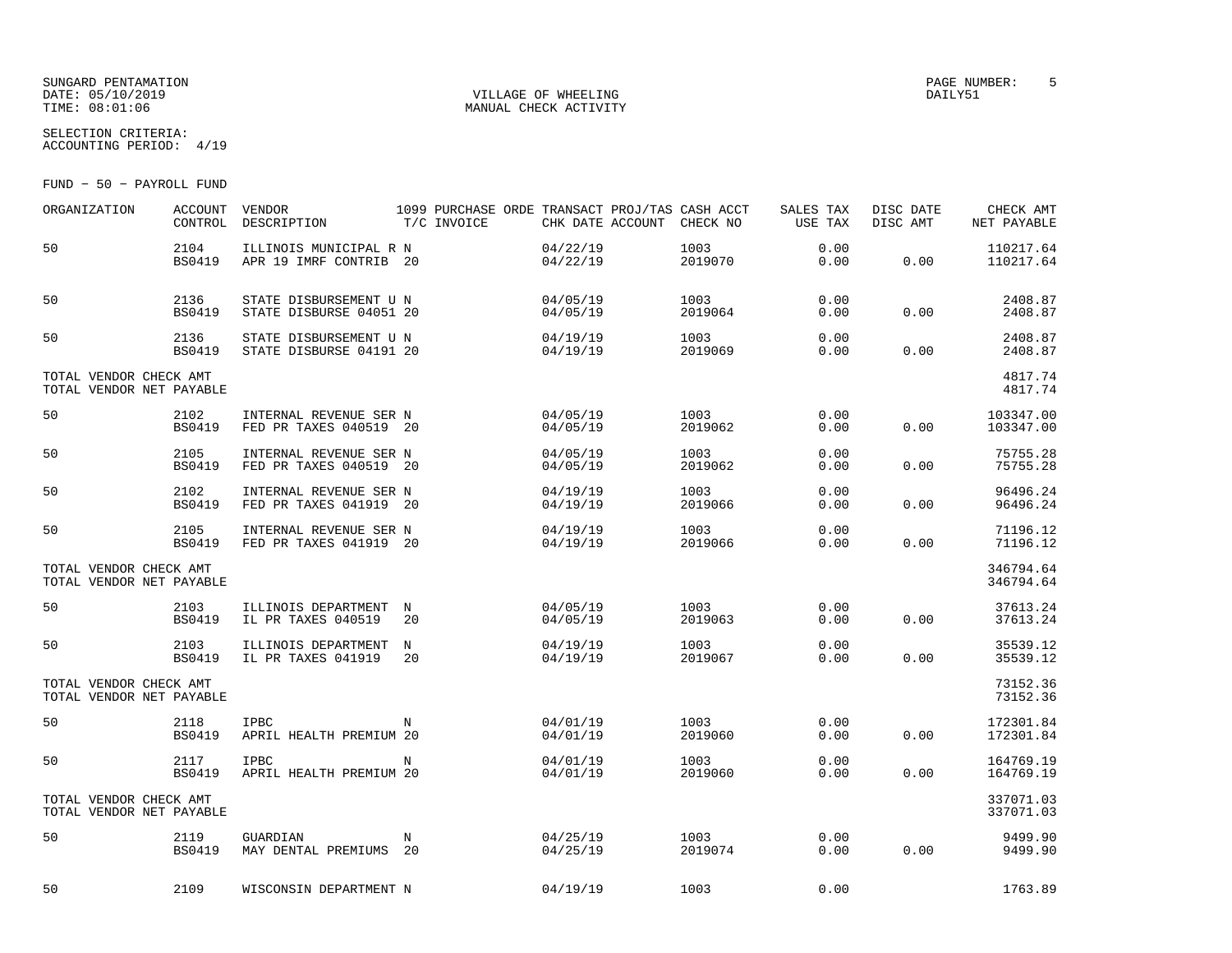SUNGARD PENTAMATION PAGE NUMBER: 6DATE: 05/10/2019 VILLAGE OF WHEELING DAILY51

MANUAL CHECK ACTIVITY

SELECTION CRITERIA:ACCOUNTING PERIOD: 4/19

FUND − 50 − PAYROLL FUND

| ORGANIZATION                                                   | ACCOUNT<br>CONTROL    | <b>VENDOR</b><br>DESCRIPTION                      | 1099 PURCHASE ORDE<br>T/C INVOICE | CHK DATE ACCOUNT     | TRANSACT PROJ/TAS CASH ACCT<br>CHECK NO | SALES TAX<br>USE TAX |              | DISC DATE<br>DISC AMT | CHECK AMT<br>NET PAYABLE |
|----------------------------------------------------------------|-----------------------|---------------------------------------------------|-----------------------------------|----------------------|-----------------------------------------|----------------------|--------------|-----------------------|--------------------------|
|                                                                | <b>BS0419</b>         | APR WI PR TAXES                                   | 20                                | 04/19/19             | 2019068                                 |                      | 0.00         | 0.00                  | 1763.89                  |
| 50                                                             | 2115<br><b>BS0419</b> | DIVERSIFIED 457 INVE N<br>040519 CONTRIBUTIONS 20 |                                   | 04/05/19<br>04/05/19 | 1003<br>2019065                         |                      | 0.00<br>0.00 | 0.00                  | 2989.75<br>2989.75       |
| 50                                                             | 2115<br><b>BS0419</b> | DIVERSIFIED 457 INVE N<br>041919 CONTRIBUTIONS 20 |                                   | 04/23/19<br>04/23/19 | 1003<br>2019071                         |                      | 0.00<br>0.00 | 0.00                  | 3139.75<br>3139.75       |
| TOTAL VENDOR CHECK AMT<br>TOTAL VENDOR NET PAYABLE             |                       |                                                   |                                   |                      |                                         |                      |              |                       | 6129.50<br>6129.50       |
| TOTAL PAYROLL FUND CHECK AMT<br>TOTAL PAYROLL FUND NET PAYABLE |                       |                                                   |                                   |                      |                                         |                      |              |                       | 889446.70<br>889446.70   |
| TOTAL PAYROLL FUND CHECK AMT<br>TOTAL PAYROLL FUND NET PAYABLE |                       |                                                   |                                   |                      |                                         |                      |              |                       | 889446.70<br>889446.70   |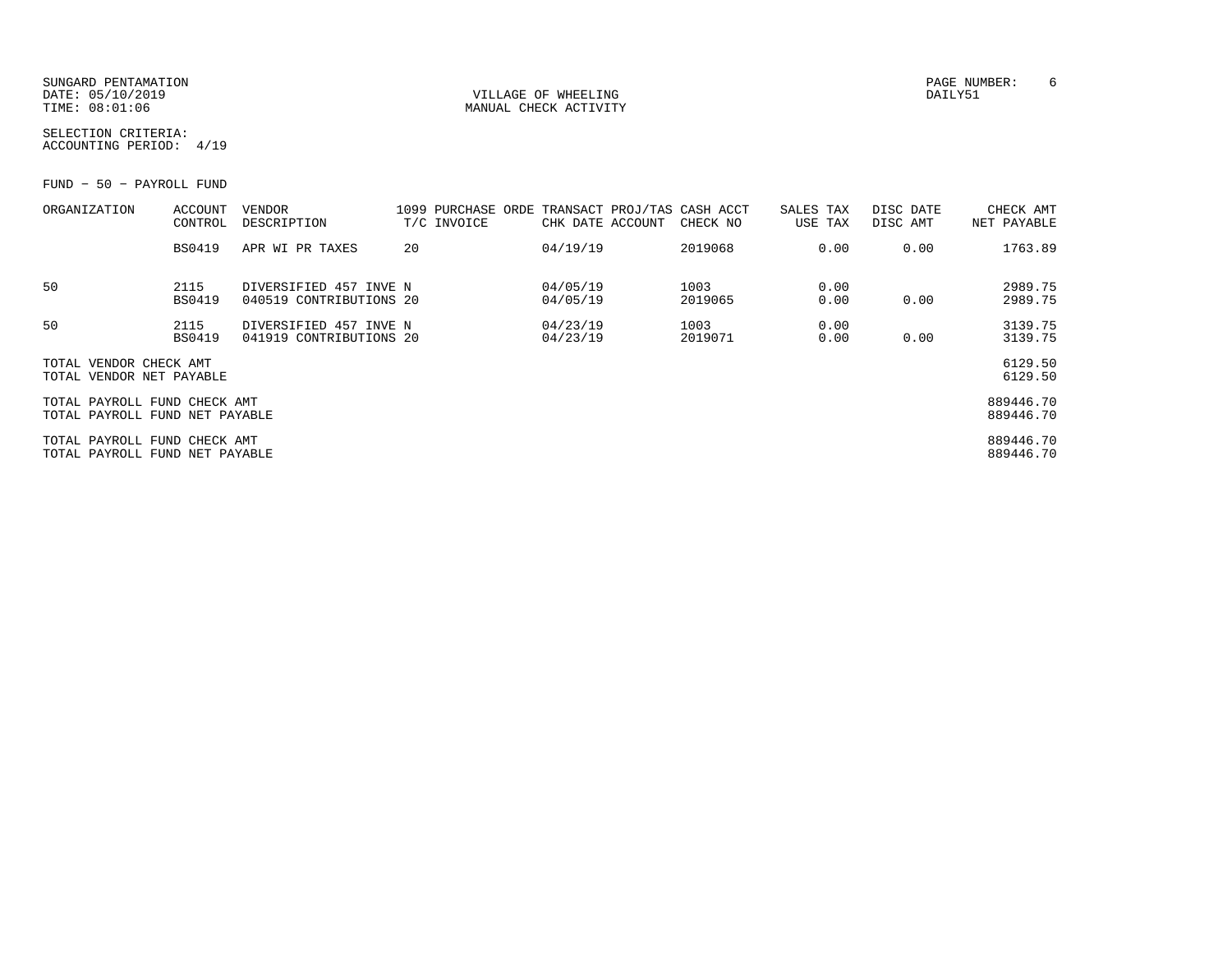SUNGARD PENTAMATION PAGE NUMBER: T DATE: 05/10/2019 VILLAGE OF WHEELING DAILY51

MANUAL CHECK ACTIVITY

SELECTION CRITERIA:ACCOUNTING PERIOD: 4/19

FUND − 51 − LIABILITY INSURANCE FUND

| ORGANIZATION                                       | ACCOUNT<br>CONTROL | VENDOR<br>DESCRIPTION                      | T/C INVOICE | CHK DATE ACCOUNT     | 1099 PURCHASE ORDE TRANSACT PROJ/TAS CASH ACCT<br>CHECK NO | SALES TAX<br>USE TAX |              | DISC DATE<br>DISC AMT | CHECK AMT<br>NET PAYABLE |
|----------------------------------------------------|--------------------|--------------------------------------------|-------------|----------------------|------------------------------------------------------------|----------------------|--------------|-----------------------|--------------------------|
| 51                                                 | 1008<br>BS0419     | CCMSI<br>ESCROW FUNDING - MAR 20           |             | 04/04/19<br>04/04/19 | 1003<br>2019061                                            |                      | 0.00<br>0.00 | 0.00                  | 28003.63<br>28003.63     |
| TOTAL LIABILITY INSURANCE FUND CHECK AMT           |                    | TOTAL LIABILITY INSURANCE FUND NET PAYABLE |             |                      |                                                            |                      |              |                       | 28003.63<br>28003.63     |
| TOTAL LIABILITY INSURANCE FUND CHECK AMT           |                    | TOTAL LIABILITY INSURANCE FUND NET PAYABLE |             |                      |                                                            |                      |              |                       | 28003.63<br>28003.63     |
| TOTAL REPORT CHECK AMT<br>TOTAL REPORT NET PAYABLE |                    |                                            |             |                      |                                                            |                      |              |                       | 1295129.19<br>1295129.19 |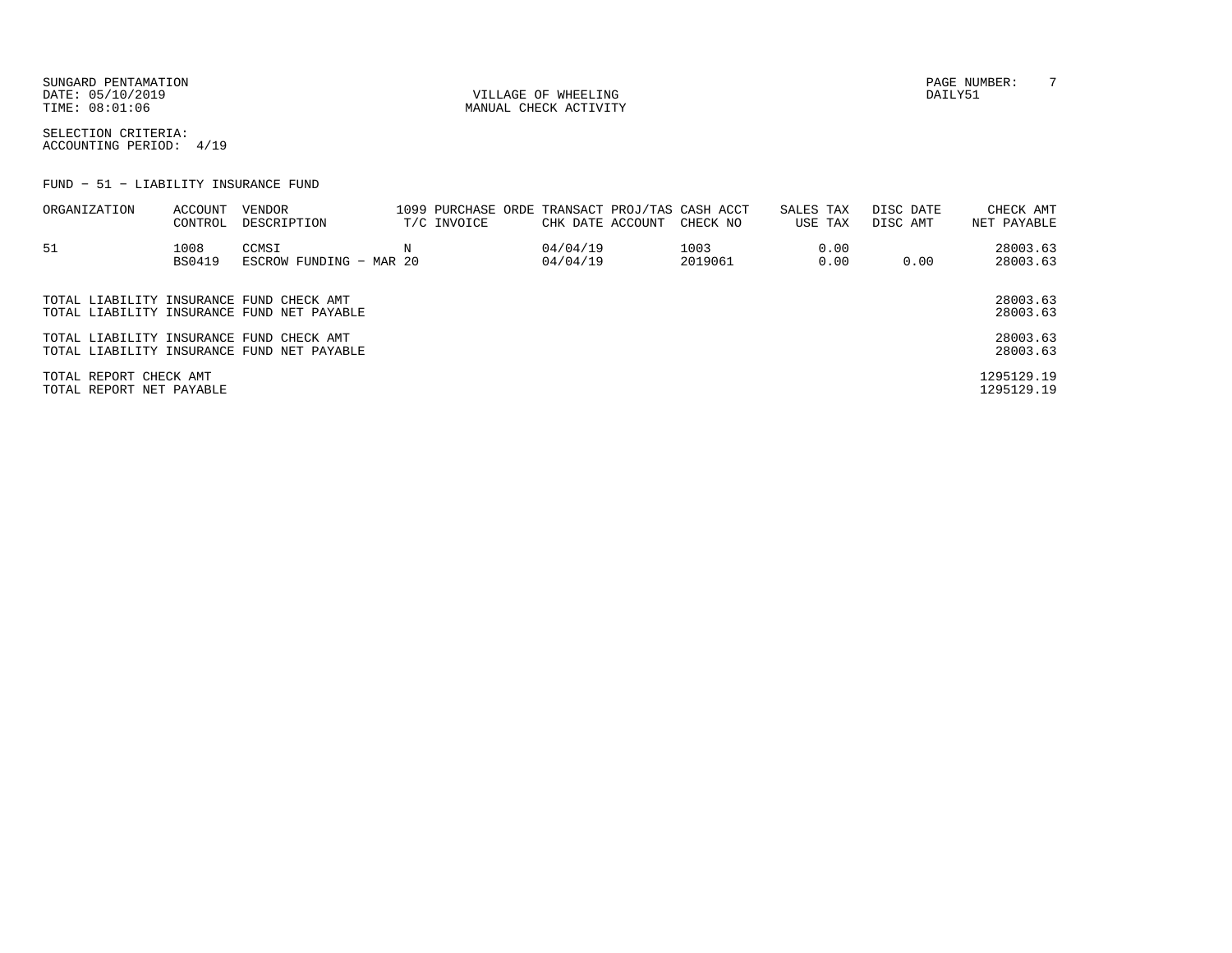# PURCHASE CARD REPORT March, 2019

**(3/05/2019 through 4/02/2019)**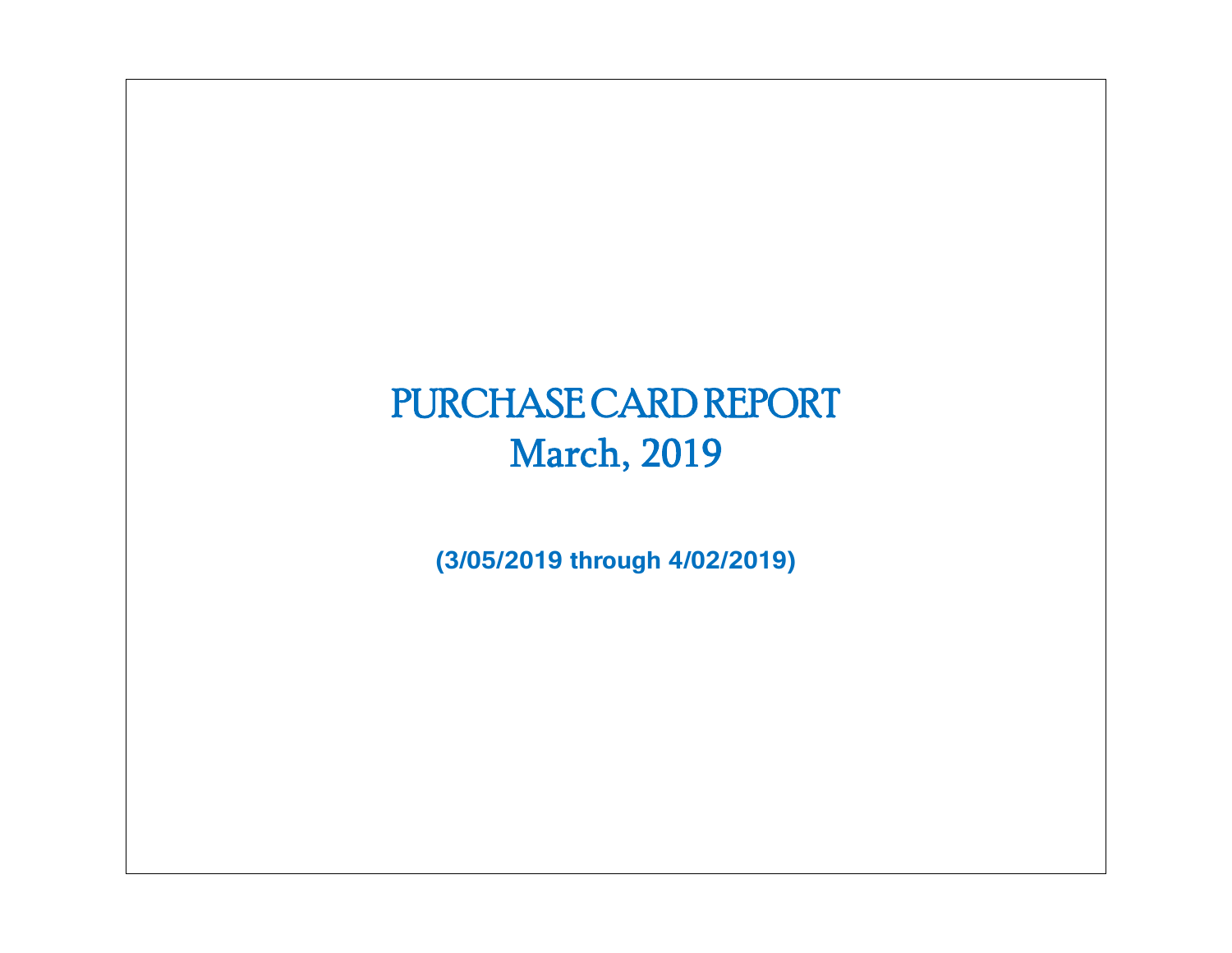## Account Statement

Posting Date: 03/05/2019 - 04/02/2019

|                              | <b>Transaction</b> | <b>Transaction</b> |
|------------------------------|--------------------|--------------------|
| <b>Account Name</b>          | Count              | Amount             |
| <b>ANGELA MORRIS</b>         | 4                  | 9,228.09           |
| <b>CHRISTOPHER SURDAM</b>    | 4                  | 546.94             |
| <b>CHUCK SPRATT</b>          | 47                 | 10,455.46          |
| <b>DERRYL SHAPIRO</b>        | $\overline{12}$    | 7,050.29           |
| <b>ESMERALDA MENDOZA</b>     | 1                  | 16.95              |
| <b>ILEEN BRYER</b>           | 17                 | 6,447.63           |
| <b>ISAAC SANTOS</b>          | 1                  | 36.51              |
| <b>JEFF WOLFGRAM</b>         | $\mathbf 1$        | 429.38             |
| <b>JOHN MELANIPHY III</b>    | 10                 | 2,123.84           |
| <b>JOHNNY PEREZ</b>          | $\overline{5}$     | 709.95             |
| <b>JON SFONDILIS</b>         | $\overline{5}$     | 436.28             |
| <b>JOSEPH WARGO</b>          | $\overline{1}$     | 420.00             |
| <b>JOSHUA BERMAN</b>         | $\overline{9}$     | 852.77             |
| <b>KATHERINE WHITEHEAD</b>   | $\overline{25}$    | 7,747.86           |
| <b>LANA RUDNIK</b>           | 14                 | 2,361.88           |
| <b>LUCA URSAN</b>            | $\overline{21}$    | 6,224.10           |
| <b>MARIANTHI THANOPOULOS</b> | 5                  | 474.00             |
| <b>MICHAEL CROTTY</b>        | 1                  | 390.00             |
| MICHAEL MONDSCHAIN           | 3                  | 305.00             |
| <b>MICHAEL SCHROEDER</b>     | 4                  | 700.99             |
| MICHAEL SCHROEDER            | 1                  | 849.40             |
| <b>ROSE LEMANIS</b>          | $\overline{17}$    | 7,430.17           |
| <b>SCOTT WILSON</b>          | 8                  | 684.89             |
| <b>SEAN LINDSAY</b>          | $\overline{17}$    | 9,873.26           |
| <b>SHARI MATTHEWS HUIZAR</b> | 8                  | 1,217.48           |
| <b>TAMRA WARKUSZ</b>         | 1                  | 50.00              |
| <b>TY JOHNSON</b>            | $\mathbf{1}$       | 73.46              |
| <b>Report Totals</b>         | 243                | 77,136.58          |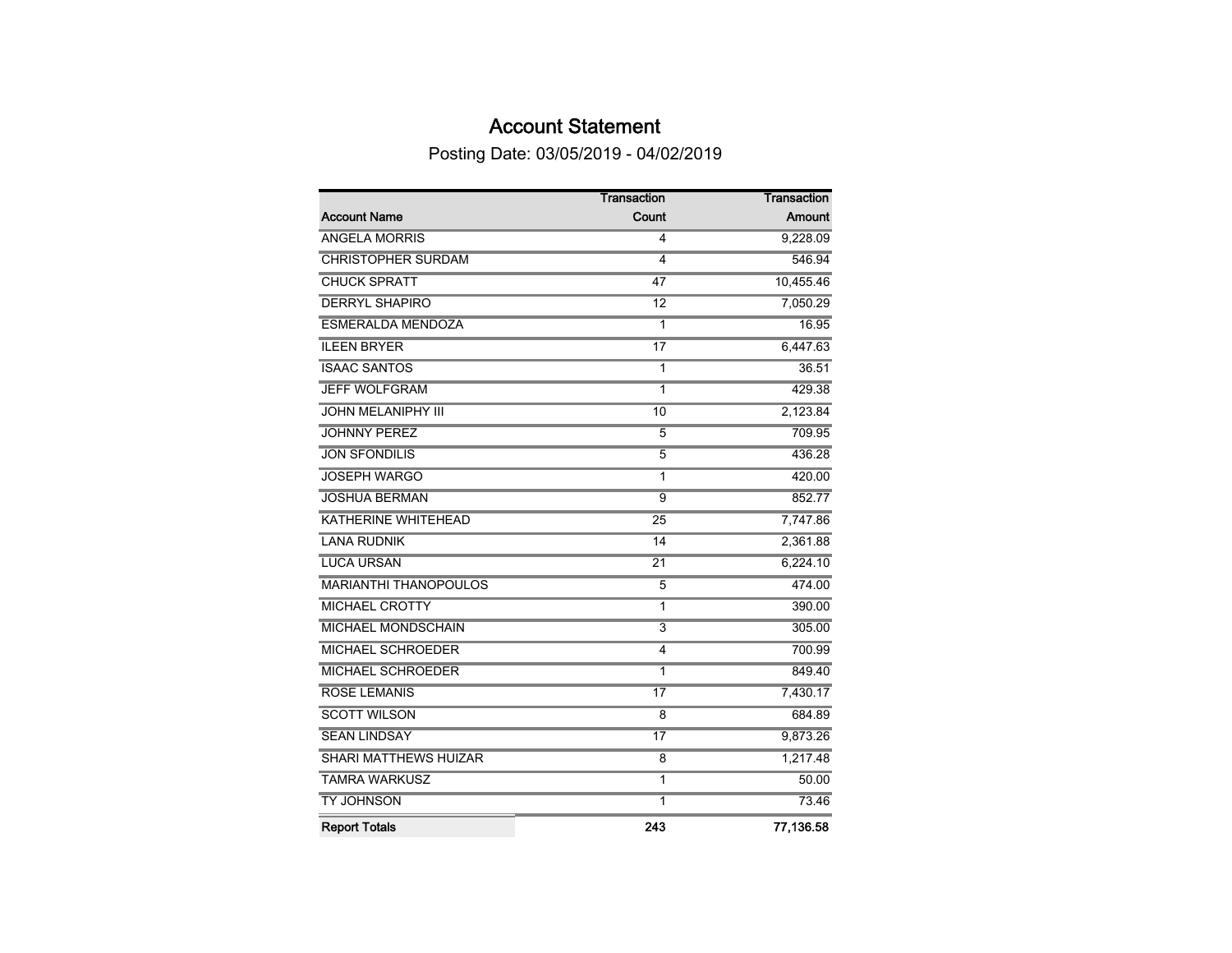## Expense Report

### Posting Date: 03/05/2019 - 04/02/2019

#### ANGELA MORRIS

Card Transactions

| Posting<br>Date                                                                              | Transaction<br>Date                                                           | Description                                     |                                | Receipt<br><b>Amount</b> | Posted<br>Amount | Expense<br>Amount | Reviewed     | Approved |
|----------------------------------------------------------------------------------------------|-------------------------------------------------------------------------------|-------------------------------------------------|--------------------------------|--------------------------|------------------|-------------------|--------------|----------|
| 03/11/2019                                                                                   | 03/08/2019                                                                    | COMCAST-866-511-6489, PA, 19462                 |                                | 3,177.66 USD             | 3,177.66 USD     | 1,588.83 USD      | $\checkmark$ |          |
| <b>Expense Description:</b> Fiber Optic Links-Feb<br><b>FUND/PROGRAM:</b><br>PROJECT#:       | 1750 INFORMATION SYSTEMS                                                      | <b>EXPENDITURE ACCOUNTS:</b>                    | 5207 IS SERV & MAINT AGREEMENT | <b>VENDOR#:</b>          |                  |                   |              |          |
| 03/11/2019                                                                                   | 03/08/2019                                                                    | COMCAST-866-511-6489, PA, 19462                 |                                | 3,177.66 USD             | 3,177.66 USD     | 1,588.83 USD      | $\checkmark$ |          |
| Expense Description: Fiber Optic LInks-Feb<br><b>FUND/PROGRAM:</b><br><b>PROJECT#:</b>       | 2110 DISPATCHERS<br>2014-037                                                  | <b>EXPENDITURE ACCOUNTS:</b>                    | 5207 IS SERV & MAINT AGREEMENT | <b>VENDOR#:</b>          |                  |                   |              |          |
| 03/11/2019                                                                                   | 03/09/2019                                                                    | VZWRLSS MY VZ VB P-800-922-0204.FL.32746        |                                | 5.993.48 USD             | 5.993.48 USD     | 5,993.48 USD      | $\checkmark$ |          |
| <b>Expense Description: Cellular Service-Feb</b><br><b>FUND/PROGRAM:</b><br><b>PROJECT#:</b> | 1600 ADMIN & BOT                                                              | <b>EXPENDITURE ACCOUNTS:</b>                    | 5239 CELLULAR SERVICES         | <b>VENDOR#:</b>          |                  |                   |              |          |
| 03/27/2019                                                                                   | 03/26/2019                                                                    | AMAZON.COM MW3QY4VA0-<br>AMZN.COM/BILL.WA.98109 |                                | 31.95 USD                | 31.95 USD        | 31.95 USD         | $\checkmark$ |          |
| <b>FUND/PROGRAM:</b><br><b>PROJECT#:</b>                                                     | <b>Expense Description:</b> Desk cleaning supplies<br>1700 FINANCE DEPARTMENT | <b>EXPENDITURE ACCOUNTS:</b>                    | 5315 SMALL TOOLS & EQUIPMENT   | <b>VENDOR#:</b>          |                  |                   |              |          |
| 03/28/2019                                                                                   | 03/26/2019                                                                    | ILLINOIS GOVERNMENT FI-GLEN ELLYN, IL, 60137    |                                | 25.00 USD                | 25.00 USD        | 25.00 USD         | $\checkmark$ |          |
| Expense Description: Seminar-M. Marro<br><b>FUND/PROGRAM:</b><br>PROJECT#:                   | 1700 FINANCE DEPARTMENT                                                       | <b>EXPENDITURE ACCOUNTS:</b>                    | 5105 LOCAL TRAINING & MEETINGS | <b>VENDOR#:</b>          |                  |                   |              |          |
|                                                                                              |                                                                               | <b>Card Subtotal</b>                            |                                |                          |                  | 9.228.09          |              |          |

#### CHRISTOPHER SURDAM

Card Transactions

| Posting                                      | Transaction            |                                              |                               | Receipt         | Posted     | Expense       |              |          |
|----------------------------------------------|------------------------|----------------------------------------------|-------------------------------|-----------------|------------|---------------|--------------|----------|
| Date                                         | Date                   | Description                                  |                               | Amount          | Amount     | <b>Amount</b> | Reviewed     | Approved |
|                                              |                        |                                              |                               |                 |            |               |              |          |
| 03/29/2019                                   | 03/28/2019             | INT IN THE MULCH CENT-847-4597200, IL, 60015 |                               | 50.00 USD       | 50.00 USD  | 50.00 USD     | $\checkmark$ |          |
| Expense Description: Log Disposal            |                        |                                              |                               |                 |            |               |              |          |
| <b>FUND/PROGRAM:</b>                         | 1430 FORESTRY DIVISION | <b>EXPENDITURE ACCOUNTS:</b>                 | 5208 DEBRIS DUMP CHARGES      | <b>VENDOR#:</b> |            |               |              |          |
| <b>PROJECT#:</b>                             |                        |                                              |                               |                 |            |               |              |          |
|                                              |                        |                                              |                               |                 |            |               |              |          |
| 03/29/2019                                   | 03/28/2019             | ARTHUR CLESEN - MAIN-LINCOLNSHIRE, IL, 60069 |                               | 348.00 USD      | 348.00 USD | 348.00 USD    | $\checkmark$ |          |
| <b>Expense Description:</b> Seed and blanket |                        |                                              |                               |                 |            |               |              |          |
| <b>FUND/PROGRAM:</b>                         | 1430 FORESTRY DIVISION | <b>EXPENDITURE ACCOUNTS:</b>                 | 5311 BLDG/GROUNDS MAINTENANCE | <b>VENDOR#:</b> |            |               |              |          |
| PROJECT #:                                   |                        |                                              |                               |                 |            |               |              |          |
|                                              |                        |                                              |                               |                 |            |               |              |          |
| 03/29/2019                                   | 03/28/2019             | INT IN THE MULCH CENT-847-4597200, IL, 60015 |                               | 125.00 USD      | 125,00 USD | 125.00 USD    | $\checkmark$ |          |
| <b>Expense Description: Log disposal</b>     |                        |                                              |                               |                 |            |               |              |          |
| <b>FUND/PROGRAM:</b>                         | 1430 FORESTRY DIVISION | <b>EXPENDITURE ACCOUNTS:</b>                 | 5208 DEBRIS DUMP CHARGES      | <b>VENDOR#:</b> |            |               |              |          |
| <b>PROJECT#:</b>                             |                        |                                              |                               |                 |            |               |              |          |
|                                              |                        | THE HOME DEPOT #1913-MT                      |                               |                 |            |               |              |          |
| 04/01/2019                                   | 03/28/2019             | PROSPECT, IL, 600560000                      |                               | 23.94 USD       | 23.94 USD  | 23.94 USD     | $\checkmark$ |          |
| <b>Expense Description:</b> Glue for bricks  |                        |                                              |                               |                 |            |               |              |          |
| <b>FUND/PROGRAM:</b>                         | 1420 STREETS DIVISION  | <b>EXPENDITURE ACCOUNTS:</b>                 | 5311 BLDG/GROUNDS MAINTENANCE | <b>VENDOR#:</b> |            |               |              |          |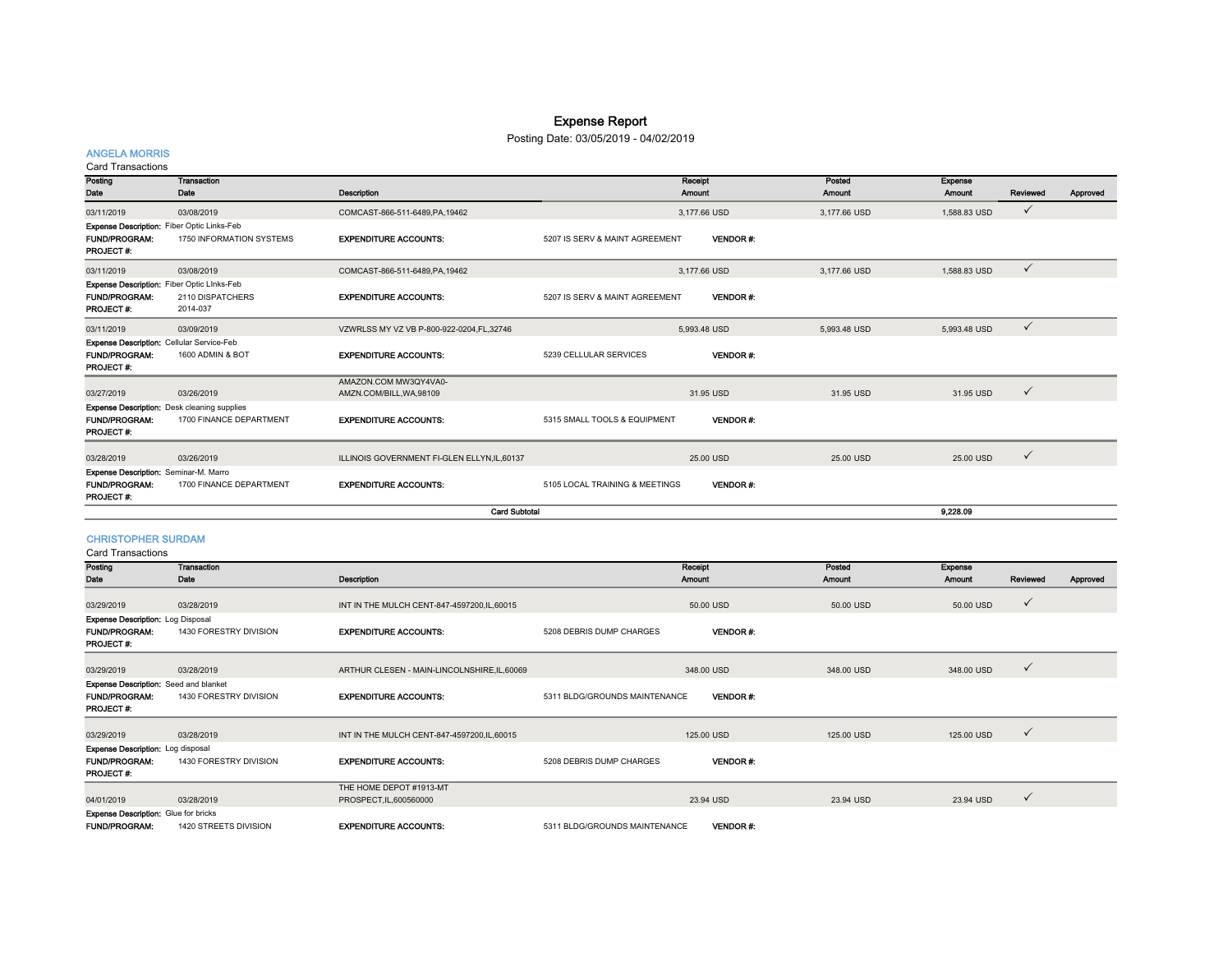FUND/PROGRAM:

1220 BUILDING SERVICES

|                                                                                  |                                                                                |                                              | 546.94                         |                   |                         |                          |              |          |
|----------------------------------------------------------------------------------|--------------------------------------------------------------------------------|----------------------------------------------|--------------------------------|-------------------|-------------------------|--------------------------|--------------|----------|
| <b>CHUCK SPRATT</b><br><b>Card Transactions</b>                                  |                                                                                |                                              |                                |                   |                         |                          |              |          |
| Posting<br>Date                                                                  | <b>Transaction</b><br>Date                                                     | Description                                  |                                | Receipt<br>Amount | Posted<br><b>Amount</b> | Expense<br><b>Amount</b> | Reviewed     | Approved |
| 03/08/2019                                                                       | 03/06/2019                                                                     | CAPITAL COMMONS-INDIANAPOLIS, IN, 46204      |                                | 46.00 USD         | 46.00 USD               | 46.00 USD                | $\checkmark$ |          |
| <b>FUND/PROGRAM:</b><br>PROJECT#:                                                | Expense Description: Parking Fee for NTEA show<br>1240 FLEET SERVICES          | <b>EXPENDITURE ACCOUNTS:</b>                 | 5105 LOCAL TRAINING & MEETINGS | <b>VENDOR#:</b>   |                         |                          |              |          |
| 03/08/2019                                                                       | 03/07/2019                                                                     | INT IN ULTRA STROBE C-815-4791717,IL,60014   |                                | 65.88 USD         | 65.88 USD               | 65.88 USD                | $\checkmark$ |          |
| FUND/PROGRAM:<br>PROJECT #:                                                      | <b>Expense Description:</b> Repl dock parts for P-52<br>2100 POLICE DEPARTMENT | <b>EXPENDITURE ACCOUNTS:</b>                 | 5310 VEHICLE MAINTENANCE       | <b>VENDOR#:</b>   |                         |                          |              |          |
| 03/08/2019                                                                       | 03/07/2019                                                                     | INT IN ULTRA STROBE C-815-4791717, IL, 60014 |                                | 520.67 USD        | 520.67 USD              | 520.67 USD               | $\checkmark$ |          |
| <b>FUND/PROGRAM:</b><br>PROJECT#:                                                | Expense Description: Repl Push Bumper P-49<br>0051 LIABILITY INSURANCE FUND    | <b>EXPENDITURE ACCOUNTS:</b>                 | 5272 INSURANCE CLAIMS          | <b>VENDOR#:</b>   |                         |                          |              |          |
| 03/11/2019                                                                       | 03/08/2019                                                                     | CINTAS 022-800-2468271,IL,60173              |                                | 95.78 USD         | 95.78 USD               | 58.16 USD                | $\checkmark$ |          |
| <b>Expense Description: Uniform Service</b><br><b>FUND/PROGRAM:</b><br>PROJECT#: | 1240 FLEET SERVICES                                                            | <b>EXPENDITURE ACCOUNTS:</b>                 | 5106 UNIFORM ALLOWANCE         | <b>VENDOR#:</b>   |                         |                          |              |          |
| 03/11/2019                                                                       | 03/08/2019                                                                     | CINTAS 022-800-2468271, IL, 60173            |                                | 95.78 USD         | 95.78 USD               | 37.62 USD                | $\checkmark$ |          |
| <b>Expense Description: Mat Service</b><br><b>FUND/PROGRAM:</b><br>PROJECT#:     | 1220 BUILDING SERVICES                                                         | <b>EXPENDITURE ACCOUNTS:</b>                 | 5309 JANITORIAL SUPPLIES       | <b>VENDOR#:</b>   |                         |                          |              |          |
| 03/11/2019                                                                       | 03/08/2019                                                                     | CINTAS 022-800-2468271,IL,60173              |                                | 95.78 USD         | 95.78 USD               | 58.16 USD                | $\checkmark$ |          |
| <b>Expense Description: Uniform Service</b><br><b>FUND/PROGRAM:</b><br>PROJECT#: | 1240 FLEET SERVICES                                                            | <b>EXPENDITURE ACCOUNTS:</b>                 | 5106 UNIFORM ALLOWANCE         | <b>VENDOR#:</b>   |                         |                          |              |          |
| 03/11/2019                                                                       | 03/08/2019                                                                     | CINTAS 022-800-2468271.IL.60173              |                                | 95.78 USD         | 95.78 USD               | 37.62 USD                | $\checkmark$ |          |
| <b>Expense Description: Mat Service</b><br><b>FUND/PROGRAM:</b><br>PROJECT#:     | 1220 BUILDING SERVICES                                                         | <b>EXPENDITURE ACCOUNTS:</b>                 | 5309 JANITORIAL SUPPLIES       | <b>VENDOR#:</b>   |                         |                          |              |          |
| 03/11/2019                                                                       | 03/08/2019                                                                     | CINTAS 022-800-2468271, IL, 60173            |                                | 95.78 USD         | 95.78 USD               | 58.16 USD                | $\checkmark$ |          |
| Expense Description: Uniform Service<br>FUND/PROGRAM:<br>PROJECT#:               | 1240 FLEET SERVICES                                                            | <b>EXPENDITURE ACCOUNTS:</b>                 | 5106 UNIFORM ALLOWANCE         | <b>VENDOR#:</b>   |                         |                          |              |          |
| 03/11/2019                                                                       | 03/08/2019                                                                     | CINTAS 022-800-2468271,IL,60173              |                                | 95.78 USD         | 95.78 USD               | 37.62 USD                | $\checkmark$ |          |
| <b>Expense Description: Mat Service</b><br><b>FUND/PROGRAM:</b><br>PROJECT #:    | 1220 BUILDING SERVICES                                                         | <b>EXPENDITURE ACCOUNTS:</b>                 | 5309 JANITORIAL SUPPLIES       | VENDOR #:         |                         |                          |              |          |
| 03/11/2019                                                                       | 03/08/2019                                                                     | CINTAS 022-800-2468271,IL,60173              |                                | 95.78 USD         | 95.78 USD               | 58.16 USD                | $\checkmark$ |          |
| Expense Description: Uniform Service<br><b>FUND/PROGRAM:</b><br>PROJECT#:        | 1240 FLEET SERVICES                                                            | <b>EXPENDITURE ACCOUNTS:</b>                 | 5106 UNIFORM ALLOWANCE         | VENDOR#:          |                         |                          |              |          |
| 03/11/2019                                                                       | 03/08/2019                                                                     | CINTAS 022-800-2468271,IL,60173              |                                | 95.78 USD         | 95.78 USD               | 37.62 USD                | $\checkmark$ |          |
| <b>Expense Description: Mat Service</b>                                          |                                                                                |                                              |                                |                   |                         |                          |              |          |

EXPENDITURE ACCOUNTS: 5309 JANITORIAL SUPPLIES VENDOR #: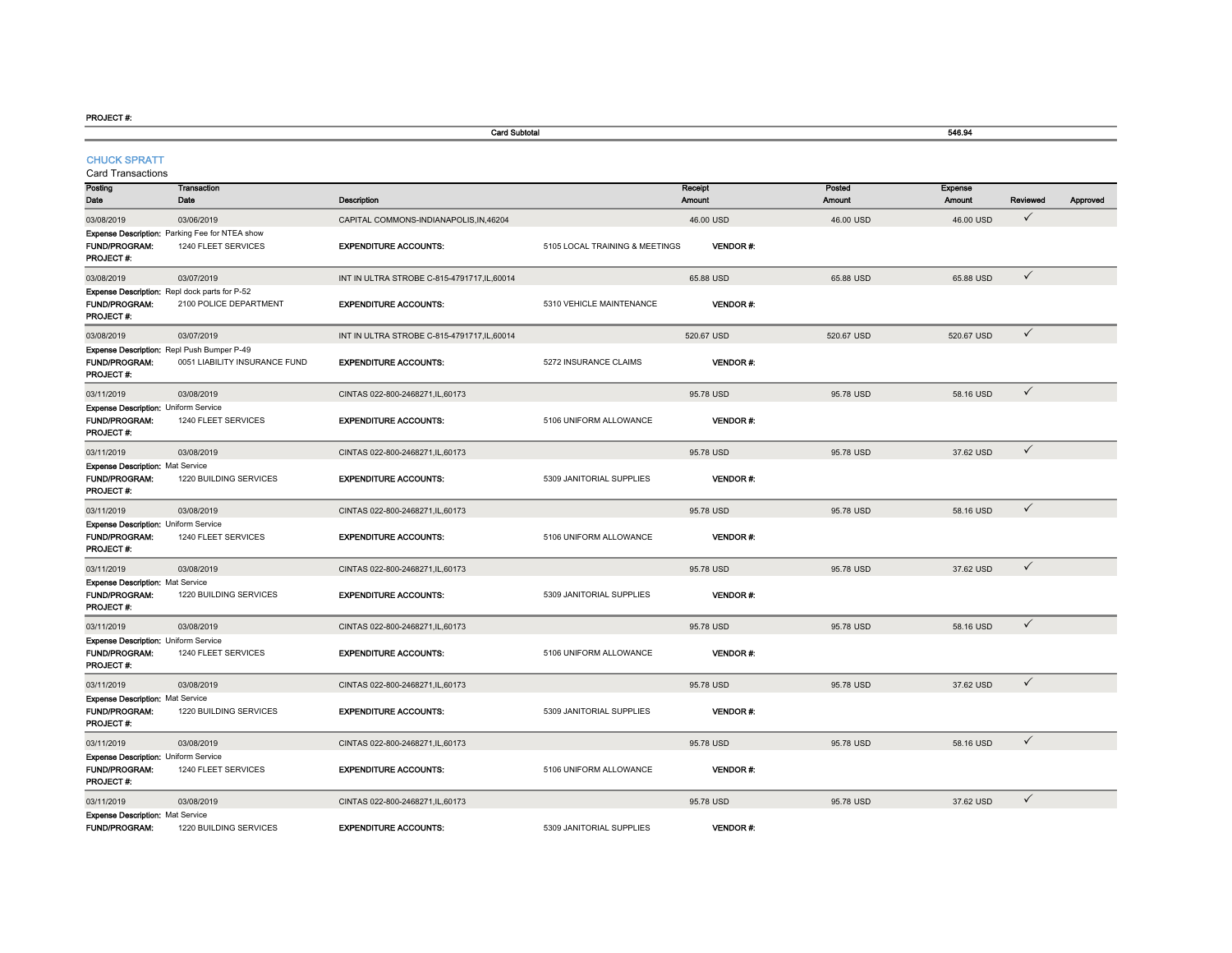| 03/11/2019                                                                              | 03/08/2019             | CINTAS 022-800-2468271, IL, 60173           |                          | 95.78 USD       | 95.78 USD | 58.16 USD | $\checkmark$ |
|-----------------------------------------------------------------------------------------|------------------------|---------------------------------------------|--------------------------|-----------------|-----------|-----------|--------------|
| Expense Description: Uniform Service<br><b>FUND/PROGRAM:</b><br><b>PROJECT#:</b>        | 1240 FLEET SERVICES    | <b>EXPENDITURE ACCOUNTS:</b>                | 5106 UNIFORM ALLOWANCE   | <b>VENDOR#:</b> |           |           |              |
| 03/11/2019                                                                              | 03/08/2019             | CINTAS 022-800-2468271, IL, 60173           |                          | 95.78 USD       | 95.78 USD | 37.62 USD | $\checkmark$ |
| <b>Expense Description: Mat Service</b><br>FUND/PROGRAM:<br><b>PROJECT#:</b>            | 1220 BUILDING SERVICES | <b>EXPENDITURE ACCOUNTS:</b>                | 5309 JANITORIAL SUPPLIES | <b>VENDOR#:</b> |           |           |              |
| 03/11/2019                                                                              | 03/08/2019             | ADVANCE AUTO PARTS #71-WHEELING.IL.60090    |                          | 28.21 USD       | 28.21 USD | 28.21 USD | $\checkmark$ |
| Expense Description: Repl Oil Filters sweeper<br>FUND/PROGRAM:<br>PROJECT #:            | 1420 STREETS DIVISION  | <b>EXPENDITURE ACCOUNTS:</b>                | 5310 VEHICLE MAINTENANCE | <b>VENDOR#:</b> |           |           |              |
| 03/11/2019                                                                              | 03/08/2019             | CINTAS CORP 40K-630-5951660.IL.60106-1158   |                          | 96.89 USD       | 96.89 USD | 59.27 USD | $\checkmark$ |
| <b>Expense Description: Uniform Service</b><br><b>FUND/PROGRAM:</b><br><b>PROJECT#:</b> | 1220 BUILDING SERVICES | <b>EXPENDITURE ACCOUNTS:</b>                | 5215 JANITORIAL SERVICES | <b>VENDOR#:</b> |           |           |              |
| 03/11/2019                                                                              | 03/08/2019             | CINTAS CORP 40K-630-5951660, IL, 60106-1158 |                          | 96.89 USD       | 96.89 USD | 37.62 USD | $\checkmark$ |
| <b>Expense Description: Mat Service</b><br><b>FUND/PROGRAM:</b><br><b>PROJECT#:</b>     | 1240 FLEET SERVICES    | <b>EXPENDITURE ACCOUNTS:</b>                | 5309 JANITORIAL SUPPLIES | <b>VENDOR#:</b> |           |           |              |
| 03/11/2019                                                                              | 03/08/2019             | CINTAS 022-800-2468271, IL, 60173           |                          | 95.78 USD       | 95.78 USD | 58.16 USD | $\checkmark$ |
| Expense Description: Uniform Service<br>FUND/PROGRAM:<br>PROJECT #:                     | 1240 FLEET SERVICES    | <b>EXPENDITURE ACCOUNTS:</b>                | 5106 UNIFORM ALLOWANCE   | <b>VENDOR#:</b> |           |           |              |
| 03/11/2019                                                                              | 03/08/2019             | CINTAS 022-800-2468271, IL, 60173           |                          | 95.78 USD       | 95.78 USD | 37.62 USD | $\checkmark$ |
| <b>Expense Description: Mat Service</b><br>FUND/PROGRAM:<br>PROJECT #:                  | 1220 BUILDING SERVICES | <b>EXPENDITURE ACCOUNTS:</b>                | 5309 JANITORIAL SUPPLIES | <b>VENDOR#:</b> |           |           |              |
| 03/11/2019                                                                              | 03/08/2019             | CINTAS 022-800-2468271, IL, 60173           |                          | 96.66 USD       | 96.66 USD | 59.04 USD | $\checkmark$ |
| <b>Expense Description: Uniform Service</b><br><b>FUND/PROGRAM:</b><br><b>PROJECT#:</b> | 1240 FLEET SERVICES    | <b>EXPENDITURE ACCOUNTS:</b>                | 5106 UNIFORM ALLOWANCE   | <b>VENDOR#:</b> |           |           |              |
| 03/11/2019                                                                              | 03/08/2019             | CINTAS 022-800-2468271, IL, 60173           |                          | 96.66 USD       | 96.66 USD | 37.62 USD | $\checkmark$ |
| <b>Expense Description: Mat Service</b><br><b>FUND/PROGRAM:</b><br><b>PROJECT#:</b>     | 1220 BUILDING SERVICES | <b>EXPENDITURE ACCOUNTS:</b>                | 5309 JANITORIAL SUPPLIES | <b>VENDOR#:</b> |           |           |              |
| 03/11/2019                                                                              | 03/08/2019             | ADVANCE AUTO PARTS #71-WHEELING.IL.60090    |                          | 34.50 USD       | 34.50 USD | 34.50 USD | $\checkmark$ |
| Expense Description: Oil Filters for sweepers<br>FUND/PROGRAM:<br><b>PROJECT #:</b>     | 1420 STREETS DIVISION  | <b>EXPENDITURE ACCOUNTS:</b>                | 5310 VEHICLE MAINTENANCE | <b>VENDOR#:</b> |           |           |              |
| 03/11/2019                                                                              | 03/08/2019             | CINTAS 022-800-2468271, IL, 60173           |                          | 95.78 USD       | 95.78 USD | 58.16 USD | $\checkmark$ |
| <b>Expense Description: Uniform Service</b><br><b>FUND/PROGRAM:</b><br>PROJECT #:       | 1240 FLEET SERVICES    | <b>EXPENDITURE ACCOUNTS:</b>                | 5106 UNIFORM ALLOWANCE   | <b>VENDOR#:</b> |           |           |              |
| 03/11/2019                                                                              | 03/08/2019             | CINTAS 022-800-2468271, IL, 60173           |                          | 95.78 USD       | 95.78 USD | 37.62 USD | $\checkmark$ |
| <b>Expense Description: Mat Service</b><br><b>FUND/PROGRAM:</b><br>PROJECT#:            | 1220 BUILDING SERVICES | <b>EXPENDITURE ACCOUNTS:</b>                | 5309 JANITORIAL SUPPLIES | <b>VENDOR#:</b> |           |           |              |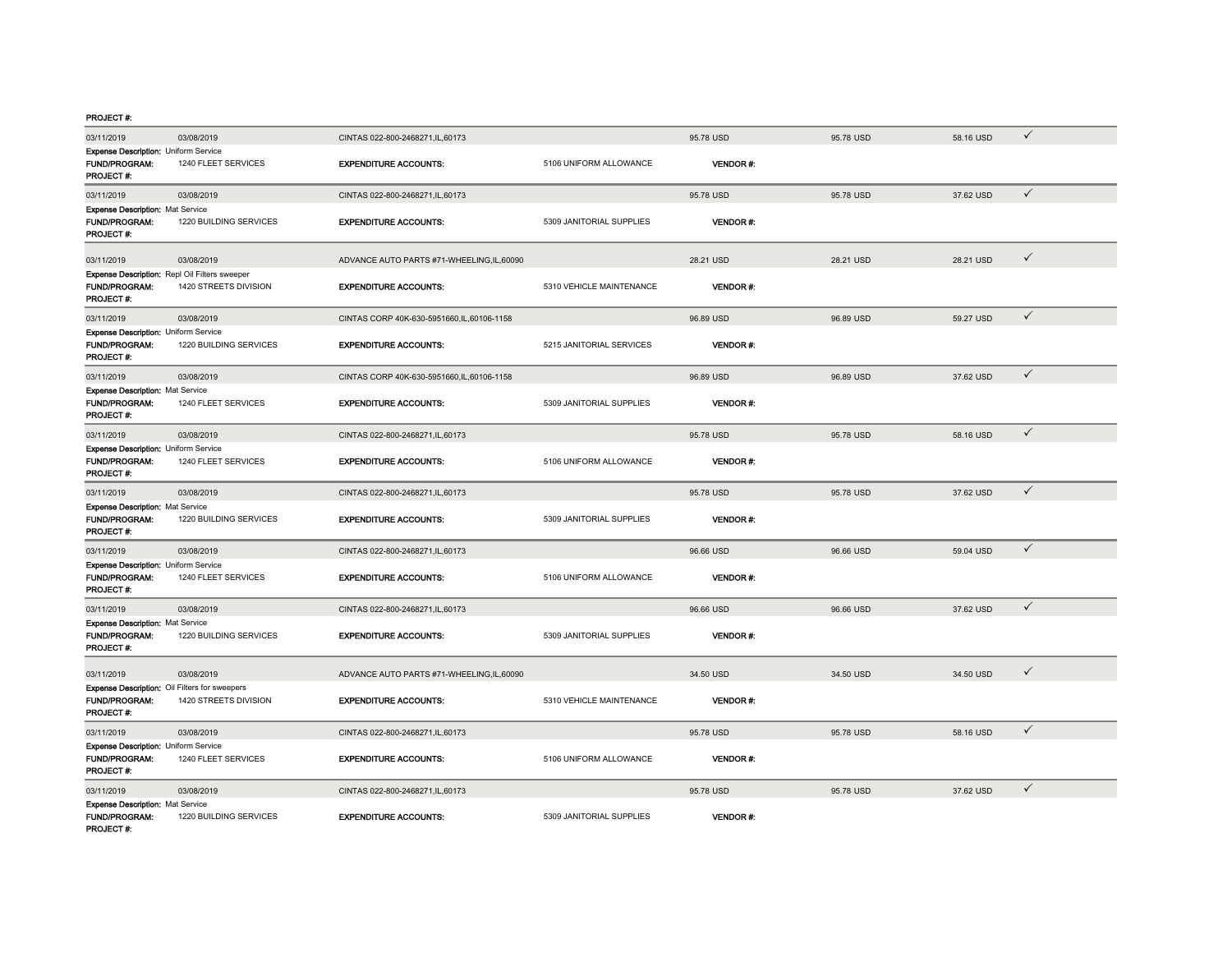| 03/11/2019                                                                                 | 03/08/2019                  | CINTAS 022-800-2468271.IL.60173           |                          | 89.35 USD       | 89.35 USD    | 51.73 USD    | $\checkmark$ |
|--------------------------------------------------------------------------------------------|-----------------------------|-------------------------------------------|--------------------------|-----------------|--------------|--------------|--------------|
| <b>Expense Description: Uniform Service</b><br><b>FUND/PROGRAM:</b><br>PROJECT#:           | 1240 FLEET SERVICES         | <b>EXPENDITURE ACCOUNTS:</b>              | 5106 UNIFORM ALLOWANCE   | <b>VENDOR#:</b> |              |              |              |
| 03/11/2019                                                                                 | 03/08/2019                  | CINTAS 022-800-2468271, IL, 60173         |                          | 89.35 USD       | 89.35 USD    | 37.62 USD    | $\checkmark$ |
| Expense Description: Mat Service<br>FUND/PROGRAM:<br><b>PROJECT#:</b>                      | 1220 BUILDING SERVICES      | <b>EXPENDITURE ACCOUNTS:</b>              | 5309 JANITORIAL SUPPLIES | <b>VENDOR#:</b> |              |              |              |
| 03/11/2019                                                                                 | 03/08/2019                  | CINTAS 022-800-2468271,IL,60173           |                          | 95.78 USD       | 95.78 USD    | 58.16 USD    | $\checkmark$ |
| Expense Description: Uniform Service<br>FUND/PROGRAM:<br>PROJECT#:                         | 1240 FLEET SERVICES         | <b>EXPENDITURE ACCOUNTS:</b>              | 5106 UNIFORM ALLOWANCE   | <b>VENDOR#:</b> |              |              |              |
| 03/11/2019                                                                                 | 03/08/2019                  | CINTAS 022-800-2468271, IL, 60173         |                          | 95.78 USD       | 95.78 USD    | 37.62 USD    | $\checkmark$ |
| <b>Expense Description: Mat Service</b><br>FUND/PROGRAM:<br>PROJECT#:                      | 1220 BUILDING SERVICES      | <b>EXPENDITURE ACCOUNTS:</b>              | 5309 JANITORIAL SUPPLIES | <b>VENDOR#:</b> |              |              |              |
| 03/11/2019                                                                                 | 03/08/2019                  | CINTAS 022-800-2468271, IL, 60173         |                          | 95.78 USD       | 95.78 USD    | 58.16 USD    | $\checkmark$ |
| <b>Expense Description: Uniform Service</b><br><b>FUND/PROGRAM:</b><br>PROJECT #:          | 1240 FLEET SERVICES         | <b>EXPENDITURE ACCOUNTS:</b>              | 5106 UNIFORM ALLOWANCE   | <b>VENDOR#:</b> |              |              |              |
| 03/11/2019                                                                                 | 03/08/2019                  | CINTAS 022-800-2468271, IL, 60173         |                          | 95.78 USD       | 95.78 USD    | 37.62 USD    | $\checkmark$ |
| <b>Expense Description: Mat Service</b><br>FUND/PROGRAM:<br><b>PROJECT#:</b>               | 1220 BUILDING SERVICES      | <b>EXPENDITURE ACCOUNTS:</b>              | 5309 JANITORIAL SUPPLIES | <b>VENDOR#:</b> |              |              |              |
| 03/11/2019                                                                                 | 03/08/2019                  | CINTAS 022-800-2468271, IL, 60173         |                          | 95.78 USD       | 95.78 USD    | 58.16 USD    | $\checkmark$ |
| Expense Description: Uniform Service<br>FUND/PROGRAM:<br><b>PROJECT#:</b>                  | 1240 FLEET SERVICES         | <b>EXPENDITURE ACCOUNTS:</b>              | 5215 JANITORIAL SERVICES | VENDOR#:        |              |              |              |
| 03/11/2019                                                                                 | 03/08/2019                  | CINTAS 022-800-2468271, IL, 60173         |                          | 95.78 USD       | 95.78 USD    | 37.62 USD    | $\checkmark$ |
| <b>Expense Description: Mat Service</b><br>FUND/PROGRAM:<br>PROJECT#:                      | 1220 BUILDING SERVICES      | <b>EXPENDITURE ACCOUNTS:</b>              | 5309 JANITORIAL SUPPLIES | <b>VENDOR#:</b> |              |              |              |
| 03/11/2019                                                                                 | 03/08/2019                  | CINTAS CORP 40K-630-5951660,IL,60106-1158 |                          | 105.18 USD      | 105.18 USD   | 67.56 USD    | $\checkmark$ |
| Expense Description: Uniform Service<br>FUND/PROGRAM:<br>PROJECT#:                         | 1220 BUILDING SERVICES      | <b>EXPENDITURE ACCOUNTS:</b>              | 5106 UNIFORM ALLOWANCE   | <b>VENDOR#:</b> |              |              |              |
| 03/11/2019                                                                                 | 03/08/2019                  | CINTAS CORP 40K-630-5951660,IL,60106-1158 |                          | 105.18 USD      | 105.18 USD   | 37.62 USD    | $\checkmark$ |
| <b>Expense Description: Mat Service</b><br>FUND/PROGRAM:<br>PROJECT #:                     | 1220 BUILDING SERVICES      | <b>EXPENDITURE ACCOUNTS:</b>              | 5309 JANITORIAL SUPPLIES | <b>VENDOR#:</b> |              |              |              |
| 03/12/2019                                                                                 | 03/11/2019                  | ADVANCE AUTO PARTS #71-WHEELING.IL.60090  |                          | 39.90 USD       | 39.90 USD    | 39.90 USD    | $\checkmark$ |
| Expense Description: Repl oil & Fuel Filters<br>FUND/PROGRAM:<br>PROJECT#:                 | 2200 FIRE DEPARTMENT        | <b>EXPENDITURE ACCOUNTS:</b>              | 5310 VEHICLE MAINTENANCE | <b>VENDOR#:</b> |              |              |              |
| 03/12/2019                                                                                 | 03/11/2019                  | LGS GROUP INC-7758003923,NV,89451         |                          | 1,362.51 USD    | 1,362.51 USD | 1,362.51 USD | $\checkmark$ |
| <b>Expense Description:</b> idle contl for new squads<br><b>FUND/PROGRAM:</b><br>PROJECT#: | 0033 CAPITAL EQPT REPL FUND | <b>EXPENDITURE ACCOUNTS:</b>              | 5401 MOBILE EQUIPMENT    | <b>VENDOR#:</b> |              |              |              |
| 03/13/2019                                                                                 | 03/12/2019                  | PAYPAL PFS-4029357733, WA, 98531          |                          | 199.00 USD      | 199.00 USD   | 199.00 USD   | $\checkmark$ |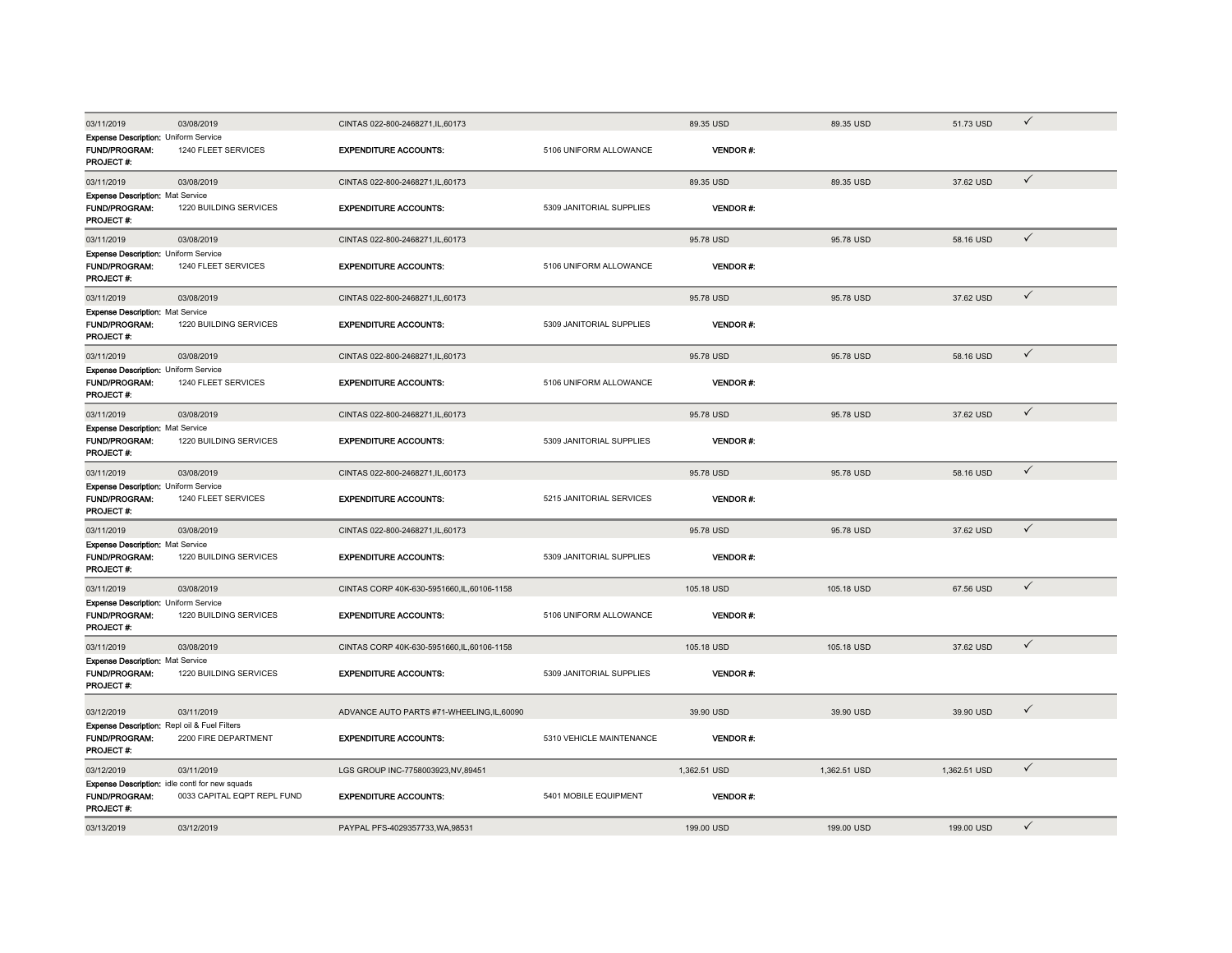| <b>FUND/PROGRAM:</b><br><b>PROJECT#:</b>                                                         | Expense Description: fee - Public Fleet summit<br>1240 FLEET SERVICES         | <b>EXPENDITURE ACCOUNTS:</b>                             | 5205 CONFERENCES & MEETINGS  | <b>VENDOR#:</b>       |              |              |              |
|--------------------------------------------------------------------------------------------------|-------------------------------------------------------------------------------|----------------------------------------------------------|------------------------------|-----------------------|--------------|--------------|--------------|
| 03/14/2019                                                                                       | 03/13/2019                                                                    | ADVANCE AUTO PARTS #71-WHEELING.IL.60090                 |                              | $(7.81)$ USD          | $(7.81)$ USD | $(7.81)$ USD | $\checkmark$ |
| Expense Description: wrong oil filter<br><b>FUND/PROGRAM:</b><br>PROJECT #:                      | 2200 FIRE DEPARTMENT                                                          | <b>EXPENDITURE ACCOUNTS:</b>                             | 5310 VEHICLE MAINTENANCE     | <b>VENDOR#:</b>       |              |              |              |
| 03/15/2019                                                                                       | 03/14/2019                                                                    | AMZN MKTP US MI4SQ2IU2-<br>AMZN.COM/BILL, WA, 98109      |                              | 189,60 USD            | 189,60 USD   | 189.60 USD   | $\checkmark$ |
| <b>FUND/PROGRAM:</b><br>PROJECT #:                                                               | Expense Description: battery pk for serv truck<br>1240 FLEET SERVICES         | <b>EXPENDITURE ACCOUNTS:</b>                             | 5310 VEHICLE MAINTENANCE     | <b>VENDOR#:</b>       |              |              |              |
| 03/18/2019                                                                                       | 03/14/2019                                                                    | AUTOZONE #3569-WHEELING,IL,60090                         |                              | 25.58 USD             | 25.58 USD    | 25.58 USD    | $\checkmark$ |
| <b>Expense Description: LED headlight kit</b><br>FUND/PROGRAM:<br><b>PROJECT #:</b>              | 2100 POLICE DEPARTMENT                                                        | <b>EXPENDITURE ACCOUNTS:</b>                             | 5310 VEHICLE MAINTENANCE     | <b>VENDOR#:</b>       |              |              |              |
| 03/18/2019                                                                                       | 03/15/2019                                                                    | ADVANCE AUTO PARTS #71-WHEELING,IL,60090                 |                              | 9.19 USD              | 9.19 USD     | 9.19 USD     | $\checkmark$ |
| <b>Expense Description:</b> body paint<br>FUND/PROGRAM:<br><b>PROJECT#:</b>                      | 1240 FLEET SERVICES                                                           | <b>EXPENDITURE ACCOUNTS:</b>                             | 5317 MISC OPERATING SUPPLIES | <b>VENDOR#:</b>       |              |              |              |
| 03/18/2019                                                                                       | 03/15/2019                                                                    | AMZN MKTP US MI6IR0WO2-<br>AMZN.COM/BILL, WA, 98109      |                              | 59.96 USD             | 59.96 USD    | 59.96 USD    | $\checkmark$ |
| <b>Expense Description: Magnets for barricades</b><br>FUND/PROGRAM:<br><b>PROJECT #:</b>         | 4200 SEWER DIVISION                                                           | <b>EXPENDITURE ACCOUNTS:</b>                             | 5317 MISC OPERATING SUPPLIES | VENDOR#:              |              |              |              |
|                                                                                                  |                                                                               | AMZN MKTP US MW71V5390-                                  |                              |                       |              |              | $\checkmark$ |
| 03/18/2019<br>Expense Description: LED headlight kit C55<br>FUND/PROGRAM:<br><b>PROJECT #:</b>   | 03/17/2019<br>2100 POLICE DEPARTMENT                                          | AMZN.COM/BILL, WA, 98109<br><b>EXPENDITURE ACCOUNTS:</b> | 5310 VEHICLE MAINTENANCE     | 69.99 USD<br>VENDOR#: | 69.99 USD    | 69.99 USD    |              |
| 03/21/2019                                                                                       | 03/20/2019                                                                    | ADVANCE AUTO PARTS #71-WHEELING,IL,60090                 |                              | 5.73 USD              | 5.73 USD     | 5.73 USD     | $\checkmark$ |
| Expense Description: taillight socket C-55<br>FUND/PROGRAM:<br>PROJECT #:                        | 2100 POLICE DEPARTMENT                                                        | <b>EXPENDITURE ACCOUNTS:</b>                             | 5310 VEHICLE MAINTENANCE     | VENDOR#:              |              |              |              |
| 03/21/2019                                                                                       | 03/21/2019                                                                    | AMZN MKTP US MW97B0EC0-<br>AMZN.COM/BILL, WA, 98109      |                              | 78.00 USD             | 78.00 USD    | 78.00 USD    | ✓            |
| <b>FUND/PROGRAM:</b><br>PROJECT #:                                                               | <b>Expense Description:</b> Repl fuel filtrs ambulanc<br>2200 FIRE DEPARTMENT | <b>EXPENDITURE ACCOUNTS:</b>                             | 5310 VEHICLE MAINTENANCE     | <b>VENDOR#:</b>       |              |              |              |
| 03/22/2019                                                                                       | 03/20/2019                                                                    | HARRISON HYDRA-GEN LTD-281-807-4420, TX, 77041           |                              | 153.66 USD            | 153.66 USD   | 153.66 USD   | $\checkmark$ |
| Expense Description: filtrs for hyd gen for FD<br><b>FUND/PROGRAM:</b><br><b>PROJECT#:</b>       | 2200 FIRE DEPARTMENT                                                          | <b>EXPENDITURE ACCOUNTS:</b>                             | 5310 VEHICLE MAINTENANCE     | <b>VENDOR#:</b>       |              |              |              |
| 03/22/2019                                                                                       | 03/21/2019                                                                    | INT IN ULTRA STROBE C-815-4791717, IL, 60014             |                              | 4,695.00 USD          | 4,695.00 USD | 3,031.20 USD | $\checkmark$ |
| <b>Expense Description:</b> Repl lgts for dive truck<br><b>FUND/PROGRAM:</b><br><b>PROJECT#:</b> | 2200 FIRE DEPARTMENT                                                          | <b>EXPENDITURE ACCOUNTS:</b>                             | 5310 VEHICLE MAINTENANCE     | <b>VENDOR#:</b>       |              |              |              |
| 03/22/2019                                                                                       | 03/21/2019                                                                    | INT IN ULTRA STROBE C-815-4791717, IL, 60014             |                              | 4,695.00 USD          | 4,695.00 USD | 1,663.80 USD | $\checkmark$ |
| <b>FUND/PROGRAM:</b>                                                                             | Expense Description: lights for new squad ca-<br>0033 CAPITAL EQPT REPL FUND  | <b>EXPENDITURE ACCOUNTS:</b>                             | 5401 MOBILE EQUIPMENT        | VENDOR #:             |              |              |              |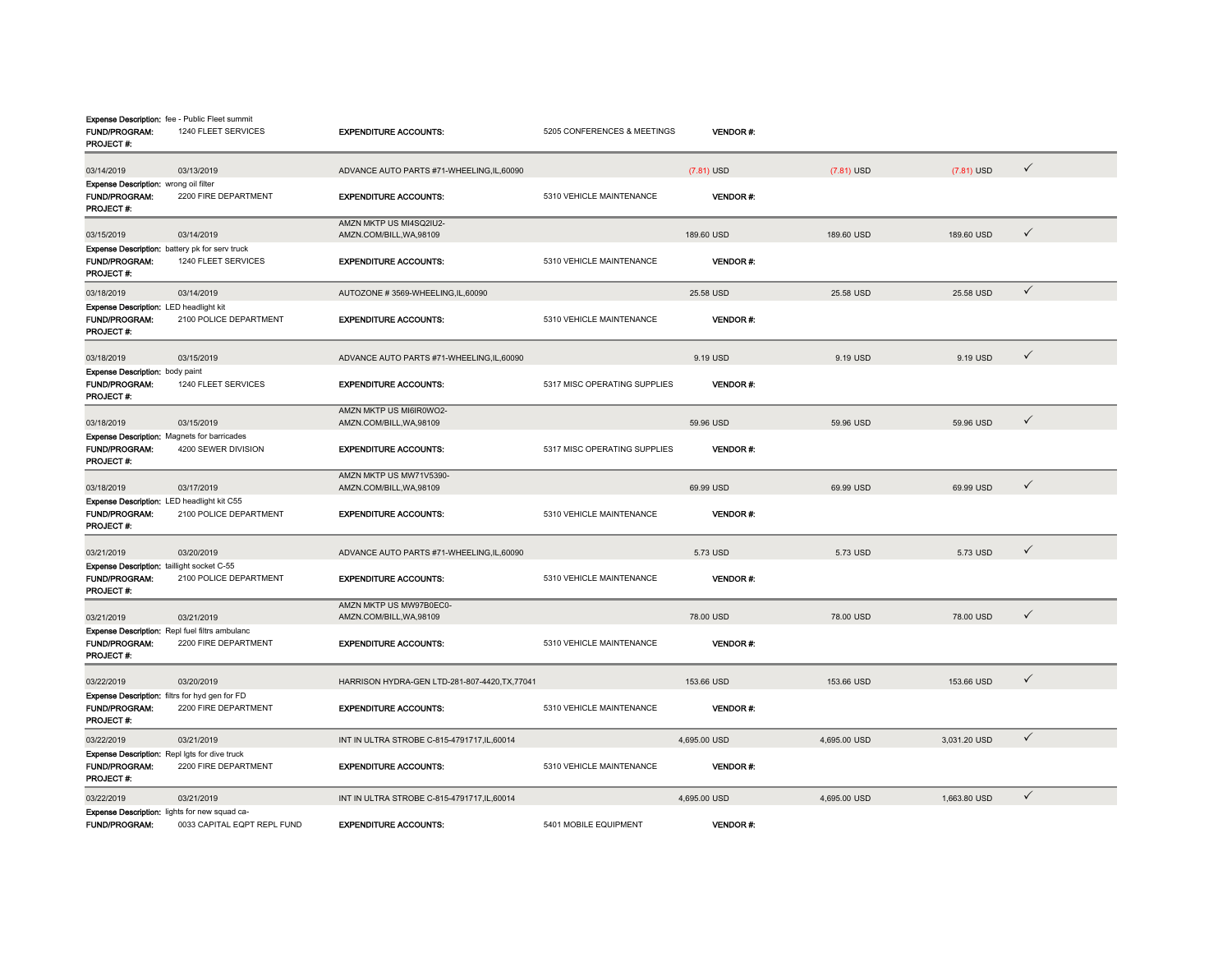| 03/22/2019                                                                          | 03/21/2019             | 4TE ILSECOFSTATESFEE V-SPRINGFIEL,IL,62756   |                                | 4.61 USD        | 4.61 USD   | 4.61 USD   | $\checkmark$ |
|-------------------------------------------------------------------------------------|------------------------|----------------------------------------------|--------------------------------|-----------------|------------|------------|--------------|
| Expense Description: card serv chrg for regist<br><b>FUND/PROGRAM:</b><br>PROJECT#: | 2100 POLICE DEPARTMENT | <b>EXPENDITURE ACCOUNTS:</b>                 | 5310 VEHICLE MAINTENANCE       | <b>VENDOR#:</b> |            |            |              |
| 03/22/2019                                                                          | 03/21/2019             | 4TE ILSECRETARYOFSTATE-LIBERTYVIL,IL,60047   |                                | 196.00 USD      | 196.00 USD | 196.00 USD | $\checkmark$ |
| Expense Description: Lic & title new A33<br>FUND/PROGRAM:<br>PROJECT#:              | 2100 POLICE DEPARTMENT | <b>EXPENDITURE ACCOUNTS:</b>                 | 5310 VEHICLE MAINTENANCE       | VENDOR#:        |            |            |              |
| 03/25/2019                                                                          | 03/22/2019             | CINTAS 022-800-2468271, IL, 60173            |                                | 139.88 USD      | 139.88 USD | 102.26 USD | $\checkmark$ |
| Expense Description: Uniform Service<br><b>FUND/PROGRAM:</b><br>PROJECT#:           | 1240 FLEET SERVICES    | <b>EXPENDITURE ACCOUNTS:</b>                 | 5106 UNIFORM ALLOWANCE         | <b>VENDOR#:</b> |            |            |              |
| 03/25/2019                                                                          | 03/22/2019             | CINTAS 022-800-2468271, IL, 60173            |                                | 139.88 USD      | 139.88 USD | 37.62 USD  | $\checkmark$ |
| <b>Expense Description: Mat Service</b><br>FUND/PROGRAM:<br>PROJECT#:               | 1220 BUILDING SERVICES | <b>EXPENDITURE ACCOUNTS:</b>                 | 5309 JANITORIAL SUPPLIES       | <b>VENDOR#:</b> |            |            |              |
| 03/25/2019                                                                          | 03/22/2019             | CINTAS 022-800-2468271, IL, 60173            |                                | 95.78 USD       | 95.78 USD  | 58.16 USD  | $\checkmark$ |
| <b>Expense Description:</b> SplUniform Service<br>FUND/PROGRAM:<br>PROJECT#:        | 1240 FLEET SERVICES    | <b>EXPENDITURE ACCOUNTS:</b>                 | 5106 UNIFORM ALLOWANCE         | <b>VENDOR#:</b> |            |            |              |
| 03/25/2019                                                                          | 03/22/2019             | CINTAS 022-800-2468271, IL, 60173            |                                | 95.78 USD       | 95.78 USD  | 37.62 USD  | $\checkmark$ |
| <b>Expense Description: Mat Service</b><br>FUND/PROGRAM:<br>PROJECT#:               | 1220 BUILDING SERVICES | <b>EXPENDITURE ACCOUNTS:</b>                 | 5309 JANITORIAL SUPPLIES       | <b>VENDOR#:</b> |            |            |              |
| 03/25/2019                                                                          | 03/22/2019             | ADVANCE AUTO PARTS #71-WHEELING,IL,60090     |                                | 43.19 USD       | 43.19 USD  | 43.19 USD  | $\checkmark$ |
| Expense Description: Repl filters 932<br>FUND/PROGRAM:<br><b>PROJECT#:</b>          | 4200 SEWER DIVISION    | <b>EXPENDITURE ACCOUNTS:</b>                 | 5310 VEHICLE MAINTENANCE       | <b>VENDOR#:</b> |            |            |              |
| 03/26/2019                                                                          | 03/25/2019             | PAYPAL SE EQUIPMEN-4029357733.SC.29172       |                                | 172.50 USD      | 172.50 USD | 172.50 USD | $\checkmark$ |
| Expense Description: Repl panl filter for swpr<br>FUND/PROGRAM:<br>PROJECT#:        | 1220 BUILDING SERVICES | <b>EXPENDITURE ACCOUNTS:</b>                 | 5310 VEHICLE MAINTENANCE       | <b>VENDOR#:</b> |            |            |              |
| 03/26/2019                                                                          | 03/26/2019             | WEATHERTECH DIRECT LLC-800-441-6287,IL,60440 |                                | 109.95 USD      | 109.95 USD | 109.95 USD | $\checkmark$ |
| Expense Description: mats for A-32<br><b>FUND/PROGRAM:</b><br><b>PROJECT#:</b>      | 2100 POLICE DEPARTMENT | <b>EXPENDITURE ACCOUNTS:</b>                 | 5310 VEHICLE MAINTENANCE       | <b>VENDOR#:</b> |            |            |              |
| 03/27/2019                                                                          | 03/26/2019             | PAYPAL PETRO CLASS-4029357733, IA, 51101     |                                | 25.90 USD       | 25.90 USD  | 25.90 USD  | $\checkmark$ |
| Expense Description: UST training<br>FUND/PROGRAM:<br>PROJECT#:                     | 1240 FLEET SERVICES    | <b>EXPENDITURE ACCOUNTS:</b>                 | 5105 LOCAL TRAINING & MEETINGS | <b>VENDOR#:</b> |            |            |              |
| 03/28/2019                                                                          | 03/27/2019             | ADVANCE AUTO PARTS #71-WHEELING,IL,60090     |                                | 5.58 USD        | 5.58 USD   | 5.58 USD   | $\checkmark$ |
| <b>Expense Description:</b> exhst prts for #1503<br>FUND/PROGRAM:<br>PROJECT#:      | 1220 BUILDING SERVICES | <b>EXPENDITURE ACCOUNTS:</b>                 | 5310 VEHICLE MAINTENANCE       | <b>VENDOR#:</b> |            |            |              |
| 03/29/2019<br><b>Expense Description:</b> sandpaper for FD                          | 03/27/2019             | AUTOZONE #3569-WHEELING,IL,60090             |                                | 5.19 USD        | 5.19 USD   | 5.19 USD   | $\checkmark$ |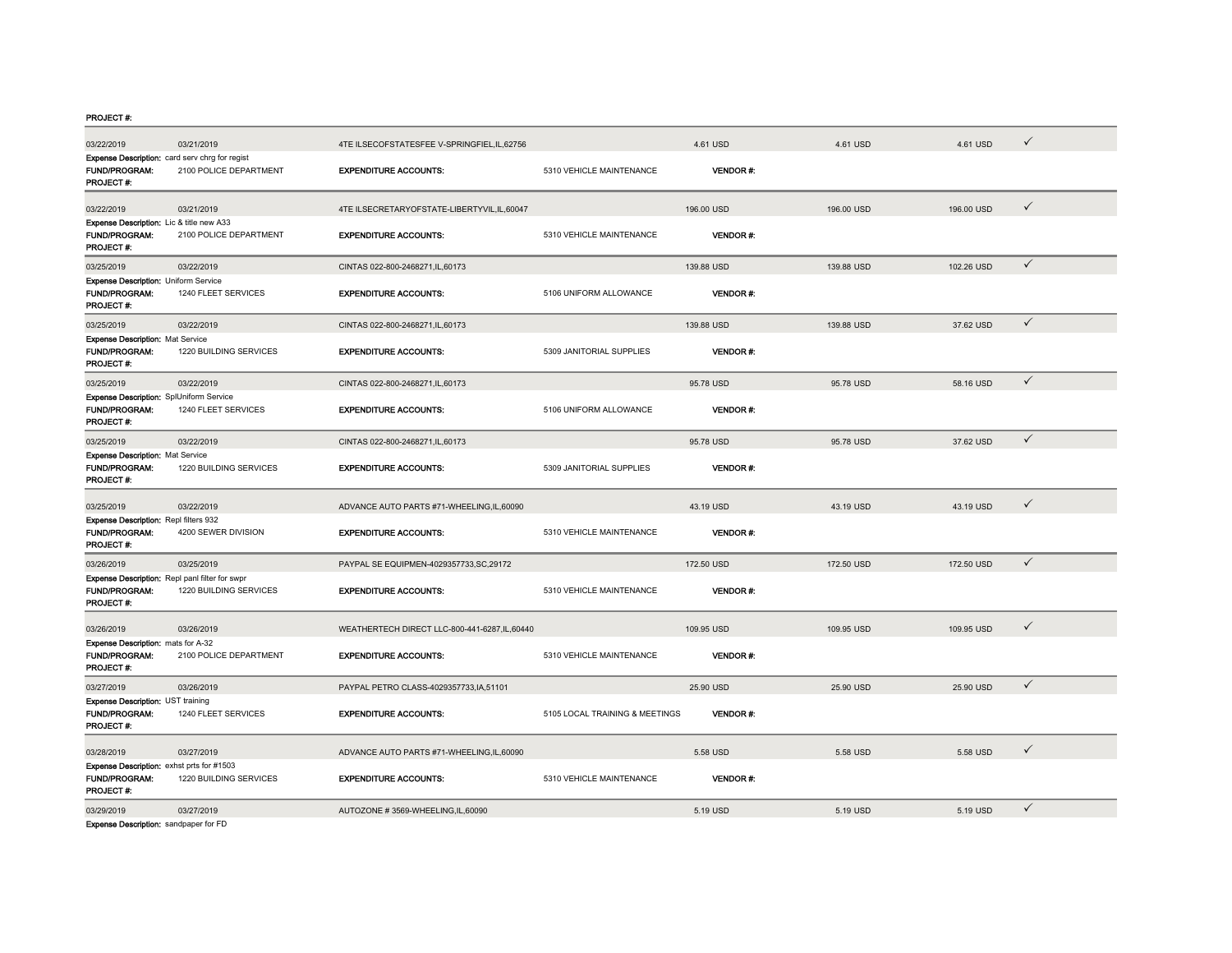| <b>FUND/PROGRAM:</b><br><b>PROJECT#:</b>   | 2200 FIRE DEPARTMENT                                 | <b>EXPENDITURE ACCOUNTS:</b>                 | 5310 VEHICLE MAINTENANCE | <b>VENDOR#:</b> |            |            |              |
|--------------------------------------------|------------------------------------------------------|----------------------------------------------|--------------------------|-----------------|------------|------------|--------------|
| 04/01/2019                                 | 03/29/2019                                           | ADVANCE AUTO PARTS #71-WHEELING.IL.60090     |                          | 8.61 USD        | 8.61 USD   | 8.61 USD   | $\checkmark$ |
| Expense Description: Repl oil filter       |                                                      |                                              |                          |                 |            |            |              |
| <b>FUND/PROGRAM:</b><br><b>PROJECT#:</b>   | 4100 WATER DIVISION                                  | <b>EXPENDITURE ACCOUNTS:</b>                 | 5310 VEHICLE MAINTENANCE | <b>VENDOR#:</b> |            |            |              |
|                                            |                                                      | AMAZON.COM MW8UX1DD1-                        |                          |                 |            |            |              |
| 04/01/2019                                 | 03/31/2019                                           | AMZN.COM/BILL.WA.98109                       |                          | 49.86 USD       | 49.86 USD  | 49.86 USD  | $\checkmark$ |
|                                            | Expense Description: biocide for fuel tank 969       |                                              |                          |                 |            |            |              |
| <b>FUND/PROGRAM:</b><br><b>PROJECT#:</b>   | 4200 SEWER DIVISION                                  | <b>EXPENDITURE ACCOUNTS:</b>                 | 5310 VEHICLE MAINTENANCE | <b>VENDOR#:</b> |            |            |              |
| 04/02/2019                                 | 04/01/2019                                           | AUTOZONE #3569-WHEELING,IL,60090             |                          | 25.99 USD       | 25.99 USD  | 25.99 USD  | $\checkmark$ |
|                                            | Expense Description: Repl brake pads 1503            |                                              |                          |                 |            |            |              |
| <b>FUND/PROGRAM:</b><br>PROJECT#:          | 1220 BUILDING SERVICES                               | <b>EXPENDITURE ACCOUNTS:</b>                 | 5310 VEHICLE MAINTENANCE | <b>VENDOR#:</b> |            |            |              |
| 04/02/2019                                 | 04/01/2019                                           | INT IN ULTRA STROBE C-815-4791717, IL, 60014 |                          | 225.17 USD      | 225.17 USD | 225.17 USD | $\checkmark$ |
|                                            | <b>Expense Description:</b> Repl lgt for fire engine |                                              |                          |                 |            |            |              |
| <b>FUND/PROGRAM:</b><br>PROJECT#:          | 2200 FIRE DEPARTMENT                                 | <b>EXPENDITURE ACCOUNTS:</b>                 | 5310 VEHICLE MAINTENANCE | <b>VENDOR#:</b> |            |            |              |
| 04/02/2019                                 | 04/01/2019                                           | INT IN ULTRA STROBE C-815-4791717, IL, 60014 |                          | 425.80 USD      | 425.80 USD | 425.80 USD | $\checkmark$ |
| Expense Description: repl emer lgts for FD |                                                      |                                              |                          |                 |            |            |              |
| <b>FUND/PROGRAM:</b><br><b>PROJECT#:</b>   | 2200 FIRE DEPARTMENT                                 | <b>EXPENDITURE ACCOUNTS:</b>                 | 5310 VEHICLE MAINTENANCE | <b>VENDOR#:</b> |            |            |              |
|                                            |                                                      | <b>Card Subtotal</b>                         |                          |                 |            | 10,455.46  |              |

#### DERRYL SHAPIRO

Card Transactions

| Posting                                            | Transaction                                           |                                         |                               | Receipt         | Posted     | Expense       |              |          |
|----------------------------------------------------|-------------------------------------------------------|-----------------------------------------|-------------------------------|-----------------|------------|---------------|--------------|----------|
| Date                                               | Date                                                  | Description                             |                               | <b>Amount</b>   | Amount     | <b>Amount</b> | Reviewed     | Approved |
|                                                    |                                                       |                                         |                               |                 |            |               |              |          |
| 03/07/2019                                         | 03/05/2019                                            | WAREHOUSE DIRECT-CCRECEIPTS@WA,IL,60056 |                               | 578.62 USD      | 578.62 USD | 21.75 USD     | ✓            |          |
| <b>Expense Description: FEB CD Copies</b>          |                                                       |                                         |                               |                 |            |               |              |          |
| <b>FUND/PROGRAM:</b><br><b>PROJECT#:</b>           | 1300 COMMUNITY DEVELOPMENT                            | <b>EXPENDITURE ACCOUNTS:</b>            | 5220 MAINT OFF/SPEC EQUIPMENT | <b>VENDOR#:</b> |            |               |              |          |
| 03/07/2019                                         | 03/05/2019                                            | WAREHOUSE DIRECT-CCRECEIPTS@WA,IL,60056 |                               | 578.62 USD      | 578.62 USD | 11.00 USD     | $\checkmark$ |          |
| Expense Description: FEB PW Fleet Copies           |                                                       |                                         |                               |                 |            |               |              |          |
| <b>FUND/PROGRAM:</b><br><b>PROJECT#:</b>           | 1240 FLEET SERVICES                                   | <b>EXPENDITURE ACCOUNTS:</b>            | 5220 MAINT OFF/SPEC EQUIPMENT | <b>VENDOR#:</b> |            |               |              |          |
| 03/07/2019                                         | 03/05/2019                                            | WAREHOUSE DIRECT-CCRECEIPTS@WA,IL,60056 |                               | 578.62 USD      | 578.62 USD | 123.73 USD    | $\checkmark$ |          |
| <b>Expense Description: FEB Police Hall Copies</b> |                                                       |                                         |                               |                 |            |               |              |          |
| <b>FUND/PROGRAM:</b>                               | 2100 POLICE DEPARTMENT                                | <b>EXPENDITURE ACCOUNTS:</b>            | 5220 MAINT OFF/SPEC EQUIPMENT | <b>VENDOR#:</b> |            |               |              |          |
| PROJECT#:                                          |                                                       |                                         |                               |                 |            |               |              |          |
|                                                    |                                                       |                                         |                               |                 |            |               |              |          |
| 03/07/2019                                         | 03/05/2019                                            | WAREHOUSE DIRECT-CCRECEIPTS@WA,IL,60056 |                               | 578.62 USD      | 578.62 USD | 178.56 USD    | ✓            |          |
|                                                    | <b>Expense Description: FEB Police Records Copies</b> |                                         |                               |                 |            |               |              |          |
| <b>FUND/PROGRAM:</b>                               | 2100 POLICE DEPARTMENT                                | <b>EXPENDITURE ACCOUNTS:</b>            | 5220 MAINT OFF/SPEC EQUIPMENT | <b>VENDOR#:</b> |            |               |              |          |
| <b>PROJECT #:</b>                                  |                                                       |                                         |                               |                 |            |               |              |          |
|                                                    |                                                       |                                         |                               |                 |            |               |              |          |
| 03/07/2019                                         | 03/05/2019                                            | WAREHOUSE DIRECT-CCRECEIPTS@WA,IL,60056 |                               | 578.62 USD      | 578.62 USD | 108.93 USD    | $\checkmark$ |          |
| <b>Expense Description: FEB Finance Copies</b>     |                                                       |                                         |                               |                 |            |               |              |          |
| <b>FUND/PROGRAM:</b>                               | 1700 FINANCE DEPARTMENT                               | <b>EXPENDITURE ACCOUNTS:</b>            | 5220 MAINT OFF/SPEC EQUIPMENT | <b>VENDOR#:</b> |            |               |              |          |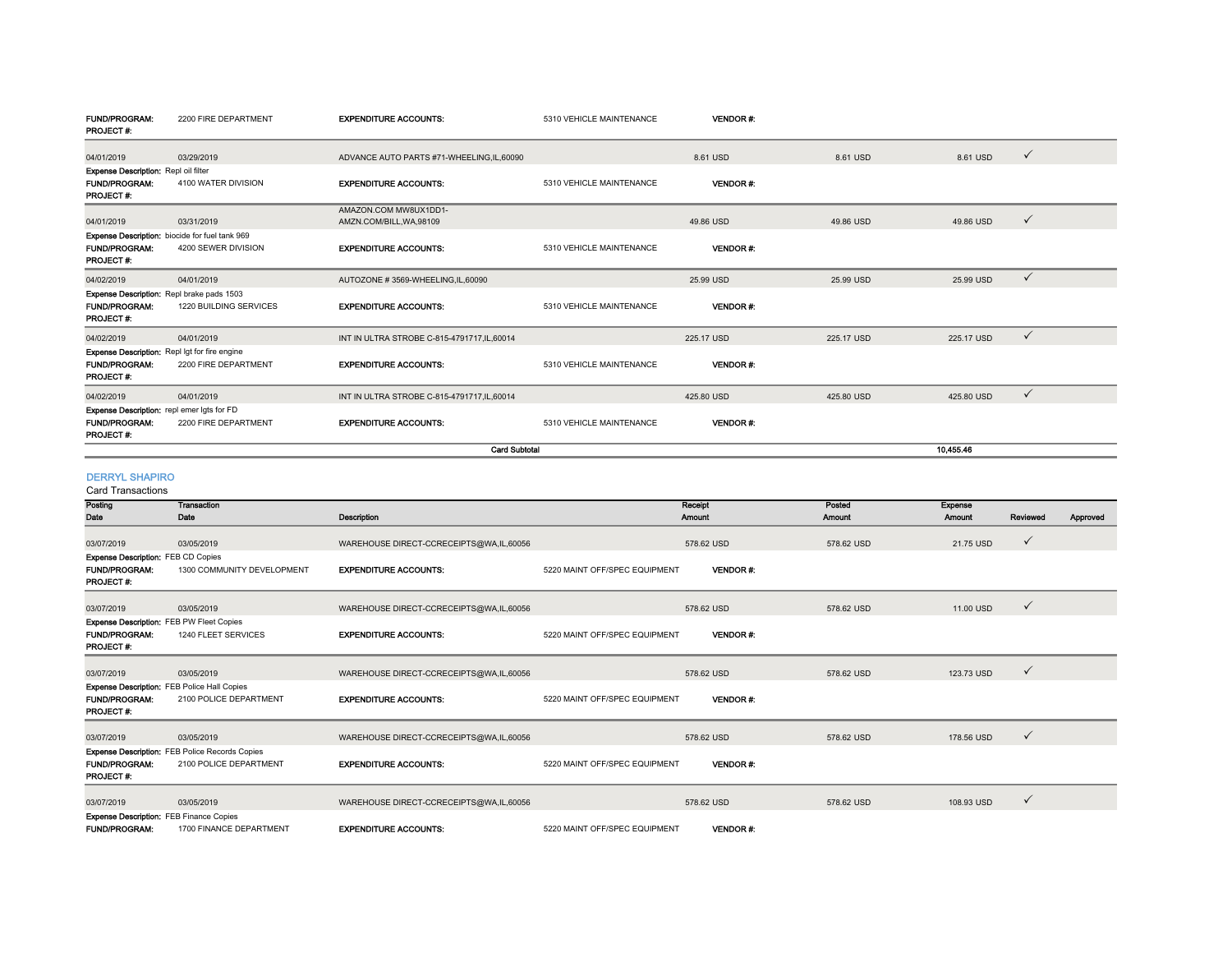| 03/07/2019                                                                             | 03/05/2019                                                                 | WAREHOUSE DIRECT-CCRECEIPTS@WA,IL,60056             |                                | 578.62 USD      | 578.62 USD   | 44.89 USD    | $\checkmark$ |
|----------------------------------------------------------------------------------------|----------------------------------------------------------------------------|-----------------------------------------------------|--------------------------------|-----------------|--------------|--------------|--------------|
| <b>FUND/PROGRAM:</b><br>PROJECT#:                                                      | Expense Description: FEB PW ADMIN Copies<br>1500 PUBLIC WORKS ADMINISTRATI | <b>EXPENDITURE ACCOUNTS:</b>                        | 5220 MAINT OFF/SPEC EQUIPMENT  | <b>VENDOR#:</b> |              |              |              |
| 03/07/2019                                                                             | 03/05/2019                                                                 | WAREHOUSE DIRECT-CCRECEIPTS@WA,IL,60056             |                                | 578.62 USD      | 578.62 USD   | 44.88 USD    | $\checkmark$ |
| Expense Description: FEB PW Water Copies<br><b>FUND/PROGRAM:</b><br><b>PROJECT#:</b>   | 4100 WATER DIVISION                                                        | <b>EXPENDITURE ACCOUNTS:</b>                        | 5220 MAINT OFF/SPEC EQUIPMENT  | VENDOR#:        |              |              |              |
| 03/07/2019                                                                             | 03/05/2019                                                                 | WAREHOUSE DIRECT-CCRECEIPTS@WA,IL,60056             |                                | 578.62 USD      | 578.62 USD   | 44.88 USD    | $\checkmark$ |
| FUND/PROGRAM:<br>PROJECT #:                                                            | <b>Expense Description: FEB PW Sewer Copies</b><br>4200 SEWER DIVISION     | <b>EXPENDITURE ACCOUNTS:</b>                        | 5220 MAINT OFF/SPEC EQUIPMENT  | VENDOR#:        |              |              |              |
| 03/11/2019                                                                             | 03/09/2019                                                                 | AMAZON.COM MI7B722P2-<br>AMZN.COM/BILL, WA, 98109   |                                | 179.89 USD      | 179.89 USD   | 179.89 USD   | $\checkmark$ |
| FUND/PROGRAM:<br><b>PROJECT#:</b>                                                      | Expense Description: TonerCartridgesFinanceDep<br>1700 FINANCE DEPARTMENT  | <b>EXPENDITURE ACCOUNTS:</b>                        | 5318 OFFICE SUPPLIES           | VENDOR#:        |              |              |              |
| 03/14/2019                                                                             | 03/13/2019                                                                 | AMZN MKTP US MW94W0NG1-<br>AMZN.COM/BILL, WA, 98109 |                                | 11.99 USD       | 11.99 USD    | 11.99 USD    | $\checkmark$ |
| Expense Description: AirCompressorNozzle<br>FUND/PROGRAM:<br><b>PROJECT#:</b>          | 1750 INFORMATION SYSTEMS                                                   | <b>EXPENDITURE ACCOUNTS:</b>                        | 5317 MISC OPERATING SUPPLIES   | VENDOR#:        |              |              |              |
| 03/15/2019                                                                             | 03/14/2019                                                                 | CDW GOVT #RMB2722-800-808-4239,IL,60061             |                                | 841.76 USD      | 841.76 USD   | 631.32 USD   | $\checkmark$ |
| <b>FUND/PROGRAM:</b><br>PROJECT #:                                                     | Expense Description: Adobe Photoshop Renewal<br>1750 INFORMATION SYSTEMS   | <b>EXPENDITURE ACCOUNTS:</b>                        | 5327 IS MISC SOFTWARE          | <b>VENDOR#:</b> |              |              |              |
| 03/15/2019                                                                             | 03/14/2019                                                                 | CDW GOVT #RMB2722-800-808-4239.IL.60061             |                                | 841.76 USD      | 841.76 USD   | 210.44 USD   | $\checkmark$ |
| FUND/PROGRAM:<br>PROJECT #:                                                            | Expense Description: Adobe Photoshop Renewal<br>1750 INFORMATION SYSTEMS   | <b>EXPENDITURE ACCOUNTS:</b>                        | 5327 IS MISC SOFTWARE          | <b>VENDOR#:</b> |              |              |              |
| 03/15/2019                                                                             | 03/14/2019                                                                 | AMAZON.COM MW0Q05311-<br>AMZN.COM/BILL, WA, 98109   |                                | 37.98 USD       | 37.98 USD    | 37.98 USD    | $\checkmark$ |
| Expense Description: Batteries Brd Rm<br>FUND/PROGRAM:<br><b>PROJECT #:</b>            | 1750 INFORMATION SYSTEMS                                                   | <b>EXPENDITURE ACCOUNTS:</b>                        | 5317 MISC OPERATING SUPPLIES   | <b>VENDOR#:</b> |              |              |              |
| 03/22/2019                                                                             | 03/22/2019                                                                 | DMI DELL HIGHER EDUC-8002747799.TX.78682            |                                | 2,322.48 USD    | 2.322.48 USD | 1,710.22 USD | $\checkmark$ |
| <b>Expense Description: Processor</b><br>FUND/PROGRAM:<br><b>PROJECT #:</b>            | 1750 INFORMATION SYSTEMS                                                   | <b>EXPENDITURE ACCOUNTS:</b>                        | 5207 IS SERV & MAINT AGREEMENT | <b>VENDOR#:</b> |              |              |              |
| 03/22/2019                                                                             | 03/22/2019                                                                 | DMI DELL HIGHER EDUC-8002747799,TX,78682            |                                | 2,322.48 USD    | 2,322.48 USD | 459.20 USD   | $\checkmark$ |
| <b>Expense Description:</b> Srvs Support Renewal<br>FUND/PROGRAM:<br><b>PROJECT #:</b> | 1750 INFORMATION SYSTEMS                                                   | <b>EXPENDITURE ACCOUNTS:</b>                        | 5207 IS SERV & MAINT AGREEMENT | <b>VENDOR#:</b> |              |              |              |
| 03/22/2019                                                                             | 03/22/2019                                                                 | DMI DELL HIGHER EDUC-8002747799.TX.78682            |                                | 2,322.48 USD    | 2,322.48 USD | 153.06 USD   | $\checkmark$ |
| FUND/PROGRAM:<br><b>PROJECT#:</b>                                                      | Expense Description: Srvs Support Renewal 2020<br>1750 INFORMATION SYSTEMS | <b>EXPENDITURE ACCOUNTS:</b>                        | 5207 IS SERV & MAINT AGREEMENT | <b>VENDOR#:</b> |              |              |              |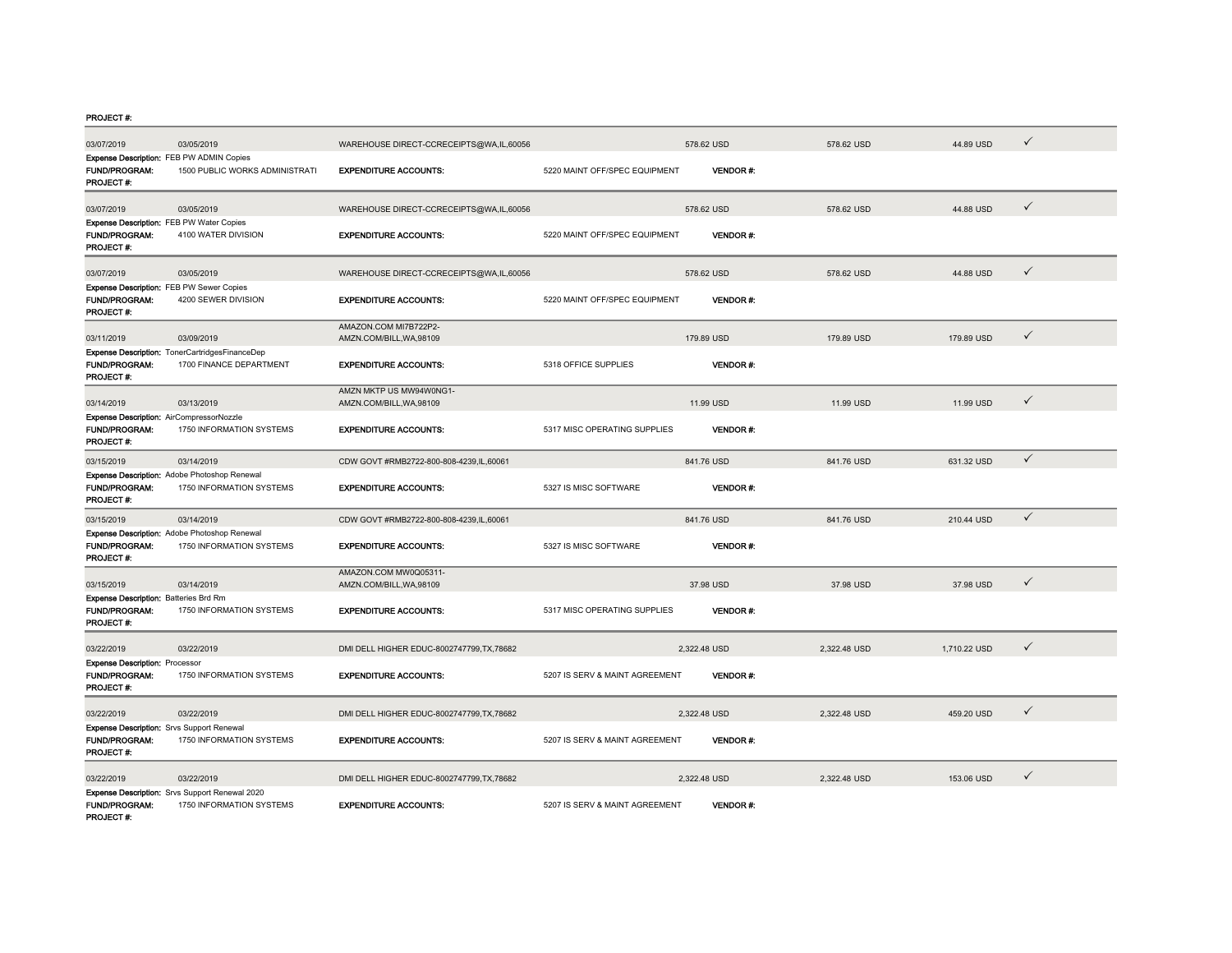|                                                                    |                                                                 | AMZN MKTP US MW5HM8140-                  |                                |                 |              |              |              |
|--------------------------------------------------------------------|-----------------------------------------------------------------|------------------------------------------|--------------------------------|-----------------|--------------|--------------|--------------|
| 03/25/2019                                                         | 03/22/2019                                                      | AMZN.COM/BILL, WA, 98109                 |                                | 17.99 USD       | 17.99 USD    | 17.99 USD    | $\checkmark$ |
| FUND/PROGRAM:                                                      | Expense Description: iPhone Otter Prot Case<br>1600 ADMIN & BOT | <b>EXPENDITURE ACCOUNTS:</b>             | 5239 CELLULAR SERVICES         | <b>VENDOR#:</b> |              |              |              |
| <b>PROJECT#:</b>                                                   |                                                                 |                                          |                                |                 |              |              |              |
|                                                                    |                                                                 | AMZN MKTP US MW2OC4P51-                  |                                |                 |              |              |              |
| 03/25/2019                                                         | 03/22/2019                                                      | AMZN.COM/BILL, WA, 98109                 |                                | 16.04 USD       | 16.04 USD    | 16.04 USD    | $\checkmark$ |
| <b>Expense Description: Server Battery</b><br><b>FUND/PROGRAM:</b> | 1750 INFORMATION SYSTEMS                                        | <b>EXPENDITURE ACCOUNTS:</b>             | 5313 IS MISC EQPT & SUPPLIES   | <b>VENDOR#:</b> |              |              |              |
| <b>PROJECT#:</b>                                                   |                                                                 |                                          |                                |                 |              |              |              |
| 03/28/2019                                                         | 03/27/2019                                                      | DIGICELL COMM-WHEELING, IL, 60090        |                                | 90.02 USD       | 90.02 USD    | 90.02 USD    | $\checkmark$ |
|                                                                    | Expense Description: Cell Phone Screen Repair                   |                                          |                                |                 |              |              |              |
| <b>FUND/PROGRAM:</b><br>PROJECT#:                                  | 1750 INFORMATION SYSTEMS                                        | <b>EXPENDITURE ACCOUNTS:</b>             | 5220 MAINT OFF/SPEC EQUIPMENT  | <b>VENDOR#:</b> |              |              |              |
| 03/28/2019                                                         | 03/27/2019                                                      | CDW GOVT #RQF7720-800-808-4239,IL,60061  |                                | 2,631.42 USD    | 2.631.42 USD | 2,631.42 USD | $\checkmark$ |
| Expense Description: 3 PC StateContract                            |                                                                 |                                          |                                |                 |              |              |              |
| <b>FUND/PROGRAM:</b><br>PROJECT#:                                  | 1750 INFORMATION SYSTEMS                                        | <b>EXPENDITURE ACCOUNTS:</b>             | 5313 IS MISC EQPT & SUPPLIES   | <b>VENDOR#:</b> |              |              |              |
| 03/29/2019                                                         | 03/28/2019                                                      | CDW GOVT #RQW0285-800-808-4239,IL,60061  |                                | 68.13 USD       | 68.13 USD    | 51.10 USD    | $\checkmark$ |
| Expense Description: 3 PC Purch Support                            |                                                                 |                                          |                                |                 |              |              |              |
| <b>FUND/PROGRAM:</b><br>PROJECT#:                                  | 1750 INFORMATION SYSTEMS                                        | <b>EXPENDITURE ACCOUNTS:</b>             | 5313 IS MISC EQPT & SUPPLIES   | <b>VENDOR#:</b> |              |              |              |
| 03/29/2019                                                         | 03/28/2019                                                      | CDW GOVT #RQW0285-800-808-4239,IL,60061  |                                | 68.13 USD       | 68.13 USD    | 17.03 USD    | $\checkmark$ |
| Expense Description: 3 PC Purch Support                            |                                                                 |                                          |                                |                 |              |              |              |
| <b>FUND/PROGRAM:</b><br>PROJECT#:                                  | 1750 INFORMATION SYSTEMS                                        | <b>EXPENDITURE ACCOUNTS:</b>             | 5313 IS MISC EQPT & SUPPLIES   | <b>VENDOR#:</b> |              |              |              |
| 03/29/2019                                                         | 03/29/2019                                                      | DMI DELL HIGHER EDUC-8002747799.TX.78682 |                                | 253.97 USD      | 253.97 USD   | 190.48 USD   | $\checkmark$ |
|                                                                    | <b>Expense Description:</b> Support Renewal PDLaptops           |                                          |                                |                 |              |              |              |
| FUND/PROGRAM:<br>PROJECT#:                                         | 2100 POLICE DEPARTMENT                                          | <b>EXPENDITURE ACCOUNTS:</b>             | 5207 IS SERV & MAINT AGREEMENT | <b>VENDOR#:</b> |              |              |              |
| 03/29/2019                                                         | 03/29/2019                                                      | DMI DELL HIGHER EDUC-8002747799,TX,78682 |                                | 253.97 USD      | 253.97 USD   | 63.49 USD    | $\checkmark$ |
|                                                                    | <b>Expense Description:</b> Support Renewal PDLaptops           |                                          |                                |                 |              |              |              |
| <b>FUND/PROGRAM:</b><br>PROJECT#:                                  | 2100 POLICE DEPARTMENT                                          | <b>EXPENDITURE ACCOUNTS:</b>             | 5207 IS SERV & MAINT AGREEMENT | <b>VENDOR#:</b> |              |              |              |
|                                                                    |                                                                 | <b>Card Subtotal</b>                     |                                |                 |              | 7.050.29     |              |
| <b>ESMERALDA MENDOZA</b><br>Card Transactions                      |                                                                 |                                          |                                |                 |              |              |              |

| Posting                                           | <b>Transaction</b>         |                                           |                                | Receipt         | Posted        | <b>Expense</b> |              |          |
|---------------------------------------------------|----------------------------|-------------------------------------------|--------------------------------|-----------------|---------------|----------------|--------------|----------|
| Date                                              | Date                       | Description                               | Amount                         |                 | <b>Amount</b> | <b>Amount</b>  | Reviewed     | Approved |
| 03/27/2019                                        | 03/26/2019                 | PLANETIZEN-8772607526-8772607526,CA,93401 |                                | 16.95 USD       | 16.95 USD     | 16.95 USD      | $\checkmark$ |          |
| <b>Expense Description: A Jennings - Training</b> |                            |                                           |                                |                 |               |                |              |          |
| <b>FUND/PROGRAM:</b>                              | 1300 COMMUNITY DEVELOPMENT | <b>EXPENDITURE ACCOUNTS:</b>              | 5105 LOCAL TRAINING & MEETINGS | <b>VENDOR#:</b> |               |                |              |          |
| <b>PROJECT#:</b>                                  |                            |                                           |                                |                 |               |                |              |          |
|                                                   |                            | <b>Card Subtotal</b>                      |                                |                 |               | 16.95          |              |          |
|                                                   |                            |                                           |                                |                 |               |                |              |          |
| <b>ILEEN BRYER</b>                                |                            |                                           |                                |                 |               |                |              |          |
| <b>Card Transactions</b>                          |                            |                                           |                                |                 |               |                |              |          |

Posting Date Transaction Date Description Receipt Amount Posted Amount Expense Reviewed Approved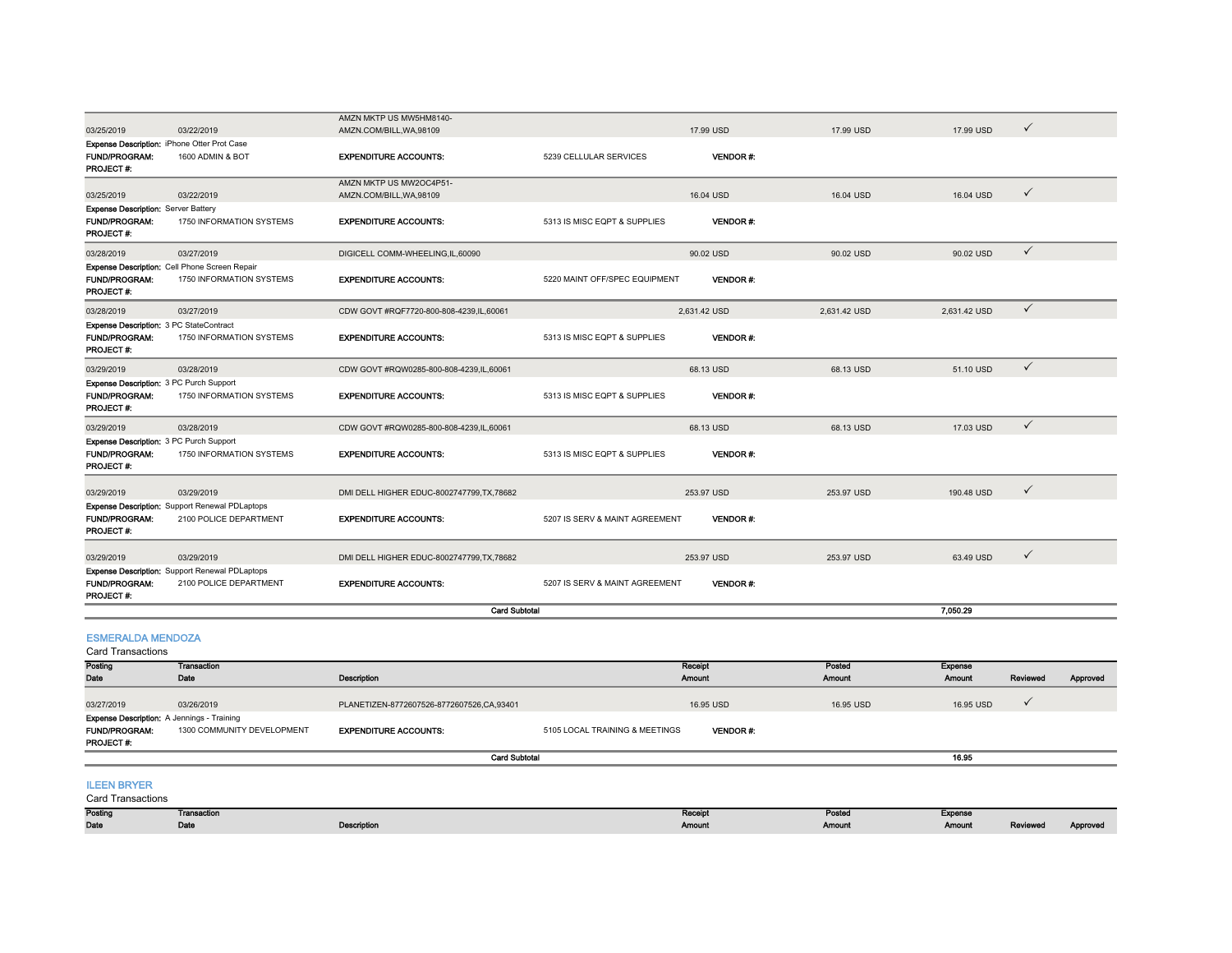| 03/06/2019                                                            | 03/05/2019                                     | WAL-MART #1735-WHEELING.IL.60090               |                                | 26.14 USD        | 26.14 USD    | 26.14 USD    | $\checkmark$ |
|-----------------------------------------------------------------------|------------------------------------------------|------------------------------------------------|--------------------------------|------------------|--------------|--------------|--------------|
| <b>Expense Description: FF supplies</b>                               |                                                |                                                |                                |                  |              |              |              |
| <b>FUND/PROGRAM:</b>                                                  | 2200 FIRE DEPARTMENT                           | <b>EXPENDITURE ACCOUNTS:</b>                   | 5305 FIREFIGHTING SUPPLIES     | <b>VENDOR#:</b>  |              |              |              |
| PROJECT #:                                                            |                                                |                                                |                                |                  |              |              |              |
| 03/08/2019                                                            | 03/07/2019                                     | AUTOZONE #3569-WHEELING,IL,60090               |                                | 39.98 USD        | 39.98 USD    | 39.98 USD    | $\checkmark$ |
| <b>Expense Description: Cleaning Supplies</b>                         |                                                |                                                |                                |                  |              |              |              |
| <b>FUND/PROGRAM:</b>                                                  | 2200 FIRE DEPARTMENT                           | <b>EXPENDITURE ACCOUNTS:</b>                   | 5311 BLDG/GROUNDS MAINTENANCE  | <b>VENDOR#:</b>  |              |              |              |
| PROJECT #:                                                            |                                                |                                                |                                |                  |              |              |              |
|                                                                       |                                                |                                                |                                |                  |              |              | $\checkmark$ |
| 03/08/2019                                                            | 03/07/2019                                     | LEN'S ACE HARDWARE-BUFFALO GROVE,IL,60089      |                                | 112.79 USD       | 112.79 USD   | 112.79 USD   |              |
| <b>Expense Description: Cleaning Supplies</b><br>FUND/PROGRAM:        | 2200 FIRE DEPARTMENT                           | <b>EXPENDITURE ACCOUNTS:</b>                   | 5311 BLDG/GROUNDS MAINTENANCE  | <b>VENDOR#:</b>  |              |              |              |
| PROJECT#:                                                             |                                                |                                                |                                |                  |              |              |              |
|                                                                       |                                                |                                                |                                |                  |              |              | $\checkmark$ |
| 03/11/2019                                                            | 03/09/2019                                     | SAMSCLUB.COM-888-746-7726,AR,72712             |                                | 68.80 USD        | 68.80 USD    | 68.80 USD    |              |
| <b>Expense Description: Rehab Supplies</b><br>FUND/PROGRAM:           | 2200 FIRE DEPARTMENT                           | <b>EXPENDITURE ACCOUNTS:</b>                   | 5105 LOCAL TRAINING & MEETINGS | <b>VENDOR#:</b>  |              |              |              |
| PROJECT#:                                                             |                                                |                                                |                                |                  |              |              |              |
|                                                                       |                                                |                                                |                                |                  |              |              | $\checkmark$ |
| 03/11/2019                                                            | 03/09/2019                                     | ZOLL MEDICAL CORP-800-242-9150, MA, 01824      |                                | 340.20 USD       | 340.20 USD   | 340.20 USD   |              |
| <b>Expense Description: Medical Supplies</b><br>FUND/PROGRAM:         | 2200 FIRE DEPARTMENT                           | <b>EXPENDITURE ACCOUNTS:</b>                   | 5312 MEDICAL SUPPLIES          | VENDOR#:         |              |              |              |
| PROJECT#:                                                             |                                                |                                                |                                |                  |              |              |              |
|                                                                       |                                                |                                                |                                |                  |              |              | $\checkmark$ |
| 03/14/2019                                                            | 03/12/2019                                     | SAMSCLUB.COM-888-746-7726,AR,72712             |                                | 1,022.60 USD     | 1,022.60 USD | 1,022.60 USD |              |
| <b>Expense Description: Cleaning Supplies</b><br><b>FUND/PROGRAM:</b> |                                                |                                                |                                | <b>VENDOR#:</b>  |              |              |              |
| PROJECT #:                                                            | 2200 FIRE DEPARTMENT                           | <b>EXPENDITURE ACCOUNTS:</b>                   | 5311 BLDG/GROUNDS MAINTENANCE  |                  |              |              |              |
|                                                                       |                                                |                                                |                                |                  |              |              |              |
| 03/15/2019                                                            | 03/14/2019                                     | PAYPAL DISASTER RS-4029357733, CA, 95131       |                                | 75.00 USD        | 75.00 USD    | 75.00 USD    | $\checkmark$ |
| <b>Expense Description: Training Cali</b>                             |                                                |                                                |                                |                  |              |              |              |
| <b>FUND/PROGRAM:</b><br><b>PROJECT#:</b>                              | 2200 FIRE DEPARTMENT                           | <b>EXPENDITURE ACCOUNTS:</b>                   | 5105 LOCAL TRAINING & MEETINGS | <b>VENDOR#:</b>  |              |              |              |
|                                                                       |                                                |                                                |                                |                  |              |              |              |
| 03/18/2019                                                            | 03/15/2019                                     | NFPA NATL FIRE PROTECT-800-344-3555, MA, 02169 |                                | 1,345.50 USD     | 1,345.50 USD | 1,009.13 USD | $\checkmark$ |
| Expense Description: NFPA Membership                                  |                                                |                                                |                                |                  |              |              |              |
| <b>FUND/PROGRAM:</b>                                                  | 2200 FIRE DEPARTMENT                           | <b>EXPENDITURE ACCOUNTS:</b>                   | 5222 MEMBERSHIP DUES           | <b>VENDOR#:</b>  |              |              |              |
| PROJECT #:                                                            |                                                |                                                |                                |                  |              |              |              |
|                                                                       |                                                |                                                |                                |                  |              |              |              |
| 03/18/2019                                                            | 03/15/2019                                     | NFPA NATL FIRE PROTECT-800-344-3555, MA, 02169 |                                | 1,345.50 USD     | 1,345.50 USD | 336.37 USD   | $\checkmark$ |
| Expense Description: NFPA Membership                                  |                                                |                                                |                                | <b>VENDOR#:</b>  |              |              |              |
| FUND/PROGRAM:<br>PROJECT#:                                            | 2200 FIRE DEPARTMENT                           | <b>EXPENDITURE ACCOUNTS:</b>                   | 5222 MEMBERSHIP DUES           |                  |              |              |              |
|                                                                       |                                                |                                                |                                |                  |              |              |              |
| 03/20/2019                                                            | 03/19/2019                                     | NIPSTAILPARKPARKSNREC-8479988091,KS,66502      |                                | 1,699.80 USD     | 1,699.80 USD | 1,699.80 USD | ✓            |
|                                                                       | Expense Description: Training Carlson Shewfelt |                                                |                                |                  |              |              |              |
| FUND/PROGRAM:                                                         | 2200 FIRE DEPARTMENT                           | <b>EXPENDITURE ACCOUNTS:</b>                   | 5105 LOCAL TRAINING & MEETINGS | <b>VENDOR#:</b>  |              |              |              |
| <b>PROJECT#:</b>                                                      |                                                |                                                |                                |                  |              |              |              |
| 03/20/2019                                                            | 03/19/2019                                     | LIVE ACTION SAFETY-18443425548, OR, 97402      |                                | 244.27 USD       | 244.27 USD   | 244.27 USD   | $\checkmark$ |
| <b>Expense Description: FF Supplies</b>                               |                                                |                                                |                                |                  |              |              |              |
| <b>FUND/PROGRAM:</b>                                                  | 2200 FIRE DEPARTMENT                           | <b>EXPENDITURE ACCOUNTS:</b>                   | 5305 FIREFIGHTING SUPPLIES     | <b>VENDOR#:</b>  |              |              |              |
| PROJECT#:                                                             |                                                |                                                |                                |                  |              |              |              |
|                                                                       |                                                | AMZN MKTP US MW3Z59EI0-                        |                                |                  |              |              |              |
| 03/22/2019                                                            | 03/21/2019                                     | AMZN.COM/BILL, WA, 98109                       |                                | 189.80 USD       | 189.80 USD   | 189.80 USD   | ✓            |
| <b>Expense Description:</b> Smoke Detectors                           |                                                |                                                |                                |                  |              |              |              |
| <b>FUND/PROGRAM:</b>                                                  | 2200 FIRE DEPARTMENT                           | <b>EXPENDITURE ACCOUNTS:</b>                   | 5305 FIREFIGHTING SUPPLIES     | <b>VENDOR #:</b> |              |              |              |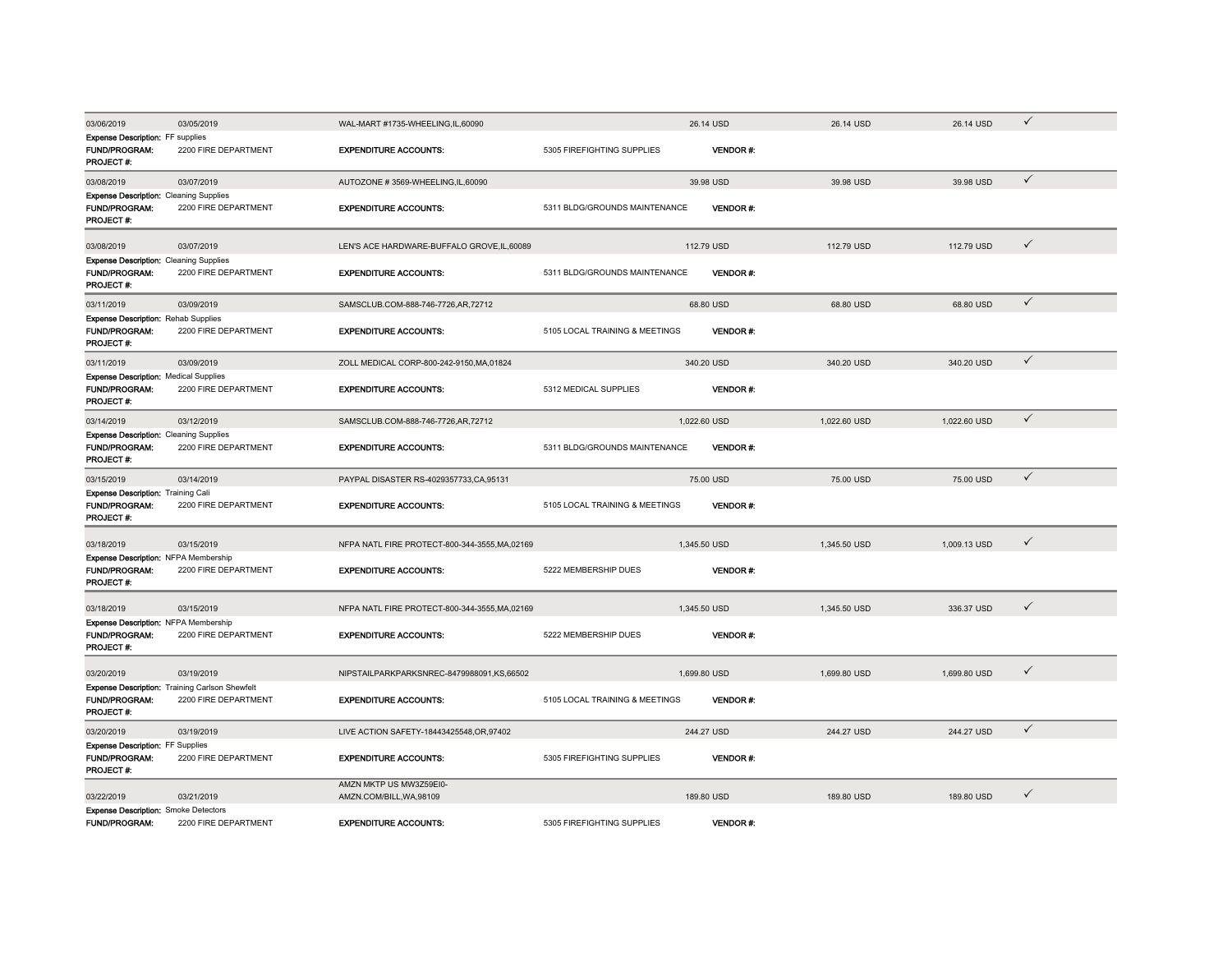|                                                                                         |                                                       | AMZN MKTP US MW11W3PK0-                        |                                |                 |               |                               |  |
|-----------------------------------------------------------------------------------------|-------------------------------------------------------|------------------------------------------------|--------------------------------|-----------------|---------------|-------------------------------|--|
| 03/25/2019                                                                              | 03/23/2019                                            | AMZN.COM/BILL.WA.98109                         |                                | 827.20 USD      | 827,20 USD    | $\checkmark$<br>827.20 USD    |  |
| <b>Expense Description:</b> Smoke Detectors                                             |                                                       |                                                |                                |                 |               |                               |  |
| <b>FUND/PROGRAM:</b><br><b>PROJECT#:</b>                                                | 2200 FIRE DEPARTMENT                                  | <b>EXPENDITURE ACCOUNTS:</b>                   | 5305 FIREFIGHTING SUPPLIES     | <b>VENDOR#:</b> |               |                               |  |
| 03/26/2019                                                                              | 03/25/2019                                            | PEN PENNWELL SUBSCRIPT-847-559-7500, OK, 74112 |                                | 29.00 USD       | 29.00 USD     | $\checkmark$<br>29.00 USD     |  |
| <b>Expense Description: Mag Subscription</b>                                            |                                                       |                                                |                                |                 |               |                               |  |
| <b>FUND/PROGRAM:</b><br>PROJECT#:                                                       | 2200 FIRE DEPARTMENT                                  | <b>EXPENDITURE ACCOUNTS:</b>                   | 5302 BOOKS & SUBSCRIPTIONS     | <b>VENDOR#:</b> |               |                               |  |
| 03/28/2019                                                                              | 03/27/2019                                            | EZREGISTER-8004764895,CO,80237                 |                                | 250.00 USD      | 250.00 USD    | $\checkmark$<br>250.00 USD    |  |
| <b>Expense Description: Training Kosick</b><br><b>FUND/PROGRAM:</b><br><b>PROJECT#:</b> | 2200 FIRE DEPARTMENT                                  | <b>EXPENDITURE ACCOUNTS:</b>                   | 5105 LOCAL TRAINING & MEETINGS | <b>VENDOR#:</b> |               |                               |  |
| 03/28/2019                                                                              | 03/27/2019                                            | AVACARE MEDICAL LLC-7328137799,NJ,08701        |                                | 213.39 USD      | 213.39 USD    | $\checkmark$<br>213.39 USD    |  |
| <b>Expense Description: Sharps Containers</b>                                           |                                                       |                                                |                                |                 |               |                               |  |
| <b>FUND/PROGRAM:</b><br><b>PROJECT#:</b>                                                | 2200 FIRE DEPARTMENT                                  | <b>EXPENDITURE ACCOUNTS:</b>                   | 5305 FIREFIGHTING SUPPLIES     | <b>VENDOR#:</b> |               |                               |  |
| 04/01/2019                                                                              | 03/28/2019                                            | SAMSCLUB.COM-888-746-7726,AR,72712             |                                | $(71.84)$ USD   | $(71.84)$ USD | $\checkmark$<br>$(71.84)$ USD |  |
|                                                                                         | <b>Expense Description:</b> Refund for cleaning suppl |                                                |                                |                 |               |                               |  |
| <b>FUND/PROGRAM:</b><br>PROJECT#:                                                       | 2200 FIRE DEPARTMENT                                  | <b>EXPENDITURE ACCOUNTS:</b>                   | 5311 BLDG/GROUNDS MAINTENANCE  | VENDOR#:        |               |                               |  |
| 04/01/2019                                                                              | 03/29/2019                                            | EB 2019 HANOVER TOWNS-8014137200, CA, 94103    |                                | 35.00 USD       | 35.00 USD     | $\checkmark$<br>35.00 USD     |  |
| <b>Expense Description: Training Smith</b>                                              |                                                       |                                                |                                |                 |               |                               |  |
| <b>FUND/PROGRAM:</b><br>PROJECT#:                                                       | 2200 FIRE DEPARTMENT                                  | <b>EXPENDITURE ACCOUNTS:</b>                   | 5105 LOCAL TRAINING & MEETINGS | <b>VENDOR#:</b> |               |                               |  |
|                                                                                         |                                                       | <b>Card Subtotal</b>                           |                                |                 |               | 6.447.63                      |  |
| <b>ISAAC SANTOS</b><br><b>Card Transactions</b>                                         |                                                       |                                                |                                |                 |               |                               |  |

| Caru Hansacuons                                     |                      |                                              |                             |                 |           |                |          |          |
|-----------------------------------------------------|----------------------|----------------------------------------------|-----------------------------|-----------------|-----------|----------------|----------|----------|
| Posting                                             | <b>Transaction</b>   |                                              |                             | <b>Receipt</b>  | Posted    | <b>Expense</b> |          |          |
| Date                                                | Date                 | Description                                  |                             | <b>Amount</b>   | Amount    | <b>Amount</b>  | Reviewed | Approved |
| 03/21/2019                                          | 03/19/2019           | SHELL OIL 10089689003-SPRINGFILED, IL, 62703 |                             | 36.51 USD       | 36.51 USD | 36.51 USD      |          |          |
| <b>Expense Description:</b> Gas for village vehicle |                      |                                              |                             |                 |           |                |          |          |
| <b>FUND/PROGRAM:</b>                                | 4100 WATER DIVISION  | <b>EXPENDITURE ACCOUNTS:</b>                 | 5205 CONFERENCES & MEETINGS | <b>VENDOR#:</b> |           |                |          |          |
| <b>PROJECT#:</b>                                    |                      |                                              |                             |                 |           |                |          |          |
|                                                     | <b>Card Subtotal</b> |                                              |                             |                 |           | 36.51          |          |          |

JEFF WOLFGRAM Card Transactions

| Garu Transacuons                         |                     |                                |                             |                 |            |            |          |          |
|------------------------------------------|---------------------|--------------------------------|-----------------------------|-----------------|------------|------------|----------|----------|
| Posting                                  | <b>Transaction</b>  |                                |                             | Receipt         | Posted     | Expense    |          |          |
| Date                                     | Date                | Description                    |                             | <b>Amount</b>   | Amount     | Amount     | Reviewed | Approved |
| 03/22/2019                               | 03/21/2019          | DRURY INN-247-5293900,IL,62703 |                             | 429.38 USD      | 429.38 USD | 429.38 USD |          |          |
| Expense Description: WaterCon 2019       |                     |                                |                             |                 |            |            |          |          |
| <b>Accounting Codes</b>                  |                     |                                |                             |                 |            |            |          |          |
| <b>FUND/PROGRAM:</b><br><b>PROJECT#:</b> | 4100 WATER DIVISION | <b>EXPENDITURE ACCOUNTS:</b>   | 5205 CONFERENCES & MEETINGS | <b>VENDOR#:</b> |            |            |          |          |
| <b>Card Subtotal</b>                     |                     |                                |                             |                 |            | 429.38     |          |          |

JOHN MELANIPHY III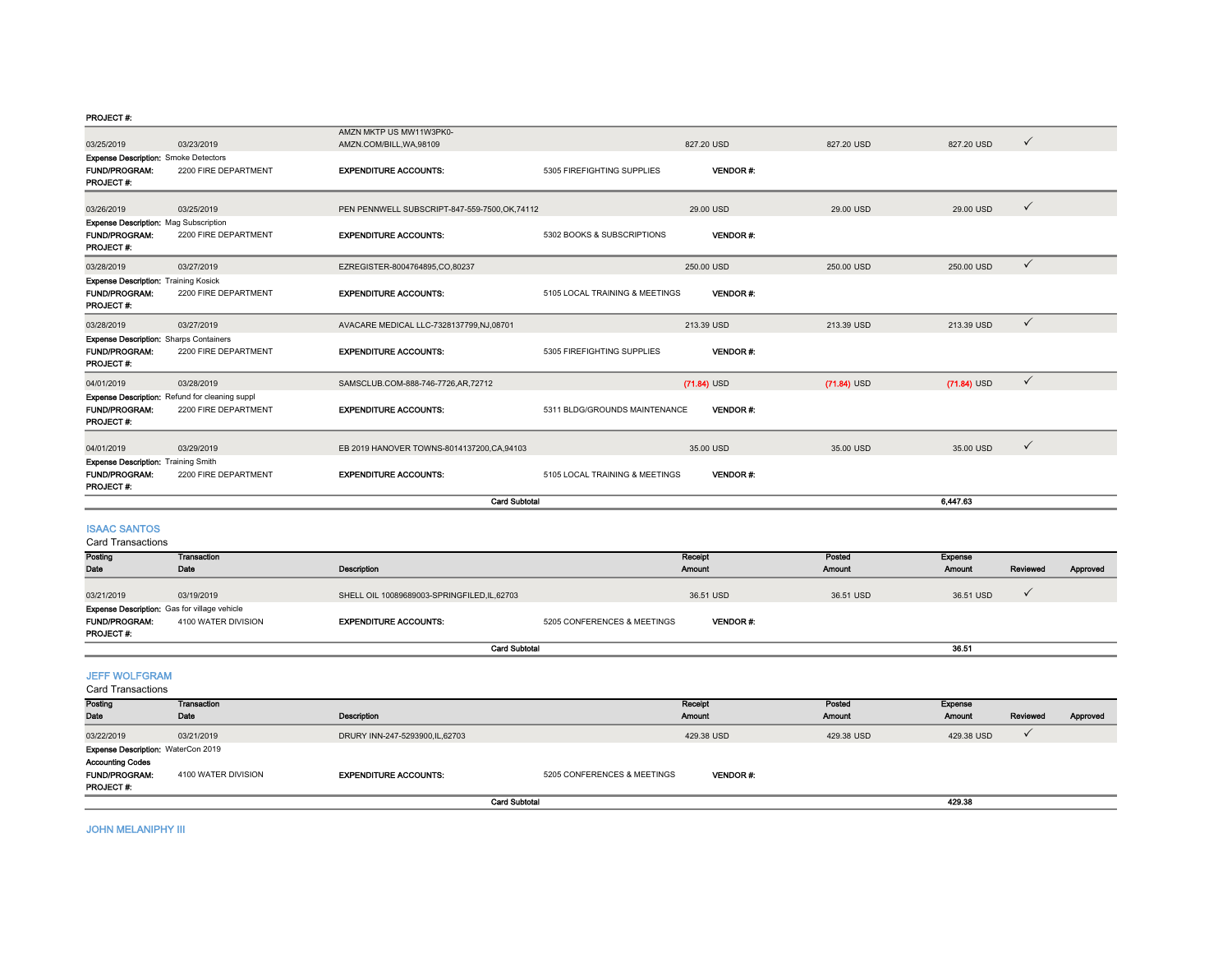Card Transactions

| Posting<br>Date                                                      | Transaction<br>Date                                  | Description                                 |                                | Receipt<br>Amount |                 | Posted<br><b>Amount</b> | Expense<br>Amount | Reviewed     | Approved |
|----------------------------------------------------------------------|------------------------------------------------------|---------------------------------------------|--------------------------------|-------------------|-----------------|-------------------------|-------------------|--------------|----------|
| 03/06/2019                                                           | 03/05/2019                                           | RETAIL LIVE-9417303644,FL,34240             |                                | 245.00 USD        |                 | 245.00 USD              | 245.00 USD        | $\checkmark$ |          |
|                                                                      | <b>Expense Description: Retail Live Conference</b>   |                                             |                                |                   |                 |                         |                   |              |          |
| <b>FUND/PROGRAM:</b><br>PROJECT#:                                    | 1600 ADMIN & BOT                                     | <b>EXPENDITURE ACCOUNTS:</b>                | 5105 LOCAL TRAINING & MEETINGS |                   | <b>VENDOR#:</b> |                         |                   |              |          |
| 03/08/2019                                                           | 03/06/2019                                           | HYATT HOTELS-ROSEMONT, IL, 60018            |                                |                   | 10.00 USD       | 10.00 USD               | 10.00 USD         | $\checkmark$ |          |
| <b>Expense Description: Retail Live - Parking</b>                    |                                                      |                                             |                                |                   |                 |                         |                   |              |          |
| FUND/PROGRAM:<br>PROJECT#:                                           | 1600 ADMIN & BOT                                     | <b>EXPENDITURE ACCOUNTS:</b>                | 5105 LOCAL TRAINING & MEETINGS |                   | VENDOR#:        |                         |                   |              |          |
| 03/08/2019                                                           | 03/06/2019                                           | BISNOW-202-2930370,DC,20001                 |                                | 109.00 USD        |                 | 109.00 USD              | 109.00 USD        | $\checkmark$ |          |
|                                                                      | Expense Description: Bisnow Retail Conference        |                                             |                                |                   |                 |                         |                   |              |          |
| FUND/PROGRAM:<br>PROJECT#:                                           | 1600 ADMIN & BOT                                     | <b>EXPENDITURE ACCOUNTS:</b>                | 5105 LOCAL TRAINING & MEETINGS |                   | <b>VENDOR#:</b> |                         |                   |              |          |
| 03/18/2019                                                           | 03/14/2019                                           | HYATT HOTELS-ROSEMONT, IL, 60018            |                                |                   | 15.00 USD       | 15.00 USD               | 15.00 USD         | $\checkmark$ |          |
| <b>Expense Description: ICSC Parking</b>                             |                                                      |                                             |                                |                   |                 |                         |                   |              |          |
| <b>FUND/PROGRAM:</b><br>PROJECT#:                                    | 1600 ADMIN & BOT                                     | <b>EXPENDITURE ACCOUNTS:</b>                | 5105 LOCAL TRAINING & MEETINGS |                   | <b>VENDOR#:</b> |                         |                   |              |          |
| 03/19/2019                                                           | 03/18/2019                                           | WHEELING PROSPECT HEIG-847-5410170,IL,60090 |                                |                   | 30.00 USD       | 30.00 USD               | 30.00 USD         | $\checkmark$ |          |
|                                                                      | <b>Expense Description:</b> Chamber-State of Village |                                             |                                |                   |                 |                         |                   |              |          |
| FUND/PROGRAM:<br>PROJECT#:                                           | 1600 ADMIN & BOT                                     | <b>EXPENDITURE ACCOUNTS:</b>                | 5105 LOCAL TRAINING & MEETINGS |                   | <b>VENDOR#:</b> |                         |                   |              |          |
| 03/20/2019                                                           | 03/19/2019                                           | ICSC-NEW YORK, NY, 10020                    |                                | 100.00 USD        |                 | 100.00 USD              | 75.00 USD         | $\checkmark$ |          |
| <b>Expense Description: ICSC Annual Dues</b><br><b>FUND/PROGRAM:</b> |                                                      | <b>EXPENDITURE ACCOUNTS:</b>                |                                |                   | <b>VENDOR#:</b> |                         |                   |              |          |
| PROJECT#:                                                            | 1600 ADMIN & BOT                                     |                                             | 5222 MEMBERSHIP DUES           |                   |                 |                         |                   |              |          |
| 03/20/2019                                                           | 03/19/2019                                           | ICSC-NEW YORK, NY, 10020                    |                                | 100.00 USD        |                 | 100.00 USD              | 25.00 USD         | $\checkmark$ |          |
| Expense Description: ICSC Annual Dues<br><b>FUND/PROGRAM:</b>        | 1600 ADMIN & BOT                                     | <b>EXPENDITURE ACCOUNTS:</b>                | 5222 MEMBERSHIP DUES           |                   | <b>VENDOR#:</b> |                         |                   |              |          |
| PROJECT#:                                                            |                                                      |                                             |                                |                   |                 |                         |                   |              |          |
| 03/20/2019                                                           | 03/19/2019                                           | ICSC-NEW YORK, NY, 10020                    |                                | 660.00 USD        |                 | 660.00 USD              | 132.00 USD        | $\checkmark$ |          |
| <b>Expense Description: 3100 Crossroads</b>                          | 1600 ADMIN & BOT                                     |                                             | 5205 CONFERENCES & MEETINGS    |                   |                 |                         |                   |              |          |
| FUND/PROGRAM:<br>PROJECT#:                                           | 2019-024                                             | <b>EXPENDITURE ACCOUNTS:</b>                |                                |                   | <b>VENDOR#:</b> |                         |                   |              |          |
| 03/20/2019                                                           | 03/19/2019                                           | ICSC-NEW YORK, NY, 10020                    |                                | 660.00 USD        |                 | 660.00 USD              | 132.00 USD        | $\checkmark$ |          |
| Expense Description: 3200 South                                      |                                                      |                                             |                                |                   |                 |                         |                   |              |          |
| FUND/PROGRAM:<br>PROJECT #:                                          | 1600 ADMIN & BOT<br>2019-024                         | <b>EXPENDITURE ACCOUNTS:</b>                | 5205 CONFERENCES & MEETINGS    |                   | <b>VENDOR#:</b> |                         |                   |              |          |
| 03/20/2019                                                           | 03/19/2019                                           | ICSC-NEW YORK, NY, 10020                    |                                | 660.00 USD        |                 | 660.00 USD              | 132.00 USD        | $\checkmark$ |          |
| Expense Description: 3500 Town Center II                             |                                                      |                                             |                                |                   |                 |                         |                   |              |          |
| FUND/PROGRAM:<br>PROJECT #:                                          | 1600 ADMIN & BOT<br>2019-024                         | <b>EXPENDITURE ACCOUNTS:</b>                | 5205 CONFERENCES & MEETINGS    |                   | <b>VENDOR#:</b> |                         |                   |              |          |
| 03/20/2019                                                           | 03/19/2019                                           | ICSC-NEW YORK, NY, 10020                    |                                | 660.00 USD        |                 | 660.00 USD              | 132.00 USD        | $\checkmark$ |          |
| Expense Description: 3600                                            |                                                      |                                             |                                |                   |                 |                         |                   |              |          |
| <b>FUND/PROGRAM:</b><br>PROJECT#:                                    | 1600 ADMIN & BOT<br>2019-024                         | <b>EXPENDITURE ACCOUNTS:</b>                | 5205 CONFERENCES & MEETINGS    |                   | <b>VENDOR#:</b> |                         |                   |              |          |
| 03/20/2019                                                           | 03/19/2019                                           | ICSC-NEW YORK, NY, 10020                    |                                | 660.00 USD        |                 | 660.00 USD              | 132.00 USD        | $\checkmark$ |          |
|                                                                      |                                                      |                                             |                                |                   |                 |                         |                   |              |          |

Expense Description: 900 North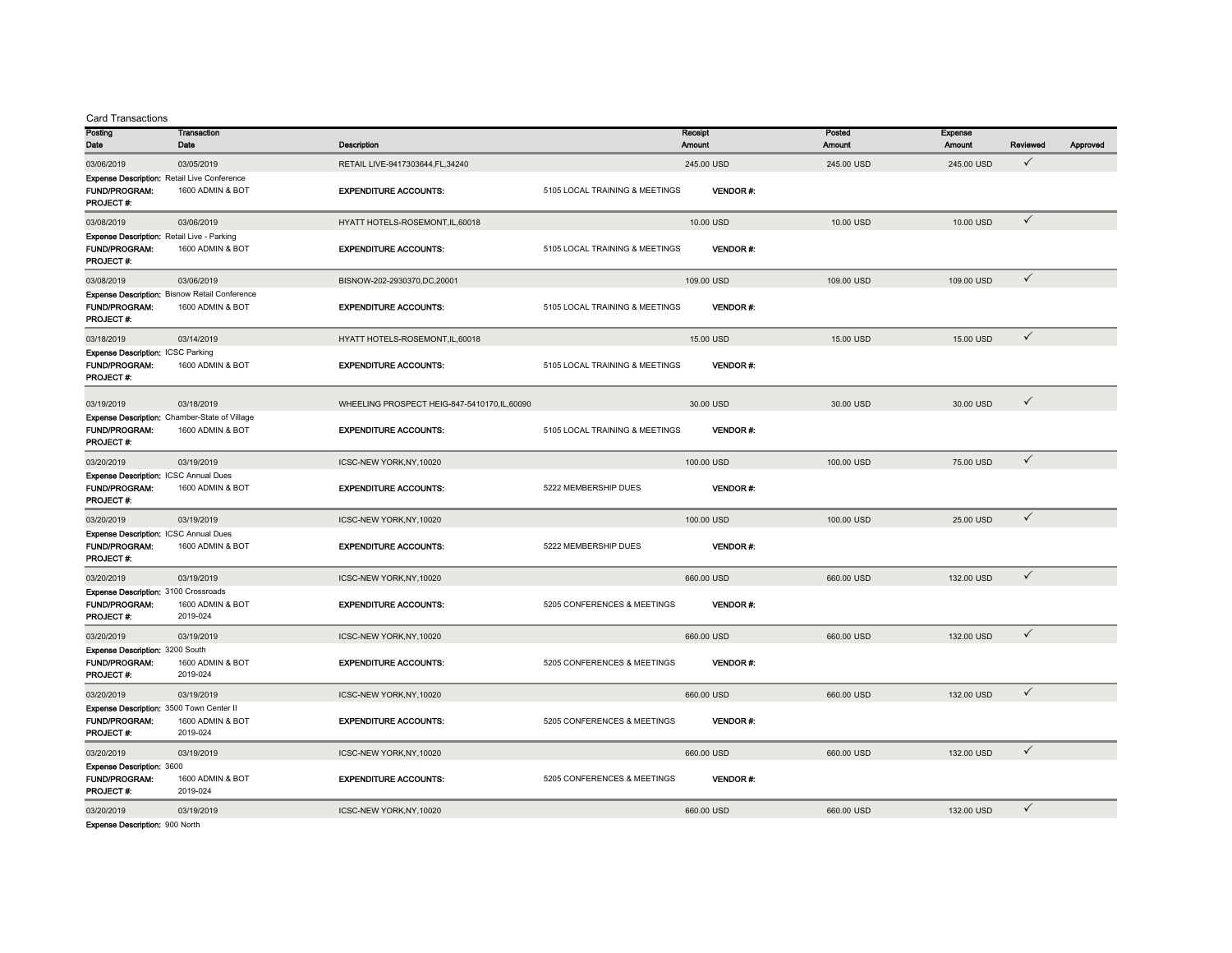| FUND/PROGRAM:<br><b>PROJECT#:</b>                                                      | 1600 ADMIN & BOT<br>2019-024 | <b>EXPENDITURE ACCOUNTS:</b>            | 5205 CONFERENCES & MEETINGS    |            | <b>VENDOR#:</b> |            |            |              |
|----------------------------------------------------------------------------------------|------------------------------|-----------------------------------------|--------------------------------|------------|-----------------|------------|------------|--------------|
| 03/21/2019                                                                             | 03/19/2019                   | UNITED AIRLINES-800-932-2732, TX, 77002 |                                | 634.60 USD |                 | 634.60 USD | 126.92 USD | $\checkmark$ |
| Expense Description: Split3100 Crossroads<br><b>FUND/PROGRAM:</b><br>PROJECT#:         | 1600 ADMIN & BOT<br>2019-024 | <b>EXPENDITURE ACCOUNTS:</b>            | 5205 CONFERENCES & MEETINGS    |            | VENDOR #:       |            |            |              |
| 03/21/2019                                                                             | 03/19/2019                   | UNITED AIRLINES-800-932-2732, TX, 77002 |                                | 634.60 USD |                 | 634.60 USD | 126.92 USD | $\checkmark$ |
| Expense Description: 3200 South<br><b>FUND/PROGRAM:</b><br><b>PROJECT#:</b>            | 1600 ADMIN & BOT<br>2019-024 | <b>EXPENDITURE ACCOUNTS:</b>            | 5205 CONFERENCES & MEETINGS    |            | <b>VENDOR#:</b> |            |            |              |
| 03/21/2019                                                                             | 03/19/2019                   | UNITED AIRLINES-800-932-2732, TX, 77002 |                                | 634.60 USD |                 | 634.60 USD | 126.92 USD | $\checkmark$ |
| Expense Description: 3500 Town Center 2<br>FUND/PROGRAM:<br><b>PROJECT#:</b>           | 1600 ADMIN & BOT<br>2019-024 | <b>EXPENDITURE ACCOUNTS:</b>            | 5205 CONFERENCES & MEETINGS    |            | <b>VENDOR#:</b> |            |            |              |
| 03/21/2019                                                                             | 03/19/2019                   | UNITED AIRLINES-800-932-2732.TX.77002   |                                | 634.60 USD |                 | 634.60 USD | 126.92 USD | $\checkmark$ |
| Expense Description: 3600 Southeast 2<br>FUND/PROGRAM:<br>PROJECT#:                    | 1600 ADMIN & BOT<br>2019-024 | <b>EXPENDITURE ACCOUNTS:</b>            | 5205 CONFERENCES & MEETINGS    |            | <b>VENDOR#:</b> |            |            |              |
| 03/21/2019                                                                             | 03/19/2019                   | UNITED AIRLINES-800-932-2732, TX, 77002 |                                | 634.60 USD |                 | 634.60 USD | 126.92 USD | $\checkmark$ |
| Expense Description: 3900 North<br>FUND/PROGRAM:<br><b>PROJECT#:</b>                   | 1600 ADMIN & BOT<br>2019-024 | <b>EXPENDITURE ACCOUNTS:</b>            | 5205 CONFERENCES & MEETINGS    |            | <b>VENDOR#:</b> |            |            |              |
| 03/25/2019                                                                             | 03/21/2019                   | 32487 - AQUA-CHICAGO, IL, 60601         |                                | 30.00 USD  |                 | 30.00 USD  | 30.00 USD  | $\checkmark$ |
| <b>Expense Description:</b> Bisnow Retail-Parking<br>FUND/PROGRAM:<br><b>PROJECT#:</b> | 1600 ADMIN & BOT             | <b>EXPENDITURE ACCOUNTS:</b>            | 5105 LOCAL TRAINING & MEETINGS |            | <b>VENDOR#:</b> |            |            |              |
| 04/01/2019                                                                             | 03/28/2019                   | WLV ADV DEPOSIT-LAS VEGAS.NV.89109      |                                | 290.24 USD |                 | 290.24 USD | 58.05 USD  | $\checkmark$ |
| Expense Description: Spli3100 Crossroads<br>FUND/PROGRAM:<br><b>PROJECT#:</b>          | 1600 ADMIN & BOT<br>2019-024 | <b>EXPENDITURE ACCOUNTS:</b>            | 5205 CONFERENCES & MEETINGS    |            | <b>VENDOR#:</b> |            |            |              |
| 04/01/2019                                                                             | 03/28/2019                   | WLV ADV DEPOSIT-LAS VEGAS.NV.89109      |                                | 290.24 USD |                 | 290.24 USD | 58.05 USD  | $\checkmark$ |
| <b>Expense Description: 3200 South</b><br><b>FUND/PROGRAM:</b><br>PROJECT#:            | 1600 ADMIN & BOT<br>2019-024 | <b>EXPENDITURE ACCOUNTS:</b>            | 5205 CONFERENCES & MEETINGS    |            | <b>VENDOR#:</b> |            |            |              |
| 04/01/2019                                                                             | 03/28/2019                   | WLV ADV DEPOSIT-LAS VEGAS, NV, 89109    |                                | 290.24 USD |                 | 290.24 USD | 58.05 USD  | $\checkmark$ |
| Expense Description: 3500 Town Center II<br><b>FUND/PROGRAM:</b><br><b>PROJECT#:</b>   | 1600 ADMIN & BOT<br>2019-024 | <b>EXPENDITURE ACCOUNTS:</b>            | 5205 CONFERENCES & MEETINGS    |            | <b>VENDOR#:</b> |            |            |              |
| 04/01/2019                                                                             | 03/28/2019                   | WLV ADV DEPOSIT-LAS VEGAS, NV, 89109    |                                | 290.24 USD |                 | 290.24 USD | 58.05 USD  | $\checkmark$ |
| Expense Description: 3600 Southeast 2<br>FUND/PROGRAM:<br><b>PROJECT#:</b>             | 1600 ADMIN & BOT<br>2019-024 | <b>EXPENDITURE ACCOUNTS:</b>            | 5205 CONFERENCES & MEETINGS    |            | <b>VENDOR#:</b> |            |            |              |
| 04/01/2019                                                                             | 03/28/2019                   | WLV ADV DEPOSIT-LAS VEGAS.NV.89109      |                                | 290.24 USD |                 | 290.24 USD | 58.04 USD  | $\checkmark$ |
| Expense Description: 3900 North<br><b>FUND/PROGRAM:</b><br>PROJECT #:                  | 1600 ADMIN & BOT<br>2019-024 | <b>EXPENDITURE ACCOUNTS:</b>            | 5205 CONFERENCES & MEETINGS    |            | <b>VENDOR#:</b> |            |            |              |
|                                                                                        |                              | <b>Card Subtotal</b>                    |                                |            |                 |            | 2.123.84   |              |
| <b>JOHNNY PEREZ</b>                                                                    |                              |                                         |                                |            |                 |            |            |              |

Card Transactions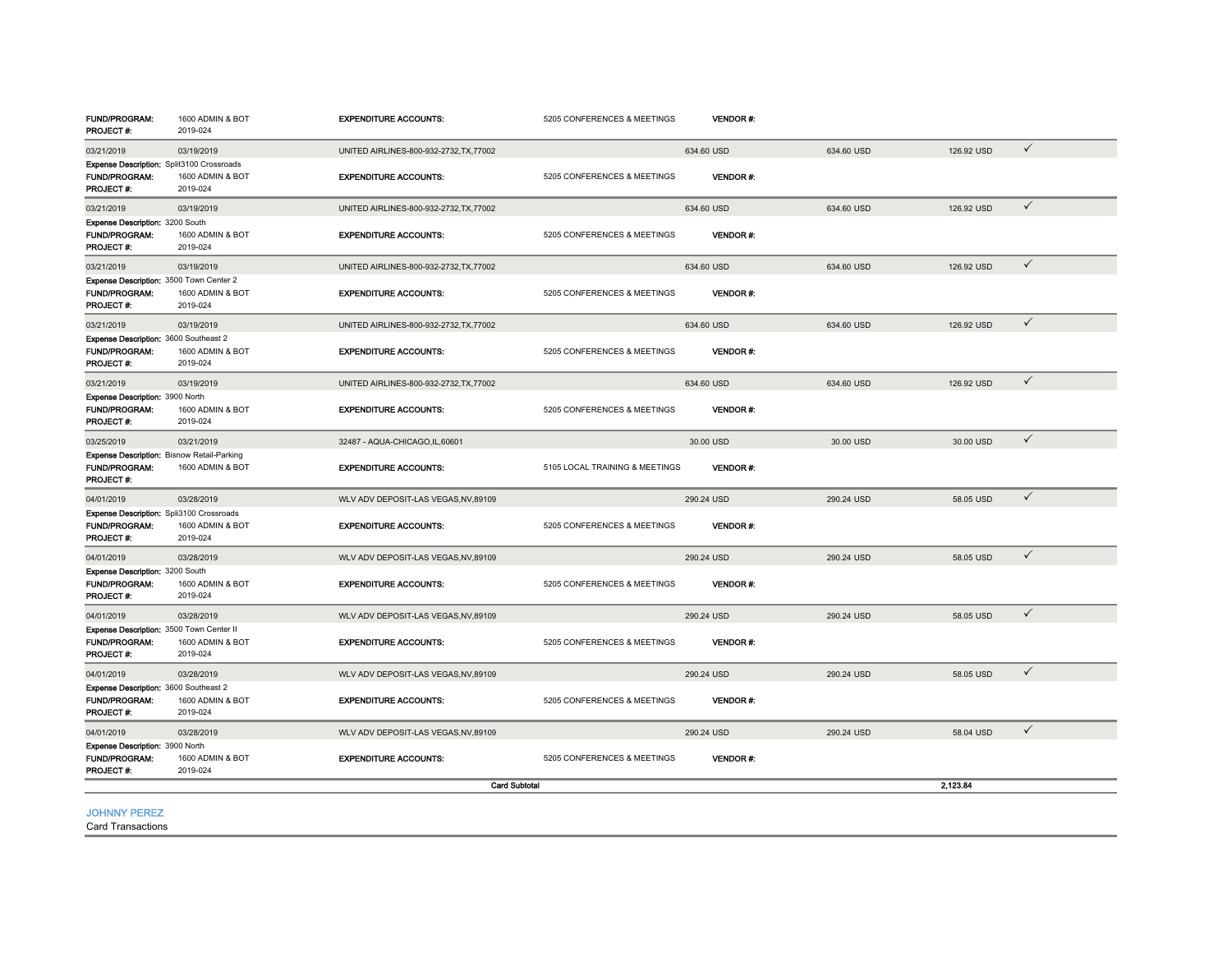| Posting                                                                               | <b>Transaction</b>     |                                             |                               | Receipt         | Posted     | <b>Expense</b> |              |          |
|---------------------------------------------------------------------------------------|------------------------|---------------------------------------------|-------------------------------|-----------------|------------|----------------|--------------|----------|
| Date                                                                                  | Date                   | Description                                 |                               | Amount          | Amount     | Amount         | Reviewed     | Approved |
|                                                                                       |                        | MENARDS MOUNT PROSPECT-MT                   |                               |                 |            |                |              |          |
| 03/13/2019                                                                            | 03/11/2019             | PROSPECT, IL, 60056                         |                               | 13.58 USD       | 13.58 USD  | 13.58 USD      | $\checkmark$ |          |
| <b>Expense Description: Plumbing parts</b>                                            |                        |                                             |                               |                 |            |                |              |          |
| <b>FUND/PROGRAM:</b><br><b>PROJECT#:</b>                                              | 1220 BUILDING SERVICES | <b>EXPENDITURE ACCOUNTS:</b>                | 5311 BLDG/GROUNDS MAINTENANCE | <b>VENDOR#:</b> |            |                |              |          |
|                                                                                       |                        | BANNER PLUMBING SUPPLY-BUFFALO              |                               |                 |            |                |              |          |
| 03/18/2019                                                                            | 03/15/2019             | GROVE, IL, 60089                            |                               | 49.27 USD       | 49.27 USD  | 49.27 USD      | $\checkmark$ |          |
| <b>Expense Description: Plumbing parts</b>                                            |                        |                                             |                               |                 |            |                |              |          |
| <b>FUND/PROGRAM:</b><br>PROJECT#:                                                     | 1220 BUILDING SERVICES | <b>EXPENDITURE ACCOUNTS:</b>                | 5311 BLDG/GROUNDS MAINTENANCE | VENDOR#:        |            |                |              |          |
|                                                                                       |                        |                                             |                               |                 |            |                | $\checkmark$ |          |
| 03/22/2019                                                                            | 03/21/2019             | HENRICHSENS FIRE AND S-WHEELING, IL, 60090  |                               | 40.08 USD       | 40.08 USD  | 40.08 USD      |              |          |
| <b>Expense Description:</b> Extinguisher recharge                                     |                        |                                             |                               |                 |            |                |              |          |
| <b>FUND/PROGRAM:</b><br><b>PROJECT#:</b>                                              | 2100 POLICE DEPARTMENT | <b>EXPENDITURE ACCOUNTS:</b>                | 5310 VEHICLE MAINTENANCE      | VENDOR#:        |            |                |              |          |
| 03/27/2019                                                                            | 03/26/2019             | GRAINGER-877-2022594,IL,60045-5202          |                               | 456.05 USD      | 456.05 USD | 456.05 USD     | $\checkmark$ |          |
| Expense Description: 96 Gal. trash bags                                               |                        |                                             |                               |                 |            |                |              |          |
| <b>FUND/PROGRAM:</b><br><b>PROJECT#:</b>                                              | 1220 BUILDING SERVICES | <b>EXPENDITURE ACCOUNTS:</b>                | 5309 JANITORIAL SUPPLIES      | <b>VENDOR#:</b> |            |                |              |          |
| 03/28/2019                                                                            | 03/26/2019             | THE WEBSTAURANT STORE-717-392-7472.PA.17602 |                               | 150.97 USD      | 150.97 USD | 150.97 USD     | $\checkmark$ |          |
|                                                                                       |                        |                                             |                               |                 |            |                |              |          |
| <b>Expense Description:</b> Janitorial supplies<br><b>FUND/PROGRAM:</b><br>PROJECT #: | 1220 BUILDING SERVICES | <b>EXPENDITURE ACCOUNTS:</b>                | 5309 JANITORIAL SUPPLIES      | <b>VENDOR#:</b> |            |                |              |          |
|                                                                                       |                        | <b>Card Subtotal</b>                        |                               |                 |            | 709.95         |              |          |

#### JON SFONDILIS

Card Transactions

| Posting                                                              | <b>Transaction</b>                                   |                                              |                                | Receipt         | Posted     | Expense       |              |          |
|----------------------------------------------------------------------|------------------------------------------------------|----------------------------------------------|--------------------------------|-----------------|------------|---------------|--------------|----------|
| Date                                                                 | Date                                                 | Description                                  |                                | Amount          | Amount     | <b>Amount</b> | Reviewed     | Approved |
| 03/08/2019                                                           | 03/07/2019                                           | FANTASTIC-7736854158,IL,60641                |                                | 200,00 USD      | 200.00 USD | 200.00 USD    | $\checkmark$ |          |
| <b>Expense Description: RNR face painters</b>                        |                                                      |                                              |                                |                 |            |               |              |          |
| <b>FUND/PROGRAM:</b>                                                 | 1140 SPECIAL EVENTS                                  | <b>EXPENDITURE ACCOUNTS:</b>                 | 5297 PROGRAMS/ACTIVITIES       | <b>VENDOR#:</b> |            |               |              |          |
| <b>PROJECT#:</b>                                                     | 2019-029                                             |                                              |                                |                 |            |               |              |          |
| 03/14/2019                                                           | 03/13/2019                                           | CHICAGO TRIB SUBSCRIPT-3125467900.TX.75067   |                                | 15.96 USD       | 15.96 USD  | 15.96 USD     | $\checkmark$ |          |
|                                                                      | <b>Expense Description:</b> Tribune online subscript |                                              |                                |                 |            |               |              |          |
| <b>FUND/PROGRAM:</b>                                                 | 1600 ADMIN & BOT                                     | <b>EXPENDITURE ACCOUNTS:</b>                 | 5302 BOOKS & SUBSCRIPTIONS     | <b>VENDOR#:</b> |            |               |              |          |
| <b>PROJECT#:</b>                                                     |                                                      |                                              |                                |                 |            |               |              |          |
| 03/22/2019                                                           | 03/21/2019                                           | BANK OF SPRINGFIELD CE-SPRINGFIELD.IL.62701  |                                | 14.00 USD       | 14.00 USD  | 14.00 USD     | $\checkmark$ |          |
|                                                                      |                                                      |                                              |                                |                 |            |               |              |          |
| <b>Expense Description:</b> Leg Days parking<br><b>FUND/PROGRAM:</b> |                                                      | <b>EXPENDITURE ACCOUNTS:</b>                 |                                | <b>VENDOR#:</b> |            |               |              |          |
| <b>PROJECT#:</b>                                                     | 1600 ADMIN & BOT                                     |                                              | 5205 CONFERENCES & MEETINGS    |                 |            |               |              |          |
| 03/27/2019                                                           | 03/25/2019                                           | DAILY HERALD/REFLEJOS-ARLINGTON HTS.IL.60005 |                                | 43.20 USD       | 43.20 USD  | 43.20 USD     | $\checkmark$ |          |
| <b>Expense Description: Herald subscription</b>                      |                                                      |                                              |                                |                 |            |               |              |          |
| <b>FUND/PROGRAM:</b>                                                 | 1600 ADMIN & BOT                                     | <b>EXPENDITURE ACCOUNTS:</b>                 | 5302 BOOKS & SUBSCRIPTIONS     | <b>VENDOR#:</b> |            |               |              |          |
| <b>PROJECT#:</b>                                                     |                                                      |                                              |                                |                 |            |               |              |          |
| 04/01/2019                                                           | 03/29/2019                                           | JIMMY JOHNS - 1629 - E-WHEELING.IL.60090     |                                | 163.12 USD      | 163.12 USD | 163.12 USD    | $\checkmark$ |          |
| <b>Expense Description:</b> Volunteer appreciation                   |                                                      |                                              |                                |                 |            |               |              |          |
| <b>FUND/PROGRAM:</b>                                                 | 1600 ADMIN & BOT                                     | <b>EXPENDITURE ACCOUNTS:</b>                 | 5105 LOCAL TRAINING & MEETINGS | <b>VENDOR#:</b> |            |               |              |          |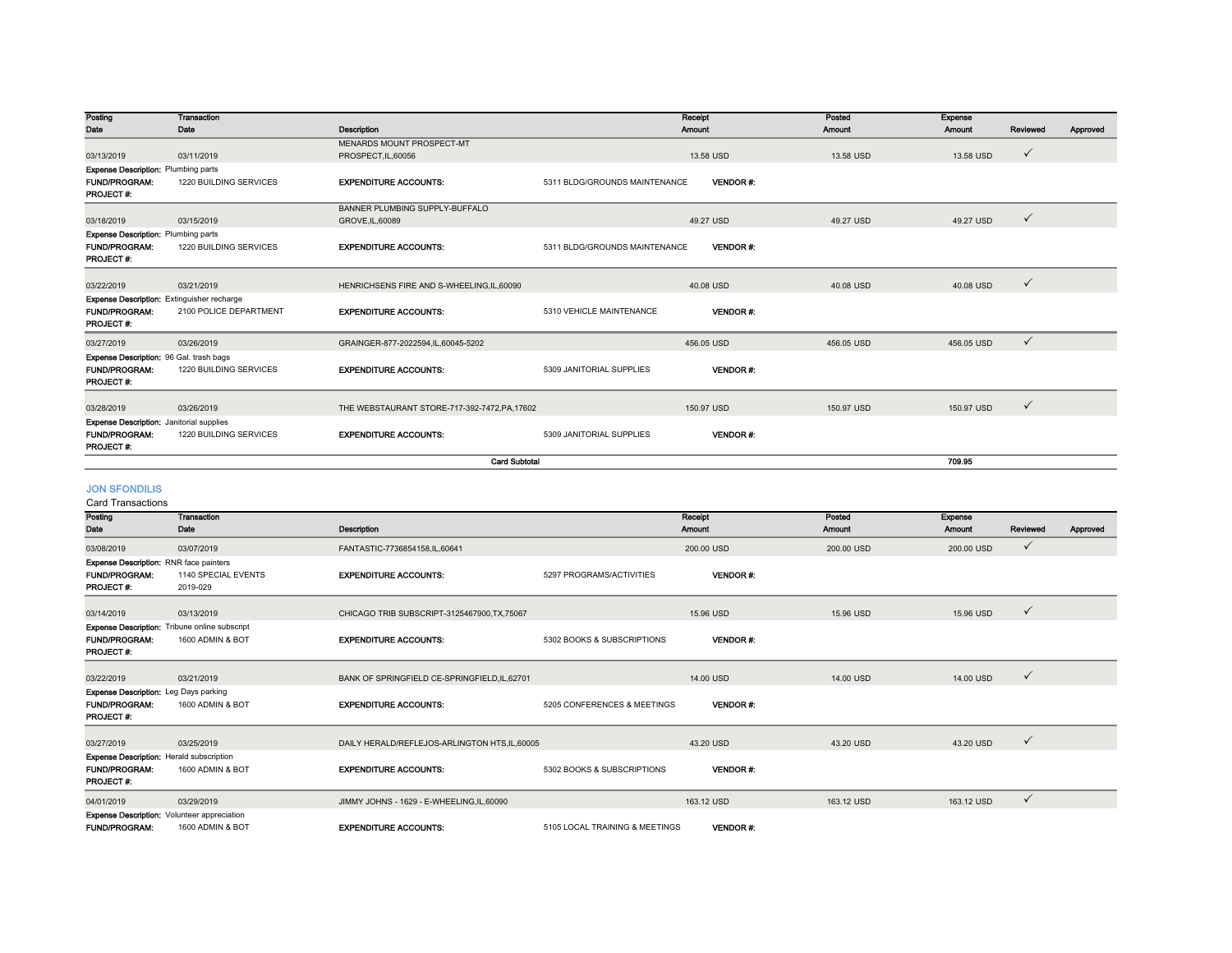PROJECT #:

|                                                                             |                     | <b>Card Subtotal</b>                         |                              |                 |               | 436.28         |              |          |
|-----------------------------------------------------------------------------|---------------------|----------------------------------------------|------------------------------|-----------------|---------------|----------------|--------------|----------|
| <b>JOSEPH WARGO</b><br><b>Card Transactions</b>                             |                     |                                              |                              |                 |               |                |              |          |
| Posting                                                                     | <b>Transaction</b>  |                                              |                              | Receipt         | Posted        | <b>Expense</b> |              |          |
| Date                                                                        | Date                | Description                                  |                              | Amount          | Amount        | Amount         | Reviewed     | Approved |
| 03/25/2019                                                                  | 03/22/2019          | ARTHUR CLESEN - MAIN-LINCOLNSHIRE, IL, 60069 |                              | 420.00 USD      | 420.00 USD    | 420.00 USD     | ✓            |          |
| <b>Expense Description: Grass Seed</b><br><b>FUND/PROGRAM:</b><br>PROJECT#: | 4100 WATER DIVISION | <b>EXPENDITURE ACCOUNTS:</b>                 | 5344 WATER MAIN MAINTENANCE  | <b>VENDOR#:</b> |               |                |              |          |
|                                                                             |                     | <b>Card Subtotal</b>                         |                              |                 |               | 420.00         |              |          |
| <b>JOSHUA BERMAN</b><br>Card Transactions                                   |                     |                                              |                              |                 |               |                |              |          |
| Posting                                                                     | Transaction         |                                              |                              | Receipt         | Posted        | Expense        |              |          |
| Date                                                                        | Date                | Description                                  |                              | Amount          | <b>Amount</b> | <b>Amount</b>  | Reviewed     | Approved |
| 03/12/2019                                                                  | 03/11/2019          | BATTERIES PLUS #0842-PALATINE,IL,60074       |                              | 7.95 USD        | 7.95 USD      | 7.95 USD       | ✓            |          |
| <b>Expense Description: Battery for lift station</b>                        |                     |                                              |                              |                 |               |                |              |          |
| FUND/PROGRAM:<br><b>PROJECT#:</b>                                           | 4200 SEWER DIVISION | <b>EXPENDITURE ACCOUNTS:</b>                 | 5237 TELEMETRY EQUIP MAINT   | <b>VENDOR#:</b> |               |                |              |          |
| 03/13/2019                                                                  | 03/11/2019          | HOMEDEPOT.COM-800-430-3376,GA,303390000      |                              | 46.20 USD       | 46.20 USD     | 46.20 USD      | $\checkmark$ |          |
| <b>Expense Description: Jersey Gloves</b>                                   |                     |                                              |                              |                 |               |                |              |          |
| FUND/PROGRAM:<br>PROJECT#:                                                  | 4100 WATER DIVISION | <b>EXPENDITURE ACCOUNTS:</b>                 | 5319 PROTECTIVE CLOTHING     | <b>VENDOR#:</b> |               |                |              |          |
| 03/13/2019                                                                  | 03/12/2019          | USA BLUE BOOK-8004939876,IL,60085            |                              | 227.45 USD      | 227.45 USD    | 227.45 USD     | $\checkmark$ |          |
| <b>Expense Description: CL2 test paks</b><br>FUND/PROGRAM:<br>PROJECT#:     | 4100 WATER DIVISION | <b>EXPENDITURE ACCOUNTS:</b>                 | 5303 CHEMICALS               | VENDOR#:        |               |                |              |          |
| 03/13/2019                                                                  | 03/12/2019          | IMI NORGREN-8007666674, CO,80120             |                              | $(9.18)$ USD    | $(9.18)$ USD  | $(9.18)$ USD   | $\checkmark$ |          |
| Expense Description: Tax Credit<br>FUND/PROGRAM:<br>PROJECT#:               | 4100 WATER DIVISION | <b>EXPENDITURE ACCOUNTS:</b>                 | 5345 WATER STORAGE MAINT     | VENDOR#:        |               |                |              |          |
| 03/19/2019                                                                  | 03/18/2019          | SMITH ECOLOGICAL SYSTE-8159688079,IL,61104   |                              | 356.72 USD      | 356.72 USD    | 356.72 USD     | $\checkmark$ |          |
| Expense Description: CL2 Vac PM Kit<br>FUND/PROGRAM:<br>PROJECT#:           | 4100 WATER DIVISION | <b>EXPENDITURE ACCOUNTS:</b>                 | 5243 PUMPHOUSE MAINTENANCE   | VENDOR#:        |               |                |              |          |
| 03/22/2019                                                                  | 03/21/2019          | GRAINGER-877-2022594,IL,60045-5202           |                              | 15.94 USD       | 15.94 USD     | 15.94 USD      | $\checkmark$ |          |
| <b>Expense Description: Stainless Nipple</b>                                |                     |                                              |                              |                 |               |                |              |          |
| <b>FUND/PROGRAM:</b><br>PROJECT #:                                          | 4200 SEWER DIVISION | <b>EXPENDITURE ACCOUNTS:</b>                 | 5310 VEHICLE MAINTENANCE     | <b>VENDOR#:</b> |               |                |              |          |
| 03/22/2019                                                                  | 03/21/2019          | GRAINGER-877-2022594,IL,60045-5202           |                              | 47.56 USD       | 47.56 USD     | 47.56 USD      | $\checkmark$ |          |
| Expense Description: Hoze Nozzles<br>FUND/PROGRAM:<br>PROJECT#:             | 4200 SEWER DIVISION | <b>EXPENDITURE ACCOUNTS:</b>                 | 5315 SMALL TOOLS & EQUIPMENT | <b>VENDOR#:</b> |               |                |              |          |
| 03/29/2019                                                                  | 03/28/2019          | ZORO TOOLS INC-855-2899676,IL,60089          |                              | 48.43 USD       | 48.43 USD     | 48.43 USD      | $\checkmark$ |          |
| <b>Expense Description: Nitrile Gloves</b><br>FUND/PROGRAM:                 | 4200 SEWER DIVISION | <b>EXPENDITURE ACCOUNTS:</b>                 | 5319 PROTECTIVE CLOTHING     | <b>VENDOR#:</b> |               |                |              |          |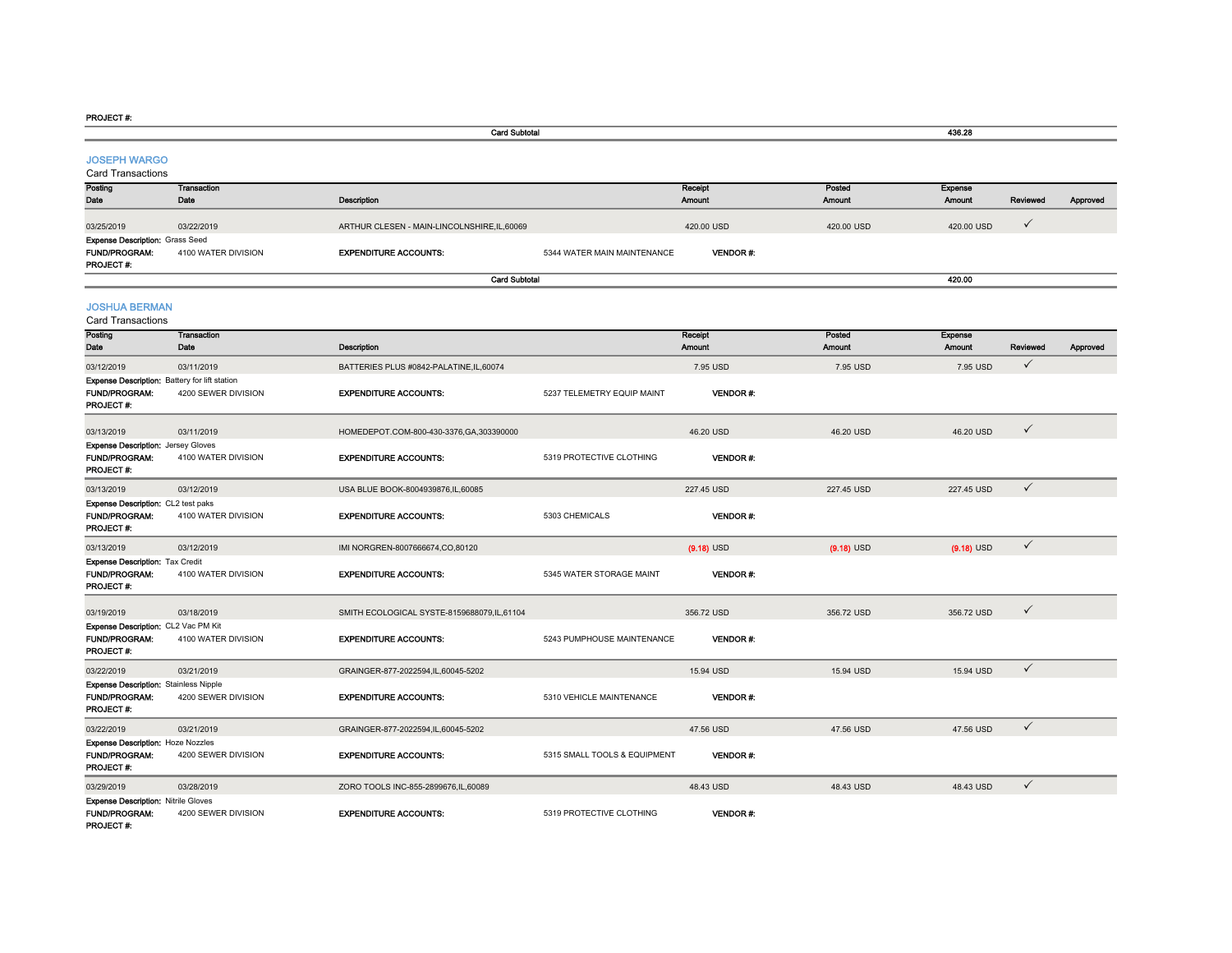|                                                                                         |                                                                          | THE HOME DEPOT #1913-MT                           |                                |                 |              |               | $\checkmark$ |          |
|-----------------------------------------------------------------------------------------|--------------------------------------------------------------------------|---------------------------------------------------|--------------------------------|-----------------|--------------|---------------|--------------|----------|
| 04/01/2019                                                                              | 03/29/2019                                                               | PROSPECT, IL, 600560000                           |                                | 111.70 USD      | 111.70 USD   | 111.70 USD    |              |          |
| <b>Expense Description: Cleaning Supplies</b><br>FUND/PROGRAM:<br>PROJECT#:             | 4100 WATER DIVISION                                                      | <b>EXPENDITURE ACCOUNTS:</b>                      | 5311 BLDG/GROUNDS MAINTENANCE  | VENDOR#:        |              |               |              |          |
|                                                                                         |                                                                          | <b>Card Subtotal</b>                              |                                |                 |              | 852.77        |              |          |
|                                                                                         |                                                                          |                                                   |                                |                 |              |               |              |          |
| <b>KATHERINE WHITEHEAD</b>                                                              |                                                                          |                                                   |                                |                 |              |               |              |          |
| <b>Card Transactions</b>                                                                |                                                                          |                                                   |                                |                 |              |               |              |          |
| Posting                                                                                 | <b>Transaction</b>                                                       |                                                   |                                | Receipt         | Posted       | Expense       |              |          |
| Date                                                                                    | Date                                                                     | Description                                       |                                | <b>Amount</b>   | Amount       | <b>Amount</b> | Reviewed     | Approved |
|                                                                                         |                                                                          | AMAZON.COM MI2KW7I81-                             |                                |                 |              |               | $\checkmark$ |          |
| 03/06/2019                                                                              | 03/05/2019                                                               | AMZN.COM/BILL, WA, 98109                          |                                | 115.98 USD      | 115.98 USD   | 115.98 USD    |              |          |
| FUND/PROGRAM:<br>PROJECT #:                                                             | Expense Description: Flash Drives for Subpoena<br>2100 POLICE DEPARTMENT | <b>EXPENDITURE ACCOUNTS:</b>                      | 5318 OFFICE SUPPLIES           | VENDOR#:        |              |               |              |          |
|                                                                                         | 03/05/2019                                                               | DUNKIN #349692 Q35-WHEELING,IL,60090              |                                | 58.89 USD       | 58.89 USD    | 58.89 USD     | $\checkmark$ |          |
| 03/06/2019<br><b>Expense Description: Donuts for NIPAS</b>                              |                                                                          |                                                   |                                |                 |              |               |              |          |
| <b>FUND/PROGRAM:</b><br>PROJECT#:                                                       | 2100 POLICE DEPARTMENT                                                   | <b>EXPENDITURE ACCOUNTS:</b>                      | 5105 LOCAL TRAINING & MEETINGS | <b>VENDOR#:</b> |              |               |              |          |
|                                                                                         |                                                                          | AMZN MKTP US MI7E68UG0-                           |                                |                 |              |               |              |          |
| 03/07/2019                                                                              | 03/07/2019                                                               | AMZN.COM/BILL, WA, 98109                          |                                | 1,329.92 USD    | 1.329.92 USD | 1,329.92 USD  | $\checkmark$ |          |
| Expense Description: 911 Equipt-Matrix                                                  |                                                                          |                                                   |                                |                 |              |               |              |          |
| FUND/PROGRAM:<br>PROJECT #:                                                             | 2110 DISPATCHERS                                                         | <b>EXPENDITURE ACCOUNTS:</b>                      | 5313 IS MISC EQPT & SUPPLIES   | VENDOR #:       |              |               |              |          |
| 03/08/2019                                                                              | 03/07/2019                                                               | TYCOINTEGRATEDSECURITY-800-289-2647,IN,46256      |                                | 124.81 USD      | 124.81 USD   | 124.81 USD    | $\checkmark$ |          |
| Expense Description: Metra Alarm Mar-May                                                |                                                                          |                                                   |                                |                 |              |               |              |          |
| FUND/PROGRAM:<br><b>PROJECT#:</b>                                                       | 1170 COMMUTER PARKING                                                    | <b>EXPENDITURE ACCOUNTS:</b>                      | 5220 MAINT OFF/SPEC EQUIPMENT  | VENDOR#.        |              |               |              |          |
| 03/08/2019                                                                              | 03/07/2019                                                               | AMZ MONOPRICE-AMZN.COM/PMTS, WA, 98109            |                                | $(7.99)$ USD    | $(7.99)$ USD | $(7.99)$ USD  | $\checkmark$ |          |
| Expense Description: Refund Misc supplies                                               |                                                                          |                                                   |                                |                 |              |               |              |          |
| FUND/PROGRAM:<br>PROJECT #:                                                             | 2100 POLICE DEPARTMENT                                                   | <b>EXPENDITURE ACCOUNTS:</b>                      | 5313 IS MISC EQPT & SUPPLIES   | VENDOR#.        |              |               |              |          |
|                                                                                         |                                                                          | AMZN MKTP US MW88F6OS1-                           |                                |                 |              |               |              |          |
| 03/11/2019                                                                              | 03/09/2019                                                               | AMZN.COM/BILL, WA, 98109                          |                                | 143.00 USD      | 143.00 USD   | 143.00 USD    | $\checkmark$ |          |
| FUND/PROGRAM:<br>PROJECT #:                                                             | Expense Description: Lobby Phone for Soc Serv<br>1315 SOCIAL SERVICES    | <b>EXPENDITURE ACCOUNTS:</b>                      | 5317 MISC OPERATING SUPPLIES   | VENDOR #:       |              |               |              |          |
| 03/14/2019                                                                              | 03/14/2019                                                               | AMAZON.COM MW0LE3L50-<br>AMZN.COM/BILL, WA, 98109 |                                | 604.96 USD      | 604.96 USD   | 604.96 USD    | $\checkmark$ |          |
| Expense Description: IT Equipt - HDMI                                                   |                                                                          |                                                   |                                |                 |              |               |              |          |
| <b>FUND/PROGRAM:</b><br>PROJECT #:                                                      | 2100 POLICE DEPARTMENT                                                   | <b>EXPENDITURE ACCOUNTS:</b>                      | 5313 IS MISC EQPT & SUPPLIES   | <b>VENDOR#:</b> |              |               |              |          |
|                                                                                         |                                                                          | AMAZON.COM MI0K65UY2-                             |                                |                 |              |               |              |          |
| 03/14/2019                                                                              | 03/14/2019                                                               | AMZN.COM/BILL, WA, 98109                          |                                | 560.05 USD      | 560.05 USD   | 560.05 USD    | $\checkmark$ |          |
| <b>Expense Description: Range Equipt</b><br>FUND/PROGRAM:<br>PROJECT #:                 | 2100 POLICE DEPARTMENT                                                   | <b>EXPENDITURE ACCOUNTS:</b>                      | 5316 RANGE SUPPLIES            | VENDOR#:        |              |               |              |          |
| 03/19/2019                                                                              | 03/18/2019                                                               | HILTON-SAN ANTONIO, TX, 78205-3213                |                                | 726.99 USD      | 726.99 USD   | 726.99 USD    | $\checkmark$ |          |
| <b>Expense Description: Kelly - Tricon Travel</b><br><b>FUND/PROGRAM:</b><br>PROJECT #: | 2110 DISPATCHERS                                                         | <b>EXPENDITURE ACCOUNTS:</b>                      | 5205 CONFERENCES & MEETINGS    | <b>VENDOR#:</b> |              |               |              |          |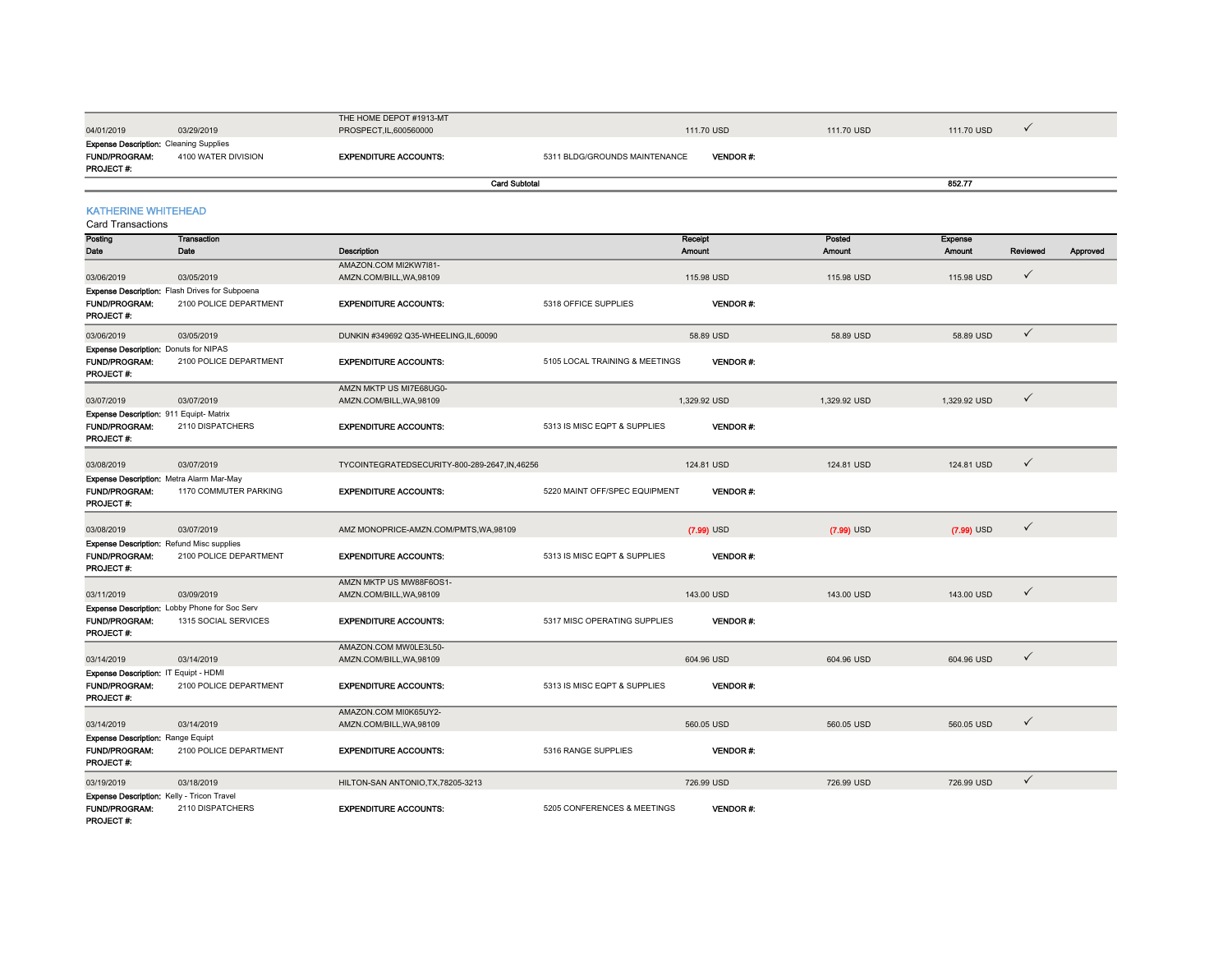| 03/19/2019                                                                                                 | 03/18/2019                                                             | INTOXIMETERS INC-3144294000, MO, 63146        |                                | 162.25 USD      | 162.25 USD   | 162.25 USD   | $\checkmark$ |
|------------------------------------------------------------------------------------------------------------|------------------------------------------------------------------------|-----------------------------------------------|--------------------------------|-----------------|--------------|--------------|--------------|
| <b>Expense Description: Breathalyzer Repairs</b><br><b>FUND/PROGRAM:</b><br>PROJECT#:                      | 2100 POLICE DEPARTMENT                                                 | <b>EXPENDITURE ACCOUNTS:</b>                  | 5324 POLICE DUI FUND EXPENSES  | <b>VENDOR#:</b> |              |              |              |
| 03/19/2019                                                                                                 | 03/19/2019                                                             | COMCAST CHICAGO-800-COMCAST, IL, 60173        |                                | 16.37 USD       | 16.37 USD    | 16.37 USD    | $\checkmark$ |
| Expense Description: March Internet<br><b>FUND/PROGRAM:</b><br>PROJECT #:                                  | 1750 INFORMATION SYSTEMS                                               | <b>EXPENDITURE ACCOUNTS:</b>                  | 5207 IS SERV & MAINT AGREEMENT | <b>VENDOR#:</b> |              |              |              |
| 03/21/2019                                                                                                 | 03/20/2019                                                             | THOMSON WEST TCD-800-328-4880, MN, 55123      |                                | 231.53 USD      | 231.53 USD   | 231.53 USD   | $\checkmark$ |
| <b>Expense Description: ILCS Subscription</b><br><b>FUND/PROGRAM:</b><br>PROJECT#:                         | 2100 POLICE DEPARTMENT                                                 | <b>EXPENDITURE ACCOUNTS:</b>                  | 5231 REG & SPCL AGENCY ASSESS  | <b>VENDOR#:</b> |              |              |              |
| 03/21/2019                                                                                                 | 03/21/2019                                                             | COMCAST CHICAGO CS 1X-800-266-2278.IL.60173   |                                | 237.85 USD      | 237.85 USD   | 237.85 USD   | $\checkmark$ |
| <b>Expense Description: Internet</b><br><b>FUND/PROGRAM:</b><br>PROJECT#:                                  | 1750 INFORMATION SYSTEMS                                               | <b>EXPENDITURE ACCOUNTS:</b>                  | 5207 IS SERV & MAINT AGREEMENT | <b>VENDOR#:</b> |              |              |              |
| 03/21/2019                                                                                                 | 03/21/2019                                                             | VZWRLSS MY VZ VB P-800-922-0204.FL.32746      |                                | 1.010.34 USD    | 1.010.34 USD | 1.010.34 USD | $\checkmark$ |
| Expense Description: Broadband Feb 5-Mar 4<br><b>FUND/PROGRAM:</b><br>PROJECT#:                            | 1600 ADMIN & BOT                                                       | <b>EXPENDITURE ACCOUNTS:</b>                  | 5239 CELLULAR SERVICES         | <b>VENDOR#:</b> |              |              |              |
| 03/22/2019                                                                                                 | 03/20/2019                                                             | NENA-703-812-4600, VA, 22314                  |                                | 55.00 USD       | 55.00 USD    | 55.00 USD    | $\checkmark$ |
| Expense Description: 2019 Dues- Mike Kelly<br><b>FUND/PROGRAM:</b><br>PROJECT #:                           | 2110 DISPATCHERS                                                       | <b>EXPENDITURE ACCOUNTS:</b>                  | 5222 MEMBERSHIP DUES           | <b>VENDOR#:</b> |              |              |              |
| 03/22/2019                                                                                                 | 03/21/2019                                                             | PARABON NANOLABS INC-703-6899689, VA, 20190   |                                | 500.00 USD      | 500.00 USD   | 500.00 USD   | $\checkmark$ |
| <b>FUND/PROGRAM:</b><br>PROJECT #:                                                                         | Expense Description: DNA Assessment 91-16649<br>2100 POLICE DEPARTMENT | <b>EXPENDITURE ACCOUNTS:</b>                  | 5325 INVESTIGATIVE FUNDS       | <b>VENDOR#:</b> |              |              |              |
| 03/22/2019                                                                                                 | 03/21/2019                                                             | KONICA MINOLTA BUSINES-800-456-6422, NJ,07446 |                                | 14.98 USD       | 14.98 USD    | 14.98 USD    | $\checkmark$ |
| <b>Expense Description: 911 Copier</b><br><b>FUND/PROGRAM:</b><br>PROJECT#:                                | 2110 DISPATCHERS                                                       | <b>EXPENDITURE ACCOUNTS:</b>                  | 5207 IS SERV & MAINT AGREEMENT | <b>VENDOR#:</b> |              |              |              |
| 03/25/2019                                                                                                 | 03/15/2019                                                             | SPECIAL T UNLIMTED-HILLSIDE, IL, 60162        |                                | 585.00 USD      | 585.00 USD   | 585.00 USD   | $\checkmark$ |
| <b>Expense Description: Recruit Shirts</b><br><b>Accounting Codes</b><br><b>FUND/PROGRAM:</b><br>PROJECT#: | 2100 POLICE DEPARTMENT                                                 | <b>EXPENDITURE ACCOUNTS:</b>                  | 5106 UNIFORM ALLOWANCE         | <b>VENDOR#:</b> |              |              |              |
| 03/25/2019                                                                                                 | 03/21/2019                                                             | PARTNERS AND PAWS-LISLE.IL.60532              |                                | 98.17 USD       | 98.17 USD    | 98.17 USD    | $\checkmark$ |
| Expense Description: K9 Riggs Vet<br><b>FUND/PROGRAM:</b><br>PROJECT#:                                     | 2100 POLICE DEPARTMENT                                                 | <b>EXPENDITURE ACCOUNTS:</b>                  | 5317 MISC OPERATING SUPPLIES   | <b>VENDOR#:</b> |              |              |              |
| 03/27/2019                                                                                                 | 03/25/2019                                                             | JEWEL-OSCO-BUFFALO GROVE, IL, 60089           |                                | 58.99 USD       | 58.99 USD    | 58.99 USD    | $\checkmark$ |
| <b>Expense Description:</b> Cake for Swearing in<br><b>FUND/PROGRAM:</b><br>PROJECT#:                      | 2100 POLICE DEPARTMENT                                                 | <b>EXPENDITURE ACCOUNTS:</b>                  | 5323 AWARDS/DECORATIONS        | <b>VENDOR#:</b> |              |              |              |
| 03/28/2019                                                                                                 | 03/27/2019                                                             | ATT BILL PAYMENT-800-288-2020.TX.75202        |                                | 97.43 USD       | 97.43 USD    | 97.43 USD    | $\checkmark$ |
| <b>FUND/PROGRAM:</b>                                                                                       | Expense Description: Internet for Mar20-Apr19<br>2110 DISPATCHERS      | <b>EXPENDITURE ACCOUNTS:</b>                  | 5207 IS SERV & MAINT AGREEMENT | <b>VENDOR#:</b> |              |              |              |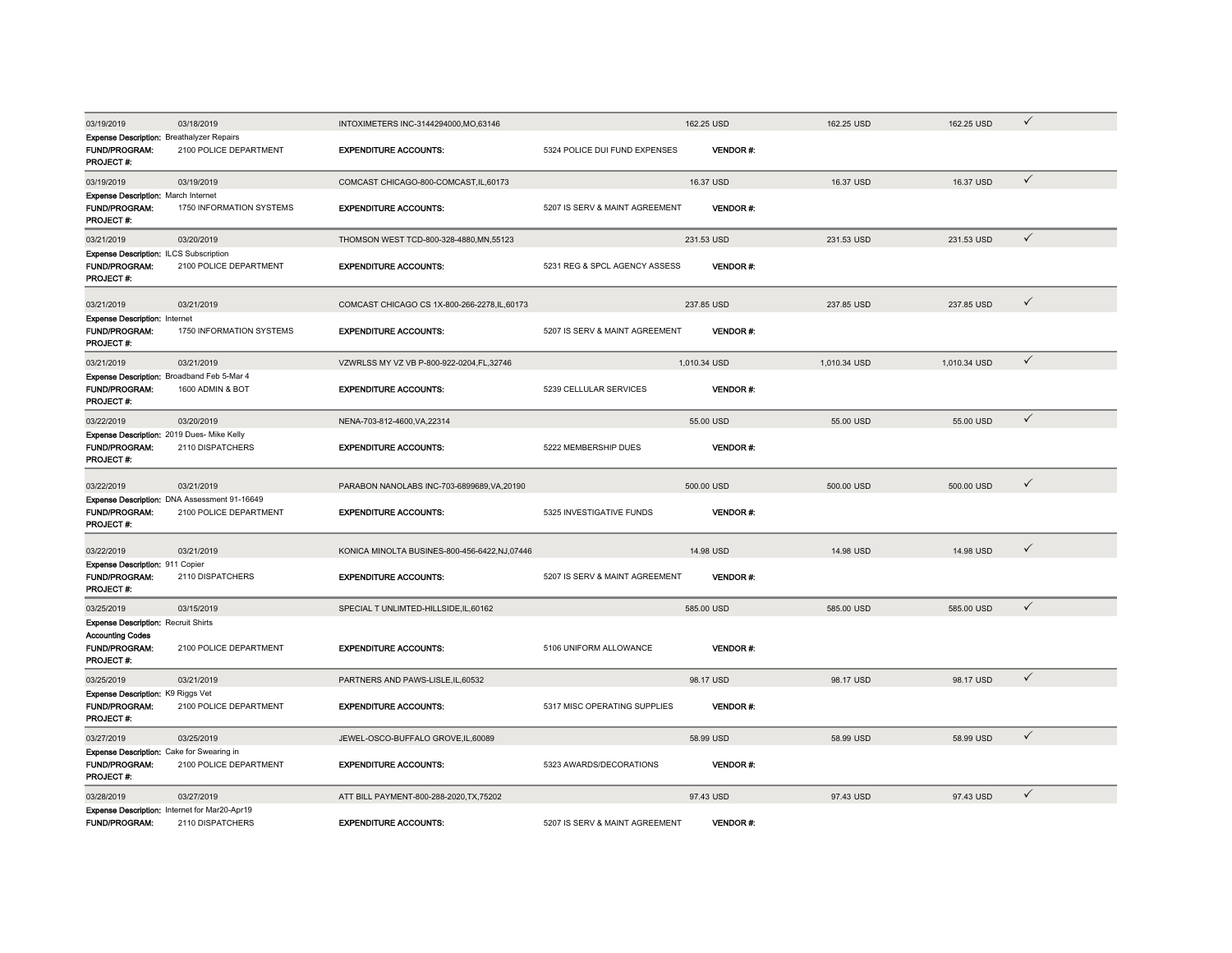| 03/29/2019                                        | 03/28/2019             | TRANS UNION-866-8102636, IL, 60661          |                               | 80.00 USD       | 80.00 USD  | 80.00 USD  | $\checkmark$ |
|---------------------------------------------------|------------------------|---------------------------------------------|-------------------------------|-----------------|------------|------------|--------------|
| <b>Expense Description: Credit Report Service</b> |                        |                                             |                               |                 |            |            |              |
| <b>FUND/PROGRAM:</b>                              | 2100 POLICE DEPARTMENT | <b>EXPENDITURE ACCOUNTS:</b>                | 5231 REG & SPCL AGENCY ASSESS | <b>VENDOR#:</b> |            |            |              |
| <b>PROJECT#:</b>                                  |                        |                                             |                               |                 |            |            |              |
| 04/01/2019                                        | 03/29/2019             | BRAVO COMPANY USA INC-877-2728626, WI,53029 |                               | 706.51 USD      | 706.51 USD | 706.51 USD | $\checkmark$ |
| <b>Expense Description: Range Equipt</b>          |                        |                                             |                               |                 |            |            |              |
| <b>FUND/PROGRAM:</b>                              | 2100 POLICE DEPARTMENT | <b>EXPENDITURE ACCOUNTS:</b>                | 5316 RANGE SUPPLIES           | <b>VENDOR#:</b> |            |            |              |
| <b>PROJECT#:</b>                                  |                        |                                             |                               |                 |            |            |              |
|                                                   |                        | AMZN MKTP US MW6JI18D0-                     |                               |                 |            |            |              |
| 04/02/2019                                        | 04/01/2019             | AMZN.COM/BILL, WA, 98109                    |                               | 170.91 USD      | 170.91 USD | 170.91 USD | $\checkmark$ |
| Expense Description: IT HDMI Cables               |                        |                                             |                               |                 |            |            |              |
| <b>FUND/PROGRAM:</b>                              | 2100 POLICE DEPARTMENT | <b>EXPENDITURE ACCOUNTS:</b>                | 5313 IS MISC EQPT & SUPPLIES  | <b>VENDOR#:</b> |            |            |              |
| <b>PROJECT#:</b>                                  |                        |                                             |                               |                 |            |            |              |
|                                                   |                        |                                             |                               |                 |            |            |              |
| 04/02/2019                                        | 04/02/2019             | BATTERYSHARKS.COM-800-657-1303,NY,10016     |                               | 65.92 USD       | 65.92 USD  | 65.92 USD  | $\checkmark$ |
| <b>Expense Description: IT - UPS Batteries</b>    |                        |                                             |                               |                 |            |            |              |
| <b>FUND/PROGRAM:</b><br>PROJECT#:                 | 2100 POLICE DEPARTMENT | <b>EXPENDITURE ACCOUNTS:</b>                | 5313 IS MISC EQPT & SUPPLIES  | <b>VENDOR#:</b> |            |            |              |
|                                                   |                        |                                             | 7,747.86                      |                 |            |            |              |

#### LANA RUDNIK

Card Transactions

| Posting                                                                           | <b>Transaction</b>                         |                                            |                       | Receipt         | Posted       | <b>Expense</b> |              |          |
|-----------------------------------------------------------------------------------|--------------------------------------------|--------------------------------------------|-----------------------|-----------------|--------------|----------------|--------------|----------|
| Date                                                                              | Date                                       | Description                                |                       | Amount          | Amount       | Amount         | Reviewed     | Approved |
| 03/05/2019                                                                        | 03/04/2019                                 | STREETSAVER-5035408837,OR,97304            |                       | 1,500,00 USD    | 1,500,00 USD | 1,125.00 USD   | $\checkmark$ |          |
|                                                                                   | Expense Description: SplitSTREETSAVER 2019 |                                            |                       |                 |              |                |              |          |
| <b>FUND/PROGRAM:</b><br><b>PROJECT#:</b>                                          | 1400 CIP ENGINEERING                       | <b>EXPENDITURE ACCOUNTS:</b>               | 5327 IS MISC SOFTWARE | <b>VENDOR#:</b> |              |                |              |          |
| 03/05/2019                                                                        | 03/04/2019                                 | STREETSAVER-5035408837,OR,97304            |                       | 1,500.00 USD    | 1,500.00 USD | 375.00 USD     | $\checkmark$ |          |
| <b>Expense Description: STREETSAVER</b>                                           |                                            |                                            |                       |                 |              |                |              |          |
| <b>FUND/PROGRAM:</b><br>PROJECT#:                                                 | 1400 CIP ENGINEERING                       | <b>EXPENDITURE ACCOUNTS:</b>               | 5327 IS MISC SOFTWARE | <b>VENDOR#:</b> |              |                |              |          |
| 03/18/2019                                                                        | 03/14/2019                                 | OFFICE DEPOT #3372-720-669-1045,IL,60004   |                       | 5.49 USD        | 5.49 USD     | 5.49 USD       | $\checkmark$ |          |
| Expense Description: OFFICE SUPPLIES                                              |                                            |                                            |                       |                 |              |                |              |          |
| <b>FUND/PROGRAM:</b><br><b>PROJECT#:</b>                                          | 1400 CIP ENGINEERING                       | <b>EXPENDITURE ACCOUNTS:</b>               | 5318 OFFICE SUPPLIES  | <b>VENDOR#:</b> |              |                |              |          |
| 03/18/2019                                                                        | 03/15/2019                                 | OFFICE DEPOT #3372-ARLINGTON HEI,IL,60004  |                       | $(5.49)$ USD    | $(5.49)$ USD | $(5.49)$ USD   | $\checkmark$ |          |
| <b>Expense Description: RETURN</b>                                                |                                            |                                            |                       |                 |              |                |              |          |
| <b>FUND/PROGRAM:</b><br>PROJECT#:                                                 | 1400 CIP ENGINEERING                       | <b>EXPENDITURE ACCOUNTS:</b>               | 5318 OFFICE SUPPLIES  | <b>VENDOR#:</b> |              |                |              |          |
| 03/18/2019                                                                        | 03/15/2019                                 | OFFICEMAX/DEPOT 6869-800-463-3768.IL.60143 |                       | 44.32 USD       | 44.32 USD    | 44.32 USD      | $\checkmark$ |          |
| Expense Description: OFFICE SUPPLIES                                              |                                            |                                            |                       |                 |              |                |              |          |
| <b>FUND/PROGRAM:</b><br>PROJECT#:                                                 | 1400 CIP ENGINEERING                       | <b>EXPENDITURE ACCOUNTS:</b>               | 5318 OFFICE SUPPLIES  | <b>VENDOR#:</b> |              |                |              |          |
| 03/20/2019                                                                        | 03/18/2019                                 | OFFICEMAX/DEPOT 6869-800-463-3768,IL,60143 |                       | 41.88 USD       | 41.88 USD    | 41.88 USD      | $\checkmark$ |          |
|                                                                                   |                                            |                                            |                       |                 |              |                |              |          |
| <b>Expense Description: OFFICE SUPPLIES</b><br><b>FUND/PROGRAM:</b><br>PROJECT #: | 1400 CIP ENGINEERING                       | <b>EXPENDITURE ACCOUNTS:</b>               | 5318 OFFICE SUPPLIES  | <b>VENDOR#:</b> |              |                |              |          |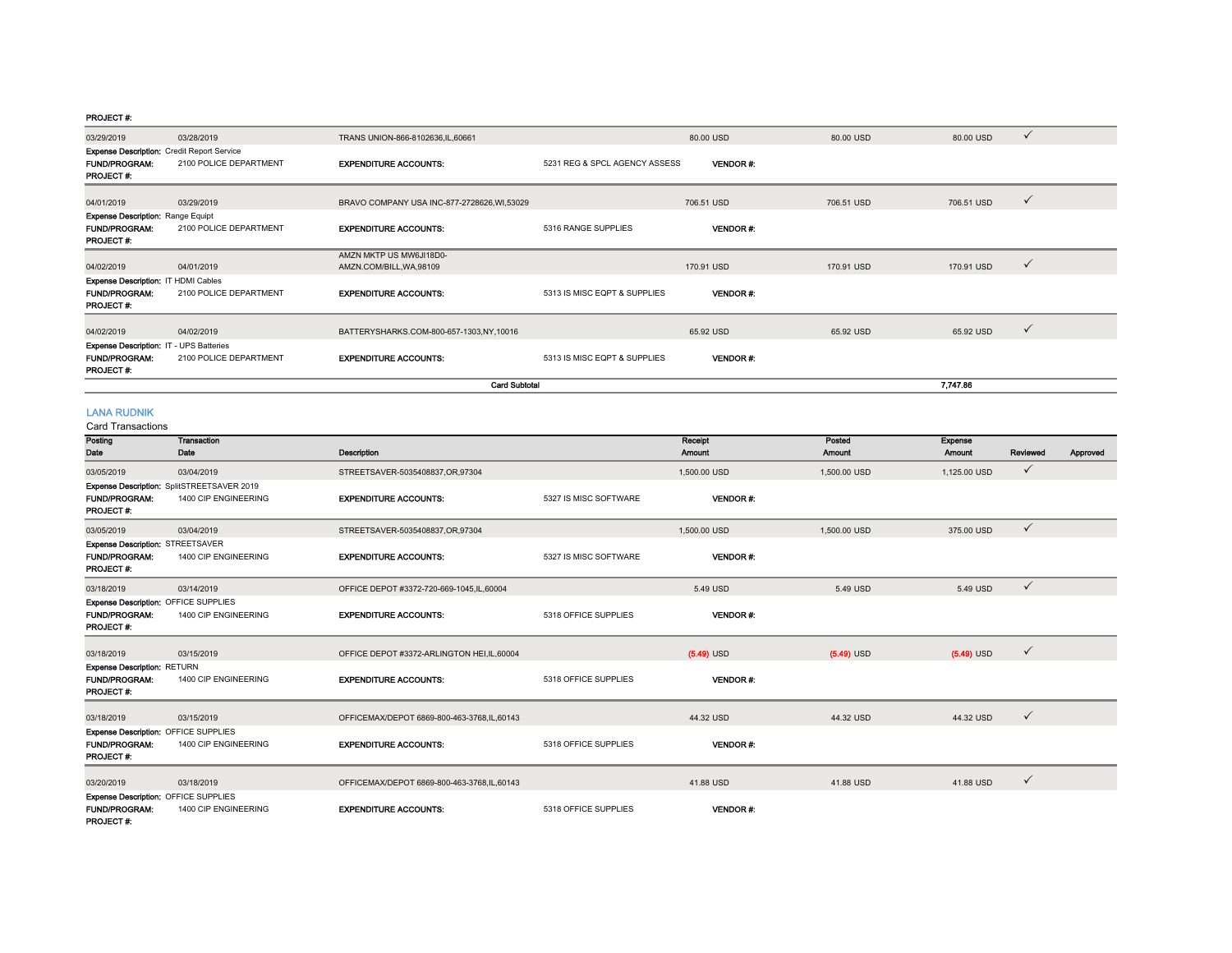| Expense Description: OFFICE SUPPLIES<br>1400 CIP ENGINEERING<br>FUND/PROGRAM:<br><b>EXPENDITURE ACCOUNTS:</b><br>5318 OFFICE SUPPLIES<br><b>VENDOR#:</b><br>PROJECT#:<br>$\checkmark$<br>03/21/2019<br>03/19/2019<br>OFFICEMAX/DEPOT 6869-ITASCA,IL,60143<br>$(26.99)$ USD<br>$(26.99)$ USD<br>$(26.99)$ USD<br>Expense Description: RETURN - OFFICE SUPPLIES<br><b>FUND/PROGRAM:</b><br>1400 CIP ENGINEERING<br><b>EXPENDITURE ACCOUNTS:</b><br>5318 OFFICE SUPPLIES<br>VENDOR#:<br>PROJECT#:<br>$\checkmark$<br>22.59 USD<br>03/21/2019<br>03/19/2019<br>OFFICEMAX/DEPOT 6869-800-463-3768.IL.60143<br>22.59 USD<br>22.59 USD<br>Expense Description: OFFICE SUPPLIES<br><b>FUND/PROGRAM:</b><br>1400 CIP ENGINEERING<br><b>EXPENDITURE ACCOUNTS:</b><br>5318 OFFICE SUPPLIES<br>VENDOR#:<br>PROJECT#:<br>$\checkmark$<br>03/21/2019<br>03/19/2019<br>$(22.59)$ USD<br>$(22.59)$ USD<br>OFFICEMAX/DEPOT 6869-ITASCA,IL,60143<br>$(22.59)$ USD<br>Expense Description: RETURN-OFFICE SUPPLIES<br><b>FUND/PROGRAM:</b><br>1400 CIP ENGINEERING<br><b>EXPENDITURE ACCOUNTS:</b><br>5318 OFFICE SUPPLIES<br><b>VENDOR#:</b><br>PROJECT #:<br>$\checkmark$<br>71.96 USD<br>03/22/2019<br>03/21/2019<br>UDEMY ONLINE COURSES-8888385432, CA, 94107<br>71.96 USD<br>71.96 USD<br>Expense Description: PROJECT MGMT ONLINE CLASS<br><b>FUND/PROGRAM:</b><br>1400 CIP ENGINEERING<br><b>EXPENDITURE ACCOUNTS:</b><br><b>VENDOR#:</b><br>5105 LOCAL TRAINING & MEETINGS<br>PROJECT #:<br>$\checkmark$<br>03/22/2019<br>562.50 USD<br>03/21/2019<br>STREETSAVER-5035408837.OR.97304<br>750,00 USD<br>750.00 USD<br>Expense Description: STREETSAVER PARKI<br>FUND/PROGRAM:<br>1400 CIP ENGINEERING<br><b>EXPENDITURE ACCOUNTS:</b><br><b>VENDOR#:</b><br>5327 IS MISC SOFTWARE<br>PROJECT#:<br>$\checkmark$<br>03/22/2019<br>03/21/2019<br>STREETSAVER-5035408837,OR,97304<br>750.00 USD<br>750.00 USD<br>187.50 USD<br>Expense Description: STREETSAVER PARKI<br><b>FUND/PROGRAM:</b><br>1400 CIP ENGINEERING<br><b>EXPENDITURE ACCOUNTS:</b><br>5327 IS MISC SOFTWARE<br><b>VENDOR#:</b><br>PROJECT#:<br>$\checkmark$<br>03/22/2019<br>03/25/2019<br>OFFICEMAX/DEPOT 6869-ITASCA.IL.60143<br>$(13.20)$ USD<br>$(13.20)$ USD<br>$(13.20)$ USD<br><b>Expense Description: RETURN</b><br><b>FUND/PROGRAM:</b><br>1400 CIP ENGINEERING<br><b>VENDOR#:</b><br><b>EXPENDITURE ACCOUNTS:</b><br>5318 OFFICE SUPPLIES<br>PROJECT #:<br>$\checkmark$<br>03/25/2019<br>03/22/2019<br>OFFICEMAX/DEPOT 6869-ITASCA,IL,60143<br>$(26.99)$ USD<br>$(26.99)$ USD<br>$(26.99)$ USD<br><b>Expense Description: RETURN</b><br>FUND/PROGRAM:<br>VENDOR#:<br>1400 CIP ENGINEERING<br><b>EXPENDITURE ACCOUNTS:</b><br>5318 OFFICE SUPPLIES<br>PROJECT#:<br>$\checkmark$<br>03/29/2019<br>03/27/2019<br>OFFICEMAX/DEPOT 6869-ITASCA.IL.60143<br>$(1.69)$ USD<br>$(1.69)$ USD<br>$(1.69)$ USD<br><b>Expense Description: RETURN</b><br>FUND/PROGRAM:<br>1400 CIP ENGINEERING<br><b>EXPENDITURE ACCOUNTS:</b><br>5318 OFFICE SUPPLIES<br>VENDOR #:<br>PROJECT#:<br><b>Card Subtotal</b><br>2.361.88 | 03/20/2019 | 03/18/2019 | OFFICEMAX/DEPOT 6869-800-463-3768,IL,60143 | 22.59 USD | 22.59 USD | 22.59 USD | ✓ |
|----------------------------------------------------------------------------------------------------------------------------------------------------------------------------------------------------------------------------------------------------------------------------------------------------------------------------------------------------------------------------------------------------------------------------------------------------------------------------------------------------------------------------------------------------------------------------------------------------------------------------------------------------------------------------------------------------------------------------------------------------------------------------------------------------------------------------------------------------------------------------------------------------------------------------------------------------------------------------------------------------------------------------------------------------------------------------------------------------------------------------------------------------------------------------------------------------------------------------------------------------------------------------------------------------------------------------------------------------------------------------------------------------------------------------------------------------------------------------------------------------------------------------------------------------------------------------------------------------------------------------------------------------------------------------------------------------------------------------------------------------------------------------------------------------------------------------------------------------------------------------------------------------------------------------------------------------------------------------------------------------------------------------------------------------------------------------------------------------------------------------------------------------------------------------------------------------------------------------------------------------------------------------------------------------------------------------------------------------------------------------------------------------------------------------------------------------------------------------------------------------------------------------------------------------------------------------------------------------------------------------------------------------------------------------------------------------------------------------------------------------------------------------------------------------------------------------------------------------------------------------------------------------------------------------------------------------------------------------------------------------------------------------------------------------------------------|------------|------------|--------------------------------------------|-----------|-----------|-----------|---|
|                                                                                                                                                                                                                                                                                                                                                                                                                                                                                                                                                                                                                                                                                                                                                                                                                                                                                                                                                                                                                                                                                                                                                                                                                                                                                                                                                                                                                                                                                                                                                                                                                                                                                                                                                                                                                                                                                                                                                                                                                                                                                                                                                                                                                                                                                                                                                                                                                                                                                                                                                                                                                                                                                                                                                                                                                                                                                                                                                                                                                                                                      |            |            |                                            |           |           |           |   |
|                                                                                                                                                                                                                                                                                                                                                                                                                                                                                                                                                                                                                                                                                                                                                                                                                                                                                                                                                                                                                                                                                                                                                                                                                                                                                                                                                                                                                                                                                                                                                                                                                                                                                                                                                                                                                                                                                                                                                                                                                                                                                                                                                                                                                                                                                                                                                                                                                                                                                                                                                                                                                                                                                                                                                                                                                                                                                                                                                                                                                                                                      |            |            |                                            |           |           |           |   |
|                                                                                                                                                                                                                                                                                                                                                                                                                                                                                                                                                                                                                                                                                                                                                                                                                                                                                                                                                                                                                                                                                                                                                                                                                                                                                                                                                                                                                                                                                                                                                                                                                                                                                                                                                                                                                                                                                                                                                                                                                                                                                                                                                                                                                                                                                                                                                                                                                                                                                                                                                                                                                                                                                                                                                                                                                                                                                                                                                                                                                                                                      |            |            |                                            |           |           |           |   |
|                                                                                                                                                                                                                                                                                                                                                                                                                                                                                                                                                                                                                                                                                                                                                                                                                                                                                                                                                                                                                                                                                                                                                                                                                                                                                                                                                                                                                                                                                                                                                                                                                                                                                                                                                                                                                                                                                                                                                                                                                                                                                                                                                                                                                                                                                                                                                                                                                                                                                                                                                                                                                                                                                                                                                                                                                                                                                                                                                                                                                                                                      |            |            |                                            |           |           |           |   |
|                                                                                                                                                                                                                                                                                                                                                                                                                                                                                                                                                                                                                                                                                                                                                                                                                                                                                                                                                                                                                                                                                                                                                                                                                                                                                                                                                                                                                                                                                                                                                                                                                                                                                                                                                                                                                                                                                                                                                                                                                                                                                                                                                                                                                                                                                                                                                                                                                                                                                                                                                                                                                                                                                                                                                                                                                                                                                                                                                                                                                                                                      |            |            |                                            |           |           |           |   |
|                                                                                                                                                                                                                                                                                                                                                                                                                                                                                                                                                                                                                                                                                                                                                                                                                                                                                                                                                                                                                                                                                                                                                                                                                                                                                                                                                                                                                                                                                                                                                                                                                                                                                                                                                                                                                                                                                                                                                                                                                                                                                                                                                                                                                                                                                                                                                                                                                                                                                                                                                                                                                                                                                                                                                                                                                                                                                                                                                                                                                                                                      |            |            |                                            |           |           |           |   |
|                                                                                                                                                                                                                                                                                                                                                                                                                                                                                                                                                                                                                                                                                                                                                                                                                                                                                                                                                                                                                                                                                                                                                                                                                                                                                                                                                                                                                                                                                                                                                                                                                                                                                                                                                                                                                                                                                                                                                                                                                                                                                                                                                                                                                                                                                                                                                                                                                                                                                                                                                                                                                                                                                                                                                                                                                                                                                                                                                                                                                                                                      |            |            |                                            |           |           |           |   |
|                                                                                                                                                                                                                                                                                                                                                                                                                                                                                                                                                                                                                                                                                                                                                                                                                                                                                                                                                                                                                                                                                                                                                                                                                                                                                                                                                                                                                                                                                                                                                                                                                                                                                                                                                                                                                                                                                                                                                                                                                                                                                                                                                                                                                                                                                                                                                                                                                                                                                                                                                                                                                                                                                                                                                                                                                                                                                                                                                                                                                                                                      |            |            |                                            |           |           |           |   |
|                                                                                                                                                                                                                                                                                                                                                                                                                                                                                                                                                                                                                                                                                                                                                                                                                                                                                                                                                                                                                                                                                                                                                                                                                                                                                                                                                                                                                                                                                                                                                                                                                                                                                                                                                                                                                                                                                                                                                                                                                                                                                                                                                                                                                                                                                                                                                                                                                                                                                                                                                                                                                                                                                                                                                                                                                                                                                                                                                                                                                                                                      |            |            |                                            |           |           |           |   |
|                                                                                                                                                                                                                                                                                                                                                                                                                                                                                                                                                                                                                                                                                                                                                                                                                                                                                                                                                                                                                                                                                                                                                                                                                                                                                                                                                                                                                                                                                                                                                                                                                                                                                                                                                                                                                                                                                                                                                                                                                                                                                                                                                                                                                                                                                                                                                                                                                                                                                                                                                                                                                                                                                                                                                                                                                                                                                                                                                                                                                                                                      |            |            |                                            |           |           |           |   |
|                                                                                                                                                                                                                                                                                                                                                                                                                                                                                                                                                                                                                                                                                                                                                                                                                                                                                                                                                                                                                                                                                                                                                                                                                                                                                                                                                                                                                                                                                                                                                                                                                                                                                                                                                                                                                                                                                                                                                                                                                                                                                                                                                                                                                                                                                                                                                                                                                                                                                                                                                                                                                                                                                                                                                                                                                                                                                                                                                                                                                                                                      |            |            |                                            |           |           |           |   |
|                                                                                                                                                                                                                                                                                                                                                                                                                                                                                                                                                                                                                                                                                                                                                                                                                                                                                                                                                                                                                                                                                                                                                                                                                                                                                                                                                                                                                                                                                                                                                                                                                                                                                                                                                                                                                                                                                                                                                                                                                                                                                                                                                                                                                                                                                                                                                                                                                                                                                                                                                                                                                                                                                                                                                                                                                                                                                                                                                                                                                                                                      |            |            |                                            |           |           |           |   |
|                                                                                                                                                                                                                                                                                                                                                                                                                                                                                                                                                                                                                                                                                                                                                                                                                                                                                                                                                                                                                                                                                                                                                                                                                                                                                                                                                                                                                                                                                                                                                                                                                                                                                                                                                                                                                                                                                                                                                                                                                                                                                                                                                                                                                                                                                                                                                                                                                                                                                                                                                                                                                                                                                                                                                                                                                                                                                                                                                                                                                                                                      |            |            |                                            |           |           |           |   |
|                                                                                                                                                                                                                                                                                                                                                                                                                                                                                                                                                                                                                                                                                                                                                                                                                                                                                                                                                                                                                                                                                                                                                                                                                                                                                                                                                                                                                                                                                                                                                                                                                                                                                                                                                                                                                                                                                                                                                                                                                                                                                                                                                                                                                                                                                                                                                                                                                                                                                                                                                                                                                                                                                                                                                                                                                                                                                                                                                                                                                                                                      |            |            |                                            |           |           |           |   |
|                                                                                                                                                                                                                                                                                                                                                                                                                                                                                                                                                                                                                                                                                                                                                                                                                                                                                                                                                                                                                                                                                                                                                                                                                                                                                                                                                                                                                                                                                                                                                                                                                                                                                                                                                                                                                                                                                                                                                                                                                                                                                                                                                                                                                                                                                                                                                                                                                                                                                                                                                                                                                                                                                                                                                                                                                                                                                                                                                                                                                                                                      |            |            |                                            |           |           |           |   |
|                                                                                                                                                                                                                                                                                                                                                                                                                                                                                                                                                                                                                                                                                                                                                                                                                                                                                                                                                                                                                                                                                                                                                                                                                                                                                                                                                                                                                                                                                                                                                                                                                                                                                                                                                                                                                                                                                                                                                                                                                                                                                                                                                                                                                                                                                                                                                                                                                                                                                                                                                                                                                                                                                                                                                                                                                                                                                                                                                                                                                                                                      |            |            |                                            |           |           |           |   |
|                                                                                                                                                                                                                                                                                                                                                                                                                                                                                                                                                                                                                                                                                                                                                                                                                                                                                                                                                                                                                                                                                                                                                                                                                                                                                                                                                                                                                                                                                                                                                                                                                                                                                                                                                                                                                                                                                                                                                                                                                                                                                                                                                                                                                                                                                                                                                                                                                                                                                                                                                                                                                                                                                                                                                                                                                                                                                                                                                                                                                                                                      |            |            |                                            |           |           |           |   |
|                                                                                                                                                                                                                                                                                                                                                                                                                                                                                                                                                                                                                                                                                                                                                                                                                                                                                                                                                                                                                                                                                                                                                                                                                                                                                                                                                                                                                                                                                                                                                                                                                                                                                                                                                                                                                                                                                                                                                                                                                                                                                                                                                                                                                                                                                                                                                                                                                                                                                                                                                                                                                                                                                                                                                                                                                                                                                                                                                                                                                                                                      |            |            |                                            |           |           |           |   |
|                                                                                                                                                                                                                                                                                                                                                                                                                                                                                                                                                                                                                                                                                                                                                                                                                                                                                                                                                                                                                                                                                                                                                                                                                                                                                                                                                                                                                                                                                                                                                                                                                                                                                                                                                                                                                                                                                                                                                                                                                                                                                                                                                                                                                                                                                                                                                                                                                                                                                                                                                                                                                                                                                                                                                                                                                                                                                                                                                                                                                                                                      |            |            |                                            |           |           |           |   |
|                                                                                                                                                                                                                                                                                                                                                                                                                                                                                                                                                                                                                                                                                                                                                                                                                                                                                                                                                                                                                                                                                                                                                                                                                                                                                                                                                                                                                                                                                                                                                                                                                                                                                                                                                                                                                                                                                                                                                                                                                                                                                                                                                                                                                                                                                                                                                                                                                                                                                                                                                                                                                                                                                                                                                                                                                                                                                                                                                                                                                                                                      |            |            |                                            |           |           |           |   |

#### LUCA URSAN

Card Transactions

| Posting                                    | <b>Transaction</b> |                                    | Receipt   | Posted    | Expense       |          |          |
|--------------------------------------------|--------------------|------------------------------------|-----------|-----------|---------------|----------|----------|
| Date                                       | Date               | Description                        | Amount    | Amount    | <b>Amount</b> | Reviewed | Approved |
| 03/05/2019                                 | 03/04/2019         | PAYFLOW/PAYPAL-8888839770,NE,68126 | 19.95 USD | 19.95 USD | 19.95 USD     |          |          |
| Evnence Decorrintion: Webpayments Sys Eggs |                    |                                    |           |           |               |          |          |

**Expense Description: Webpayments Sys Fees**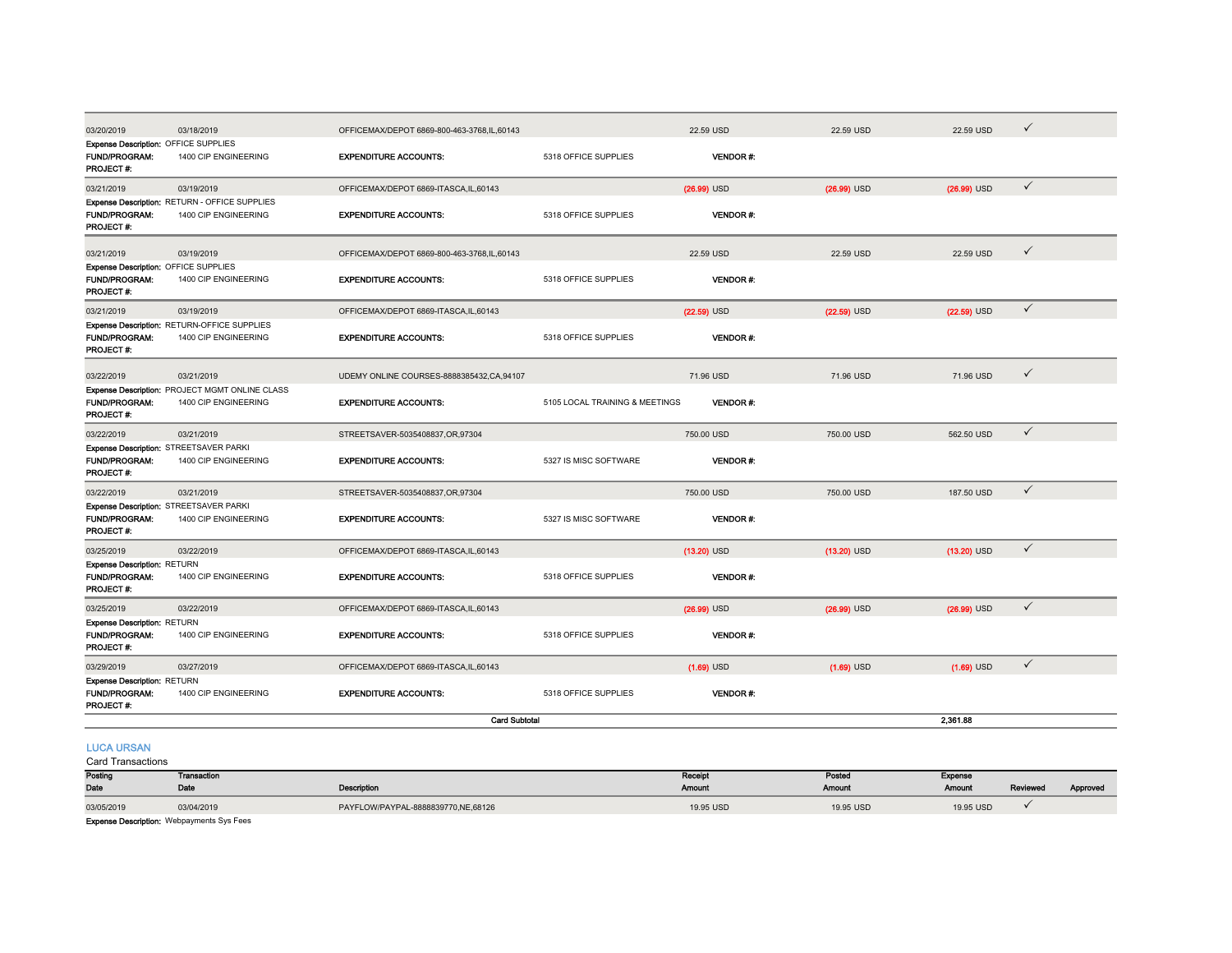| FUND/PROGRAM:<br><b>PROJECT#:</b>                                                    | 1750 INFORMATION SYSTEMS                                                    | <b>EXPENDITURE ACCOUNTS:</b>                        | 5207 IS SERV & MAINT AGREEMENT | VENDOR #:       |              |            |              |
|--------------------------------------------------------------------------------------|-----------------------------------------------------------------------------|-----------------------------------------------------|--------------------------------|-----------------|--------------|------------|--------------|
| 03/06/2019                                                                           | 03/05/2019                                                                  | AT&T DATA-8003310500.GA.30004                       |                                | 14.99 USD       | 14.99 USD    | 14.99 USD  | $\checkmark$ |
| <b>Expense Description: Wireless Data Svcs</b><br>FUND/PROGRAM:<br><b>PROJECT#:</b>  | 1600 ADMIN & BOT                                                            | <b>EXPENDITURE ACCOUNTS:</b>                        | 5239 CELLULAR SERVICES         | <b>VENDOR#:</b> |              |            |              |
| 03/06/2019                                                                           | 03/05/2019                                                                  | EASYDNS.COM-TORONTO.ON.M6K 3J1                      |                                | 15.18 USD       | 15.18 USD    | 15.18 USD  | $\checkmark$ |
| <b>FUND/PROGRAM:</b><br>PROJECT #:                                                   | Expense Description: Domain name registration<br>1750 INFORMATION SYSTEMS   | <b>EXPENDITURE ACCOUNTS:</b>                        | 5207 IS SERV & MAINT AGREEMENT | <b>VENDOR#:</b> |              |            |              |
| 03/06/2019                                                                           | 03/05/2019                                                                  | AT&T DATA-8003310500.GA.30004                       |                                | 14.99 USD       | 14.99 USD    | 14.99 USD  | $\checkmark$ |
| <b>Expense Description: Wireless Data Svcs</b><br>FUND/PROGRAM:<br><b>PROJECT#:</b>  | 1600 ADMIN & BOT                                                            | <b>EXPENDITURE ACCOUNTS:</b>                        | 5239 CELLULAR SERVICES         | <b>VENDOR#:</b> |              |            |              |
| 03/06/2019                                                                           | 03/06/2019                                                                  | COMCAST CHICAGO-800-COMCAST, IL, 60173              |                                | 256.85 USD      | 256.85 USD   | 256.85 USD | $\checkmark$ |
| FUND/PROGRAM:<br><b>PROJECT#:</b>                                                    | Expense Description: HighSpeed Internet Svcs<br>1750 INFORMATION SYSTEMS    | <b>EXPENDITURE ACCOUNTS:</b>                        | 5207 IS SERV & MAINT AGREEMENT | <b>VENDOR#:</b> |              |            |              |
| 03/07/2019                                                                           | 03/06/2019                                                                  | AMZN MKTP US MI0NK2UZ0-<br>AMZN.COM/BILL, WA, 98109 |                                | 278.25 USD      | 278.25 USD   | 278.25 USD | $\checkmark$ |
| Expense Description: IT VOIP Equipment                                               |                                                                             |                                                     |                                |                 |              |            |              |
| FUND/PROGRAM:<br><b>PROJECT#:</b>                                                    | 1750 INFORMATION SYSTEMS                                                    | <b>EXPENDITURE ACCOUNTS:</b>                        | 5313 IS MISC EQPT & SUPPLIES   | <b>VENDOR#:</b> |              |            |              |
| 03/07/2019                                                                           | 03/07/2019                                                                  | AMZN MKTP US MI3OJ2YJ1-<br>AMZN.COM/BILL, WA, 98109 |                                | 389.97 USD      | 389.97 USD   | 389.97 USD | $\checkmark$ |
| Expense Description: IT VOIP Equipment<br>FUND/PROGRAM:<br><b>PROJECT#:</b>          | 1750 INFORMATION SYSTEMS                                                    | <b>EXPENDITURE ACCOUNTS:</b>                        | 5313 IS MISC EQPT & SUPPLIES   | <b>VENDOR#:</b> |              |            |              |
| 03/11/2019                                                                           | 03/08/2019                                                                  | AMZN MKTP US MI1GV4WU0-<br>AMZN.COM/BILL, WA, 98109 |                                | 188.00 USD      | 188,00 USD   | 188.00 USD | $\checkmark$ |
| Expense Description: IT Network Equipment<br>FUND/PROGRAM:<br>PROJECT #:             | 1750 INFORMATION SYSTEMS                                                    | <b>EXPENDITURE ACCOUNTS:</b>                        | 5313 IS MISC EQPT & SUPPLIES   | <b>VENDOR#:</b> |              |            |              |
| 03/11/2019                                                                           | 03/09/2019                                                                  | AT&T DATA-8003310500.GA.30004                       |                                | 14.99 USD       | 14.99 USD    | 14.99 USD  | $\checkmark$ |
| Expense Description: Wireless Data Svcs<br><b>FUND/PROGRAM:</b><br><b>PROJECT #:</b> | 1600 ADMIN & BOT                                                            | <b>EXPENDITURE ACCOUNTS:</b>                        | 5239 CELLULAR SERVICES         | <b>VENDOR#:</b> |              |            |              |
| 03/13/2019                                                                           | 03/12/2019                                                                  | B&H PHOTO 800-606-696-800-2215743.NY.10001          |                                | 599.00 USD      | 599.00 USD   | 599.00 USD | $\checkmark$ |
| <b>FUND/PROGRAM:</b><br>PROJECT#:                                                    | Expense Description: Board Room AV Equipment<br>0033 CAPITAL EQPT REPL FUND | <b>EXPENDITURE ACCOUNTS:</b>                        | 5313 IS MISC EQPT & SUPPLIES   | VENDOR#:        |              |            |              |
| 03/13/2019                                                                           | 03/12/2019                                                                  | B&H PHOTO 800-606-696-800-2215743,NY,10001          |                                | 1,976.00 USD    | 1,976.00 USD | 988.00 USD | $\checkmark$ |
| <b>FUND/PROGRAM:</b><br><b>PROJECT#:</b>                                             | <b>Expense Description:</b> Video Camera for Bridge<br>4100 WATER DIVISION  | <b>EXPENDITURE ACCOUNTS:</b>                        | 5315 SMALL TOOLS & EQUIPMENT   | <b>VENDOR#:</b> |              |            |              |
| 03/13/2019                                                                           | 03/12/2019                                                                  | B&H PHOTO 800-606-696-800-2215743,NY,10001          |                                | 1,976.00 USD    | 1,976.00 USD | 988.00 USD | $\checkmark$ |
| FUND/PROGRAM:<br>PROJECT#:                                                           | Expense Description: Video Camera for Bridge<br>1400 CIP ENGINEERING        | <b>EXPENDITURE ACCOUNTS:</b>                        | 5315 SMALL TOOLS & EQUIPMENT   | <b>VENDOR#:</b> |              |            |              |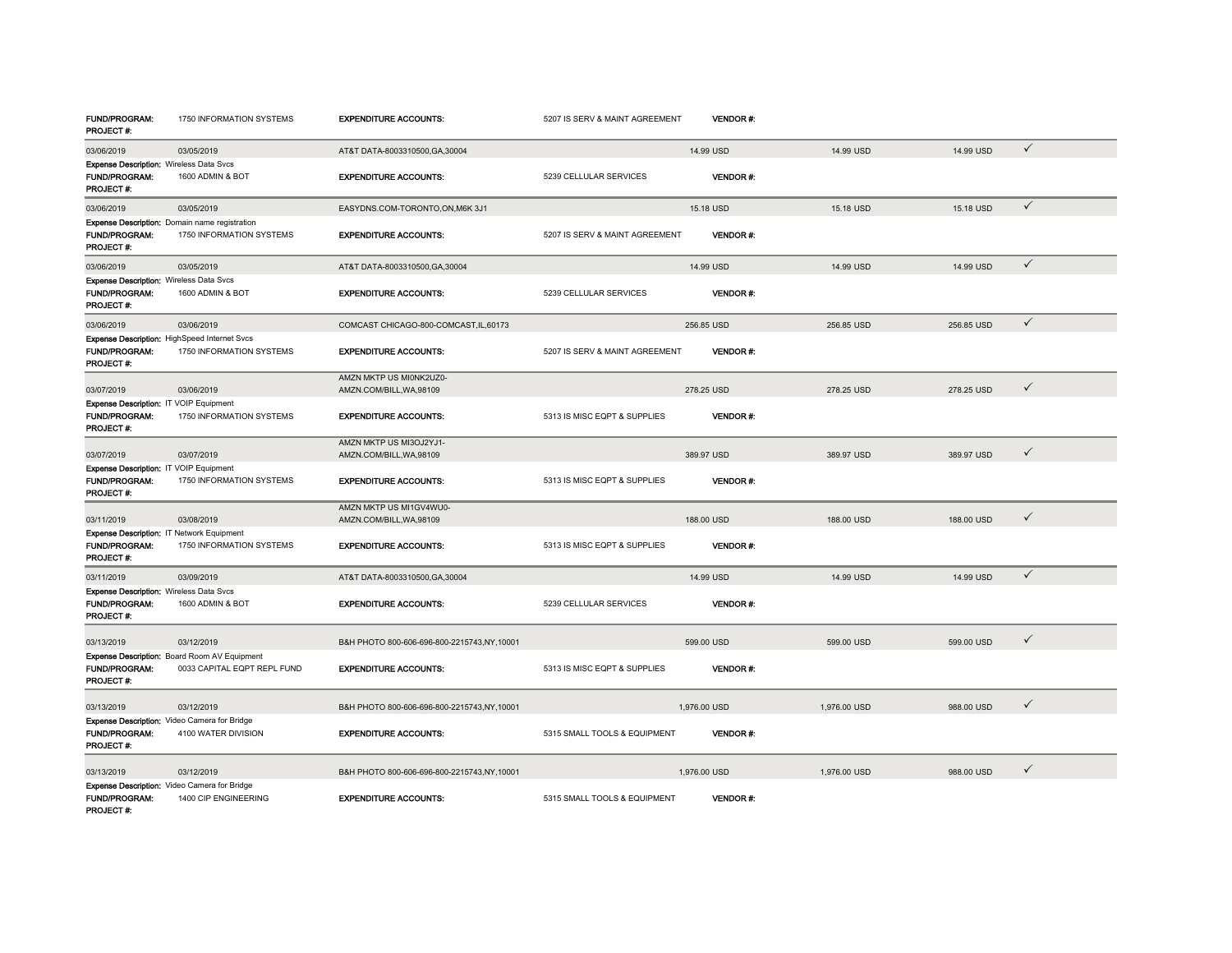|                                                                                      |                                                                                 | AMZN MKTP US MI8LL2UX2-                             |                                |                  |            |            |              |
|--------------------------------------------------------------------------------------|---------------------------------------------------------------------------------|-----------------------------------------------------|--------------------------------|------------------|------------|------------|--------------|
| 03/13/2019                                                                           | 03/12/2019                                                                      | AMZN.COM/BILL, WA, 98109                            |                                | 76.94 USD        | 76.94 USD  | 76.94 USD  | $\checkmark$ |
| <b>Expense Description: IT Misc Supplies</b>                                         |                                                                                 |                                                     |                                |                  |            |            |              |
| FUND/PROGRAM:<br>PROJECT #:                                                          | 1750 INFORMATION SYSTEMS                                                        | <b>EXPENDITURE ACCOUNTS:</b>                        | 5317 MISC OPERATING SUPPLIES   | <b>VENDOR#:</b>  |            |            |              |
|                                                                                      |                                                                                 | AMZN MKTP US MI4929UE2-                             |                                |                  |            |            |              |
| 03/13/2019                                                                           | 03/12/2019                                                                      | AMZN.COM/BILL, WA, 98109                            |                                | 185.50 USD       | 185.50 USD | 185.50 USD | $\checkmark$ |
| Expense Description: IT VOIP Equipment                                               |                                                                                 |                                                     |                                |                  |            |            |              |
| FUND/PROGRAM:<br>PROJECT#:                                                           | 1750 INFORMATION SYSTEMS                                                        | <b>EXPENDITURE ACCOUNTS:</b>                        | 5313 IS MISC EQPT & SUPPLIES   | <b>VENDOR #:</b> |            |            |              |
|                                                                                      |                                                                                 | AMZN MKTP US MI8IM3UR2-                             |                                |                  |            |            |              |
| 03/13/2019                                                                           | 03/13/2019                                                                      | AMZN.COM/BILL.WA.98109                              |                                | 862.43 USD       | 862.43 USD | 862.43 USD | $\checkmark$ |
| FUND/PROGRAM:<br><b>PROJECT#:</b>                                                    | Expense Description: Board Room AV Equipment<br>0033 CAPITAL EQPT REPL FUND     | <b>EXPENDITURE ACCOUNTS:</b>                        | 5313 IS MISC EQPT & SUPPLIES   | <b>VENDOR#:</b>  |            |            |              |
| 03/14/2019                                                                           | 03/11/2019                                                                      | AT&T DATA-8003310500, GA, 30004                     |                                | 14.99 USD        | 14.99 USD  | 14.99 USD  | $\checkmark$ |
| Expense Description: Wireless Data Svcs                                              |                                                                                 |                                                     |                                |                  |            |            |              |
| <b>FUND/PROGRAM:</b><br>PROJECT #:                                                   | 1600 ADMIN & BOT                                                                | <b>EXPENDITURE ACCOUNTS:</b>                        | 5239 CELLULAR SERVICES         | VENDOR#:         |            |            |              |
| 03/14/2019                                                                           | 03/13/2019                                                                      | B&H PHOTO 800-606-696-800-2215743,NY,10001          |                                | 199.99 USD       | 199.99 USD | 199.99 USD | $\checkmark$ |
|                                                                                      | Expense Description: Board Room AV Equipment                                    |                                                     |                                |                  |            |            |              |
| FUND/PROGRAM:<br>PROJECT #:                                                          | 0033 CAPITAL EQPT REPL FUND                                                     | <b>EXPENDITURE ACCOUNTS:</b>                        | 5313 IS MISC EQPT & SUPPLIES   | VENDOR#:         |            |            |              |
| 03/14/2019                                                                           | 03/13/2019                                                                      | AMZN MKTP US MW5ET1410-<br>AMZN.COM/BILL, WA, 98109 |                                | 622.39 USD       | 622.39 USD | 622.39 USD | $\checkmark$ |
|                                                                                      | Expense Description: Board Room AV Equipment                                    |                                                     |                                |                  |            |            |              |
| <b>FUND/PROGRAM:</b><br><b>PROJECT#:</b>                                             | 0033 CAPITAL EQPT REPL FUND                                                     | <b>EXPENDITURE ACCOUNTS:</b>                        | 5313 IS MISC EQPT & SUPPLIES   | <b>VENDOR#:</b>  |            |            |              |
| 03/15/2019                                                                           | 03/13/2019                                                                      | AT&T DATA-8003310500.GA.30004                       |                                | 14.99 USD        | 14.99 USD  | 14.99 USD  | $\checkmark$ |
| <b>Expense Description: Wireless Data Svcs</b><br><b>FUND/PROGRAM:</b><br>PROJECT #: | 1600 ADMIN & BOT                                                                | <b>EXPENDITURE ACCOUNTS:</b>                        | 5239 CELLULAR SERVICES         | <b>VENDOR#:</b>  |            |            |              |
| 03/18/2019                                                                           | 03/17/2019                                                                      | COMCAST CHICAGO-800-COMCAST, IL, 60173              |                                | 176.85 USD       | 176.85 USD | 176.85 USD | $\checkmark$ |
| FUND/PROGRAM:<br><b>PROJECT#:</b>                                                    | <b>Expense Description: HighSpeed Internet Svcs</b><br>1750 INFORMATION SYSTEMS | <b>EXPENDITURE ACCOUNTS:</b>                        | 5207 IS SERV & MAINT AGREEMENT | <b>VENDOR#:</b>  |            |            |              |
| 03/28/2019                                                                           | 03/28/2019                                                                      | COMCAST CHICAGO-800-COMCAST, IL, 60173              |                                | 241.85 USD       | 241.85 USD | 241.85 USD | $\checkmark$ |
| FUND/PROGRAM:<br>PROJECT #:                                                          | <b>Expense Description: HighSpeed Internet Svcs</b><br>1750 INFORMATION SYSTEMS | <b>EXPENDITURE ACCOUNTS:</b>                        | 5207 IS SERV & MAINT AGREEMENT | <b>VENDOR #.</b> |            |            |              |
| 04/02/2019                                                                           | 04/01/2019                                                                      | MEDIASERVE INC MEDIASE-16153456600, TN, 37031       |                                | 60.00 USD        | 60.00 USD  | 60.00 USD  | $\checkmark$ |
|                                                                                      | <b>Expense Description: Webcasting System Fees</b>                              |                                                     |                                |                  |            |            |              |
| FUND/PROGRAM:<br>PROJECT#:                                                           | 1750 INFORMATION SYSTEMS                                                        | <b>EXPENDITURE ACCOUNTS:</b>                        | 5207 IS SERV & MAINT AGREEMENT | <b>VENDOR #.</b> |            |            |              |
|                                                                                      |                                                                                 | <b>Card Subtotal</b>                                |                                |                  |            | 6,224.10   |              |
| <b>MARIANTHI THANOPOULOS</b><br>Card Transactions                                    |                                                                                 |                                                     |                                |                  |            |            |              |

Posting Date Transaction Date **Description** Receipt Amount Posted Amount Expense Reviewed Approved  $\sim$  03/06/2019 03/05/2019 03/05/2019 RETAIL LIVE-9417303644,FL,34240 245.00 USD 245.00 USD 245.00 USD 245.00 USD  $\sim$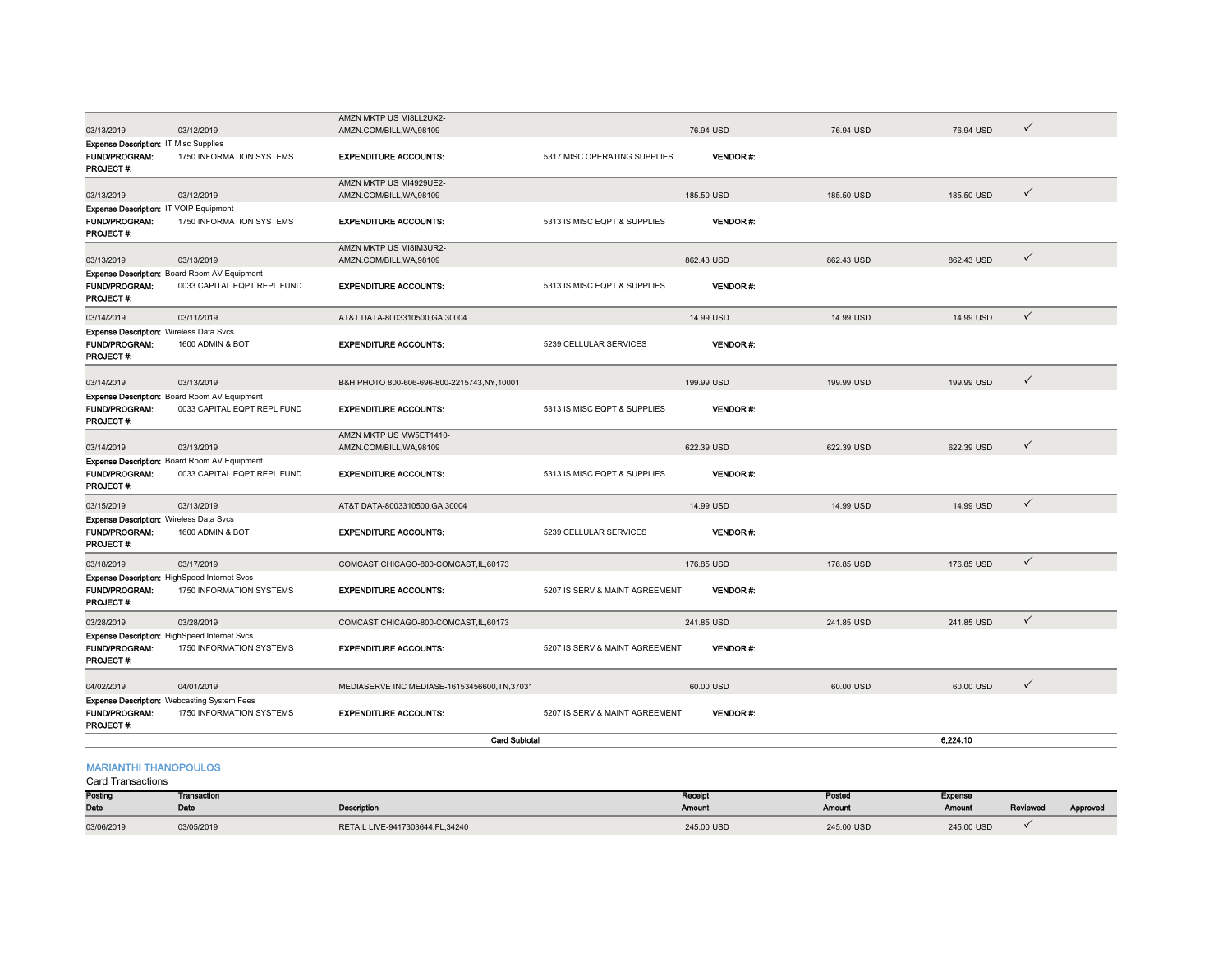|                                                                                            |                                                                          | <b>Card Subtotal</b>             |                                |                 |            | 474.00                     |  |
|--------------------------------------------------------------------------------------------|--------------------------------------------------------------------------|----------------------------------|--------------------------------|-----------------|------------|----------------------------|--|
| <b>FUND/PROGRAM:</b><br>PROJECT#:                                                          | 1600 ADMIN & BOT                                                         | <b>EXPENDITURE ACCOUNTS:</b>     | 5105 LOCAL TRAINING & MEETINGS | <b>VENDOR#:</b> |            |                            |  |
| 03/18/2019<br><b>Expense Description: Parking Event</b>                                    | 03/14/2019                                                               | HYATT HOTELS-ROSEMONT, IL, 60018 |                                | 15.00 USD       | 15.00 USD  | $\checkmark$<br>15.00 USD  |  |
| <b>Expense Description: Registration Event</b><br><b>FUND/PROGRAM:</b><br>PROJECT#:        | 1600 ADMIN & BOT                                                         | <b>EXPENDITURE ACCOUNTS:</b>     | 5105 LOCAL TRAINING & MEETINGS | <b>VENDOR#:</b> |            |                            |  |
| 03/13/2019                                                                                 | 03/12/2019                                                               | ICSC-NEW YORK, NY, 10020         |                                | 95.00 USD       | 95.00 USD  | $\checkmark$<br>95.00 USD  |  |
| <b>Expense Description: Parking Conference</b><br><b>FUND/PROGRAM:</b><br><b>PROJECT#:</b> | 1600 ADMIN & BOT                                                         | <b>EXPENDITURE ACCOUNTS:</b>     | 5105 LOCAL TRAINING & MEETINGS | <b>VENDOR#:</b> |            |                            |  |
| 03/08/2019                                                                                 | 03/06/2019                                                               | HYATT HOTELS-ROSEMONT, IL, 60018 |                                | 10.00 USD       | 10.00 USD  | $\checkmark$<br>10.00 USD  |  |
| <b>Expense Description: Registration Event</b><br><b>FUND/PROGRAM:</b><br>PROJECT#:        | 1600 ADMIN & BOT                                                         | <b>EXPENDITURE ACCOUNTS:</b>     | 5105 LOCAL TRAINING & MEETINGS | <b>VENDOR#:</b> |            |                            |  |
| 03/07/2019                                                                                 | 03/05/2019                                                               | BISNOW-202-2930370.DC.20001      |                                | 109.00 USD      | 109.00 USD | $\checkmark$<br>109.00 USD |  |
| <b>FUND/PROGRAM:</b><br>PROJECT#:                                                          | <b>Expense Description:</b> Registration Retail Conf<br>1600 ADMIN & BOT | <b>EXPENDITURE ACCOUNTS:</b>     | 5105 LOCAL TRAINING & MEETINGS | <b>VENDOR#:</b> |            |                            |  |

#### MICHAEL CROTTY

| Card Transactions    |                                                      |                               |                      |                 |            |            |          |          |
|----------------------|------------------------------------------------------|-------------------------------|----------------------|-----------------|------------|------------|----------|----------|
| Posting              | Transaction                                          |                               |                      | Receipt         | Posted     | Expense    |          |          |
| Date                 | Date                                                 | Description                   |                      | Amount          | Amount     | Amount     | Reviewed | Approved |
| 03/05/2019           | 03/04/2019                                           | CITYTECH-16305415489.IL.60516 |                      | 390.00 USD      | 390.00 USD | 292.50 USD |          |          |
|                      | <b>Expense Description: Public Salary membership</b> |                               |                      |                 |            |            |          |          |
| <b>FUND/PROGRAM:</b> | 1800 HUMAN RESOURCES DEPT                            | <b>EXPENDITURE ACCOUNTS:</b>  | 5222 MEMBERSHIP DUES | <b>VENDOR#:</b> |            |            |          |          |
| <b>PROJECT#:</b>     |                                                      |                               |                      |                 |            |            |          |          |
| 03/05/2019           | 03/04/2019                                           | CITYTECH-16305415489,IL,60516 |                      | 390.00 USD      | 390.00 USD | 97.50 USD  |          |          |
|                      | <b>Expense Description: Public Salary membership</b> |                               |                      |                 |            |            |          |          |
| <b>FUND/PROGRAM:</b> | 1800 HUMAN RESOURCES DEPT                            | <b>EXPENDITURE ACCOUNTS:</b>  | 5222 MEMBERSHIP DUES | <b>VENDOR#:</b> |            |            |          |          |
| <b>PROJECT#:</b>     |                                                      |                               |                      |                 |            |            |          |          |
|                      |                                                      |                               | <b>Card Subtotal</b> |                 |            | 390.00     |          |          |

#### MICHAEL MONDSCHAIN

| <b>Card Transactions</b>                    |                         |                                              |                                |                 |            |               |              |          |
|---------------------------------------------|-------------------------|----------------------------------------------|--------------------------------|-----------------|------------|---------------|--------------|----------|
| Posting                                     | Transaction             |                                              |                                | Receipt         | Posted     | Expense       |              |          |
| Date                                        | Date                    | Description                                  |                                | <b>Amount</b>   | Amount     | <b>Amount</b> | Reviewed     | Approved |
|                                             |                         |                                              |                                |                 |            |               |              |          |
| 03/06/2019                                  | 03/04/2019              | ILLINOIS GOVERNMENT FI-GLEN ELLYN, IL, 60137 |                                | 140.00 USD      | 140.00 USD | 140.00 USD    | $\checkmark$ |          |
| Expense Description: Pension Seminar/MM     |                         |                                              |                                |                 |            |               |              |          |
| <b>FUND/PROGRAM:</b>                        | 1700 FINANCE DEPARTMENT | <b>EXPENDITURE ACCOUNTS:</b>                 | 5105 LOCAL TRAINING & MEETINGS | <b>VENDOR#:</b> |            |               |              |          |
| <b>PROJECT#:</b>                            |                         |                                              |                                |                 |            |               |              |          |
|                                             |                         |                                              |                                |                 |            |               |              |          |
| 03/18/2019                                  | 03/15/2019              | ILLINOIS GOVERNMENT FI-GLEN ELLYN, IL, 60137 |                                | 140.00 USD      | 140.00 USD | 140.00 USD    | $\checkmark$ |          |
| Expense Description: Pension Seminar/BS     |                         |                                              |                                |                 |            |               |              |          |
| <b>FUND/PROGRAM:</b>                        | 1700 FINANCE DEPARTMENT | <b>EXPENDITURE ACCOUNTS:</b>                 | 5105 LOCAL TRAINING & MEETINGS | <b>VENDOR#:</b> |            |               |              |          |
| <b>PROJECT#:</b>                            |                         |                                              |                                |                 |            |               |              |          |
|                                             |                         |                                              |                                |                 |            |               |              |          |
| 03/18/2019                                  | 03/15/2019              | ILLINOIS GOVERNMENT FI-GLEN ELLYN, IL, 60137 |                                | 25.00 USD       | 25.00 USD  | 25.00 USD     | $\checkmark$ |          |
| <b>Expense Description: FLSA Seminar/DA</b> |                         |                                              |                                |                 |            |               |              |          |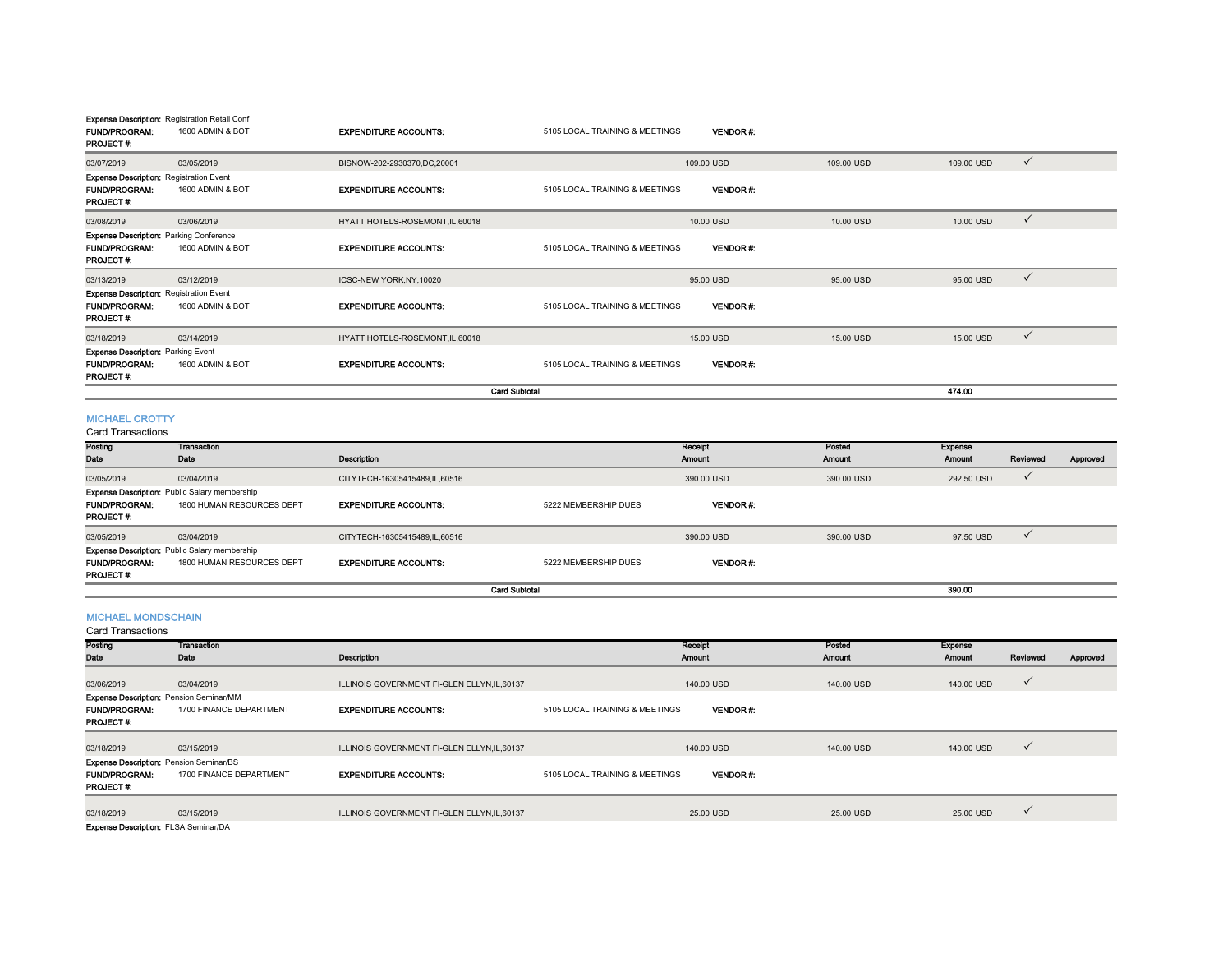#### FUND/PROGRAM:PROJECT #:

1700 FINANCE DEPARTMENT

EXPENDITURE ACCOUNTS: 5105 LOCAL TRAINING & MEETINGS

Card Subtotal

305.00

| <b>MICHAEL SCHROEDER</b> |  |
|--------------------------|--|
|                          |  |

| <b>Card Transactions</b>                                                                |                                                |                                                  |                               |                   |                  |                          |              |          |
|-----------------------------------------------------------------------------------------|------------------------------------------------|--------------------------------------------------|-------------------------------|-------------------|------------------|--------------------------|--------------|----------|
| Posting                                                                                 | <b>Transaction</b>                             |                                                  |                               | Receipt           | Posted           | Expense                  |              |          |
| Date                                                                                    | Date                                           | Description<br>MENARDS MOUNT PROSPECT-MT         |                               | Amount            | Amount           | Amount                   | Reviewed     | Approved |
| 03/07/2019                                                                              | 03/05/2019                                     | PROSPECT, IL, 60056                              |                               | 266.86 USD        | 266.86 USD       | 266.86 USD               | ✓            |          |
|                                                                                         | Expense Description: canine assessmnt material |                                                  |                               |                   |                  |                          |              |          |
| FUND/PROGRAM:<br>PROJECT#:                                                              | 2100 POLICE DEPARTMENT                         | <b>EXPENDITURE ACCOUNTS:</b>                     | 5317 MISC OPERATING SUPPLIES  | <b>VENDOR#:</b>   |                  |                          |              |          |
| 03/07/2019                                                                              | 03/05/2019                                     | MENARDS MOUNT PROSPECT-MT<br>PROSPECT, IL, 60056 |                               | 232.66 USD        | 232.66 USD       | 68.96 USD                | $\checkmark$ |          |
| Expense Description: Sp75w/100w led bulbs                                               |                                                |                                                  |                               |                   |                  |                          |              |          |
| FUND/PROGRAM:<br><b>PROJECT#:</b>                                                       | 4100 WATER DIVISION                            | <b>EXPENDITURE ACCOUNTS:</b>                     | 5311 BLDG/GROUNDS MAINTENANCE | <b>VENDOR#:</b>   |                  |                          |              |          |
|                                                                                         |                                                | MENARDS MOUNT PROSPECT-MT                        |                               |                   |                  |                          |              |          |
| 03/07/2019                                                                              | 03/05/2019                                     | PROSPECT, IL, 60056                              |                               | 232.66 USD        | 232.66 USD       | 163.70 USD               | $\checkmark$ |          |
| Expense Description: plumb/elect supply<br>FUND/PROGRAM:<br><b>PROJECT#:</b>            | 1220 BUILDING SERVICES                         | <b>EXPENDITURE ACCOUNTS:</b>                     | 5311 BLDG/GROUNDS MAINTENANCE | <b>VENDOR#:</b>   |                  |                          |              |          |
| 03/07/2019                                                                              | 03/05/2019                                     | MENARDS LONG GROVE IL-LONG GROVE.IL.60047        |                               | 43.94 USD         | 43.94 USD        | 43.94 USD                | $\checkmark$ |          |
|                                                                                         | Expense Description: canine assessmnt material |                                                  |                               |                   |                  |                          |              |          |
| <b>FUND/PROGRAM:</b><br><b>PROJECT#:</b>                                                | 2100 POLICE DEPARTMENT                         | <b>EXPENDITURE ACCOUNTS:</b>                     | 5317 MISC OPERATING SUPPLIES  | <b>VENDOR#:</b>   |                  |                          |              |          |
| 03/07/2019                                                                              | 03/06/2019                                     | ZORO TOOLS INC-855-2899676,IL,60089              |                               | 157.53 USD        | 157.53 USD       | 157.53 USD               | $\checkmark$ |          |
| Expense Description: hvac fan motor/switch<br><b>FUND/PROGRAM:</b><br>PROJECT#:         | 4200 SEWER DIVISION                            | <b>EXPENDITURE ACCOUNTS:</b>                     | 5311 BLDG/GROUNDS MAINTENANCE | <b>VENDOR#:</b>   |                  |                          |              |          |
|                                                                                         |                                                | <b>Card Subtotal</b>                             |                               |                   |                  | 700.99                   |              |          |
| Posting<br>Date                                                                         | Transaction<br>Date                            |                                                  |                               | Receipt           | Posted<br>Amount | Expense<br>Amount        |              |          |
| Card Transactions                                                                       |                                                | Description                                      |                               | Amount            |                  |                          | Reviewed     | Approved |
|                                                                                         |                                                |                                                  |                               |                   |                  |                          |              |          |
| 03/11/2019                                                                              | 03/09/2019                                     | MENARDS E-COMMERCE-800-000-0000, WI, UNK         |                               | 849.40 USD        | 849.40 USD       | 849.40 USD               | $\checkmark$ |          |
| Expense Description: 75 gallon water heater<br><b>FUND/PROGRAM:</b><br><b>PROJECT#:</b> | 1220 BUILDING SERVICES                         | <b>EXPENDITURE ACCOUNTS:</b>                     | 5311 BLDG/GROUNDS MAINTENANCE | <b>VENDOR#:</b>   |                  |                          |              |          |
|                                                                                         |                                                | <b>Card Subtotal</b>                             |                               |                   |                  | 849.40                   |              |          |
|                                                                                         |                                                |                                                  |                               |                   |                  |                          |              |          |
| <b>ROSE LEMANIS</b>                                                                     |                                                |                                                  |                               |                   |                  |                          |              |          |
| <b>Card Transactions</b><br>Posting                                                     | <b>Transaction</b>                             |                                                  |                               |                   | Posted           |                          |              |          |
| Date                                                                                    | Date                                           | Description                                      |                               | Receipt<br>Amount | Amount           | Expense<br><b>Amount</b> | Reviewed     | Approved |
| 03/07/2019                                                                              | 03/06/2019                                     | ILLINOIS AWWA-SAINT CHARLES, IL, 60174           |                               | 450.00 USD        | 450.00 USD       | 225.00 USD               | $\checkmark$ |          |
| <b>Expense Description: WaterCon Santos</b><br>FUND/PROGRAM:<br>PROJECT#:               | 4100 WATER DIVISION                            | <b>EXPENDITURE ACCOUNTS:</b>                     | 5205 CONFERENCES & MEETINGS   | <b>VENDOR#:</b>   |                  |                          |              |          |

03/07/2019 03/06/2019 ILLINOIS AWWA-SAINT CHARLES,IL,60174 450.00 USD 450.00 USD 225.00 USD

Expense Description: WaterCon Hines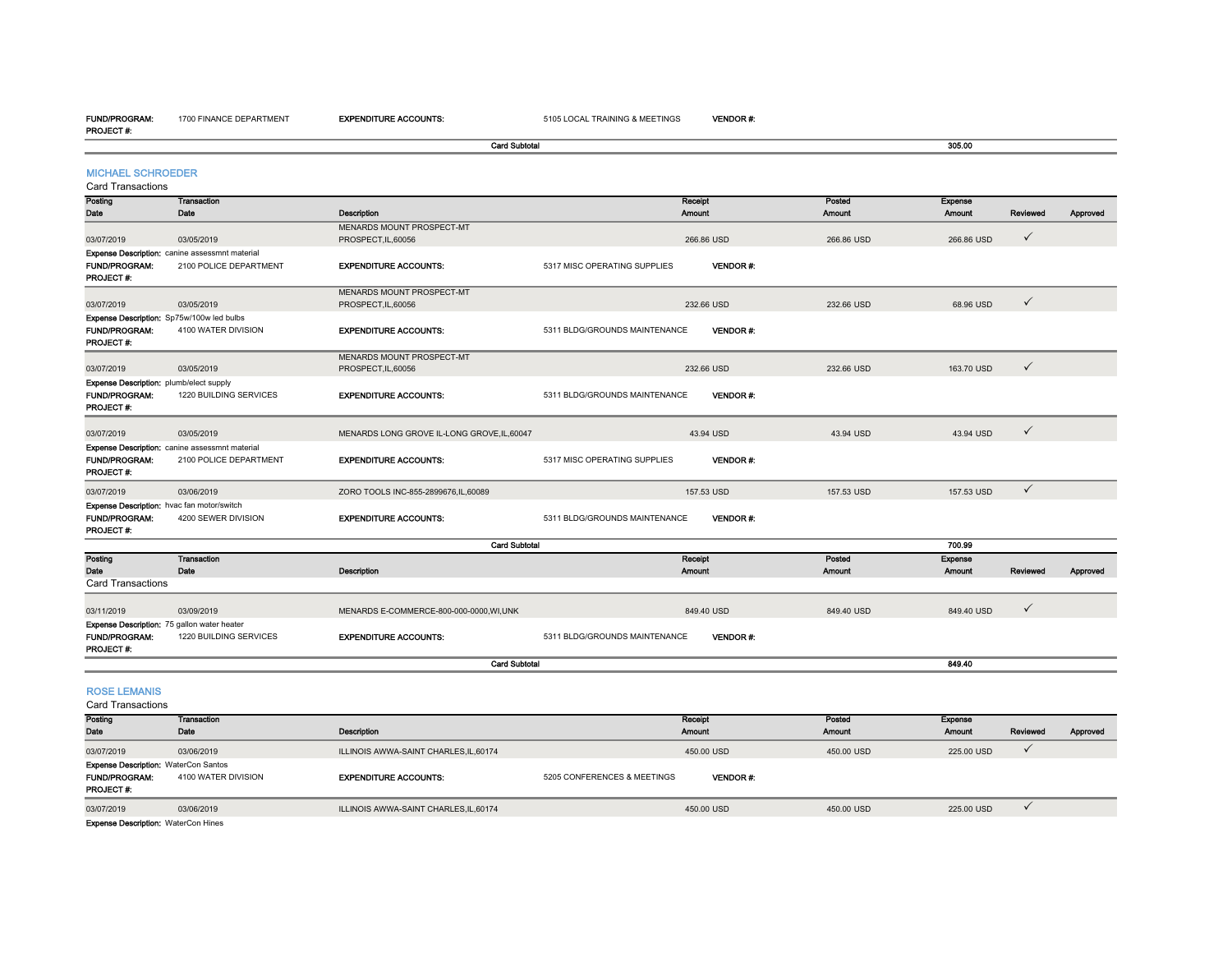| <b>FUND/PROGRAM:</b><br>PROJECT #:                                                    | 4200 SEWER DIVISION            | <b>EXPENDITURE ACCOUNTS:</b>                        | 5205 CONFERENCES & MEETINGS    | <b>VENDOR#:</b>  |              |              |              |
|---------------------------------------------------------------------------------------|--------------------------------|-----------------------------------------------------|--------------------------------|------------------|--------------|--------------|--------------|
| 03/11/2019                                                                            | 03/07/2019                     | THYSSENKRUPP ELEVATOR-6782021092,GA,30144           |                                | 1,657.96 USD     | 1,657.96 USD | 1,657.96 USD | ✓            |
| <b>Expense Description:</b> elevator maintenance<br>FUND/PROGRAM:<br><b>PROJECT#:</b> | 1220 BUILDING SERVICES         | <b>EXPENDITURE ACCOUNTS:</b>                        | 5299 MISC CONTRACTUAL SERVICES | <b>VENDOR#:</b>  |              |              |              |
| 03/11/2019                                                                            | 03/08/2019                     | OFFICEMAX/DEPOT 6869-800-463-3768,IL,60143          |                                | 64.47 USD        | 64.47 USD    | 64.47 USD    | $\checkmark$ |
| <b>Expense Description:</b> misc. office supplies<br>FUND/PROGRAM:<br>PROJECT #:      | 1500 PUBLIC WORKS ADMINISTRATI | <b>EXPENDITURE ACCOUNTS:</b>                        | 5318 OFFICE SUPPLIES           | <b>VENDOR#:</b>  |              |              |              |
| 03/14/2019                                                                            | 03/12/2019                     | OFFICEMAX/DEPOT 6869-800-463-3768,IL,60143          |                                | 39.91 USD        | 39.91 USD    | 39.91 USD    | $\checkmark$ |
| Expense Description: misc. office supplies<br>FUND/PROGRAM:<br>PROJECT #:             | 1500 PUBLIC WORKS ADMINISTRATI | <b>EXPENDITURE ACCOUNTS:</b>                        | 5318 OFFICE SUPPLIES           | <b>VENDOR#:</b>  |              |              |              |
| 03/14/2019                                                                            | 03/12/2019                     | OFFICEMAX/OFFICEDEPT#6-800-463-3768,KS,66111        |                                | 60.01 USD        | 60.01 USD    | 60.01 USD    | $\checkmark$ |
| Expense Description: misc. office supplies<br>FUND/PROGRAM:<br><b>PROJECT#:</b>       | 1500 PUBLIC WORKS ADMINISTRATI | <b>EXPENDITURE ACCOUNTS:</b>                        | 5318 OFFICE SUPPLIES           | VENDOR#:         |              |              |              |
| 03/15/2019                                                                            | 03/13/2019                     | OFFICEMAX/DEPOT 6869-800-463-3768,IL,60143          |                                | 17.20 USD        | 17.20 USD    | 17.20 USD    | $\checkmark$ |
| Expense Description: misc. office supplies<br>FUND/PROGRAM:<br><b>PROJECT #:</b>      | 1500 PUBLIC WORKS ADMINISTRATI | <b>EXPENDITURE ACCOUNTS:</b>                        | 5318 OFFICE SUPPLIES           | <b>VENDOR#:</b>  |              |              |              |
| 03/18/2019                                                                            | 03/16/2019                     | AMZN MKTP US MW4S25JZ1-<br>AMZN.COM/BILL, WA, 98109 |                                | 59.98 USD        | 59.98 USD    | 59.98 USD    | $\checkmark$ |
| Expense Description: cell phone cases<br>FUND/PROGRAM:<br><b>PROJECT #:</b>           | 1500 PUBLIC WORKS ADMINISTRATI | <b>EXPENDITURE ACCOUNTS:</b>                        | 5221 MAINT RADIO EQUIPMENT     | <b>VENDOR#:</b>  |              |              |              |
| 03/19/2019                                                                            | 03/18/2019                     | TPC TRAINCO-800-220-2265,CO,80155                   |                                | 2,200.00 USD     | 2,200.00 USD | 2,200.00 USD | $\checkmark$ |
| <b>Expense Description: A/C &amp; R training</b><br>FUND/PROGRAM:<br><b>PROJECT#:</b> | 1220 BUILDING SERVICES         | <b>EXPENDITURE ACCOUNTS:</b>                        | 5105 LOCAL TRAINING & MEETINGS | VENDOR#:         |              |              |              |
| 03/22/2019                                                                            | 03/21/2019                     | AMERICAN PUBLIC WORKS-8164726100,MO,84108           |                                | 1,700.00 USD     | 1,700.00 USD | 226.67 USD   | $\checkmark$ |
| <b>Expense Description: APWA Memberships</b><br>FUND/PROGRAM:<br>PROJECT #:           | 1500 PUBLIC WORKS ADMINISTRATI | <b>EXPENDITURE ACCOUNTS:</b>                        | 5222 MEMBERSHIP DUES           | <b>VENDOR#:</b>  |              |              |              |
| 03/22/2019                                                                            | 03/21/2019                     | AMERICAN PUBLIC WORKS-8164726100, MO, 84108         |                                | 1,700.00 USD     | 1,700.00 USD | 113.33 USD   | $\checkmark$ |
| Expense Description: APWA Membership<br>FUND/PROGRAM:<br>PROJECT #:                   | 1600 ADMIN & BOT               | <b>EXPENDITURE ACCOUNTS:</b>                        | 5222 MEMBERSHIP DUES           | <b>VENDOR#:</b>  |              |              |              |
| 03/22/2019                                                                            | 03/21/2019                     | AMERICAN PUBLIC WORKS-8164726100, MO, 84108         |                                | 1,700.00 USD     | 1,700.00 USD | 113.33 USD   | $\checkmark$ |
| Expense Description: APWA Membership<br>FUND/PROGRAM:<br>PROJECT #:                   | 1420 STREETS DIVISION          | <b>EXPENDITURE ACCOUNTS:</b>                        | 5222 MEMBERSHIP DUES           | VENDOR#:         |              |              |              |
| 03/22/2019                                                                            | 03/21/2019                     | AMERICAN PUBLIC WORKS-8164726100,MO,84108           |                                | 1,700.00 USD     | 1,700.00 USD | 113.33 USD   | $\checkmark$ |
| Expense Description: APWA Membership<br><b>FUND/PROGRAM:</b>                          | 4100 WATER DIVISION            | <b>EXPENDITURE ACCOUNTS:</b>                        | 5222 MEMBERSHIP DUES           | <b>VENDOR #:</b> |              |              |              |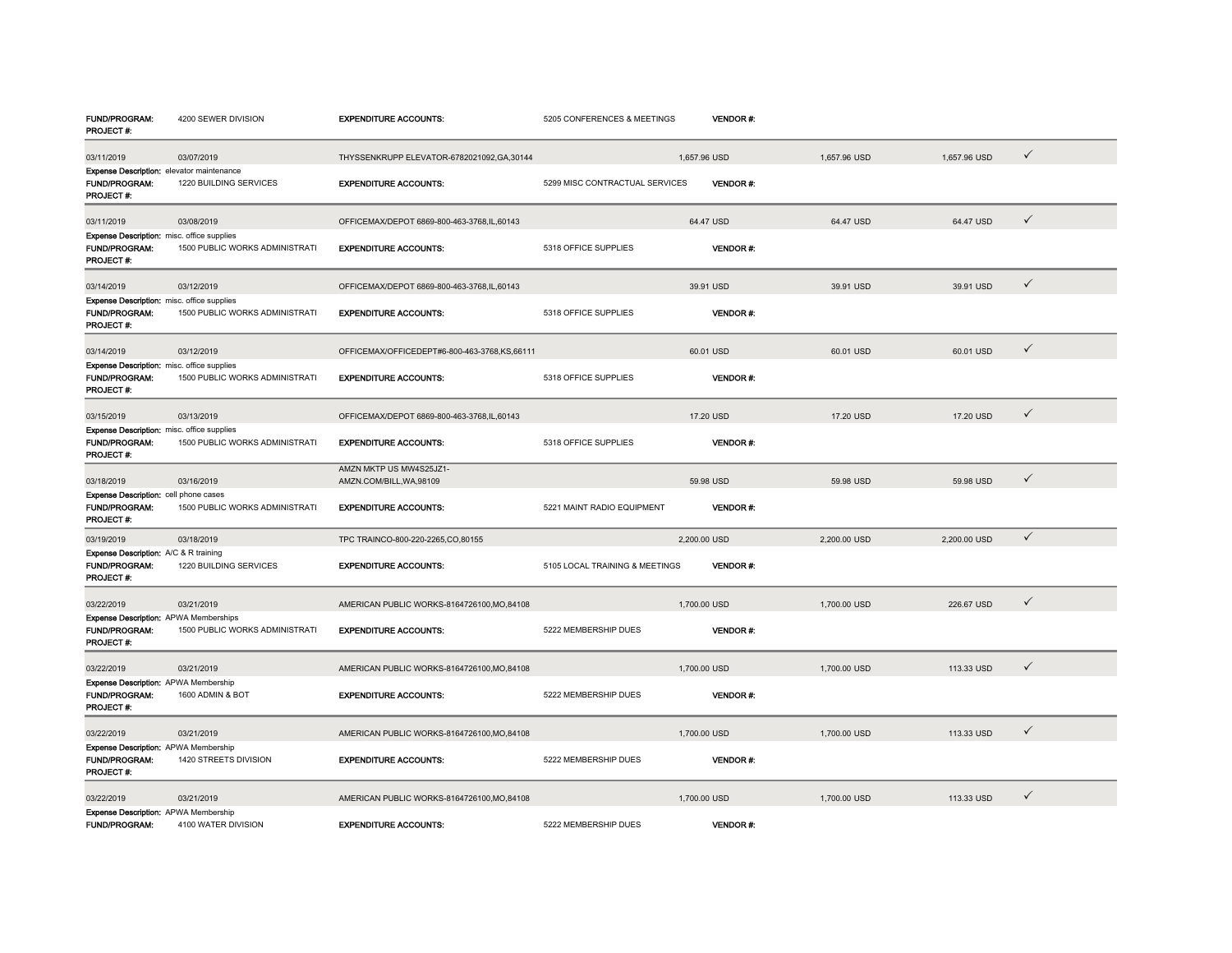| 03/22/2019                                                                      | 03/21/2019                     | AMERICAN PUBLIC WORKS-8164726100.MO.84108           |                                | 1,700.00 USD    | 1,700.00 USD | 453.33 USD | $\checkmark$ |
|---------------------------------------------------------------------------------|--------------------------------|-----------------------------------------------------|--------------------------------|-----------------|--------------|------------|--------------|
| Expense Description: APWA Memberships<br>FUND/PROGRAM:<br>PROJECT#:             | 1400 CIP ENGINEERING           | <b>EXPENDITURE ACCOUNTS:</b>                        | 5222 MEMBERSHIP DUES           | VENDOR #:       |              |            |              |
| 03/22/2019                                                                      | 03/21/2019                     | AMERICAN PUBLIC WORKS-8164726100,MO,84108           |                                | 1,700.00 USD    | 1,700.00 USD | 113.33 USD | $\checkmark$ |
| Expense Description: APWA Membership<br>FUND/PROGRAM:<br><b>PROJECT#:</b>       | 1240 FLEET SERVICES            | <b>EXPENDITURE ACCOUNTS:</b>                        | 5222 MEMBERSHIP DUES           | VENDOR#:        |              |            |              |
| 03/22/2019                                                                      | 03/21/2019                     | AMERICAN PUBLIC WORKS-8164726100.MO.84108           |                                | 1,700.00 USD    | 1,700.00 USD | 113.33 USD | $\checkmark$ |
| Expense Description: APWA Membership<br>FUND/PROGRAM:<br>PROJECT#:              | 1500 PUBLIC WORKS ADMINISTRATI | <b>EXPENDITURE ACCOUNTS:</b>                        | 5222 MEMBERSHIP DUES           | <b>VENDOR#:</b> |              |            |              |
| 03/22/2019                                                                      | 03/21/2019                     | AMERICAN PUBLIC WORKS-8164726100, MO, 84108         |                                | 1,700.00 USD    | 1,700.00 USD | 56.67 USD  | $\checkmark$ |
| Expense Description: APWA Membership<br>FUND/PROGRAM:<br><b>PROJECT#:</b>       | 1600 ADMIN & BOT               | <b>EXPENDITURE ACCOUNTS:</b>                        | 5222 MEMBERSHIP DUES           | VENDOR#:        |              |            |              |
| 03/22/2019                                                                      | 03/21/2019                     | AMERICAN PUBLIC WORKS-8164726100, MO, 84108         |                                | 1,700.00 USD    | 1,700.00 USD | 56.67 USD  | $\checkmark$ |
| Expense Description: APWA Membership<br><b>FUND/PROGRAM:</b><br>PROJECT#:       | 1420 STREETS DIVISION          | <b>EXPENDITURE ACCOUNTS:</b>                        | 5222 MEMBERSHIP DUES           | <b>VENDOR#:</b> |              |            |              |
| 03/22/2019                                                                      | 03/21/2019                     | AMERICAN PUBLIC WORKS-8164726100, MO, 84108         |                                | 1,700.00 USD    | 1,700.00 USD | 56.67 USD  | $\checkmark$ |
| Expense Description: APWA Membership<br>FUND/PROGRAM:<br>PROJECT #:             | 4100 WATER DIVISION            | <b>EXPENDITURE ACCOUNTS:</b>                        | 5222 MEMBERSHIP DUES           | VENDOR#:        |              |            |              |
| 03/22/2019                                                                      | 03/21/2019                     | AMERICAN PUBLIC WORKS-8164726100, MO, 84108         |                                | 1,700.00 USD    | 1,700.00 USD | 226.67 USD | $\checkmark$ |
| Expense Description: APWA Membership<br>FUND/PROGRAM:<br><b>PROJECT#:</b>       | 1400 CIP ENGINEERING           | <b>EXPENDITURE ACCOUNTS:</b>                        | 5222 MEMBERSHIP DUES           | <b>VENDOR#:</b> |              |            |              |
| 03/22/2019                                                                      | 03/21/2019                     | AMERICAN PUBLIC WORKS-8164726100, MO, 84108         |                                | 1,700.00 USD    | 1,700.00 USD | 56.67 USD  | $\checkmark$ |
| Expense Description: APWA Membership<br>FUND/PROGRAM:<br>PROJECT#:              | 1240 FLEET SERVICES            | <b>EXPENDITURE ACCOUNTS:</b>                        | 5222 MEMBERSHIP DUES           | <b>VENDOR#:</b> |              |            |              |
| 03/25/2019                                                                      | 03/22/2019                     | OFFICEMAX/DEPOT 6869-800-463-3768.IL.60143          |                                | 69.19 USD       | 69.19 USD    | 69.19 USD  | $\checkmark$ |
| Expense Description: misc. office supplies<br>FUND/PROGRAM:<br><b>PROJECT#:</b> | 1500 PUBLIC WORKS ADMINISTRATI | <b>EXPENDITURE ACCOUNTS:</b>                        | 5318 OFFICE SUPPLIES           | <b>VENDOR#:</b> |              |            |              |
| 03/25/2019                                                                      | 03/22/2019                     | THYSSENKRUPP ELEVATOR-6782021092,GA,30144           |                                | 747.50 USD      | 747.50 USD   | 747.50 USD | $\checkmark$ |
| Expense Description: elevator maintenance<br>FUND/PROGRAM:<br>PROJECT#:         | 1220 BUILDING SERVICES         | <b>EXPENDITURE ACCOUNTS:</b>                        | 5299 MISC CONTRACTUAL SERVICES | <b>VENDOR#:</b> |              |            |              |
| 03/25/2019                                                                      | 03/23/2019                     | AMZN MKTP US MW1Z65TS2-<br>AMZN.COM/BILL, WA, 98109 |                                | 19.98 USD       | 19.98 USD    | 19.98 USD  | ✓            |
| <b>Expense Description: SDS binders</b><br>FUND/PROGRAM:<br>PROJECT#:           | 1500 PUBLIC WORKS ADMINISTRATI | <b>EXPENDITURE ACCOUNTS:</b>                        | 5319 PROTECTIVE CLOTHING       | <b>VENDOR#:</b> |              |            |              |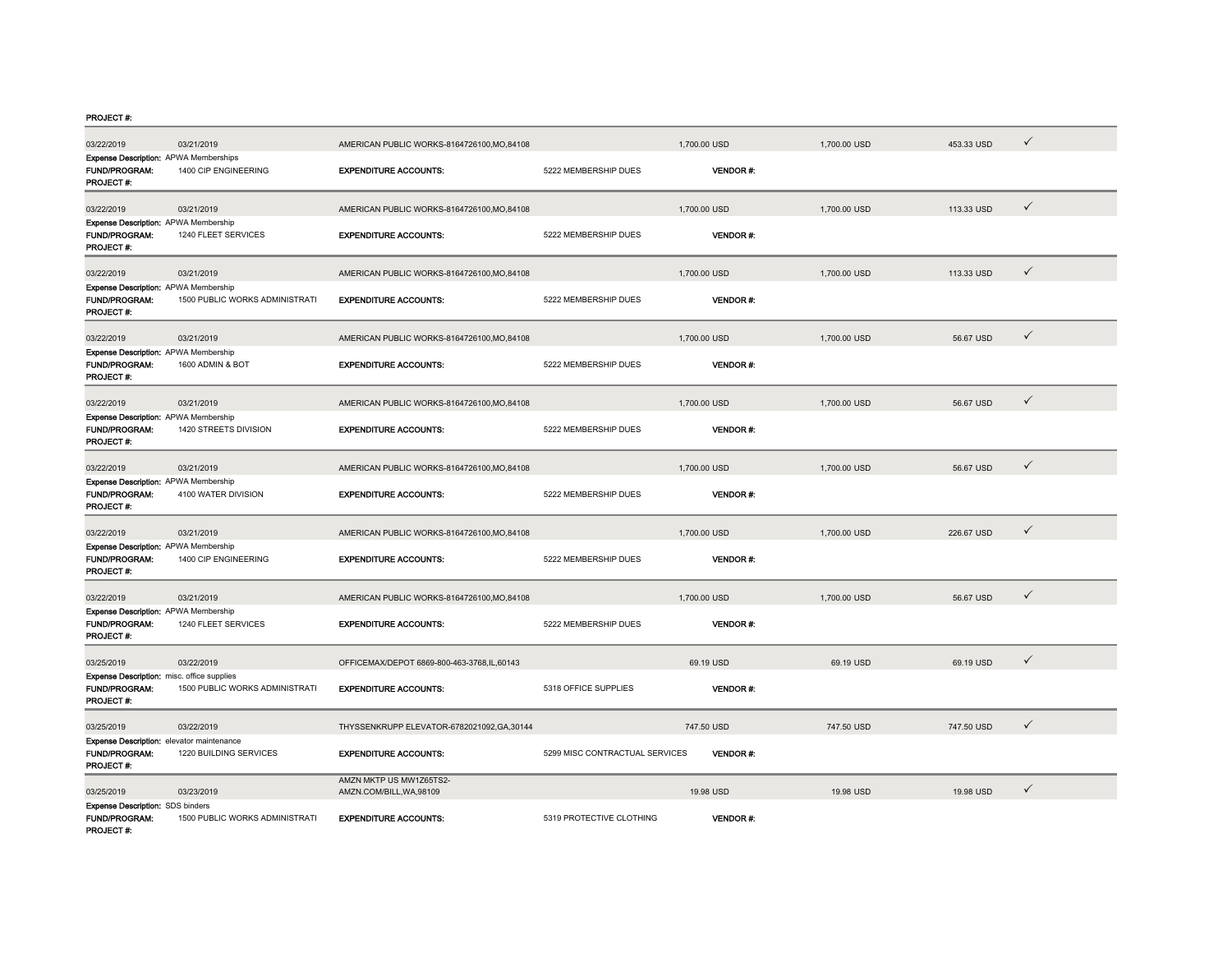| 03/28/2019                                      | 03/27/2019                                          | PAYPAL LUNEV0410-4029357733,CA,95131   |                               | 120.88 USD      | 120.88 USD | $\checkmark$<br>120.88 USD |  |
|-------------------------------------------------|-----------------------------------------------------|----------------------------------------|-------------------------------|-----------------|------------|----------------------------|--|
| <b>Expense Description:</b> Bounty paper towels |                                                     |                                        |                               |                 |            |                            |  |
| <b>FUND/PROGRAM:</b><br><b>PROJECT#:</b>        | 1220 BUILDING SERVICES                              | <b>EXPENDITURE ACCOUNTS:</b>           | 5309 JANITORIAL SUPPLIES      | <b>VENDOR#:</b> |            |                            |  |
| 03/28/2019                                      | 03/27/2019                                          | PAYPAL 1961-4029357733, CA, 95131      |                               | 115,00 USD      | 115,00 USD | $\checkmark$<br>115,00 USD |  |
|                                                 | <b>Expense Description:</b> combustion air blower   |                                        |                               |                 |            |                            |  |
| <b>FUND/PROGRAM:</b>                            | 4100 WATER DIVISION                                 | <b>EXPENDITURE ACCOUNTS:</b>           | 5311 BLDG/GROUNDS MAINTENANCE | <b>VENDOR#</b>  |            |                            |  |
| <b>PROJECT#:</b>                                |                                                     |                                        |                               |                 |            |                            |  |
|                                                 |                                                     | AMZN MKTP US MW2CB6500-                |                               |                 |            |                            |  |
| 03/28/2019                                      | 03/28/2019                                          | AMZN.COM/BILL.WA.98109                 |                               | 59.95 USD       | 59.95 USD  | $\checkmark$<br>59.95 USD  |  |
| <b>Expense Description:</b> metal ice scoop     |                                                     |                                        |                               |                 |            |                            |  |
| <b>FUND/PROGRAM:</b><br><b>PROJECT#:</b>        | 4200 SEWER DIVISION                                 | <b>EXPENDITURE ACCOUNTS:</b>           | 5315 SMALL TOOLS & EQUIPMENT  | <b>VENDOR#</b>  |            |                            |  |
|                                                 |                                                     | AMZN MKTP US MW35Q2HQ0-                |                               |                 |            |                            |  |
| 03/29/2019                                      | 03/28/2019                                          | AMZN.COM/BILL.WA.98109                 |                               | 22.16 USD       | 22.16 USD  | $\checkmark$<br>22.16 USD  |  |
| <b>Expense Description: Harris varistor</b>     |                                                     |                                        |                               |                 |            |                            |  |
| <b>FUND/PROGRAM:</b><br><b>PROJECT#:</b>        | 4200 SEWER DIVISION                                 | <b>EXPENDITURE ACCOUNTS:</b>           | 5340 LIFT STATIONS            | <b>VENDOR#:</b> |            |                            |  |
| 03/29/2019                                      | 03/28/2019                                          | PAYPAL TREASURECHE-4029357733,CA,95131 |                               | 25.98 USD       | 25.98 USD  | $\checkmark$<br>25.98 USD  |  |
|                                                 | <b>Expense Description:</b> Fire Ext. cabinet cover |                                        |                               |                 |            |                            |  |
| <b>FUND/PROGRAM:</b><br><b>PROJECT#:</b>        | 1220 BUILDING SERVICES                              | <b>EXPENDITURE ACCOUNTS:</b>           | 5311 BLDG/GROUNDS MAINTENANCE | <b>VENDOR#:</b> |            |                            |  |
|                                                 |                                                     | <b>Card Subtotal</b>                   |                               |                 |            | 7.430.17                   |  |

#### SCOTT WILSON

Card Transactions

| oura manouvuono                                 |                                                      |                                                |                              |                 |            |            |              |          |
|-------------------------------------------------|------------------------------------------------------|------------------------------------------------|------------------------------|-----------------|------------|------------|--------------|----------|
| Posting                                         | Transaction                                          |                                                |                              | Receipt         | Posted     | Expense    |              |          |
| Date                                            | Date                                                 | Description                                    |                              | <b>Amount</b>   | Amount     | Amount     | Reviewed     | Approved |
|                                                 |                                                      |                                                |                              |                 |            |            |              |          |
| 03/12/2019                                      | 03/06/2019                                           | FEDERAL SIGNAL SAFETY-UNIVERSITY PA.IL.60484   |                              | 200.00 USD      | 200.00 USD | 200.00 USD | $\checkmark$ |          |
|                                                 | <b>Expense Description:</b> siren brake solenoid-610 |                                                |                              |                 |            |            |              |          |
| <b>FUND/PROGRAM:</b>                            | 2200 FIRE DEPARTMENT                                 | <b>EXPENDITURE ACCOUNTS:</b>                   | 5310 VEHICLE MAINTENANCE     | <b>VENDOR#:</b> |            |            |              |          |
| <b>PROJECT#:</b>                                |                                                      |                                                |                              |                 |            |            |              |          |
|                                                 |                                                      |                                                |                              |                 |            |            |              |          |
| 03/13/2019                                      | 03/11/2019                                           | EL COR INDUSTRIES INC-PROSPECT HEIG, IL, 60070 |                              | 117.05 USD      | 117.05 USD | 74.50 USD  | $\checkmark$ |          |
| <b>Expense Description:</b> trailer cable       |                                                      |                                                |                              |                 |            |            |              |          |
| <b>FUND/PROGRAM:</b>                            | 1240 FLEET SERVICES                                  | <b>EXPENDITURE ACCOUNTS:</b>                   | 5317 MISC OPERATING SUPPLIES | <b>VENDOR#:</b> |            |            |              |          |
| <b>PROJECT#:</b>                                |                                                      |                                                |                              |                 |            |            |              |          |
|                                                 |                                                      |                                                |                              |                 |            |            |              |          |
| 03/13/2019                                      | 03/11/2019                                           | EL COR INDUSTRIES INC-PROSPECT HEIG, IL, 60070 |                              | 117.05 USD      | 117.05 USD | 29.98 USD  | $\checkmark$ |          |
| Expense Description: alum.id bar-143            |                                                      |                                                |                              |                 |            |            |              |          |
| <b>FUND/PROGRAM:</b>                            | 1420 STREETS DIVISION                                | <b>EXPENDITURE ACCOUNTS:</b>                   | 5310 VEHICLE MAINTENANCE     | <b>VENDOR#:</b> |            |            |              |          |
| <b>PROJECT#:</b>                                |                                                      |                                                |                              |                 |            |            |              |          |
|                                                 |                                                      |                                                |                              |                 |            |            |              |          |
| 03/13/2019                                      | 03/11/2019                                           | EL COR INDUSTRIES INC-PROSPECT HEIG, IL, 60070 |                              | 117.05 USD      | 117.05 USD | 12.57 USD  | $\checkmark$ |          |
| Expense Description: junction box-184           |                                                      |                                                |                              |                 |            |            |              |          |
| <b>FUND/PROGRAM:</b>                            | 1420 STREETS DIVISION                                | <b>EXPENDITURE ACCOUNTS:</b>                   | 5310 VEHICLE MAINTENANCE     | <b>VENDOR#:</b> |            |            |              |          |
| <b>PROJECT#:</b>                                |                                                      |                                                |                              |                 |            |            |              |          |
|                                                 |                                                      |                                                |                              |                 |            |            |              |          |
| 03/13/2019                                      | 03/11/2019                                           | FEDERAL SIGNAL SAFETY-UNIVERSITY PA.IL.60484   |                              | 10.73 USD       | 10.73 USD  | 10.73 USD  | $\checkmark$ |          |
| <b>Expense Description:</b> shipping charge-610 |                                                      |                                                |                              |                 |            |            |              |          |
| <b>FUND/PROGRAM:</b>                            | 2200 FIRE DEPARTMENT                                 | <b>EXPENDITURE ACCOUNTS:</b>                   | 5310 VEHICLE MAINTENANCE     | <b>VENDOR#:</b> |            |            |              |          |
| <b>PROJECT#:</b>                                |                                                      |                                                |                              |                 |            |            |              |          |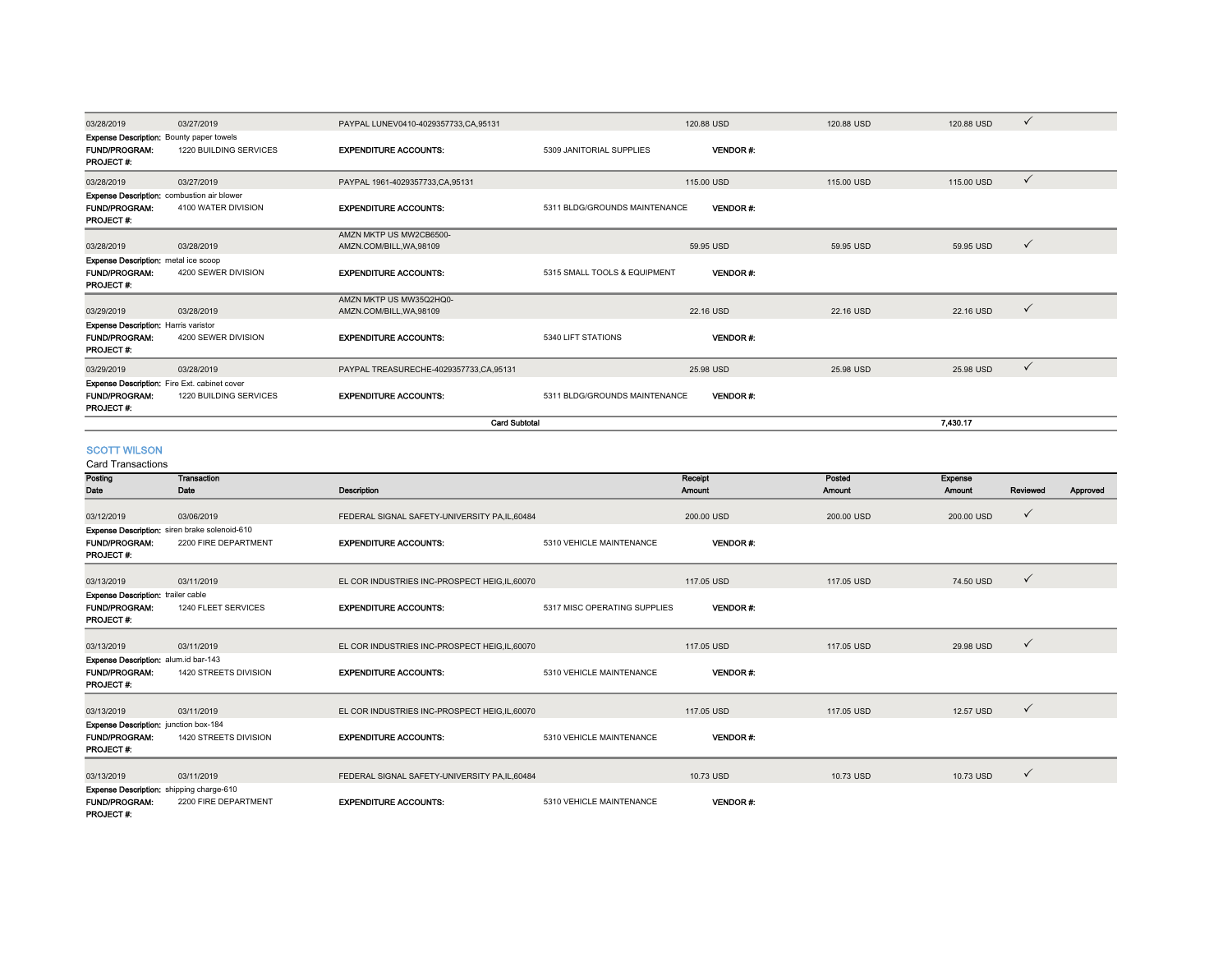| 04/01/2019                                                                              | 03/29/2019                                                                     | EL COR INDUSTRIES INC-PROSPECT HEIG, IL, 60070 |                              | 82.69 USD       | 82.69 USD  | 82.69 USD  | $\checkmark$ |
|-----------------------------------------------------------------------------------------|--------------------------------------------------------------------------------|------------------------------------------------|------------------------------|-----------------|------------|------------|--------------|
| <b>Expense Description: parts stock</b><br><b>FUND/PROGRAM:</b><br><b>PROJECT#:</b>     | 1240 FLEET SERVICES                                                            | <b>EXPENDITURE ACCOUNTS:</b>                   | 5310 VEHICLE MAINTENANCE     | <b>VENDOR#:</b> |            |            |              |
| 04/01/2019                                                                              | 03/29/2019                                                                     | EL COR INDUSTRIES INC-PROSPECT HEIG,IL,60070   |                              | 14.89 USD       | 14.89 USD  | 6.30 USD   | $\checkmark$ |
| Expense Description: h7 bulb<br><b>FUND/PROGRAM:</b><br>PROJECT #:                      | 4100 WATER DIVISION                                                            | <b>EXPENDITURE ACCOUNTS:</b>                   | 5310 VEHICLE MAINTENANCE     | <b>VENDOR#:</b> |            |            |              |
| 04/01/2019                                                                              | 03/29/2019                                                                     | EL COR INDUSTRIES INC-PROSPECT HEIG.IL.60070   |                              | 14.89 USD       | 14.89 USD  | 8.59 USD   | $\checkmark$ |
| <b>Expense Description: headlight bulb</b><br><b>FUND/PROGRAM:</b><br><b>PROJECT#:</b>  | 2200 FIRE DEPARTMENT                                                           | <b>EXPENDITURE ACCOUNTS:</b>                   | 5310 VEHICLE MAINTENANCE     | <b>VENDOR#:</b> |            |            |              |
| 04/01/2019                                                                              | 03/29/2019                                                                     | EL COR INDUSTRIES INC-PROSPECT HEIG, IL, 60070 |                              | 14.59 USD       | 14.59 USD  | 14.59 USD  | $\checkmark$ |
| <b>FUND/PROGRAM:</b><br><b>PROJECT#:</b>                                                | <b>Expense Description:</b> ball valve, barbed fitting<br>2200 FIRE DEPARTMENT | <b>EXPENDITURE ACCOUNTS:</b>                   | 5310 VEHICLE MAINTENANCE     | <b>VENDOR#:</b> |            |            |              |
| 04/01/2019                                                                              | 03/29/2019                                                                     | EL COR INDUSTRIES INC-PROSPECT HEIG, IL, 60070 |                              | 15.98 USD       | 15.98 USD  | 15.98 USD  | $\checkmark$ |
| Expense Description: mini red lights-143<br><b>FUND/PROGRAM:</b><br><b>PROJECT#:</b>    | 1420 STREETS DIVISION                                                          | <b>EXPENDITURE ACCOUNTS:</b>                   | 5310 VEHICLE MAINTENANCE     | <b>VENDOR#:</b> |            |            |              |
| 04/01/2019                                                                              | 03/29/2019                                                                     | EL COR INDUSTRIES INC-PROSPECT HEIG, IL, 60070 |                              | 228.96 USD      | 228.96 USD | 54.91 USD  | $\checkmark$ |
| <b>Expense Description:</b> Splicable assy.<br><b>FUND/PROGRAM:</b><br><b>PROJECT#:</b> | 1420 STREETS DIVISION                                                          | <b>EXPENDITURE ACCOUNTS:</b>                   | 5310 VEHICLE MAINTENANCE     | <b>VENDOR#:</b> |            |            |              |
| 04/01/2019                                                                              | 03/29/2019                                                                     | EL COR INDUSTRIES INC-PROSPECT HEIG,IL,60070   |                              | 228.96 USD      | 228.96 USD | 12.57 USD  | $\checkmark$ |
| <b>Expense Description:</b> junction box<br><b>FUND/PROGRAM:</b><br><b>PROJECT#:</b>    | 1420 STREETS DIVISION                                                          | <b>EXPENDITURE ACCOUNTS:</b>                   | 5310 VEHICLE MAINTENANCE     | <b>VENDOR#:</b> |            |            |              |
| 04/01/2019                                                                              | 03/29/2019                                                                     | EL COR INDUSTRIES INC-PROSPECT HEIG, IL, 60070 |                              | 228.96 USD      | 228.96 USD | 161.48 USD | $\checkmark$ |
| <b>Expense Description: Carriage bolts</b><br><b>FUND/PROGRAM:</b><br><b>PROJECT#:</b>  | 1240 FLEET SERVICES                                                            | <b>EXPENDITURE ACCOUNTS:</b>                   | 5317 MISC OPERATING SUPPLIES | <b>VENDOR#:</b> |            |            |              |
|                                                                                         |                                                                                | <b>Card Subtotal</b>                           |                              |                 |            | 684.89     |              |
| <b>COMPANY FOR DISCOVERING</b>                                                          |                                                                                |                                                |                              |                 |            |            |              |

SEAN LINDSAY

Posting Date Transaction Date **Description** Receipt Amount Posted Amount Expense Amount Reviewed Approved  $03/05/2019$   $03/04/2019$   $03/04/2019$   $03/04/2019$   $03/04/2019$   $03/04/2019$   $03/04/2019$   $03/04/2019$ FUND/PROGRAM: 1220 BUILDING SERVICESEXPENDITURE ACCOUNTS: **5220 MAINT OFF/SPEC EQUIPMENT VENDOR #:** PROJECT #: 03/06/2019 03/05/2019 AMZN MKTP US MI80F5BI2- AMZN.COM/BILL,WA,98109 66.00 USD 66.00 USD 66.00 USD FUND/PROGRAM: 1220 BUILDING SERVICESEXPENDITURE ACCOUNTS:  $5311$  BLDG/GROUNDS MAINTENANCE VENDOR #: Card Transactions Expense Description: Fire alarm repair VH Expense Description: Electrical contactor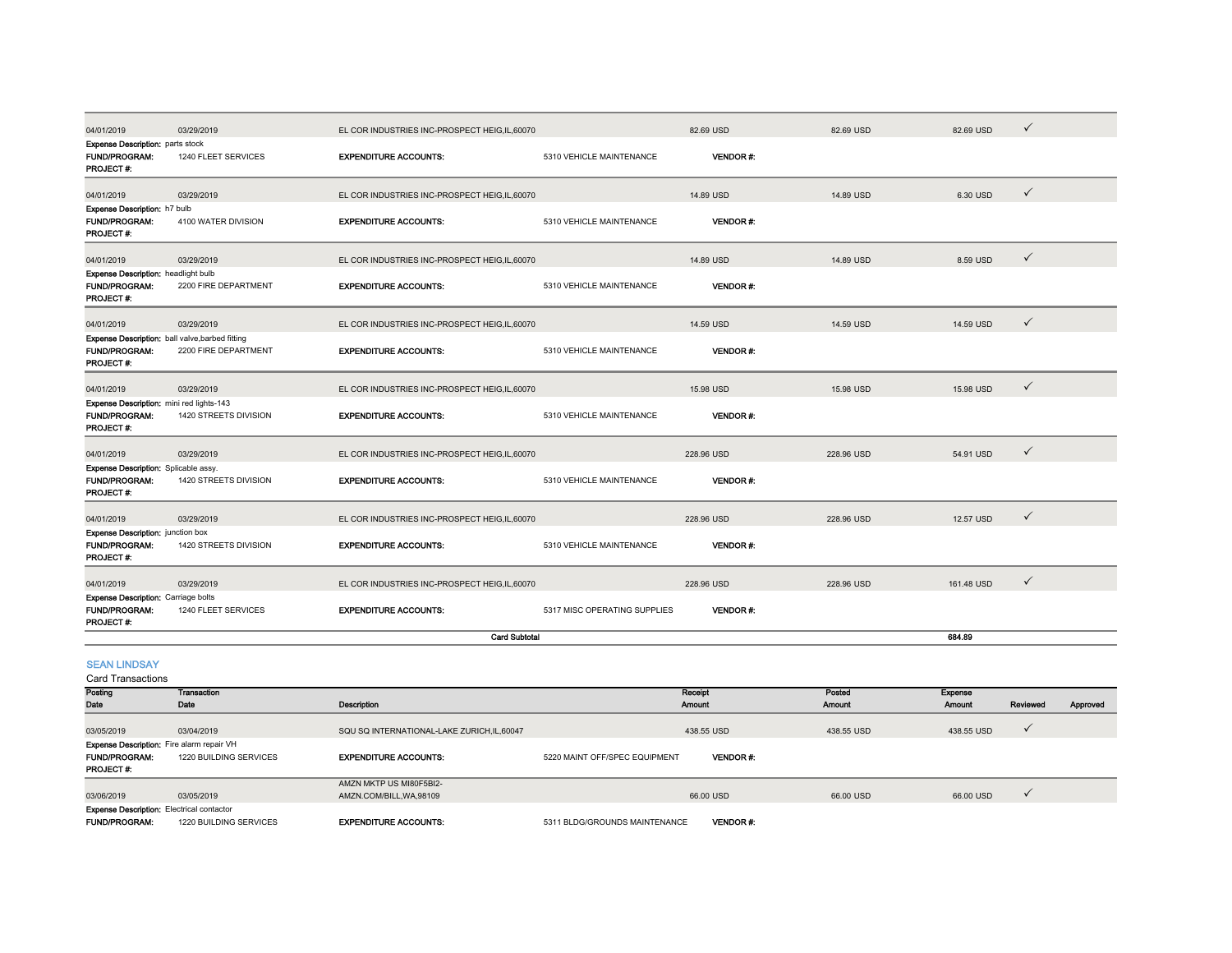| 03/07/2019                                                                           | 03/07/2019             | AMERIGAS PRODUCT-123-4567890, PA, 19406           |                               | 111.44 USD   |                 | 111.44 USD   | 111.44 USD   | $\checkmark$ |
|--------------------------------------------------------------------------------------|------------------------|---------------------------------------------------|-------------------------------|--------------|-----------------|--------------|--------------|--------------|
| <b>Expense Description: Propane refill</b>                                           |                        |                                                   |                               |              |                 |              |              |              |
| FUND/PROGRAM:<br><b>PROJECT#:</b>                                                    | 1220 BUILDING SERVICES | <b>EXPENDITURE ACCOUNTS:</b>                      | 5301 AUTO PETROL PRODUCTS     |              | <b>VENDOR#:</b> |              |              |              |
|                                                                                      |                        | AMERICAN DOOR AND DOCK-                           |                               |              |                 |              |              |              |
| 03/08/2019                                                                           | 03/06/2019             | SCHAUMBURG,IL,60173                               |                               | 5,512.55 USD |                 | 5,512.55 USD | 5,512.55 USD | $\checkmark$ |
| Expense Description: PW garage door repair<br>FUND/PROGRAM:<br><b>PROJECT#:</b>      | 1220 BUILDING SERVICES | <b>EXPENDITURE ACCOUNTS:</b>                      | 5311 BLDG/GROUNDS MAINTENANCE |              | <b>VENDOR#:</b> |              |              |              |
| 03/11/2019                                                                           | 03/10/2019             | AMAZON.COM MI8900KX2-<br>AMZN.COM/BILL, WA, 98109 |                               | 23.53 USD    |                 | 23.53 USD    | 23.53 USD    | $\checkmark$ |
| Expense Description: HVAC pressure switch<br><b>FUND/PROGRAM:</b><br>PROJECT#:       | 1220 BUILDING SERVICES | <b>EXPENDITURE ACCOUNTS:</b>                      | 5311 BLDG/GROUNDS MAINTENANCE |              | <b>VENDOR#:</b> |              |              |              |
| 03/13/2019                                                                           | 03/12/2019             | INT IN ARCO MECHANICA-630-3501770,IL,60106-1264   |                               | 540.00 USD   |                 | 540.00 USD   | 540.00 USD   | $\checkmark$ |
| Expense Description: CO2 testing FD#24<br><b>FUND/PROGRAM:</b><br>PROJECT#:          | 1220 BUILDING SERVICES | <b>EXPENDITURE ACCOUNTS:</b>                      | 5220 MAINT OFF/SPEC EQUIPMENT |              | <b>VENDOR#:</b> |              |              |              |
| 03/13/2019                                                                           | 03/12/2019             | INT IN ARCO MECHANICA-630-3501770.IL.60106-1264   |                               | 1.350.00 USD |                 | 1.350.00 USD | 1.350.00 USD | $\checkmark$ |
| Expense Description: CO2 testing PW                                                  |                        |                                                   |                               |              |                 |              |              |              |
| <b>FUND/PROGRAM:</b><br>PROJECT#:                                                    | 1220 BUILDING SERVICES | <b>EXPENDITURE ACCOUNTS:</b>                      | 5220 MAINT OFF/SPEC EQUIPMENT |              | <b>VENDOR#:</b> |              |              |              |
|                                                                                      |                        | AMAZON.COM MW8J61ZA1-                             |                               |              |                 |              |              | $\checkmark$ |
| 03/13/2019                                                                           | 03/13/2019             | AMZN.COM/BILL.WA.98109                            |                               | 99.56 USD    |                 | 99.56 USD    | 99.56 USD    |              |
| Expense Description: ADA button replacement<br>FUND/PROGRAM:<br>PROJECT#:            | 1220 BUILDING SERVICES | <b>EXPENDITURE ACCOUNTS:</b>                      | 5311 BLDG/GROUNDS MAINTENANCE |              | <b>VENDOR#:</b> |              |              |              |
|                                                                                      |                        | AMZN MKTP US MW3687NB1-                           |                               |              |                 |              |              |              |
| 03/13/2019                                                                           | 03/13/2019             | AMZN.COM/BILL, WA, 98109                          |                               | 51.00 USD    |                 | 51.00 USD    | 51.00 USD    | $\checkmark$ |
| <b>Expense Description:</b> Toilet repair parts<br><b>FUND/PROGRAM:</b><br>PROJECT#: | 1220 BUILDING SERVICES | <b>EXPENDITURE ACCOUNTS:</b>                      | 5311 BLDG/GROUNDS MAINTENANCE |              | <b>VENDOR#:</b> |              |              |              |
|                                                                                      |                        | AMZN MKTP US MW2Y73341-                           |                               |              |                 |              |              | $\checkmark$ |
| 03/14/2019                                                                           | 03/14/2019             | AMZN.COM/BILL, WA, 98109                          |                               | 27.90 USD    |                 | 27.90 USD    | 27.90 USD    |              |
| <b>Expense Description: Police memorial flags</b><br>FUND/PROGRAM:<br>PROJECT#:      | 1220 BUILDING SERVICES | <b>EXPENDITURE ACCOUNTS:</b>                      | 5311 BLDG/GROUNDS MAINTENANCE |              | <b>VENDOR#:</b> |              |              |              |
|                                                                                      |                        | AMZN MKTP US MW5C82ZB0-                           |                               |              |                 |              |              |              |
| 03/18/2019                                                                           | 03/15/2019             | AMZN.COM/BILL, WA, 98109                          |                               | 189.99 USD   |                 | 189.99 USD   | 189.99 USD   | $\checkmark$ |
| Expense Description: LED retrofit kit<br>FUND/PROGRAM:<br>PROJECT#:                  | 1220 BUILDING SERVICES | <b>EXPENDITURE ACCOUNTS:</b>                      | 5311 BLDG/GROUNDS MAINTENANCE |              | <b>VENDOR#:</b> |              |              |              |
| 03/21/2019                                                                           | 03/20/2019             | SQU SQ INTERNATIONAL-LAKE ZURICH, IL, 60047       |                               | 518.50 USD   |                 | 518.50 USD   | 518.50 USD   | $\checkmark$ |
| <b>Expense Description:</b> Fire alarm repair<br><b>FUND/PROGRAM:</b><br>PROJECT#:   | 1220 BUILDING SERVICES | <b>EXPENDITURE ACCOUNTS:</b>                      | 5220 MAINT OFF/SPEC EQUIPMENT |              | <b>VENDOR#:</b> |              |              |              |
| 03/21/2019                                                                           | 03/20/2019             | AMAZON.COM MW1P89081-<br>AMZN.COM/BILL, WA, 98109 |                               | 34.69 USD    |                 | 34.69 USD    | 34.69 USD    | $\checkmark$ |
| <b>Expense Description: Pipe cutters</b><br><b>FUND/PROGRAM:</b><br>PROJECT#:        | 1220 BUILDING SERVICES | <b>EXPENDITURE ACCOUNTS:</b>                      | 5315 SMALL TOOLS & EQUIPMENT  |              | VENDOR#:        |              |              |              |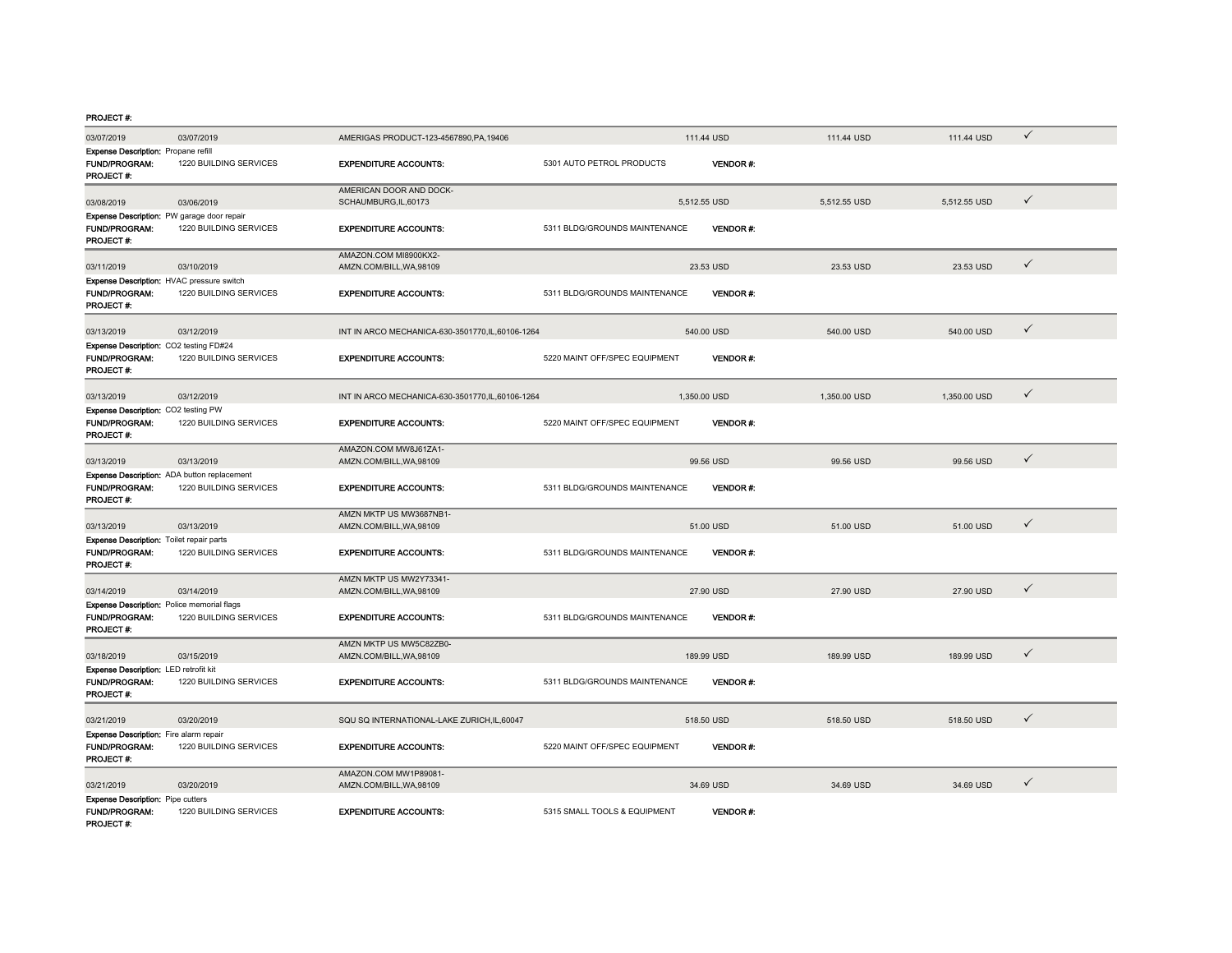| 03/21/2019                                        | 03/20/2019             | SQU SQ INTERNATIONAL-LAKE ZURICH, IL, 60047 |                               | 808.29 USD      | 808.29 USD | ✓<br>808.29 USD |
|---------------------------------------------------|------------------------|---------------------------------------------|-------------------------------|-----------------|------------|-----------------|
| <b>Expense Description:</b> Fire alarm repair #23 |                        |                                             |                               |                 |            |                 |
| <b>FUND/PROGRAM:</b><br><b>PROJECT#:</b>          | 1220 BUILDING SERVICES | <b>EXPENDITURE ACCOUNTS:</b>                | 5220 MAINT OFF/SPEC EQUIPMENT | <b>VENDOR#:</b> |            |                 |
| 03/21/2019                                        | 03/20/2019             | NORTH AMERICAN CORP-8478324000,IL,60025     |                               | 56.13 USD       | 56.13 USD  | ✓<br>56.13 USD  |
| <b>Expense Description:</b> Janitorial supplies   |                        |                                             |                               |                 |            |                 |
| <b>FUND/PROGRAM:</b><br><b>PROJECT#:</b>          | 1220 BUILDING SERVICES | <b>EXPENDITURE ACCOUNTS:</b>                | 5309 JANITORIAL SUPPLIES      | <b>VENDOR#:</b> |            |                 |
|                                                   |                        | AMAZON.COM MW4ZE7G41-                       |                               |                 |            |                 |
| 03/25/2019                                        | 03/22/2019             | AMZN.COM/BILL, WA, 98109                    |                               | 29.91 USD       | 29.91 USD  | ✓<br>29.91 USD  |
| <b>Expense Description:</b> Pipe cutter           |                        |                                             |                               |                 |            |                 |
| <b>FUND/PROGRAM:</b>                              | 1220 BUILDING SERVICES | <b>EXPENDITURE ACCOUNTS:</b>                | 5315 SMALL TOOLS & EQUIPMENT  | <b>VENDOR#:</b> |            |                 |
| <b>PROJECT#:</b>                                  |                        |                                             |                               |                 |            |                 |
|                                                   |                        | AMAZON.COM MW0680EB2-                       |                               |                 |            |                 |
| 03/26/2019                                        | 03/25/2019             | AMZN.COM/BILL, WA, 98109                    |                               | 15.22 USD       | 15.22 USD  | ✓<br>15.22 USD  |
| <b>Expense Description:</b> Air pressure switch   |                        |                                             |                               |                 |            |                 |
| <b>FUND/PROGRAM:</b><br><b>PROJECT#:</b>          | 1220 BUILDING SERVICES | <b>EXPENDITURE ACCOUNTS:</b>                | 5311 BLDG/GROUNDS MAINTENANCE | <b>VENDOR#:</b> |            |                 |
|                                                   |                        | <b>Card Subtotal</b>                        |                               |                 |            | 9.873.26        |

#### SHARI MATTHEWS HUIZAR

Card Transactions

| טווטוסטוסטורו טשט                               |                            |                                               |                                |                 |            |            |              |          |
|-------------------------------------------------|----------------------------|-----------------------------------------------|--------------------------------|-----------------|------------|------------|--------------|----------|
| Posting                                         | Transaction                |                                               |                                | Receipt         | Posted     | Expense    |              |          |
| Date                                            | Date                       | Description                                   |                                | Amount          | Amount     | Amount     | Reviewed     | Approved |
| 03/11/2019                                      | 03/07/2019                 | CORKYS CATERING-630-9323200.IL.60101          |                                | 347.45 USD      | 347.45 USD | 347.45 USD | $\checkmark$ |          |
| <b>Expense Description: Volunteer Breakfast</b> |                            |                                               |                                |                 |            |            |              |          |
| <b>FUND/PROGRAM:</b>                            | 1315 SOCIAL SERVICES       | <b>EXPENDITURE ACCOUNTS:</b>                  | 5297 PROGRAMS/ACTIVITIES       | <b>VENDOR#:</b> |            |            |              |          |
| <b>PROJECT#:</b>                                |                            |                                               |                                |                 |            |            |              |          |
| 03/11/2019                                      | 03/07/2019                 | CORKYS CATERING-630-9323200,IL,60101          |                                | 271.50 USD      | 271.50 USD | 271.50 USD | $\checkmark$ |          |
| <b>Expense Description: Greek Lunch</b>         |                            |                                               |                                |                 |            |            |              |          |
| <b>FUND/PROGRAM:</b>                            | 5500 GRANT FUNDED PROJECTS | <b>EXPENDITURE ACCOUNTS:</b>                  | 5299 MISC CONTRACTUAL SERVICES | <b>VENDOR#:</b> |            |            |              |          |
| <b>PROJECT#:</b>                                | 2018-033                   |                                               |                                |                 |            |            |              |          |
|                                                 |                            | AMAZON.COM MW5SQ3CT0-                         |                                |                 |            |            |              |          |
| 03/11/2019                                      | 03/11/2019                 | AMZN.COM/BILL.WA.98109                        |                                | 7.20 USD        | 7.20 USD   | 7.20 USD   | $\checkmark$ |          |
| <b>Expense Description: Office Supplies</b>     |                            |                                               |                                |                 |            |            |              |          |
| <b>FUND/PROGRAM:</b>                            | 1315 SOCIAL SERVICES       | <b>EXPENDITURE ACCOUNTS:</b>                  | 5318 OFFICE SUPPLIES           | <b>VENDOR#:</b> |            |            |              |          |
| <b>PROJECT#:</b>                                |                            |                                               |                                |                 |            |            |              |          |
|                                                 |                            |                                               |                                |                 |            |            | $\checkmark$ |          |
| 03/21/2019                                      | 03/19/2019                 | THE WEBSTAURANT STORE-717-392-7472, PA, 17602 |                                | 125.87 USD      | 125.87 USD | 125.87 USD |              |          |
| <b>Expense Description: Operating supplies</b>  |                            |                                               |                                |                 |            |            |              |          |
| <b>FUND/PROGRAM:</b>                            | 1315 SOCIAL SERVICES       | <b>EXPENDITURE ACCOUNTS:</b>                  | 5317 MISC OPERATING SUPPLIES   | <b>VENDOR#:</b> |            |            |              |          |
| PROJECT#:                                       |                            |                                               |                                |                 |            |            |              |          |
| 03/25/2019                                      | 03/22/2019                 | OTC BRANDS, INC.-OMAHA, NE, 68137             |                                | 75.18 USD       | 75.18 USD  | 75.18 USD  | $\checkmark$ |          |
| Expense Description: Volunteer Decor            |                            |                                               |                                |                 |            |            |              |          |
| <b>FUND/PROGRAM:</b>                            | 1315 SOCIAL SERVICES       | <b>EXPENDITURE ACCOUNTS:</b>                  | 5297 PROGRAMS/ACTIVITIES       | <b>VENDOR#:</b> |            |            |              |          |
| <b>PROJECT#:</b>                                |                            |                                               |                                |                 |            |            |              |          |
|                                                 |                            | AMZN MKTP US MW92G7MW1-                       |                                |                 |            |            |              |          |
| 03/26/2019                                      | 03/26/2019                 | AMZN.COM/BILL, WA, 98109                      |                                | 34.99 USD       | 34.99 USD  | 34.99 USD  | $\checkmark$ |          |
| <b>Expense Description: Office Supplies</b>     |                            |                                               |                                |                 |            |            |              |          |
| <b>FUND/PROGRAM:</b>                            | 1315 SOCIAL SERVICES       | <b>EXPENDITURE ACCOUNTS:</b>                  | 5318 OFFICE SUPPLIES           | <b>VENDOR#:</b> |            |            |              |          |
| <b>PROJECT#:</b>                                |                            |                                               |                                |                 |            |            |              |          |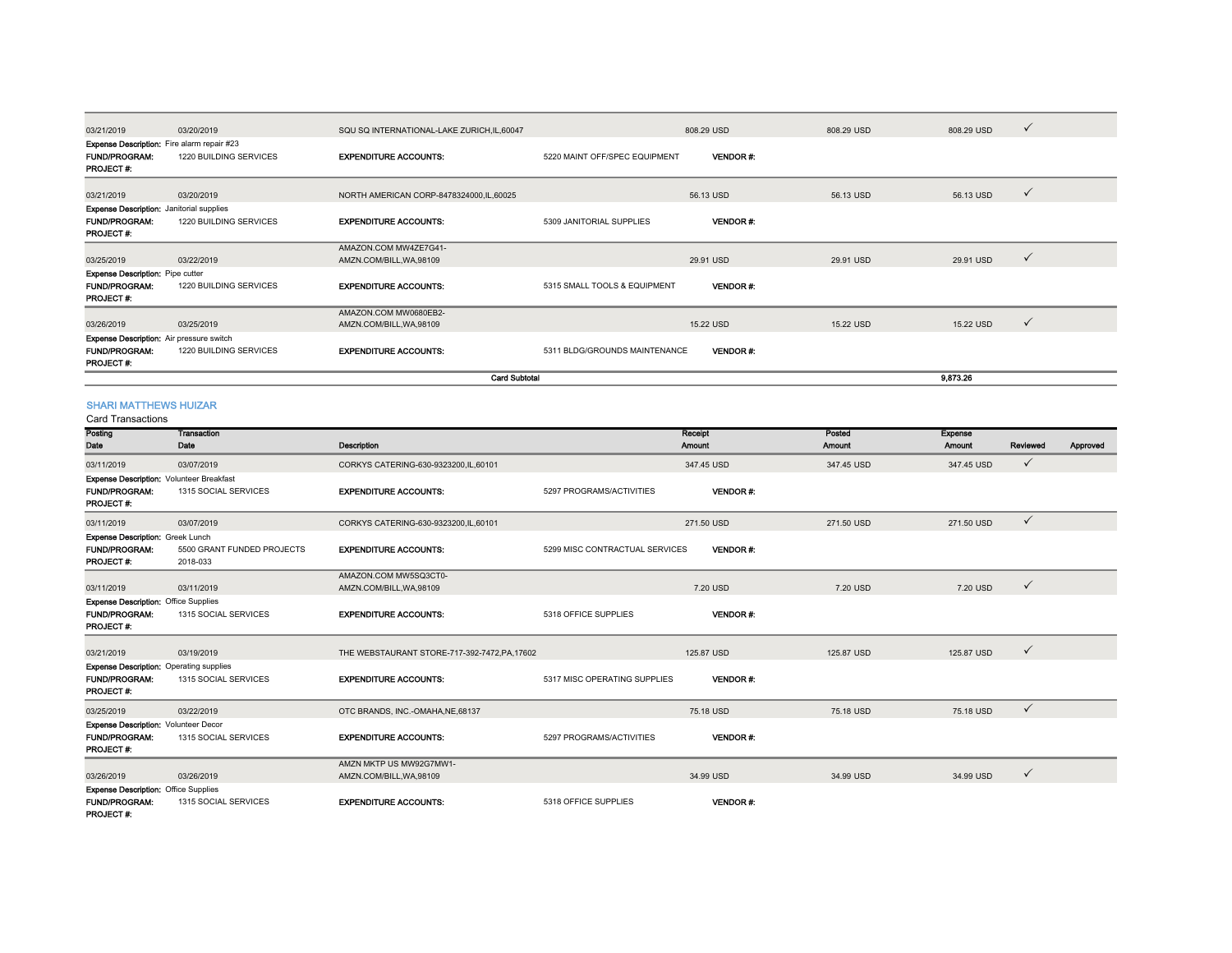| 03/27/2019                                                                        | 03/25/2019                             | CORKYS CATERING-630-9323200,IL,60101 |                                | 271.49 USD      | 271.49 USD | 128.50 USD | $\checkmark$ |
|-----------------------------------------------------------------------------------|----------------------------------------|--------------------------------------|--------------------------------|-----------------|------------|------------|--------------|
| <b>Expense Description: Split - Greek Lunch</b>                                   |                                        |                                      |                                |                 |            |            |              |
| <b>FUND/PROGRAM:</b><br><b>PROJECT#:</b>                                          | 5500 GRANT FUNDED PROJECTS<br>2018-033 | <b>EXPENDITURE ACCOUNTS:</b>         | 5299 MISC CONTRACTUAL SERVICES | <b>VENDOR#:</b> |            |            |              |
| 03/27/2019                                                                        | 03/25/2019                             | CORKYS CATERING-630-9323200,IL,60101 |                                | 271.49 USD      | 271.49 USD | 142.99 USD | $\checkmark$ |
| Expense Description: Greek Lunch 5299<br><b>FUND/PROGRAM:</b><br><b>PROJECT#:</b> | 1315 SOCIAL SERVICES<br>2018-033       | <b>EXPENDITURE ACCOUNTS:</b>         | 5299 MISC CONTRACTUAL SERVICES | <b>VENDOR#</b>  |            |            |              |
| 03/27/2019                                                                        | 03/25/2019                             | CORKYS CATERING-630-9323200,IL,60101 |                                | 83.80 USD       | 83.80 USD  | 83.80 USD  | $\checkmark$ |
| <b>Expense Description: Greek Lunch</b>                                           |                                        |                                      |                                |                 |            |            |              |
| <b>FUND/PROGRAM:</b><br><b>PROJECT#:</b>                                          | 1315 SOCIAL SERVICES                   | <b>EXPENDITURE ACCOUNTS:</b>         | 5297 PROGRAMS/ACTIVITIES       | <b>VENDOR#:</b> |            |            |              |
|                                                                                   |                                        | <b>Card Subtotal</b>                 |                                |                 |            | 1,217.48   |              |
| <b>TAMRA WARKLISZ</b>                                                             |                                        |                                      |                                |                 |            |            |              |

## TAMRA WARKUSZ Card Transactions

| Card Transactions<br>Posting             | Transaction                                                                    |                                            |                                | Receipt         | Posted    | Expense   |          |          |
|------------------------------------------|--------------------------------------------------------------------------------|--------------------------------------------|--------------------------------|-----------------|-----------|-----------|----------|----------|
| Date                                     | Date                                                                           | Description                                |                                | Amount          | Amount    | Amount    | Reviewed | Approved |
| 03/18/2019                               | 03/15/2019                                                                     | ANDERSON PEST SOLUTION-6308343300,IL,60126 |                                | 50.00 USD       | 50.00 USD | 50.00 USD |          |          |
| <b>FUND/PROGRAM:</b><br><b>PROJECT#:</b> | <b>Expense Description:</b> Reg for Seminar-Ed B<br>1300 COMMUNITY DEVELOPMENT | <b>EXPENDITURE ACCOUNTS:</b>               | 5105 LOCAL TRAINING & MEETINGS | <b>VENDOR#:</b> |           |           |          |          |
|                                          |                                                                                |                                            | <b>Card Subtotal</b>           |                 |           | 50.00     |          |          |
| <b>TY JOHNSON</b>                        |                                                                                |                                            |                                |                 |           |           |          |          |

#### Card Transactions

| Posting                                    | Transaction            |                                          |                               | Receipt         | Posted    | <b>Expense</b> |              |          |
|--------------------------------------------|------------------------|------------------------------------------|-------------------------------|-----------------|-----------|----------------|--------------|----------|
| Date                                       | Date                   | <b>Description</b>                       |                               | Amount          | Amount    | <b>Amount</b>  | Reviewed     | Approved |
|                                            |                        |                                          |                               |                 |           |                |              |          |
| 03/26/2019                                 | 03/25/2019             | SHERWIN WILLIAMS 70371-WHEELING,IL,60090 |                               | 73.46 USD       | 73.46 USD | 32.17 USD      |              |          |
| <b>Expense Description: Paint</b>          |                        |                                          |                               |                 |           |                |              |          |
| <b>FUND/PROGRAM:</b>                       | 1220 BUILDING SERVICES | <b>EXPENDITURE ACCOUNTS:</b>             | 5303 CHEMICALS                | <b>VENDOR#:</b> |           |                |              |          |
| <b>PROJECT#:</b>                           |                        |                                          |                               |                 |           |                |              |          |
|                                            |                        |                                          |                               |                 |           |                |              |          |
| 03/26/2019                                 | 03/25/2019             | SHERWIN WILLIAMS 70371-WHEELING,IL,60090 |                               | 73.46 USD       | 73.46 USD | 41.29 USD      | $\checkmark$ |          |
| <b>Expense Description: Paint Supplies</b> |                        |                                          |                               |                 |           |                |              |          |
| <b>FUND/PROGRAM:</b>                       | 1220 BUILDING SERVICES | <b>EXPENDITURE ACCOUNTS:</b>             | 5311 BLDG/GROUNDS MAINTENANCE | <b>VENDOR#:</b> |           |                |              |          |
| <b>PROJECT#:</b>                           |                        |                                          |                               |                 |           |                |              |          |
|                                            |                        | 73.46                                    |                               |                 |           |                |              |          |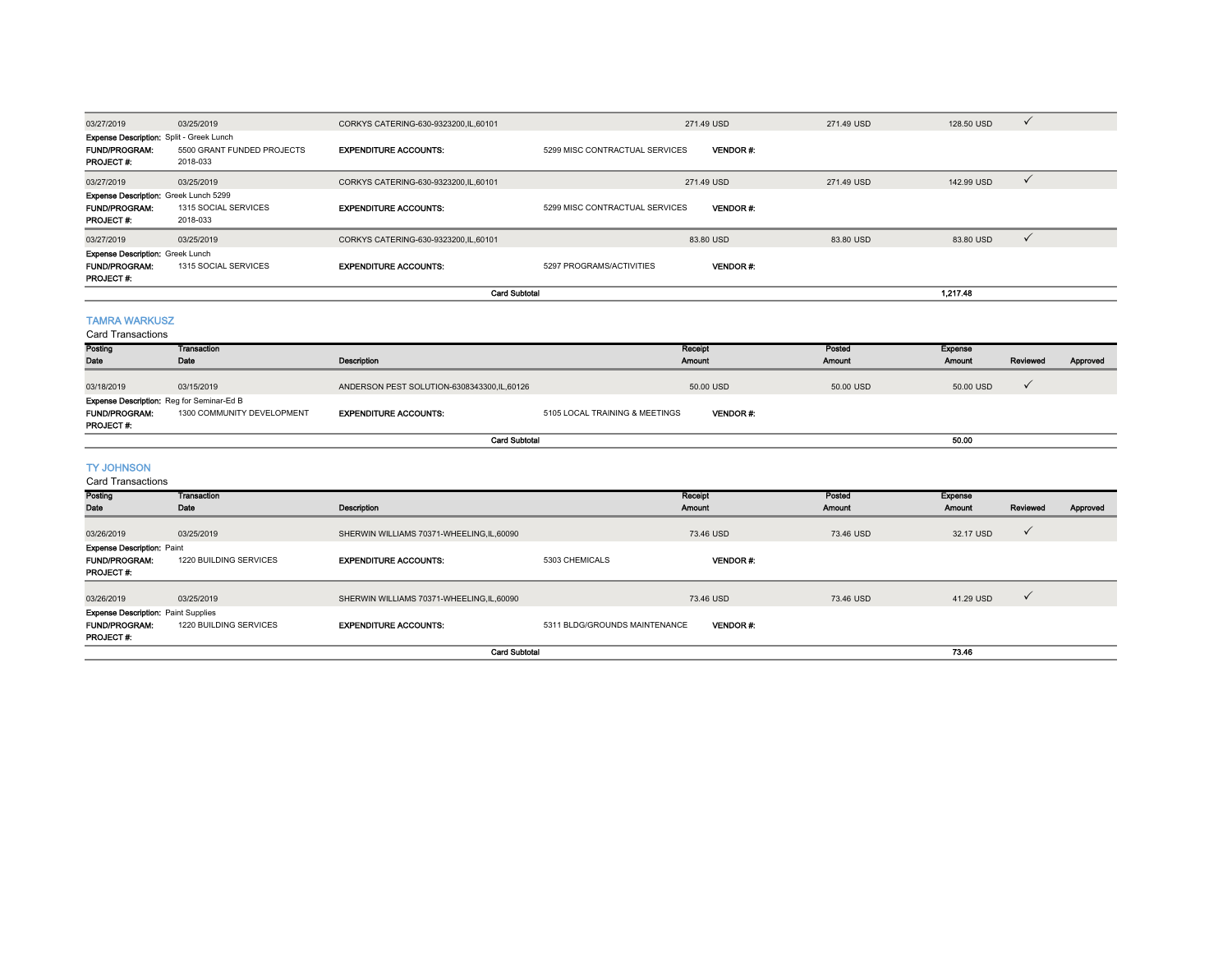# **Village of Wheeling Payroll Summary Pay Period Ended 5/3/2019**

| <b>Fund Number</b> | Fund                            | <b>Salaries</b> | <b>Benefits</b> | <b>Total Payroll</b> |
|--------------------|---------------------------------|-----------------|-----------------|----------------------|
|                    |                                 |                 |                 |                      |
| 01                 | <b>General Fund</b>             | 776,651.77      | 62,896.97       | 839,548.74           |
| 31                 | Crossroads TIF                  | 626.02          | 103.41          | 729.43               |
| 32                 | So Milwaukee TIF                | 626.02          | 103.41          | 729.43               |
| 34                 | <b>Capital Projects</b>         | 6,397.58        | 1,126.76        | 7,524.34             |
| 35                 | <b>Town Center II TIF</b>       | 626.02          | 103.41          | 729.43               |
| 36                 | <b>Southeast II TIF</b>         | 626.02          | 103.41          | 729.43               |
| 39                 | Lake Cook/Milwaukee TIF         | 625.99          | 103.42          | 729.41               |
| 40                 | Water & Sewer Fund              | 59,090.61       | 10,896.04       | 69,986.65            |
| 55                 | <b>Grant Fund</b>               | 12,732.84       | 828.03          | 13,560.87            |
|                    |                                 |                 |                 |                      |
|                    | <b>Total Gross Payroll</b>      | 858,002.87      | 76,264.86       | 934,267.73           |
|                    |                                 |                 |                 |                      |
|                    | <b>Total Payroll Deductions</b> | 291,810.50      | 76,264.86       | 368,075.36           |
|                    |                                 |                 |                 |                      |
|                    | <b>Total Net Payroll</b>        | 566,192.37      | 0.00            | 566,192.37           |
|                    |                                 |                 |                 |                      |
|                    |                                 |                 |                 |                      |
|                    | <b>Payroll Checks</b>           | 0.00            |                 |                      |
|                    |                                 |                 |                 |                      |
|                    | <b>Direct Deposits</b>          | 566,192.37      |                 |                      |
|                    |                                 |                 |                 |                      |
|                    | <b>Total Net Payroll</b>        | 566,192.37      |                 |                      |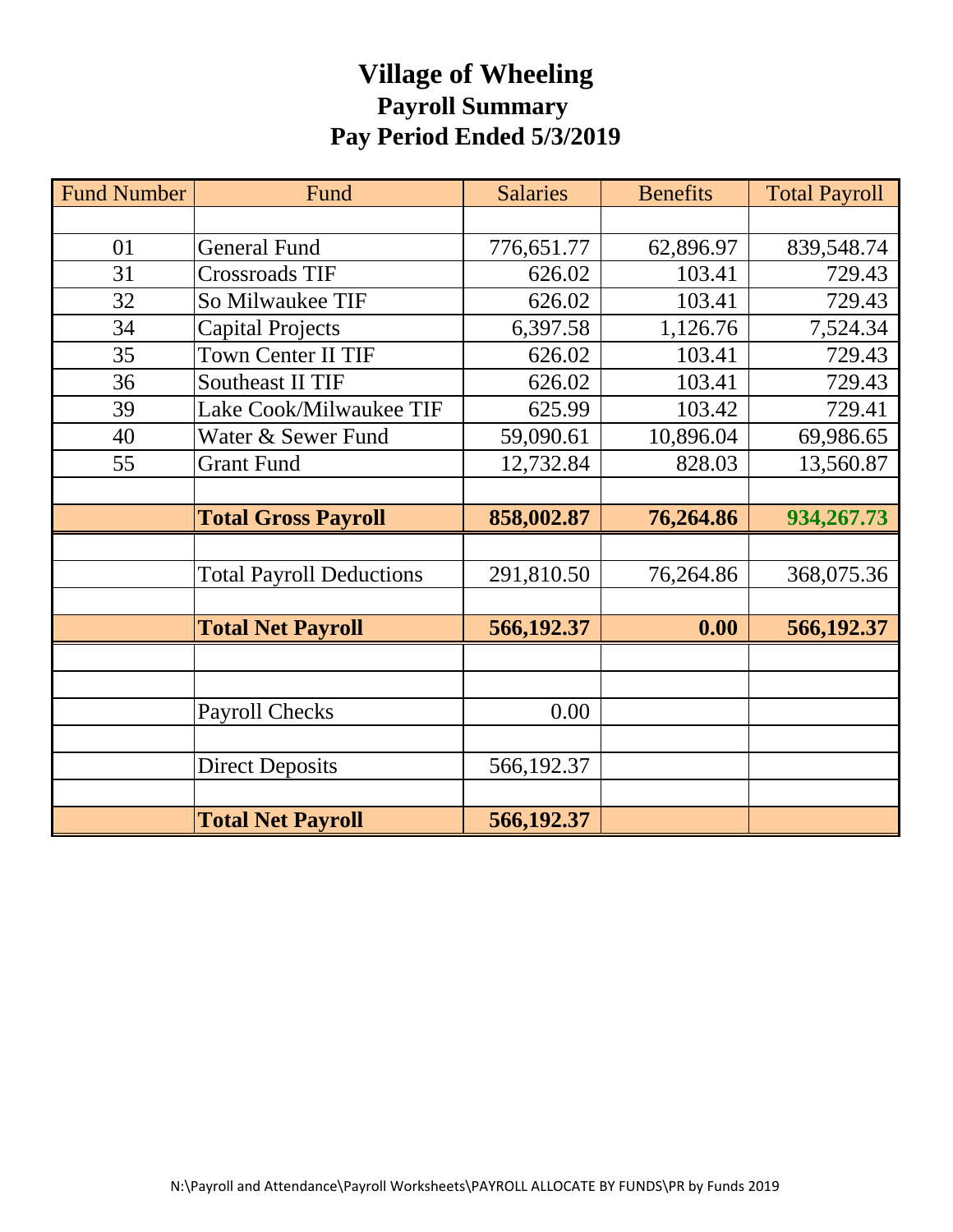| SUNGARD PENTAMATION |                                                         | PAGE NUMBER:            |  |
|---------------------|---------------------------------------------------------|-------------------------|--|
| DATE: 05/14/2019    | VILLAGE OF WHEELING                                     | ACCTPA51                |  |
| TIME: 13:30:21      | CASH REOUIREMENTS - CHECK FORMAT - DUE DATE: 05/21/2019 | ACCOUNTING PERIOD: 5/19 |  |
|                     | SELECTION CRITERIA: payable.batch='AMM05/21'            |                         |  |

PAGE NUMBER: 1

| VENDOR                                                  | ORGANIZATION                                 | <b>ACCOUNT</b>                               | PURCHASE OR                                                          | INVOICE                                                  | <b>AMOUNT</b>                                               | DESCRIPTION                                                                                                                               |
|---------------------------------------------------------|----------------------------------------------|----------------------------------------------|----------------------------------------------------------------------|----------------------------------------------------------|-------------------------------------------------------------|-------------------------------------------------------------------------------------------------------------------------------------------|
| 9236<br>ABSOLUTE VENDING SERVICE                        | 1300<br>1600<br>1700<br>1500                 | 5317<br>5317<br>5317<br>5317                 | 19000893<br>19000893<br>19000893<br>19000918                         | 31483<br>31483<br>31483<br>31485                         | 41.85<br>41.85<br>41.85<br>480.00                           | COFFEE SUPPLIES<br><b>COFFEE SUPPLIES</b><br>COFFEE SUPPLIES<br><b>COFFEE SUPPLIES</b>                                                    |
| TOTAL VOUCHER                                           |                                              |                                              |                                                                      |                                                          | 605.55                                                      |                                                                                                                                           |
| 84<br>AIR ONE EQUIPMENT, INC                            | 2200<br>2200<br>2200<br>2200<br>2200<br>2200 | 5305<br>5305<br>5319<br>5305<br>5305<br>5305 | 19000673<br>19000673<br>19000899<br>19000673<br>19000673<br>19000898 | 143000<br>143138<br>143217<br>143218<br>143317<br>143753 | 2,746.50<br>571.50<br>16.80<br>278.70<br>2,480.70<br>285.00 | FIREFIGHTING SUPPLIES<br>FIREFIGHTING SUPPLIES<br>PROTECTIVE CLOTHING<br>FIREFIGHTING SUPPLIES<br>FIREFIGHTING SUPPLIES<br>SCBA EQUIPMENT |
| TOTAL VOUCHER                                           |                                              |                                              |                                                                      |                                                          | 6,379.20                                                    |                                                                                                                                           |
| 9835<br>AMERICAN UNDERGROUND INC                        | 4200                                         | 5342                                         | 19000790                                                             | 8879                                                     | 2,742.79                                                    | INSPECT/CLEAN SEWER                                                                                                                       |
| TOTAL VOUCHER                                           |                                              |                                              |                                                                      |                                                          | 2,742.79                                                    |                                                                                                                                           |
| 8035<br>AMERICAN WELDING & GAS INC<br>TOTAL CHECK       | 2200                                         | 5220                                         | 19000947                                                             | 06313807                                                 | 377.16<br>377.16                                            | 02 CYLINDER RENTALS                                                                                                                       |
|                                                         |                                              |                                              |                                                                      |                                                          |                                                             |                                                                                                                                           |
| 274<br>B&F CONSTRUCTION CODE SERVIC 1300<br>TOTAL CHECK | 1300                                         | 5299<br>5299                                 | 19000338<br>19000338                                                 | 51202<br>51215                                           | 808.56<br>150.00<br>958.56                                  | INSPECTION/REVIEWS<br>INSPECTION/REVIEWS                                                                                                  |
| 8865<br>BACKGROUNDS ONLINE<br>TOTAL VOUCHER             | 1800                                         | 5226                                         | 19000883                                                             | 511917                                                   | 218.30<br>218.30                                            | BACKGROUND CHECK                                                                                                                          |
| 296                                                     | 4200                                         | 5206                                         | 19000916                                                             | 0205645                                                  | 1,780.00                                                    | NPDES COMPLIANCE                                                                                                                          |
| BAXTER & WOODMAN INC<br>TOTAL CHECK                     |                                              |                                              |                                                                      |                                                          | 1,780.00                                                    |                                                                                                                                           |
| 6560                                                    | 1900                                         | 5218                                         | 19000303                                                             | 170                                                      | 630.00                                                      | ADMIN HEARINGS-APR                                                                                                                        |
| CAMIC JOHNSON, LTD<br>TOTAL CHECK                       |                                              |                                              |                                                                      |                                                          | 630.00                                                      |                                                                                                                                           |
| 6074                                                    | 1240                                         | 5105                                         | 19000925                                                             | 1-006901805                                              | 505.00                                                      | TRAINING                                                                                                                                  |
| CHICAGO PARTS & SOUND LLC<br>TOTAL CHECK                |                                              |                                              |                                                                      |                                                          | 505.00                                                      |                                                                                                                                           |
| 8366<br>CONRAD POLYGRAPH INC                            | 1800                                         | 5226                                         | 19000885                                                             | 3398                                                     | 507.50                                                      | POLYGRAPH EXAMS                                                                                                                           |
| TOTAL CHECK                                             |                                              |                                              |                                                                      |                                                          | 507.50                                                      |                                                                                                                                           |
| 609<br>COUNTY COURT REPORTERS<br>TOTAL VOUCHER          | 1900                                         | 5299                                         | 19000936                                                             | 125189                                                   | 310.00<br>310.00                                            | 4/15/19 LIQUOR REPORT                                                                                                                     |
| 3145<br>CUMMINS NPOWER LLC<br>TOTAL CHECK               | 1240<br>4200                                 | 5302<br>5310                                 | 19000934<br>19000940                                                 | F2-68957<br>F2-92541                                     | 129.50<br>91.79<br>221.29                                   | SHOP MANUAL<br>FILTERS #909                                                                                                               |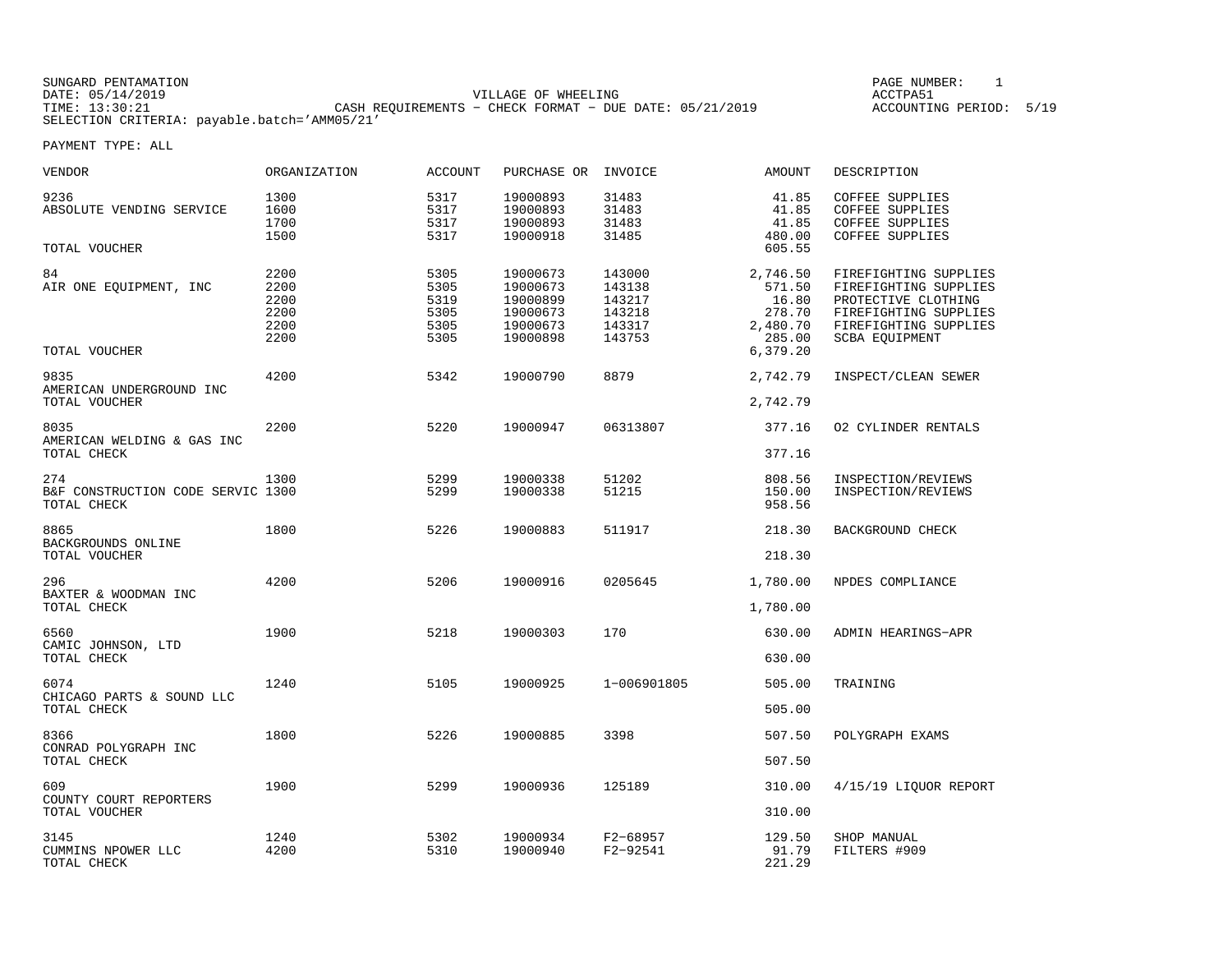| SUNGARD PENTAMATION                          |                                                         | PAGE NUMBER                |  |
|----------------------------------------------|---------------------------------------------------------|----------------------------|--|
| DATE: 05/14/2019                             | VILLAGE OF WHEELING                                     | ACCTPA5                    |  |
| TIME: 13:30:21                               | CASH REOUIREMENTS - CHECK FORMAT - DUE DATE: 05/21/2019 | 5/19<br>ACCOUNTING PERIOD: |  |
| SELECTION CRITERIA: payable.batch='AMM05/21' |                                                         |                            |  |

E NUMBER: 2

| VENDOR                                      | ORGANIZATION                                                 | ACCOUNT                                                      | PURCHASE OR                                                                                  | INVOICE                                                                      | AMOUNT                                                                             | DESCRIPTION                                                                                                                  |
|---------------------------------------------|--------------------------------------------------------------|--------------------------------------------------------------|----------------------------------------------------------------------------------------------|------------------------------------------------------------------------------|------------------------------------------------------------------------------------|------------------------------------------------------------------------------------------------------------------------------|
| 735<br>DOUGLAS TRUCK PARTS                  | 1240                                                         | 5317                                                         | 19000911                                                                                     | 55230                                                                        | 138.89                                                                             | AIR GREASE GUN                                                                                                               |
| TOTAL CHECK                                 |                                                              |                                                              |                                                                                              |                                                                              | 138.89                                                                             |                                                                                                                              |
| 756<br>E J EOUIPMENT<br>TOTAL CHECK         | 1420<br>4200<br>1420<br>4200<br>1420<br>4200<br>1420<br>4200 | 5310<br>5310<br>5310<br>5310<br>5310<br>5310<br>5310<br>5310 | 19000930<br>19000930<br>19000930<br>19000930<br>19000930<br>19000930<br>19000930<br>19000930 | P15375<br>P15375<br>P15951<br>P15951<br>P15952<br>P15952<br>P17337<br>P17337 | 75.52<br>57.63<br>1.97<br>1.51<br>325.25<br>248.19<br>303.85<br>231.84<br>1,245.76 | REPAIR PARTS<br>REPAIR PARTS<br>REPAIR PARTS<br>REPAIR PARTS<br>REPAIR PARTS<br>REPAIR PARTS<br>REPAIR PARTS<br>REPAIR PARTS |
| 4984                                        | 2200                                                         | 5310                                                         | 19000924                                                                                     | 16759                                                                        | 852.63                                                                             | 14G SCREEN #624                                                                                                              |
| FOSTER COACH SALES INC<br>TOTAL VOUCHER     |                                                              |                                                              |                                                                                              |                                                                              | 852.63                                                                             |                                                                                                                              |
| 3136                                        | 1430                                                         | 5299                                                         | 19000363                                                                                     | 12552                                                                        | 4,478.77                                                                           | FOUNTAIN MAINT.-#1                                                                                                           |
| FOUNTAIN TECHNOLOGIES LTD<br>TOTAL VOUCHER  |                                                              |                                                              |                                                                                              |                                                                              | 4,478.77                                                                           |                                                                                                                              |
| 11181                                       | 2200                                                         | 5317                                                         | 19000901                                                                                     | 1034                                                                         | 439.00                                                                             | ALERT TRANSPONDERS                                                                                                           |
| HAAS ALERT<br>TOTAL CHECK                   |                                                              |                                                              |                                                                                              |                                                                              | 439.00                                                                             |                                                                                                                              |
| 9548                                        | 5500                                                         | 5299                                                         | 19000890                                                                                     | 9811904071                                                                   | 2,859.12                                                                           | LAP MEALS- APRIL                                                                                                             |
| HOFFMAN HOUSE CATERING<br>TOTAL CHECK       |                                                              |                                                              |                                                                                              |                                                                              | 2,859.12                                                                           |                                                                                                                              |
| 1268                                        | 2100                                                         | 5310                                                         | 19000933                                                                                     | 49915829                                                                     | 122.95                                                                             | REPLACEMENT BATTERY                                                                                                          |
| IBS NORTH CHICAGO<br>TOTAL CHECK            |                                                              |                                                              |                                                                                              |                                                                              | 122.95                                                                             |                                                                                                                              |
| 1145                                        | 1800                                                         | 5201                                                         | 19000879                                                                                     | 1664                                                                         | 50.00                                                                              | <b>JOB POSTING</b>                                                                                                           |
| IL CITY/COUNTY MANAGEMENT AS<br>TOTAL CHECK |                                                              |                                                              |                                                                                              |                                                                              | 50.00                                                                              |                                                                                                                              |
| 1196                                        | 2200                                                         | 5105                                                         | 19000888                                                                                     | 20611                                                                        | 50.00                                                                              | MINI SEMINAR FPB-ANTOR                                                                                                       |
| ILLINOIS FIRE INSPECTORS ASC<br>TOTAL CHECK |                                                              |                                                              |                                                                                              |                                                                              | 50.00                                                                              |                                                                                                                              |
| 10598                                       | 1600                                                         | 5228                                                         | 19000875                                                                                     | 62393                                                                        | 50.00                                                                              | BUSINESS CARDS                                                                                                               |
| <b>JOHN WAGNER</b><br>TOTAL CHECK           |                                                              |                                                              |                                                                                              |                                                                              | 50.00                                                                              |                                                                                                                              |
| 6666                                        | 1300                                                         | 5206                                                         | 19000942                                                                                     | 2333300                                                                      | 3,145.00                                                                           | ASBESTOS CONSULTING                                                                                                          |
| JMS ENVIRONMENTAL ASSOC<br>TOTAL CHECK      |                                                              |                                                              |                                                                                              |                                                                              | 3,145.00                                                                           |                                                                                                                              |
| 4345                                        | 1800                                                         | 5201                                                         | 19000884                                                                                     | 180037                                                                       | 758.31                                                                             | LEGAL PUBLICATIONS                                                                                                           |
| JOURNAL & TOPICS NEWSPAPERS<br>TOTAL CHECK  |                                                              |                                                              |                                                                                              |                                                                              | 758.31                                                                             |                                                                                                                              |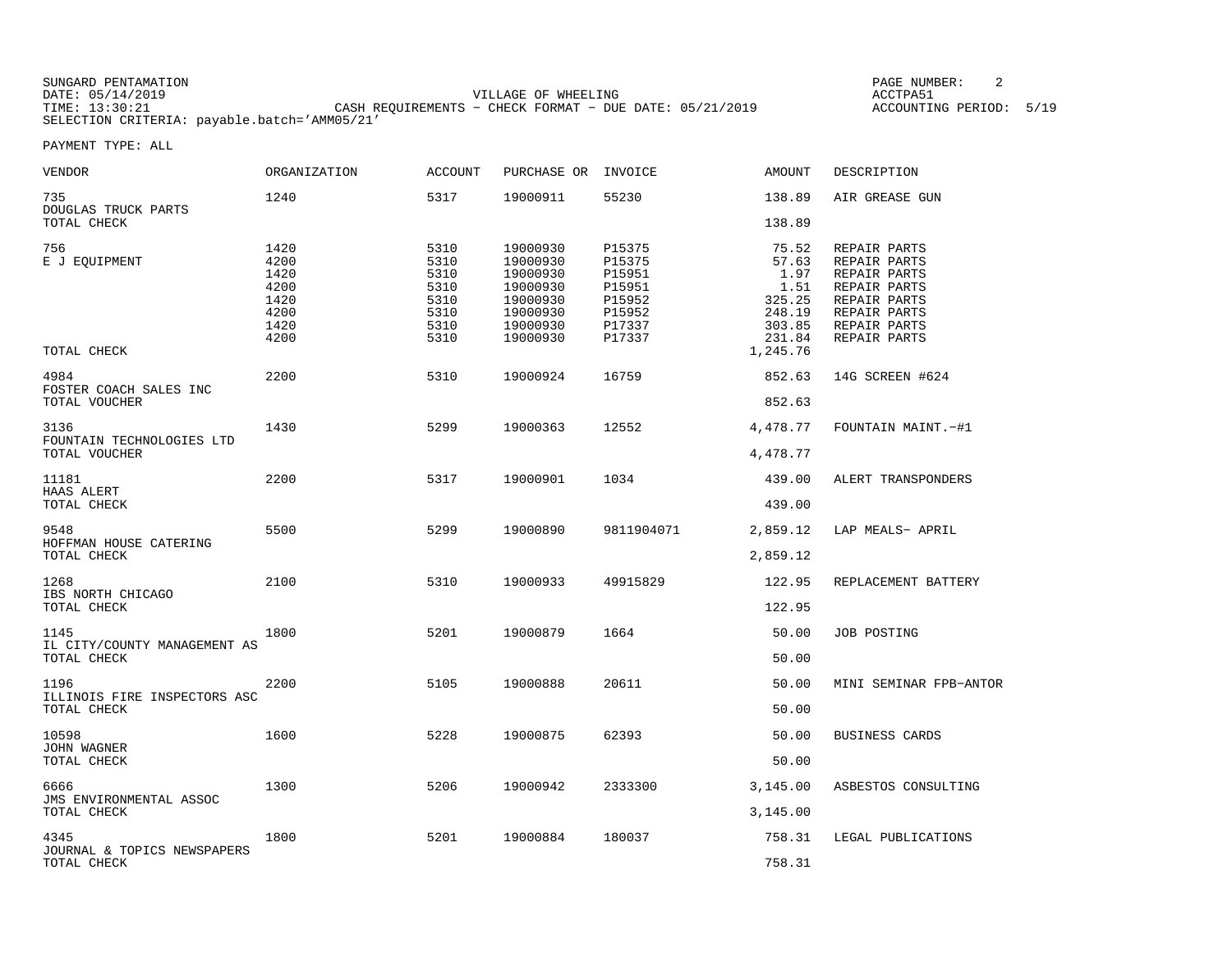SUNGARD PENTAMATION PAGE NUMBER: 3DATE: 05/14/2019 VILLAGE OF WHEELING ACCTPA51CASH REQUIREMENTS - CHECK FORMAT - DUE DATE: 05/21/2019 SELECTION CRITERIA: payable.batch='AMM05/21'

ACCOUNTING PERIOD: 5/19

| <b>VENDOR</b>                               | <b>ORGANIZATION</b> | <b>ACCOUNT</b> | PURCHASE OR | INVOICE  | <b>AMOUNT</b>          | DESCRIPTION           |
|---------------------------------------------|---------------------|----------------|-------------|----------|------------------------|-----------------------|
| 8133<br>JUMP START WEB SOLUTIONS INC        | 1300                | 5206           | 19000892    | 190223   | 1,000.00               | INSPECT REPORT UPDATE |
| TOTAL CHECK                                 |                     |                |             |          | 1,000.00               |                       |
| 1455                                        | 1900                | 5218           | 19000932    |          | 30,705.80              | LEGAL SERVICE-MAR     |
| KLEIN THORPE & JENKINS LTD                  | 3100                | 5218           | 19000932    |          | 673.00                 | LEGAL SERVICE-MAR     |
|                                             | 3500                | 5218           | 19000932    |          | 6,810.40               | LEGAL SERVICE-MAR     |
|                                             | 3600                | 5218           | 19000932    |          | 731.00                 | LEGAL SERVICE-MAR     |
| TOTAL VOUCHER                               | 3900                | 5218           | 19000932    |          | 86.00<br>39,006.20     | LEGAL SERVICE-MAR     |
| 4023                                        | 1220                | 5299           | 19000927    | 610040   | 250.00                 | FD GOOSE CONTROL-MAY  |
| KNOX SWAN & DOG LLC<br>TOTAL CHECK          |                     |                |             |          | 250.00                 |                       |
| 1487                                        | 2200                | 5222           | 19000913    |          | 150.00                 | 2019 MEMBERSHIP DUES  |
| LAKE COUNTY FIRE CHIEFS ASSO<br>TOTAL CHECK |                     |                |             |          | 150.00                 |                       |
|                                             |                     |                |             |          |                        |                       |
| 1586                                        | 4100                | 5208           | 19000591    | 3734     | 3,840.00               | DEBRIS REMOVAL        |
| LOVERDE CONSTRUCTION COMPANY 4100           |                     | 5344           | 19000591    | 3734     | 1,189.20               | STONE DELIVERY        |
| TOTAL CHECK                                 |                     |                |             |          | 5,029.20               |                       |
| 6824                                        | 2200                | 5105           | 19000887    | SPRT1919 | 1,050.00               | NIPSTA DRILLS 2019    |
| MABAS DIVISION 3<br>TOTAL CHECK             |                     |                |             |          | 1,050.00               |                       |
| 5989                                        | 1600                | 5207           | 19000111    | 4833     | 5,928.25               | GIS STAFFING-APR      |
| MGP INC                                     | 4100                | 5207           | 19000111    | 4833     | 2,964.13               | GIS STAFFING-APR      |
|                                             | 4200                | 5207           | 19000111    | 4833     | 2,964.13               | GIS STAFFING-APR      |
| TOTAL VOUCHER                               |                     |                |             |          | 11,856.51              |                       |
| 8444                                        | 1430                | 5217           | 19000359    | 136751   | 42,498.10              | LANDSCAPING-4/15      |
| MILIEU DESIGN LLC                           | 1430                | 5217           | 19000359    | 136752   | 2,995.71               | MOWING-4/15           |
|                                             | 1430                | 5217           | 19000359    | 136827   | 3,500.71               | $MOWING-4/22$         |
|                                             | 1430                | 5217           | 19000359    | 136828   | 989.80                 | $WEEDING-4/26$        |
| TOTAL CHECK                                 | 1430                | 5217           | 19000359    | 137139   | $-157.89$<br>49,826.43 | CREDIT INVOICE#136752 |
|                                             |                     |                |             |          |                        |                       |
| 8411                                        | 01                  | 1501           | 19000917    | 198925   | 1,000.00               | MSDS ONLINE ACCOUNT   |
| MSDS ONLINE                                 | 1500                | 5299           | 19000917    | 198925   | 333.33                 | MSDS ONLINE ACCOUNT   |
|                                             | 2100                | 5299           | 19000917    | 198925   | 333.33                 | MSDS ONLINE ACCOUNT   |
| TOTAL CHECK                                 | 2200                | 5299           | 19000917    | 198925   | 333.34<br>2,000.00     | MSDS ONLINE ACCOUNT   |
| 6625                                        | 1600                | 5204           | 19000874    | 00326576 | 2,205.84               | CODE UPDATES          |
| MUNICIPAL CODE CORP                         |                     |                |             |          |                        |                       |
| TOTAL VOUCHER                               |                     |                |             |          | 2,205.84               |                       |
| 10396                                       | 2100                | 5231           | 19000405    | 17430    | 1,050.00               | TICKET SOFTWARE-APR   |
| MUNICIPAL SYSTEMS INC<br>TOTAL VOUCHER      |                     |                |             |          | 1,050.00               |                       |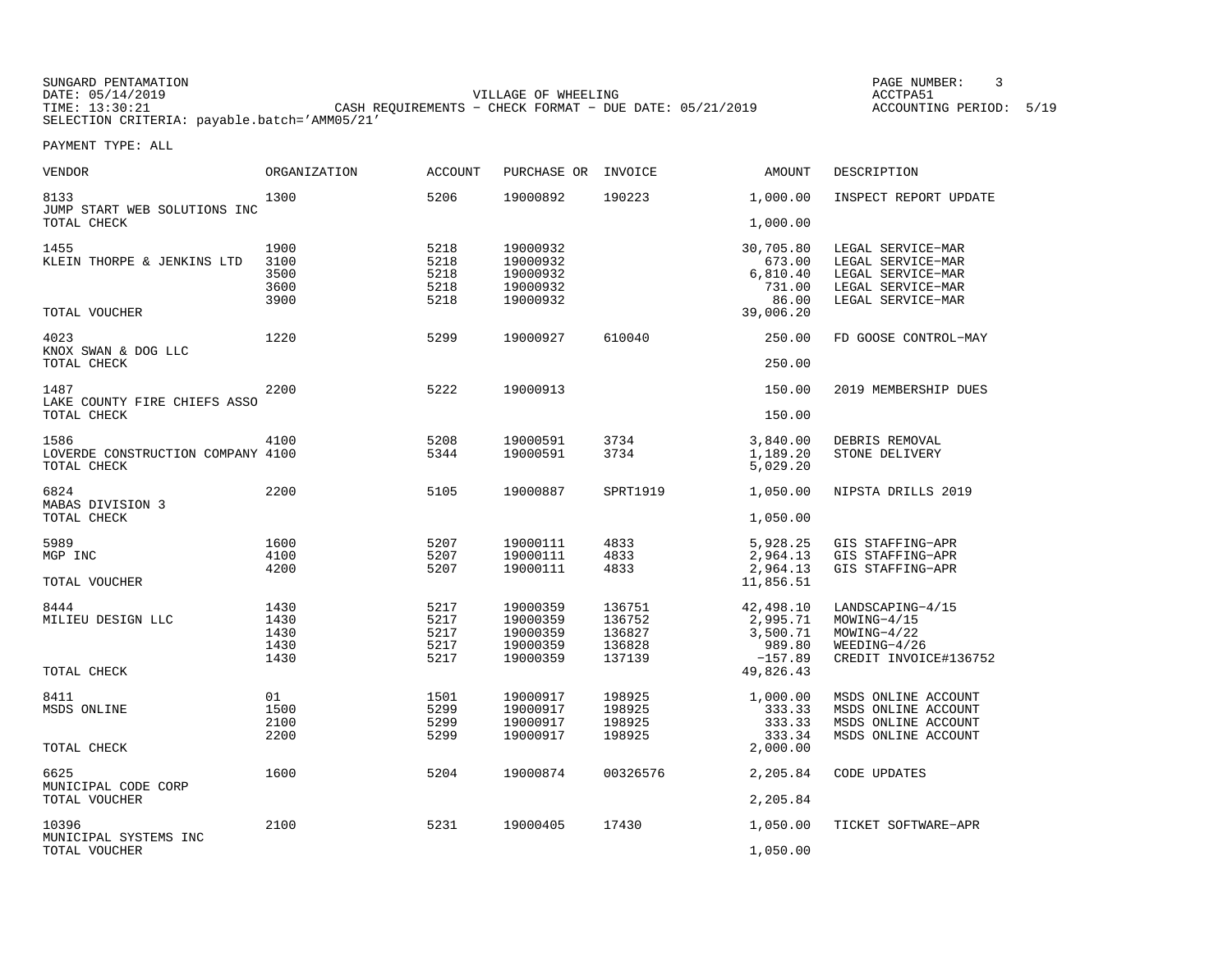SUNGARD PENTAMATION PAGE NUMBER: 4DATE: 05/14/2019 VILLAGE OF WHEELING ACCTPA51TIME: 13:30:21 CASH REQUIREMENTS − CHECK FORMAT − DUE DATE: 05/21/2019 ACCOUNTING PERIOD: 5/19SELECTION CRITERIA: payable.batch='AMM05/21'

ACCOUNTING PERIOD: 5/19

| VENDOR                                                     | ORGANIZATION                                                                                                                                                         | <b>ACCOUNT</b>                                                                                                                                                       | PURCHASE OR                                                                                                                                                                                                                                              | INVOICE                                                                                                                                                                                                                                                                                                                 | AMOUNT                                                                                                                                                                                    | DESCRIPTION                                                                                                                                                                                                                                                                                                                                                                                                                                                                                                                                                    |
|------------------------------------------------------------|----------------------------------------------------------------------------------------------------------------------------------------------------------------------|----------------------------------------------------------------------------------------------------------------------------------------------------------------------|----------------------------------------------------------------------------------------------------------------------------------------------------------------------------------------------------------------------------------------------------------|-------------------------------------------------------------------------------------------------------------------------------------------------------------------------------------------------------------------------------------------------------------------------------------------------------------------------|-------------------------------------------------------------------------------------------------------------------------------------------------------------------------------------------|----------------------------------------------------------------------------------------------------------------------------------------------------------------------------------------------------------------------------------------------------------------------------------------------------------------------------------------------------------------------------------------------------------------------------------------------------------------------------------------------------------------------------------------------------------------|
| 4923<br>NORTHEASTERN IL REGIONAL CRI 2100<br>TOTAL CHECK   | 01                                                                                                                                                                   | 1501<br>5231                                                                                                                                                         | 19000948<br>19000948                                                                                                                                                                                                                                     | 43<br>43                                                                                                                                                                                                                                                                                                                | 18,067.00<br>36,134.00<br>54,201.00                                                                                                                                                       | MEMBERSHIP<br>MEMBERSHIP                                                                                                                                                                                                                                                                                                                                                                                                                                                                                                                                       |
| 6361<br>NORTHSHORE UNIVERSITY<br>TOTAL CHECK               | 1800<br>1800<br>1800                                                                                                                                                 | 5246<br>5246<br>5246                                                                                                                                                 | 19000880<br>19000881<br>19000882                                                                                                                                                                                                                         |                                                                                                                                                                                                                                                                                                                         | 269.00<br>40.00<br>217.00<br>526.00                                                                                                                                                       | POST ACCIDENT EXAM<br>PREPLACEMENT EXAM<br>PREPLACEMENT EXAM                                                                                                                                                                                                                                                                                                                                                                                                                                                                                                   |
|                                                            |                                                                                                                                                                      |                                                                                                                                                                      |                                                                                                                                                                                                                                                          |                                                                                                                                                                                                                                                                                                                         |                                                                                                                                                                                           |                                                                                                                                                                                                                                                                                                                                                                                                                                                                                                                                                                |
| 1954<br>NORTHWEST MUNICIPAL CONFEREN 1600<br>TOTAL VOUCHER | 01                                                                                                                                                                   | 1501<br>5222                                                                                                                                                         | 19000926<br>19000926                                                                                                                                                                                                                                     | 10536<br>10536                                                                                                                                                                                                                                                                                                          | 9,600.00<br>9,600.00<br>19,200.00                                                                                                                                                         | MEMBERSHIP DUES<br>MEMBERSHIP DUES                                                                                                                                                                                                                                                                                                                                                                                                                                                                                                                             |
| 3092<br>OFFICE DEPOT                                       | 2200<br>2200<br>2200<br>2200<br>1600                                                                                                                                 | 5318<br>5318<br>5318<br>5318<br>5318                                                                                                                                 | 19000868<br>19000868<br>19000868<br>19000868<br>19000876                                                                                                                                                                                                 | 293537826001<br>297422900001<br>300935869001<br>300952530001<br>303743865001                                                                                                                                                                                                                                            | 73.46<br>98.15<br>36.38<br>28.39<br>253.95                                                                                                                                                | OFFICE SUPPLIES<br>OFFICE SUPPLIES<br>OFFICE SUPPLIES<br>OFFICE SUPPLIES<br>OFFICE SUPPLIES                                                                                                                                                                                                                                                                                                                                                                                                                                                                    |
| TOTAL CHECK                                                |                                                                                                                                                                      |                                                                                                                                                                      |                                                                                                                                                                                                                                                          |                                                                                                                                                                                                                                                                                                                         | 490.33                                                                                                                                                                                    |                                                                                                                                                                                                                                                                                                                                                                                                                                                                                                                                                                |
| 6711<br>O'REILLY AUTO PARTS                                | 1240<br>1420<br>2200<br>4200<br>1240<br>1420<br>2200<br>4200<br>1240<br>1420<br>2200<br>4200<br>1240<br>1420<br>2200<br>4200<br>1240<br>1420<br>2200<br>4200<br>1240 | 5315<br>5310<br>5310<br>5310<br>5315<br>5310<br>5310<br>5310<br>5315<br>5310<br>5310<br>5310<br>5315<br>5310<br>5310<br>5310<br>5315<br>5310<br>5310<br>5310<br>5315 | 19000939<br>19000939<br>19000939<br>19000939<br>19000939<br>19000939<br>19000939<br>19000939<br>19000939<br>19000939<br>19000939<br>19000939<br>19000939<br>19000939<br>19000939<br>19000939<br>19000939<br>19000939<br>19000939<br>19000939<br>19000939 | 3415-150043<br>3415-150043<br>3415-150043<br>3415-150043<br>3415-150388<br>3415-150388<br>3415-150388<br>3415-150388<br>3415-150418<br>3415-150418<br>3415-150418<br>3415-150418<br>3415-152411<br>3415-152411<br>3415-152411<br>3415-152411<br>3415-152446<br>3415-152446<br>3415-152446<br>3415-152446<br>3415-155065 | 140.50<br>58.37<br>33.99<br>7.13<br>26.25<br>10.91<br>6.35<br>1.33<br>7.75<br>3.22<br>1.87<br>.39<br>71.23<br>29.60<br>17.25<br>3.63<br>$-12.87$<br>$-5.35$<br>$-3.12$<br>$- .66$<br>7.13 | REPAIR PARTS FOR FLEET<br>REPAIR PARTS FOR FLEET<br>REPAIR PARTS FOR FLEET<br>REPAIR PARTS FOR FLEET<br>REPAIR PARTS FOR FLEET<br>REPAIR PARTS FOR FLEET<br>REPAIR PARTS FOR FLEET<br>REPAIR PARTS FOR FLEET<br>REPAIR PARTS FOR FLEET<br>REPAIR PARTS FOR FLEET<br>REPAIR PARTS FOR FLEET<br>REPAIR PARTS FOR FLEET<br>REPAIR PARTS FOR FLEET<br>REPAIR PARTS FOR FLEET<br>REPAIR PARTS FOR FLEET<br>REPAIR PARTS FOR FLEET<br>REPAIR PARTS FOR FLEET<br>REPAIR PARTS FOR FLEET<br>REPAIR PARTS FOR FLEET<br>REPAIR PARTS FOR FLEET<br>REPAIR PARTS FOR FLEET |
|                                                            |                                                                                                                                                                      |                                                                                                                                                                      |                                                                                                                                                                                                                                                          |                                                                                                                                                                                                                                                                                                                         |                                                                                                                                                                                           | VOID VOUCHER - CONTINUED                                                                                                                                                                                                                                                                                                                                                                                                                                                                                                                                       |
| 6711<br>O'REILLY AUTO PARTS<br>TOTAL VOUCHER               | 1420<br>2200<br>4200                                                                                                                                                 | 5310<br>5310<br>5310                                                                                                                                                 | 19000939<br>19000939<br>19000939                                                                                                                                                                                                                         | 3415-155065<br>3415-155065<br>3415-155065                                                                                                                                                                                                                                                                               | 2.96<br>1.73<br>.36<br>409.95                                                                                                                                                             | REPAIR PARTS FOR FLEET<br>REPAIR PARTS FOR FLEET<br>REPAIR PARTS FOR FLEET                                                                                                                                                                                                                                                                                                                                                                                                                                                                                     |
| 8988<br>OZINGA READY MIX CONCRETE IN<br>TOTAL CHECK        | 1420                                                                                                                                                                 | 5314                                                                                                                                                                 | 19000944                                                                                                                                                                                                                                                 | 1243470                                                                                                                                                                                                                                                                                                                 | 720.00<br>720.00                                                                                                                                                                          | CONCRETE                                                                                                                                                                                                                                                                                                                                                                                                                                                                                                                                                       |
| 2145<br>QUILL CORP<br>TOTAL CHECK                          | 1700                                                                                                                                                                 | 5228                                                                                                                                                                 | 19000895                                                                                                                                                                                                                                                 | 6861503                                                                                                                                                                                                                                                                                                                 | 40.67<br>40.67                                                                                                                                                                            | DEPOSIT SLIPS                                                                                                                                                                                                                                                                                                                                                                                                                                                                                                                                                  |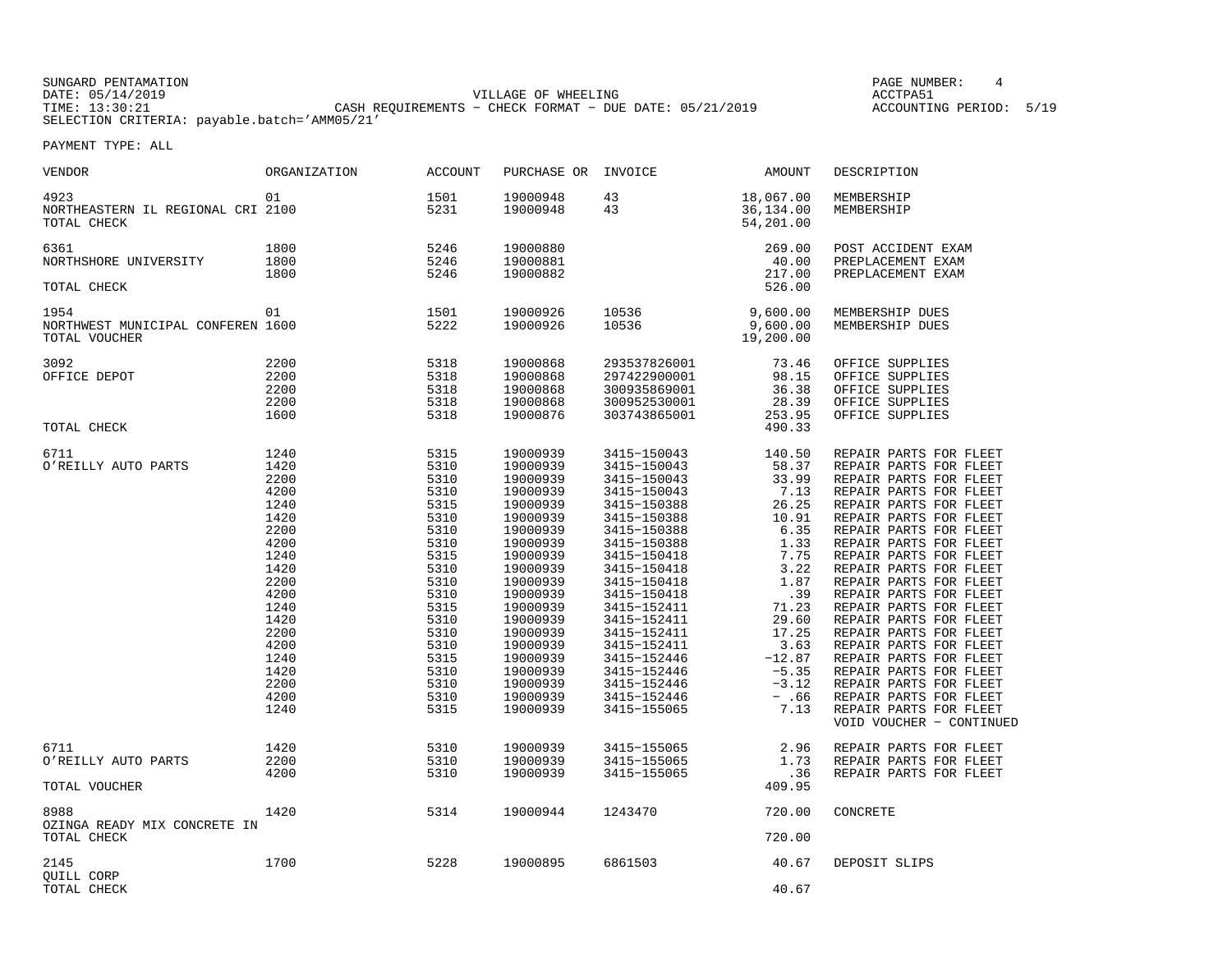SUNGARD PENTAMATION PAGE NUMBER: 5DATE: 05/14/2019 VILLAGE OF WHEELING ACCTPA51TIMES OF MILLETING CASH REQUIREMENTS - CHECK FORMAT - DUE DATE: 05/21/2019 SELECTION CRITERIA: payable.batch='AMM05/21'

ACCOUNTING PERIOD: 5/19

| VENDOR                                | ORGANIZATION                                 | ACCOUNT                                      | PURCHASE OR INVOICE                                                  |                                                    | AMOUNT                                              | DESCRIPTION                                                                                                                               |
|---------------------------------------|----------------------------------------------|----------------------------------------------|----------------------------------------------------------------------|----------------------------------------------------|-----------------------------------------------------|-------------------------------------------------------------------------------------------------------------------------------------------|
| 2150<br>R C TOPSOIL<br>TOTAL CHECK    | 4100<br>4200                                 | 5344<br>5342                                 | 19000914<br>19000914                                                 | 1900028<br>1900028                                 | 900.00<br>900.00<br>1,800.00                        | DIRT FOR RESTORATIONS<br>DIRT FOR RESTORATIONS                                                                                            |
| 7260<br>RADICOM                       | 2200                                         | 5313                                         | 19000897                                                             | 104871                                             | 654.11                                              | RADIO MAINTENANCE                                                                                                                         |
| TOTAL VOUCHER                         |                                              |                                              |                                                                      |                                                    | 654.11                                              |                                                                                                                                           |
| 3712<br>RICOH USA INC                 | 1300                                         | 5220                                         | 19000941                                                             | 5056543353                                         | 173.40                                              | CD COPIER FEE-APR                                                                                                                         |
| TOTAL CHECK                           |                                              |                                              |                                                                      |                                                    | 173.40                                              |                                                                                                                                           |
| 4129<br>RONDOUT SERVICE CENTER        | 1420<br>1420<br>1420                         | 5310<br>5310<br>5310                         | 19000922<br>19000922<br>19000922                                     | 15339<br>15368<br>15382                            | 23.50<br>23.50<br>23.50                             | SAFETY TEST #113<br>SAFETY TEST #124<br>SAFETY TEST # 143                                                                                 |
| TOTAL CHECK                           |                                              |                                              |                                                                      |                                                    | 70.50                                               |                                                                                                                                           |
| 2286<br>SAFETY-KLEEN SYSTEMS          | 1240                                         | 5208                                         | 19000923                                                             | 79582720                                           | 20.00                                               | RECYCLE OIL                                                                                                                               |
| TOTAL CHECK                           |                                              |                                              |                                                                      |                                                    | 20.00                                               |                                                                                                                                           |
| 2438<br>STANDARD INDUSTRIAL & AUTOMO  | 1240                                         | 5206                                         | 19000912                                                             | WO-3863                                            | 985.00                                              | LIFT INSPECTION                                                                                                                           |
| TOTAL CHECK                           |                                              |                                              |                                                                      |                                                    | 985.00                                              |                                                                                                                                           |
| 10855<br>STENSTROM PETROLEUM SERVICES | 33                                           | 5401                                         | 19000935                                                             | S141122                                            | 1,136.00                                            | (4) AIM 2.4 KITS                                                                                                                          |
| TOTAL CHECK                           |                                              |                                              |                                                                      |                                                    | 1,136.00                                            |                                                                                                                                           |
| 10514<br>SUBURBAN LABORATORIES INC    | 4100                                         | 5308                                         | 19000915                                                             | 165063                                             | 352.00                                              | WATER SAMPLES                                                                                                                             |
| TOTAL VOUCHER                         |                                              |                                              |                                                                      |                                                    | 352.00                                              |                                                                                                                                           |
| 11180<br>DARIUS TAJANKO               | 01                                           | 4210                                         | 19000894                                                             |                                                    | 87.25                                               | ALARM REFUND                                                                                                                              |
| TOTAL CHECK                           |                                              |                                              |                                                                      |                                                    | 87.25                                               |                                                                                                                                           |
| 2573<br>THIRD MILLENNIUM ASSOCIATES   | 1160<br>4100<br>4200<br>1160<br>4100<br>4200 | 5227<br>5227<br>5227<br>5228<br>5228<br>5228 | 19000012<br>19000012<br>19000012<br>19000013<br>19000013<br>19000013 | 23409<br>23409<br>23409<br>23409<br>23409<br>23409 | 2.24<br>59.84<br>12.72<br>32.45<br>865.18<br>183.85 | WATER BILL POSTAGE<br>WATER BILL POSTAGE<br>WATER BILL POSTAGE<br>PRINT WATER BILLS-APR<br>PRINT WATER BILLS-APR<br>PRINT WATER BILLS-APR |
| TOTAL CHECK                           |                                              |                                              |                                                                      |                                                    | 1,156.28                                            |                                                                                                                                           |
| 8760<br>TODAY'S UNIFORMS              | 2200                                         | 5106                                         | 19000867                                                             |                                                    | 1,242.35                                            | UNIFORMS                                                                                                                                  |
| TOTAL CHECK                           |                                              |                                              |                                                                      |                                                    | 1,242.35                                            |                                                                                                                                           |
| 2666<br><b>UPS</b>                    | 1600                                         | 5227                                         | 19000002                                                             | 328T1T189                                          | 11.19                                               | OVERNIGHT DELIVERY                                                                                                                        |
| TOTAL CHECK                           |                                              |                                              |                                                                      |                                                    | 11.19                                               |                                                                                                                                           |